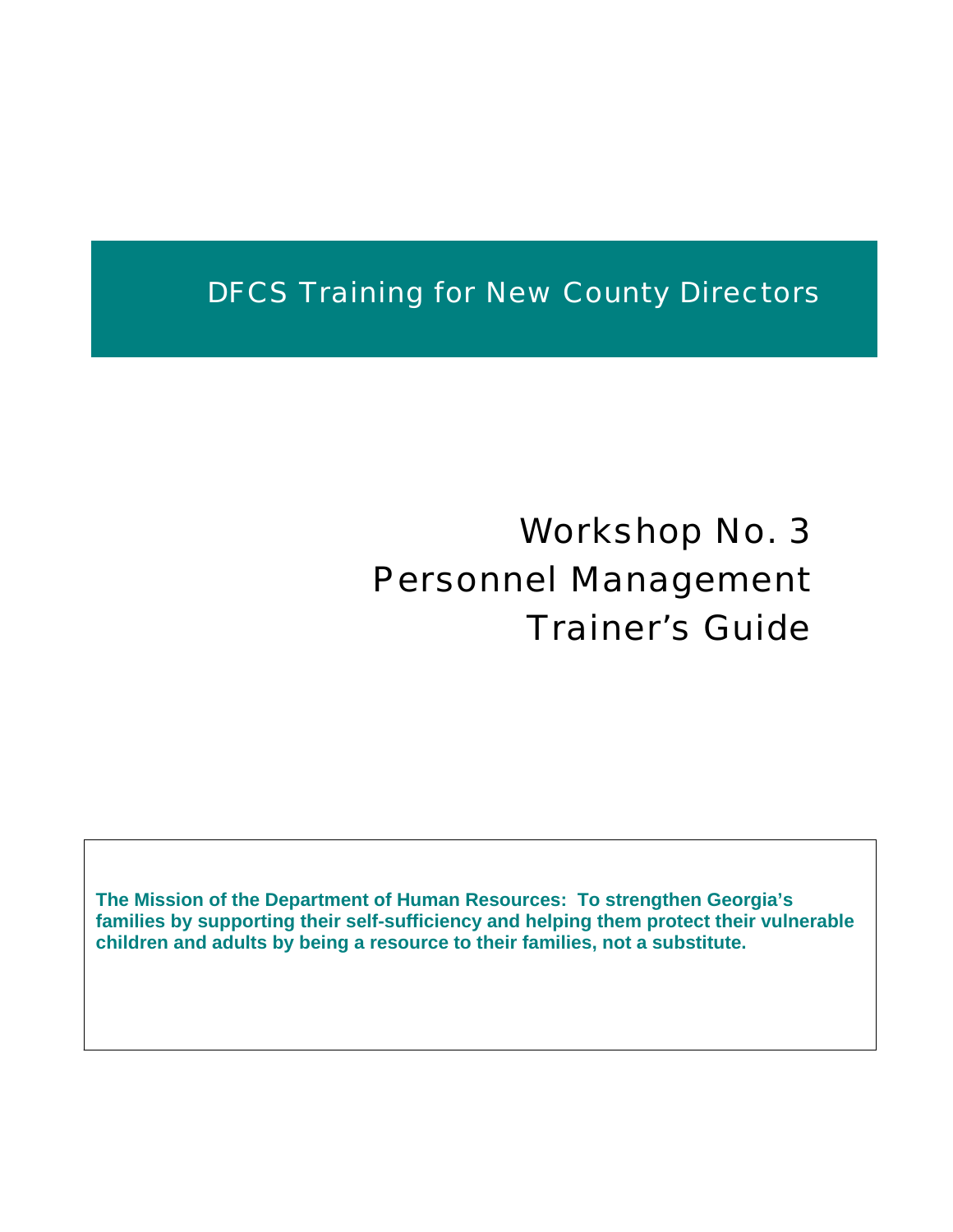## **Table of Contents**

`

<span id="page-1-0"></span>

| IMPORTANT Trainer Information: Making Training Active  xiv                |  |
|---------------------------------------------------------------------------|--|
|                                                                           |  |
|                                                                           |  |
|                                                                           |  |
| Icebreaker Activity: "One True Thing" I Know About Personnel Management 4 |  |
| Activity: Identifying Personnel Management Skills and Knowledge 5         |  |
|                                                                           |  |
|                                                                           |  |
|                                                                           |  |
| What is the "Vision" of Personnel Management for County Directors?  9     |  |
|                                                                           |  |
|                                                                           |  |
|                                                                           |  |
|                                                                           |  |
|                                                                           |  |
| Everyday Resources for Managing Employee Performance 16                   |  |
|                                                                           |  |
|                                                                           |  |
|                                                                           |  |
|                                                                           |  |
|                                                                           |  |
|                                                                           |  |
|                                                                           |  |
|                                                                           |  |
|                                                                           |  |
|                                                                           |  |
|                                                                           |  |
| Activity: How Do You Know if Best Hiring Practices Are Being Followed?29  |  |
|                                                                           |  |
|                                                                           |  |
|                                                                           |  |
|                                                                           |  |
| Self-Assessment Activity: What's Your Management Style? 35                |  |
|                                                                           |  |
|                                                                           |  |
|                                                                           |  |
|                                                                           |  |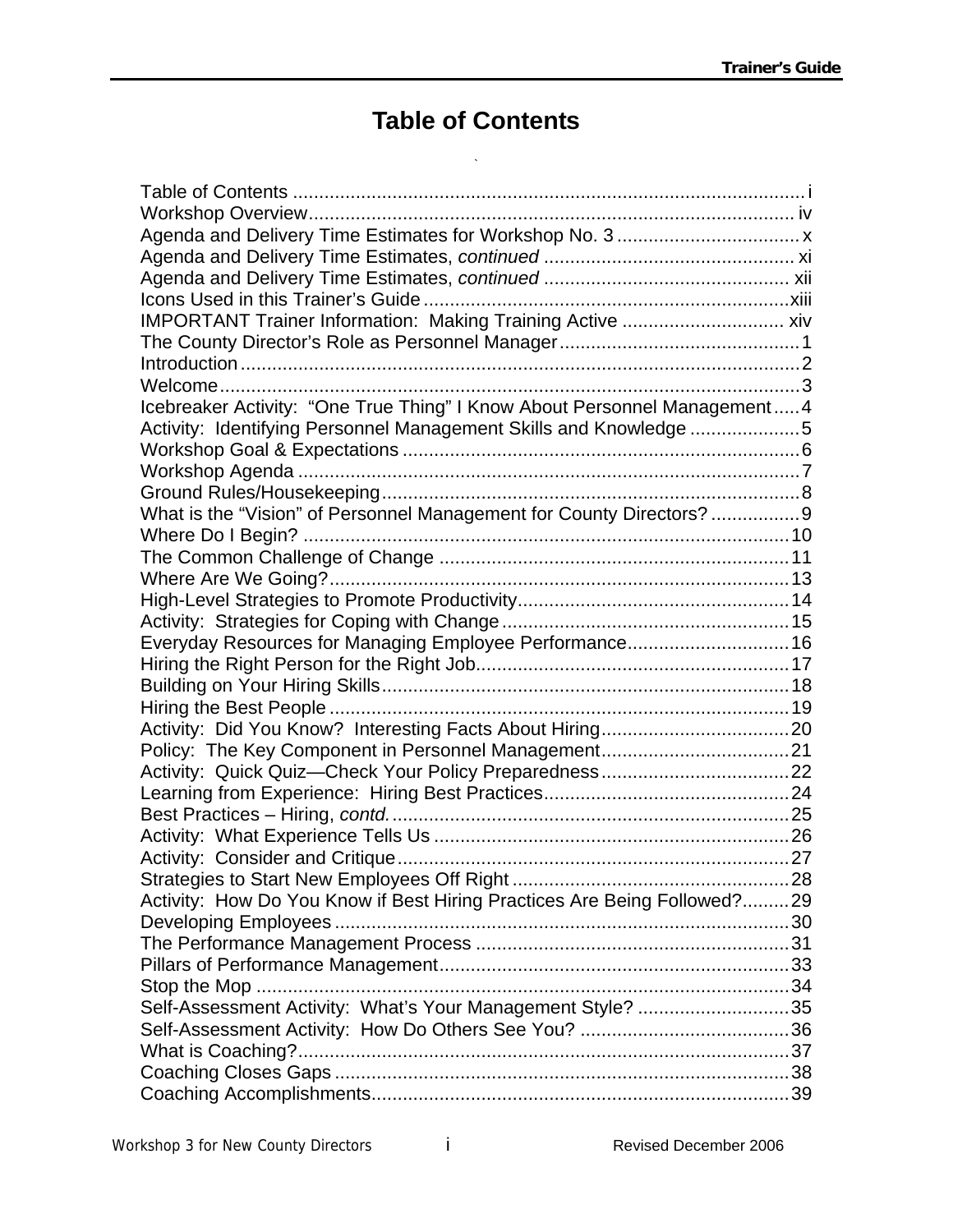| Self-Assessment Activity: Evaluate Your Coaching Effectiveness47 |  |
|------------------------------------------------------------------|--|
|                                                                  |  |
|                                                                  |  |
|                                                                  |  |
|                                                                  |  |
|                                                                  |  |
|                                                                  |  |
|                                                                  |  |
|                                                                  |  |
|                                                                  |  |
| Activity: Assessing Individuals and Recognizing Needs 57         |  |
|                                                                  |  |
|                                                                  |  |
|                                                                  |  |
|                                                                  |  |
|                                                                  |  |
|                                                                  |  |
|                                                                  |  |
|                                                                  |  |
|                                                                  |  |
|                                                                  |  |
|                                                                  |  |
|                                                                  |  |
|                                                                  |  |
|                                                                  |  |
|                                                                  |  |
|                                                                  |  |
|                                                                  |  |
|                                                                  |  |
|                                                                  |  |
|                                                                  |  |
|                                                                  |  |
|                                                                  |  |
|                                                                  |  |
|                                                                  |  |
|                                                                  |  |
|                                                                  |  |
|                                                                  |  |
|                                                                  |  |
|                                                                  |  |
|                                                                  |  |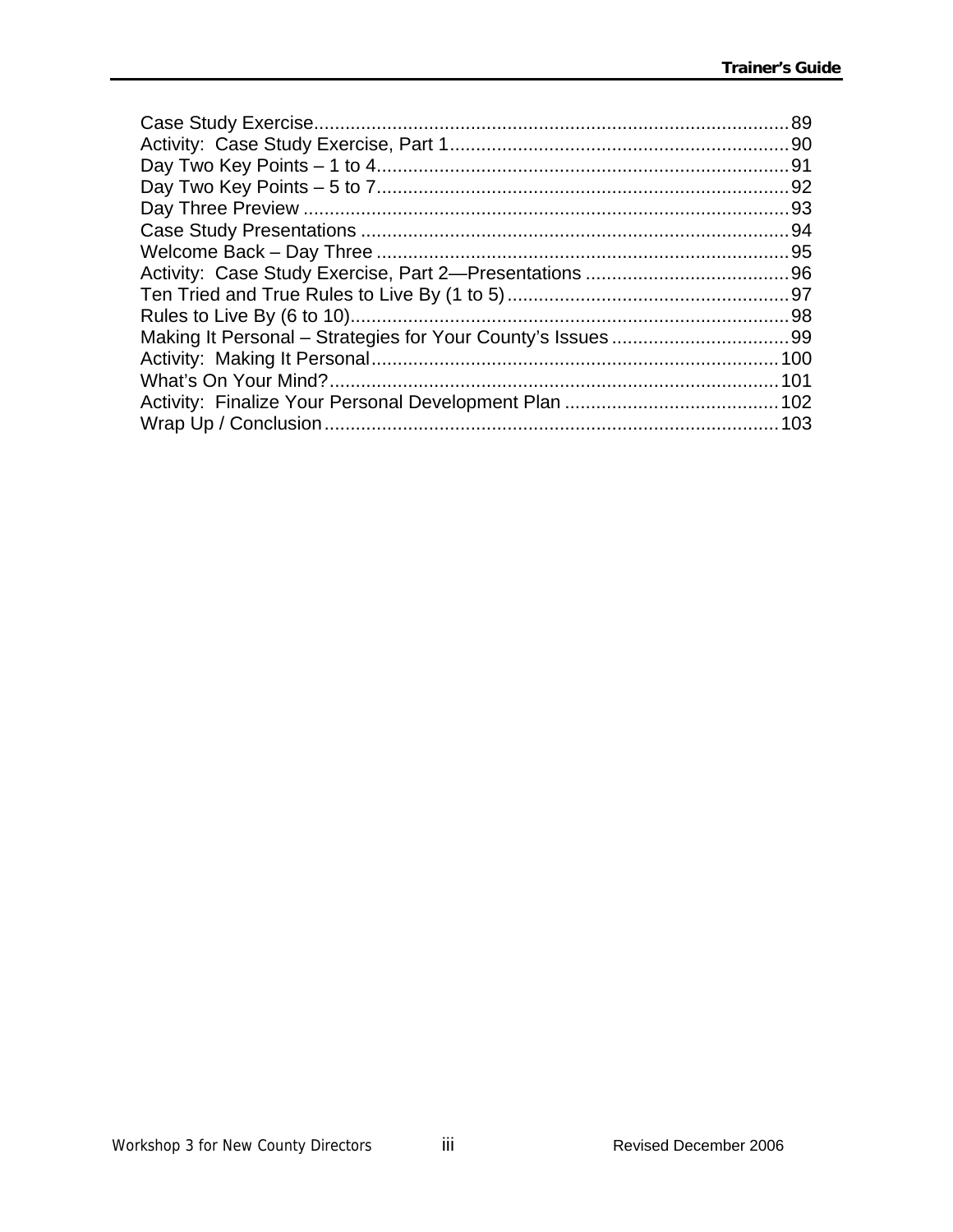#### <span id="page-4-0"></span>**Workshop Overview**

| <b>Intended Audience</b>      | This workshop is for new DFCS County Directors.                                                                                                                                                                                                                                                                                                                                                                                                                                                                                                                                                                                                                                                                                              |
|-------------------------------|----------------------------------------------------------------------------------------------------------------------------------------------------------------------------------------------------------------------------------------------------------------------------------------------------------------------------------------------------------------------------------------------------------------------------------------------------------------------------------------------------------------------------------------------------------------------------------------------------------------------------------------------------------------------------------------------------------------------------------------------|
| <b>Background Information</b> | It is expected that new County Directors come to their new<br>position with a basic understanding of personnel management<br>tools such as coaching, motivation, diversity, the disciplinary<br>process, hiring, managing conflict and retention. This workshop<br>will reinforce and build on participants' entry abilities.<br>Participants will also learn about how current policies relate to<br>County Directors and personnel management. Emphasis is<br>placed on a positive approach to personnel management that<br>focuses on building strengths and retaining staff.                                                                                                                                                             |
| <b>Workshop Goal</b>          | By the end of this workshop, participants will achieve the<br>following goal:                                                                                                                                                                                                                                                                                                                                                                                                                                                                                                                                                                                                                                                                |
|                               | $\triangleright$ Given a performance management situation, identify<br>the best action for the County Director to take to<br>foster great performance and retention.                                                                                                                                                                                                                                                                                                                                                                                                                                                                                                                                                                         |
| <b>Workshop Objectives</b>    | Participants must master the following objectives to achieve the<br>course goal:                                                                                                                                                                                                                                                                                                                                                                                                                                                                                                                                                                                                                                                             |
|                               | $\triangleright$ Describe the role of the County Director in managing<br>employee performance.<br>$\triangleright$ List key principles of DFCS' vision of personnel<br>management.<br>Describe best practices for managing employee<br>➤<br>performance.<br>$\triangleright$ Identify the effects of a change in County Director on<br>staff.<br>Identify strategies for helping employees cope with<br>change in a positive manner.<br>> Identify resources County Directors can consult.<br>$\triangleright$ Identify best practices in hiring.<br>Given a description of a hiring situation, identify the<br>appropriate course of action.<br>Describe strategies to use to determine whether staff<br>is using best practices in hiring. |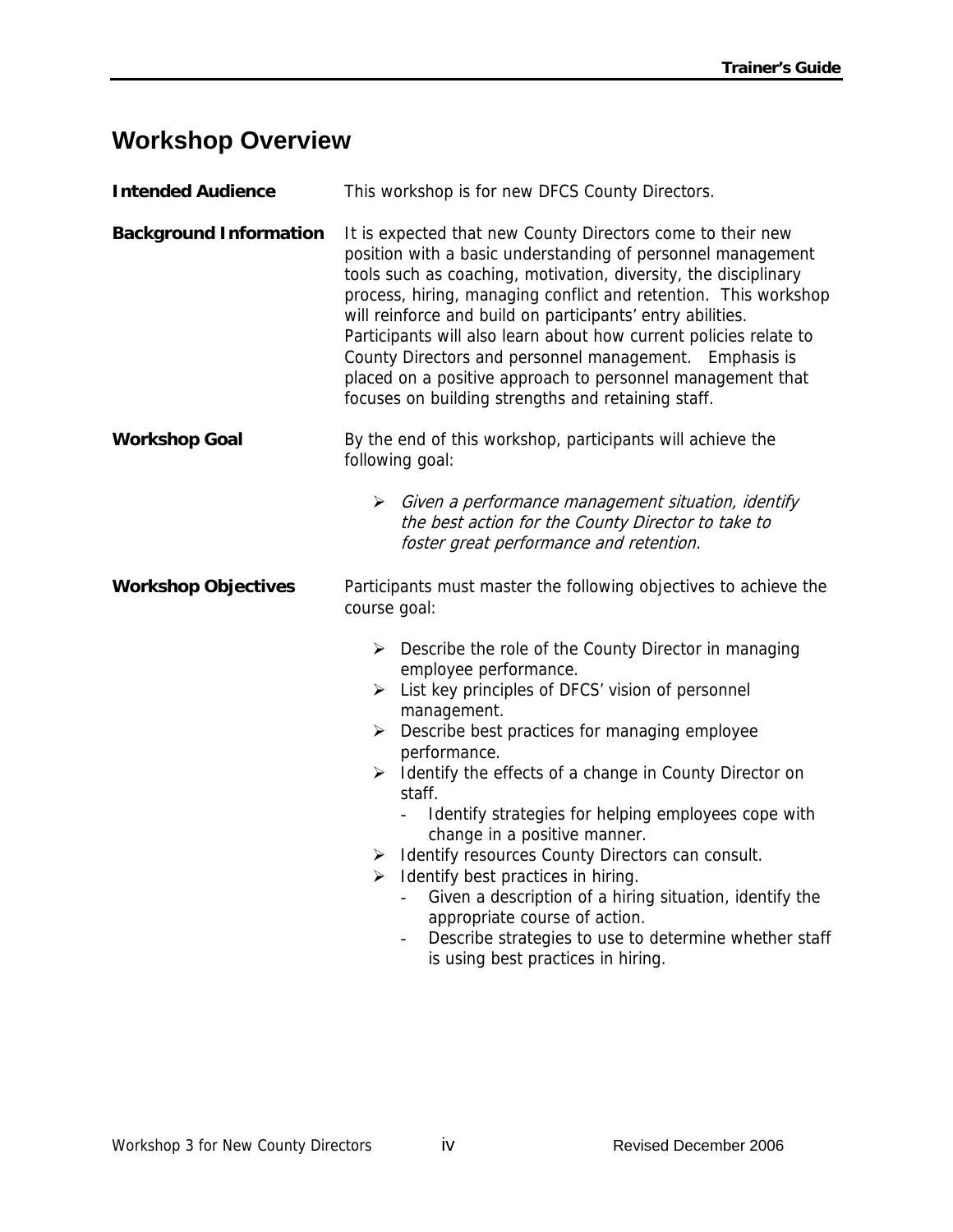| <b>Workshop Objectives,</b><br>continued | $\triangleright$ List the benefits of the Performance Management<br>Process (PMP).                             |
|------------------------------------------|----------------------------------------------------------------------------------------------------------------|
|                                          | Describe coaching, its goal and accomplishments.<br>≻                                                          |
|                                          | Explain what is required for successful coaching.                                                              |
|                                          | Describe motivation and its goal.<br>➤                                                                         |
|                                          | List characteristics of motivated and de-motivated<br>employees.                                               |
|                                          | Describe the types of individual influences that may                                                           |
|                                          | affect what motivates an employee.<br>List best practices for motivating employees.                            |
|                                          | $\overline{\phantom{a}}$<br>Describe conflict resolution strategies that build<br>➤                            |
|                                          | productive workplace relationships.                                                                            |
|                                          | Given a description of a conflict situation, identify                                                          |
|                                          | appropriate course of action to build productive                                                               |
|                                          | office relationships.                                                                                          |
|                                          | Identify inherent sources of interpersonal conflict                                                            |
|                                          | within the system.                                                                                             |
|                                          | Discuss discipline options according to policy.<br>➤<br>$\triangleright$ List some of the "costs" of turnover. |
|                                          | Identify best practices and strategies for improving<br>➤                                                      |
|                                          | retention.                                                                                                     |
|                                          | Given a description of a County Director's action in an<br>➤                                                   |
|                                          | employee performance scenario, evaluate whether it                                                             |
|                                          | was the appropriate action to take.                                                                            |
|                                          | > Given a description of employee performance, identify                                                        |
|                                          | the appropriate action to take to promote great                                                                |
|                                          | performance.                                                                                                   |
|                                          | $\triangleright$ Develop strategies to resolve specific personnel issues in                                    |
|                                          | your county.                                                                                                   |
| <b>Required Prerequisite</b>             | Personnel Management is the third in a series of four workshops                                                |
| <b>Training</b>                          | that comprise the New County Director Training Curriculum.                                                     |
|                                          | Whenever possible, participants are encouraged to complete                                                     |
|                                          | these workshops in chronological order:                                                                        |
|                                          | $\triangleright$ Workshop 1: Leadership                                                                        |
|                                          | Workshop 2: Program Management and Workload<br>≻                                                               |
|                                          | Management                                                                                                     |
|                                          | > Workshop 3: Personnel Management                                                                             |
|                                          | ▶ Workshop 4: Budgeting and Fiscal Management                                                                  |
|                                          | Each workshop is a complete, stand-alone module. New County                                                    |
|                                          | Directors may begin the series at any point.                                                                   |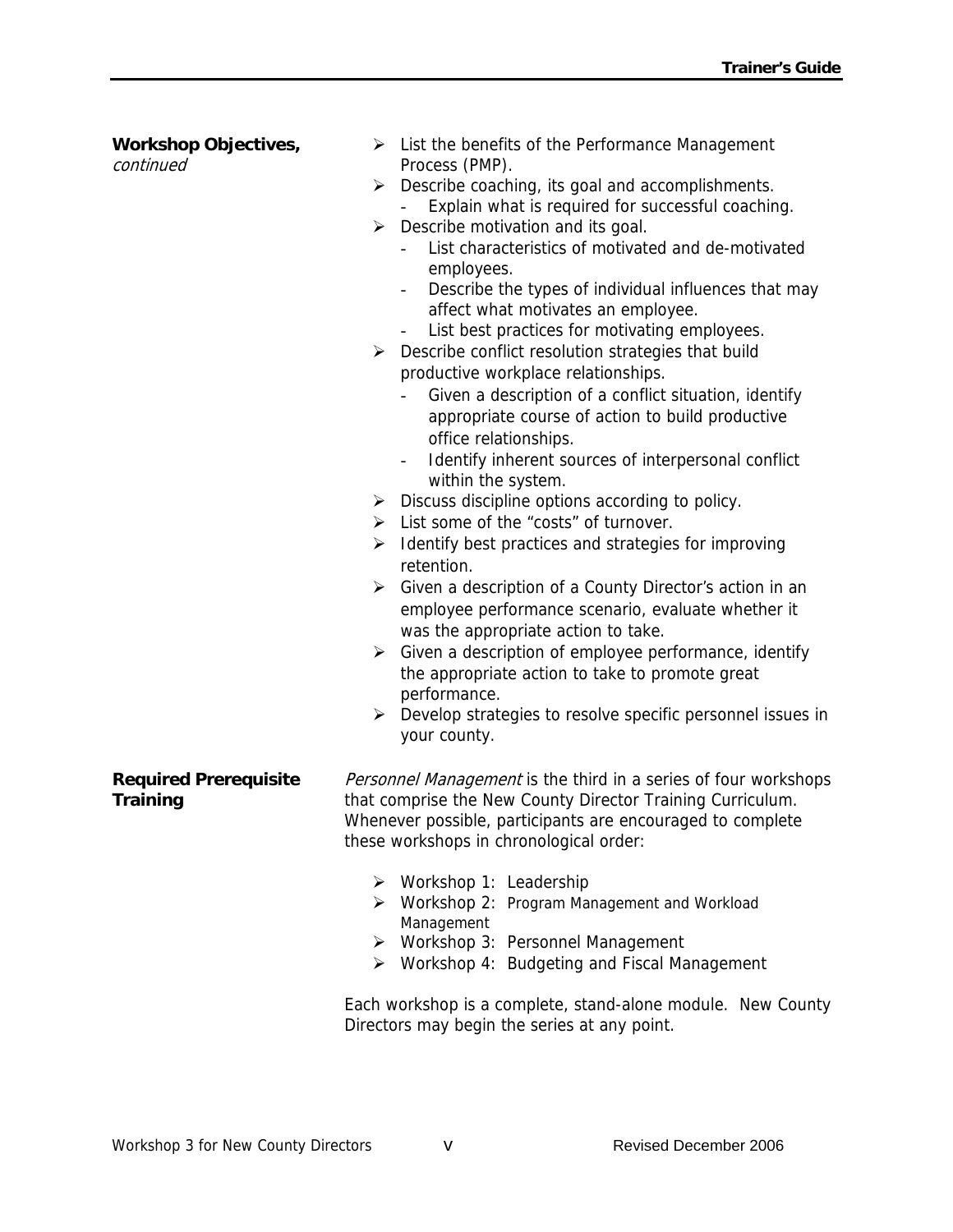| <b>Workshop Pre-work</b><br><b>Requirements for</b><br><b>Overview</b> | This workshop has two pre-work requirements. Participants are<br>asked to:                                                                                                                                                                                                                                                                                                                                                                                                                                                               |
|------------------------------------------------------------------------|------------------------------------------------------------------------------------------------------------------------------------------------------------------------------------------------------------------------------------------------------------------------------------------------------------------------------------------------------------------------------------------------------------------------------------------------------------------------------------------------------------------------------------------|
|                                                                        | Bring "one true thing" they know about managing<br>➤<br>people. This may be a quote, a lesson learned from<br>experience or an observation.<br>E-mail a list of existing personnel issues for their county<br>➤<br>to the trainer one-week prior to the workshop. These<br>issues can be identified through observation and/or<br>discussion with senior staff. Bring the list to class with<br>you, too.<br>Trainer Note: Seeing these issues in advance of the<br>training may help you to prepare to address them better<br>in class. |
| <b>Module Design</b>                                                   | This is a three-day workshop. It is a traditional instructor-led<br>course with a significant number of individual, small group and<br>large group activities, which support the information presented<br>and provide participants with an opportunity to apply what they<br>have learned.<br>While there is no "formal" evaluation, there are two                                                                                                                                                                                       |
|                                                                        | comprehensive activities that will challenge participants to apply<br>and exhibit what they have learned. These activities are:                                                                                                                                                                                                                                                                                                                                                                                                          |
|                                                                        | $\triangleright$ Case Study Activity<br>$\triangleright$ Identifying Issues and Solutions                                                                                                                                                                                                                                                                                                                                                                                                                                                |
| <b>Trainer Roles and</b><br><b>Responsibilities</b>                    | You will be required to present information, facilitate and<br>debrief the many activities that are interspersed throughout the<br>workshop. Some probing questions are provided for you;<br>however, you must be remain alert so that you can add relevant<br>thought-provoking questions and provide insights during the<br>debrief discussions. Your role is to serve as presenter,<br>facilitator, expert observer and coach.                                                                                                        |
|                                                                        | Discussion and the exchange of thoughts and ideas are an<br>important part of the learning process and are encouraged in<br>this workshop. If an interesting, beneficial discussion is<br>occurring, do not cut it short it in favor of a strict timeline;<br>however, be aware that you may need to make up time in<br>another section of the workshop.                                                                                                                                                                                 |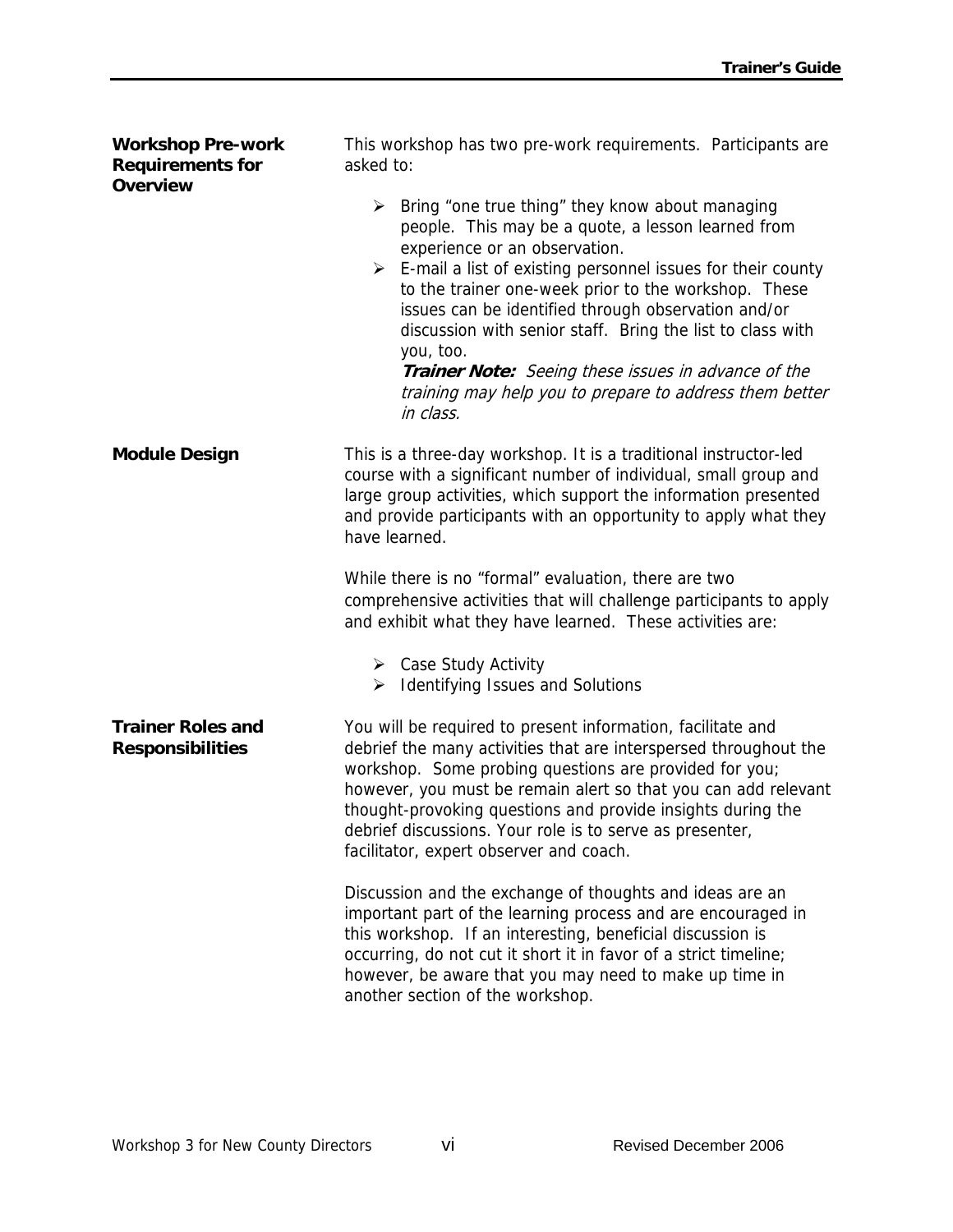| <b>Workshop Preparation</b> | Preparation is critical to a successful training session. Listed<br>below are some tips that will help you prepare for your session.<br>1. Read the Trainer's Guide thoroughly and review all materials<br>and activity sheets contained in the Participant Guide.<br>2. Gather all materials listed in the "Module Materials" list on<br>Page ix.<br>3. Gather information about your training site:<br>$\triangleright$ Mailing address, contact person with phone number<br>(Participant materials need to be shipped to a specific                                                                                                                                                                                            |
|-----------------------------|-----------------------------------------------------------------------------------------------------------------------------------------------------------------------------------------------------------------------------------------------------------------------------------------------------------------------------------------------------------------------------------------------------------------------------------------------------------------------------------------------------------------------------------------------------------------------------------------------------------------------------------------------------------------------------------------------------------------------------------|
|                             | location and someone needs to receive the materials.)<br>$\triangleright$ Size of room to make sure there is adequate space for<br>number of participants to work in small groups<br>$\triangleright$ Audio visual equipment<br>$\triangleright$ LED projection system and laptop<br>$\triangleright$ Two flip charts with pads and markers<br>$\triangleright$ Table and chairs: One table for facilitator (in front),<br>round tables for participant teams, and one for coffee<br>and breaks<br>$\triangleright$ Wall space for your posters and flip charts<br>$\triangleright$ Arrange for food and drinks<br>$\triangleright$ Coffee, juice, and rolls<br>$\triangleright$ Lunch<br>$\triangleright$ Breaks (soda, cookies) |
| <b>Training Setup</b>       | 1. Review the graphic of the ideal site setup on the following<br>page. Try to arrange the room so that you have no more<br>than four to five participants per table. Fifteen participants is<br>the recommended maximum total number.                                                                                                                                                                                                                                                                                                                                                                                                                                                                                            |
|                             | 2. Set up your training room the night before the training. If<br>you have never seen the room, this is especially important.                                                                                                                                                                                                                                                                                                                                                                                                                                                                                                                                                                                                     |
|                             | 3. Test all equipment and make sure you have all of your<br>materials organized for efficient distribution.                                                                                                                                                                                                                                                                                                                                                                                                                                                                                                                                                                                                                       |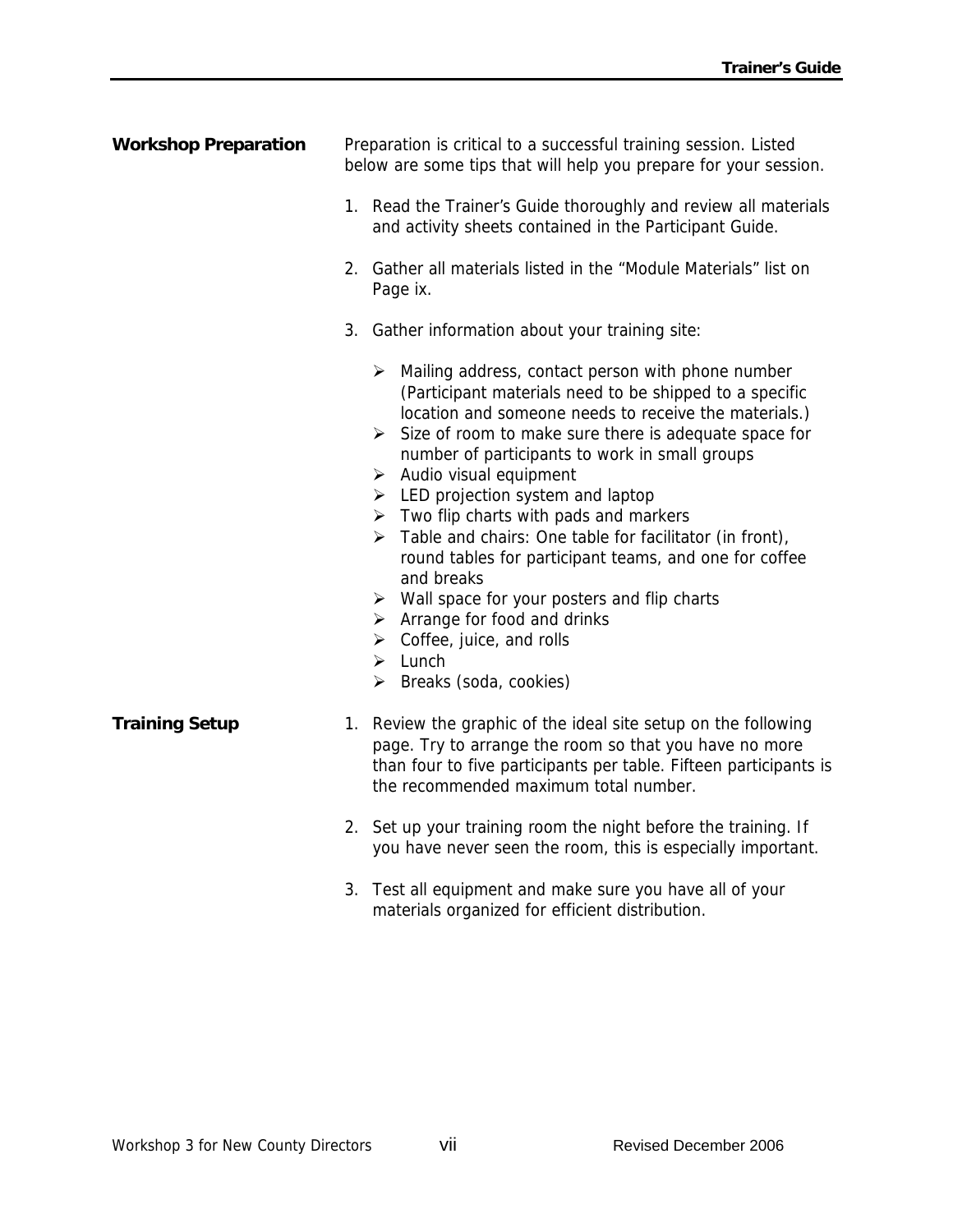#### **Recommended Training Setup Graphic**

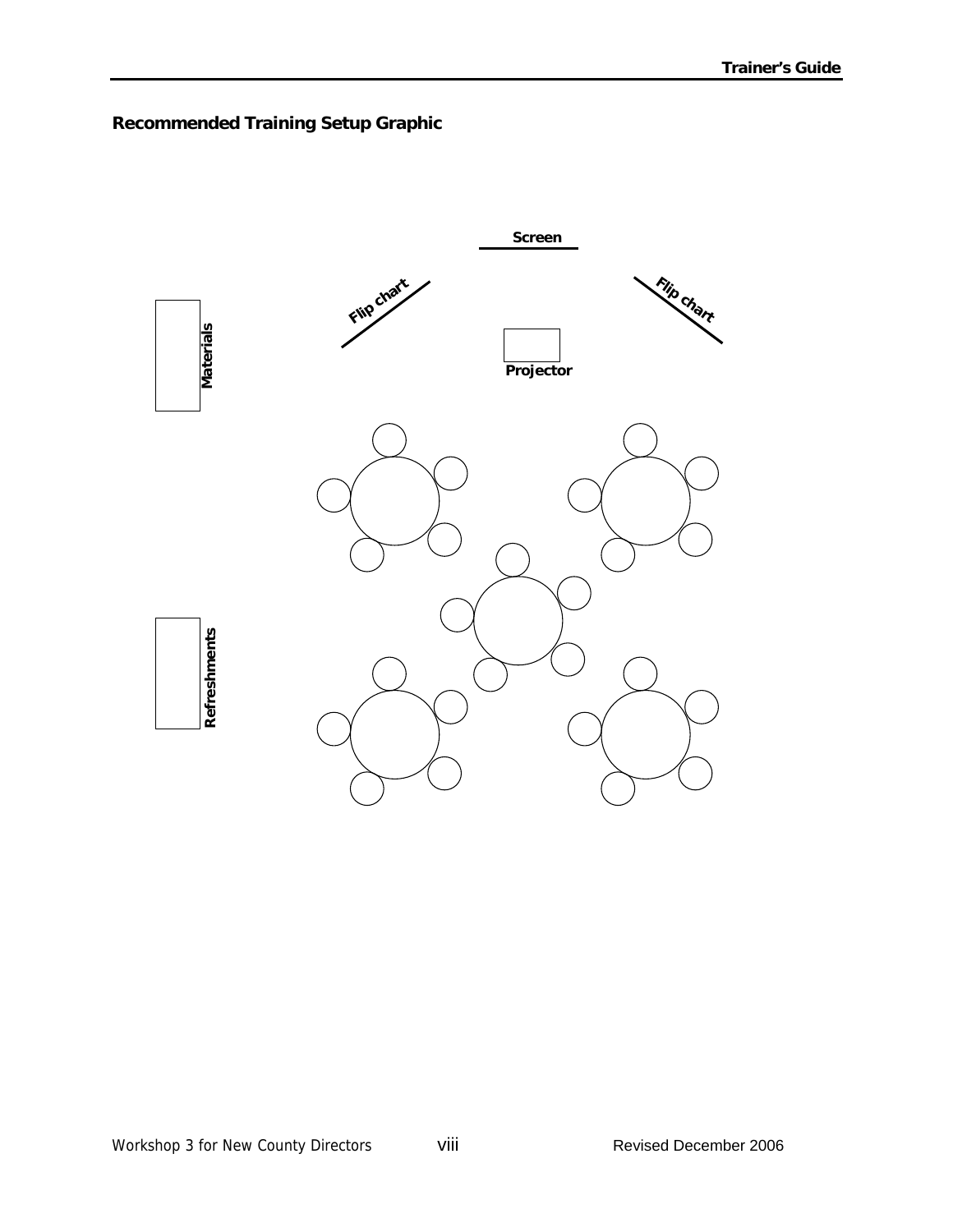#### **Module Materials Provided by Education & Research (E&R):**

- ¾ Trainer's Guide (one for each trainer)
- ¾ Complete set of overhead transparencies or PP slide show
- ¾ Participant's Guide (one per participant)
- $\triangleright$  Pre-work for Workshop 4
- ¾ OHRMD Web Page
- ¾ Cover page and Table of Contents for "Steps to Effective Employee Selection" (one per participant)
- ¾ Personnel Manual Sections: 701, 702, 1601, 1602 (one per participant)

Trainer: Please bring copies of the following for each participant:

- ¾ OHRMD Hard Card Resources
- ¾ Reference Sheet: Management Tools / Methods
- ¾ Workshop Evaluation

Other materials and equipment needed:

- $\triangleright$  Overhead projector *(if using transparencies)*
- ¾ Screen, laptop and LCD projector
- $\triangleright$  Flip chart paper and stand
- $\triangleright$  Markers
- $\triangleright$  Tape
- $\triangleright$  Sign-in sheet
- $\triangleright$  Name tents (one per participant)
- ¾ Post-It Notes

**Record Keeping The Education and Research Section will maintain a record of** each person's participation in this training. Certificates will be provided to staff that successfully complete training.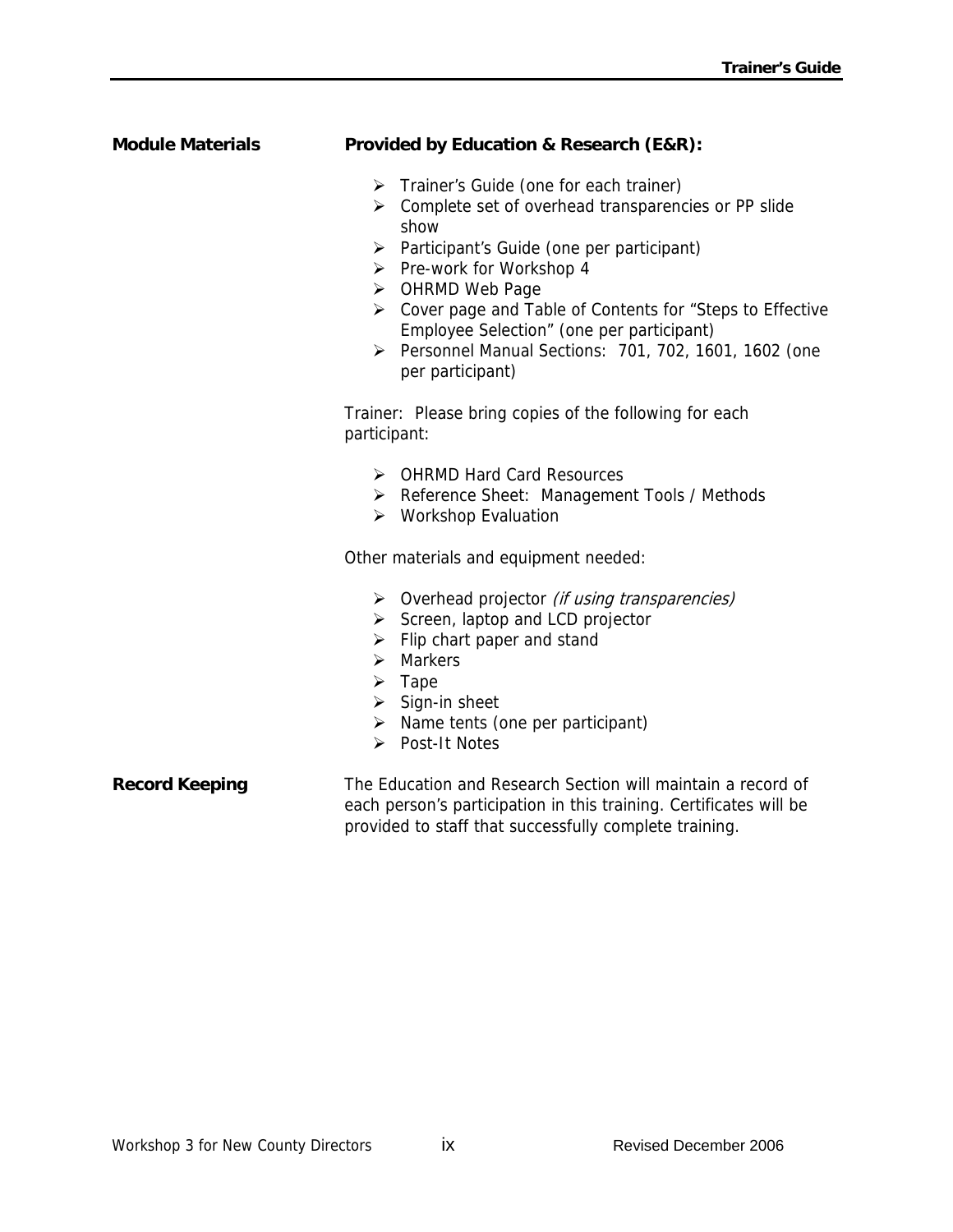### <span id="page-10-0"></span>**Agenda and Delivery Time Estimates for Workshop No. 3**

This is a three-day course with approximately 18.5 hours of instructional time. This provides for approximately six hours of instruction per day. The times below are *estimated* instructional time for each section, and they do not include breaks or lunches. Generally, for each training day, two fifteen minute breaks should be given (one in the morning, one in the afternoon) plus a 60-minute lunch break.

Sharing (trainer and participant experiences) is important and valuable to the learning process. Please try to balance the amount of sharing with the need to proceed with content and activities. If you go over in one section, you will need to make adjustments in sections that follow.

| Day One | <b>Section &amp; Total Time</b>                             | <b>Topic / Activity Estimates</b>                                                                                                                                                                                                                                                                                                                                                |
|---------|-------------------------------------------------------------|----------------------------------------------------------------------------------------------------------------------------------------------------------------------------------------------------------------------------------------------------------------------------------------------------------------------------------------------------------------------------------|
|         | The County Director's Role as<br>Personnel Manager (1 hour) | Welcome and Introductions<br>$\bullet$<br>(0:50)<br>Trainer Introduction(s)<br><b>Icebreaker Activity</b><br>Activity: Identify Key Issues<br><b>Goals and Expectations</b><br>Agenda<br>Housekeeping<br>What is DFCS Vision of Personnel<br>Management for County<br>Directors? (0:10)                                                                                          |
|         | Where Do I Begin? (1 hour)                                  | The Common Challenge of<br>$\bullet$<br>Change (0:50)<br>Activity: Reactions to<br>Change<br>Activity: Strategies for<br>Coping With Change<br>Everyday Resources for<br>Managing Employee Performance<br>(0:10)                                                                                                                                                                 |
|         | Hiring the Right Person for the Job<br>(1 hour, 45 minutes) | Personnel-The Key Component<br>$\bullet$<br>in Personnel Management (1:30)<br>Activity: Did You Know?<br>Activity: Quick Quiz<br>Activity: Learning from<br>Experience<br>Activity: Determine the Best<br>Course of Action<br>How Does the County Director<br>Know if Best Practices are being<br>Followed? (0:15)<br>Activity: Brainstorming<br><b>Indicators and Responses</b> |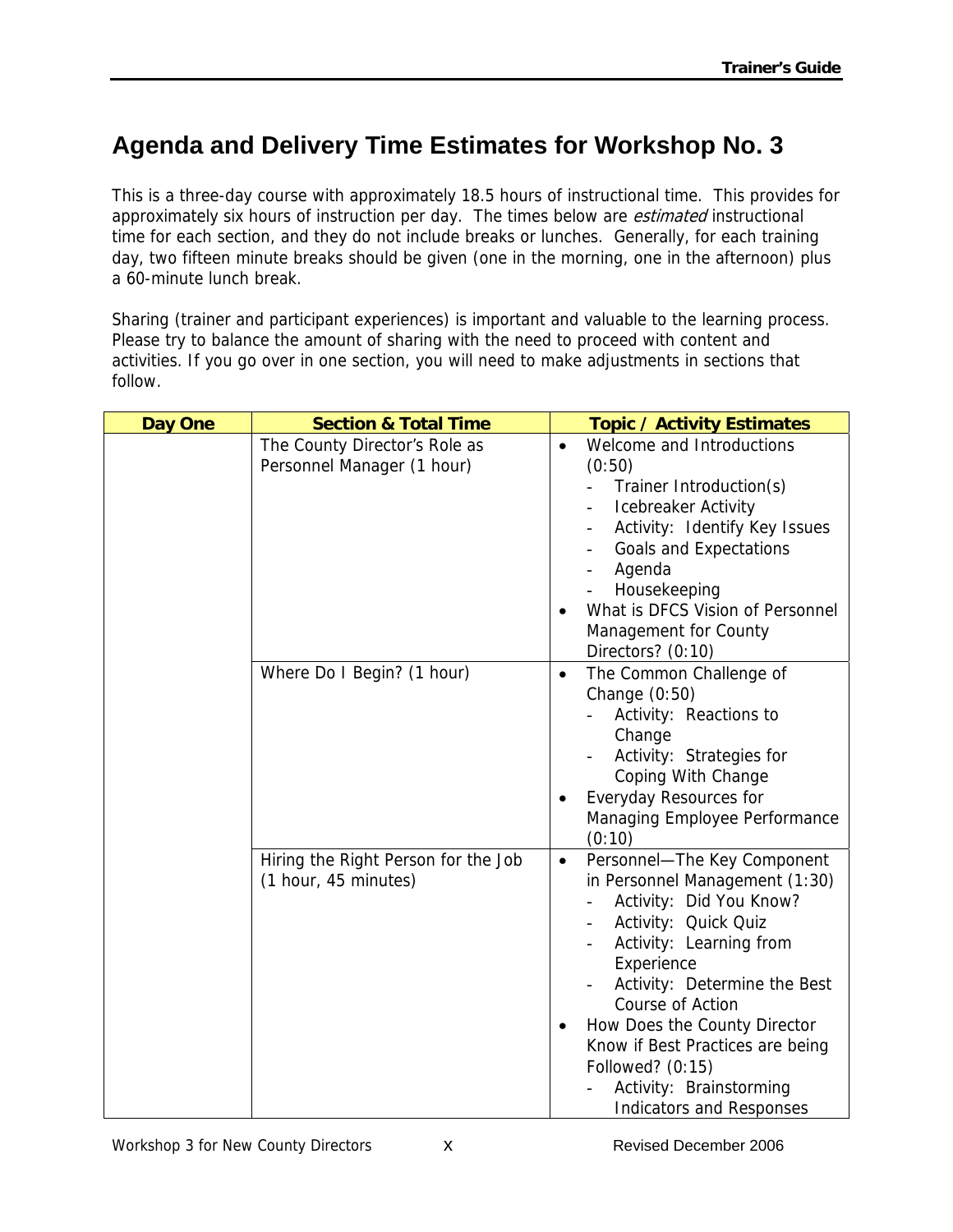| Day One        | <b>Section &amp; Total Time</b>   | <b>Topic / Activity Estimates</b>       |
|----------------|-----------------------------------|-----------------------------------------|
|                | Developing Employees (2 hours, 40 | $\bullet$<br>The Performance Management |
|                | minutes)                          | Process (0:10)                          |
|                |                                   | Pillars of Performance<br>$\bullet$     |
|                |                                   | Management (0:30)                       |
|                |                                   | Activity: What's Your Style?            |
|                |                                   | Activity: How Do Others See             |
|                |                                   | You?                                    |
|                |                                   | Coaching (1:00)                         |
|                |                                   | Activity: Thumbs Up or                  |
|                |                                   | Thumbs Down?                            |
|                |                                   | Activity: Coaching Styles               |
|                |                                   | Scenario                                |
|                |                                   | Activity: Back on the Job:              |
|                |                                   | Push or Pull?                           |
|                |                                   | Activity: Evaluate Your                 |
|                |                                   | <b>Coaching Skills</b>                  |
|                |                                   | Motivation (1:00)                       |
|                |                                   | Activity: How Do You                    |
|                |                                   | Demonstrate Commitment?                 |
|                |                                   |                                         |
|                |                                   | Activity: Assessing                     |
|                |                                   | Individuals and Recognizing             |
|                |                                   |                                         |
|                |                                   | <b>Needs</b>                            |
| <b>Day Two</b> | <b>Section &amp; Total Time</b>   | <b>Topic Estimates</b>                  |
|                | Developing Employees, continued   | Welcome Back (0:10)<br>$\bullet$        |
|                | (2 hours, 40 minutes)             | Conflict Resolution (0:50)<br>$\bullet$ |
|                |                                   | Activity: Achieving a Win-              |
|                |                                   | Win Outcome                             |
|                |                                   | Discipline (0:50)<br>$\bullet$          |
|                |                                   | Quick Quiz Activity                     |
|                |                                   | Summary (0:50)                          |
|                |                                   | Activity: Analyze This!                 |
|                | Retaining Employees (2 hours)     | <b>Employee Retention</b><br>$\bullet$  |
|                |                                   | Supporting Information                  |
|                |                                   | (0:25)                                  |
|                |                                   | Activity: Factors That Make             |
|                |                                   | People Stay on the Job                  |
|                |                                   | (0:15)                                  |
|                |                                   | Activity: 50 Ways to Keep               |
|                |                                   | Your Employees (0:30)                   |
|                |                                   | Activity: Retaining Gwen                |
|                |                                   | (0:30)                                  |
|                |                                   | Activity: Retention Action              |

### <span id="page-11-0"></span>**Agenda and Delivery Time Estimates,** *continued*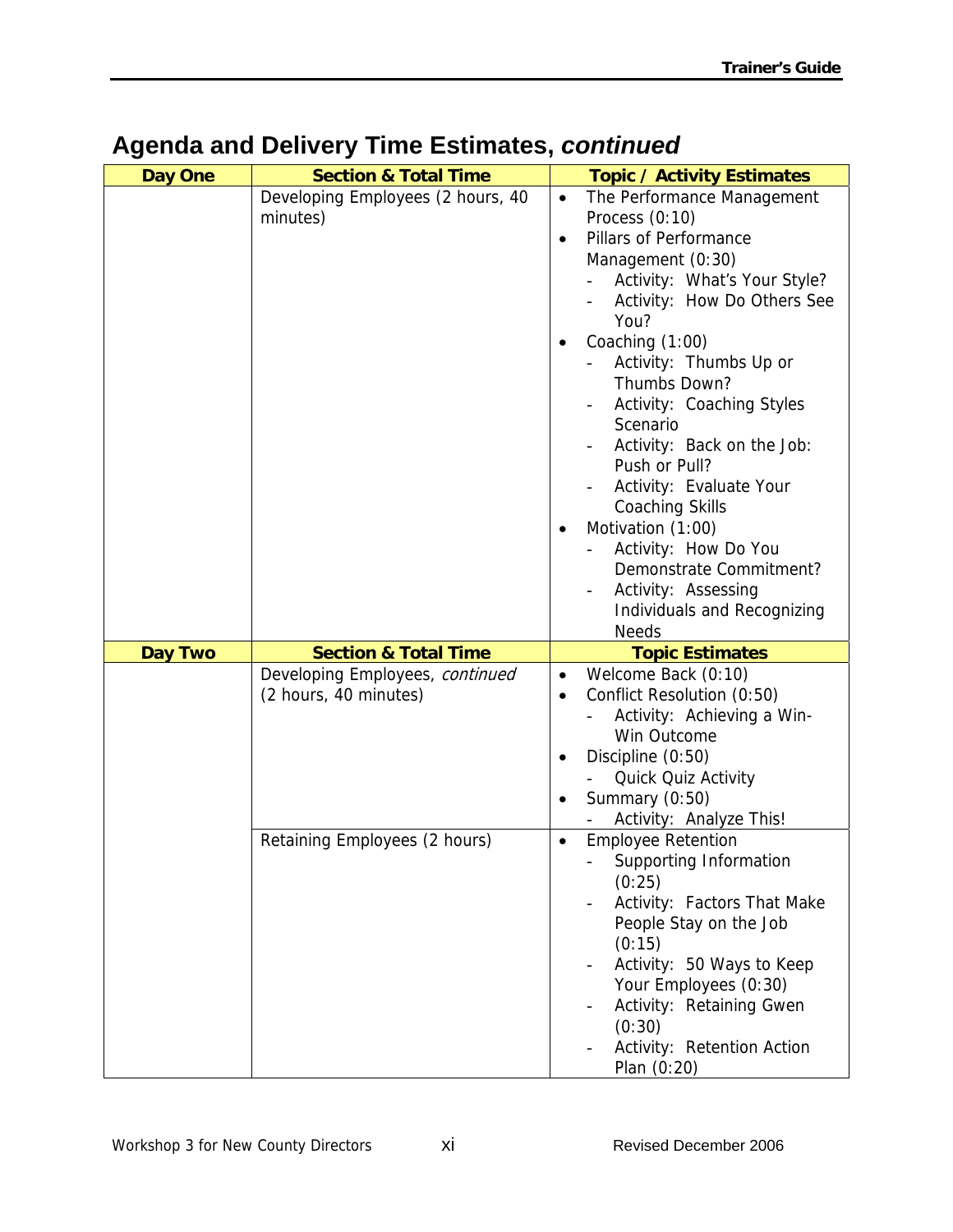## <span id="page-12-0"></span>**Agenda and Delivery Time Estimates,** *continued*

| Day Two   | <b>Section &amp; Total Time</b>                                                  | <b>Topic Estimates</b>                                                                                                                                                |
|-----------|----------------------------------------------------------------------------------|-----------------------------------------------------------------------------------------------------------------------------------------------------------------------|
|           | Case Study Exercise + Review and<br>Preview of Day Three (1 hour, 30<br>minutes) | Part 1 of Case Study Exercise -<br>$\bullet$<br>Preparation (1:15)<br>Summary: "Hit List" (0:15)<br>$\bullet$                                                         |
| Day Three | <b>Section &amp; Total Time</b>                                                  | <b>Topic / Activity Estimates</b>                                                                                                                                     |
|           | Case Study Presentations (2 hours)                                               | Part 2 of Case Study Exercise -<br>$\bullet$<br>Brief preparation and<br>presentations (1:45)<br>10 Tried and True Rules to Live<br>$\bullet$<br>By $(0:15)$          |
|           | Making It Personal (2 hours)                                                     | Activity: Develop Strategies to<br>$\bullet$<br>Address Your County's Issues<br>(0:45)<br>Review / Discuss Participants'<br>$\bullet$<br>Issues and Strategies (1:15) |
|           | What's On Your Mind? (1 hour)                                                    | Current events, what's new, Q&A<br>$\bullet$                                                                                                                          |
|           | Your Personal Development Plan<br>(0:15)                                         | Finalize Your Personal<br>$\bullet$<br>Development Plan (0:15)                                                                                                        |
|           | Wrap Up / Conclusion $(0:30)$                                                    | "Light Bulb" Moments (0:15)<br>Course Evaluations (0:15)                                                                                                              |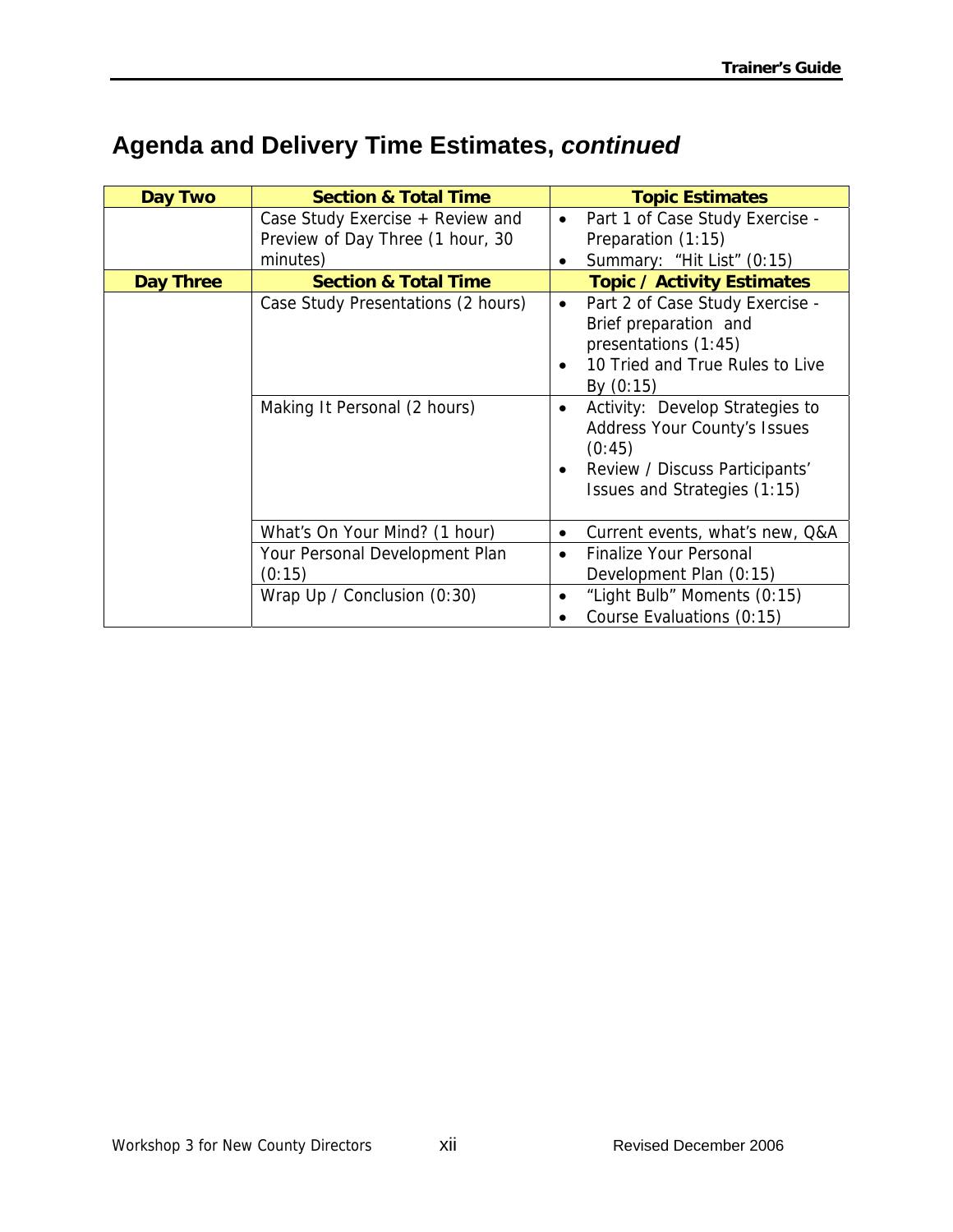## <span id="page-13-0"></span>**Icons Used in this Trainer's Guide**





Create / show flip chart

Distribute / handout



Small group activity



Individual activity



Refer participants to Participant Guide

Large group activity / discussion



Ask these questions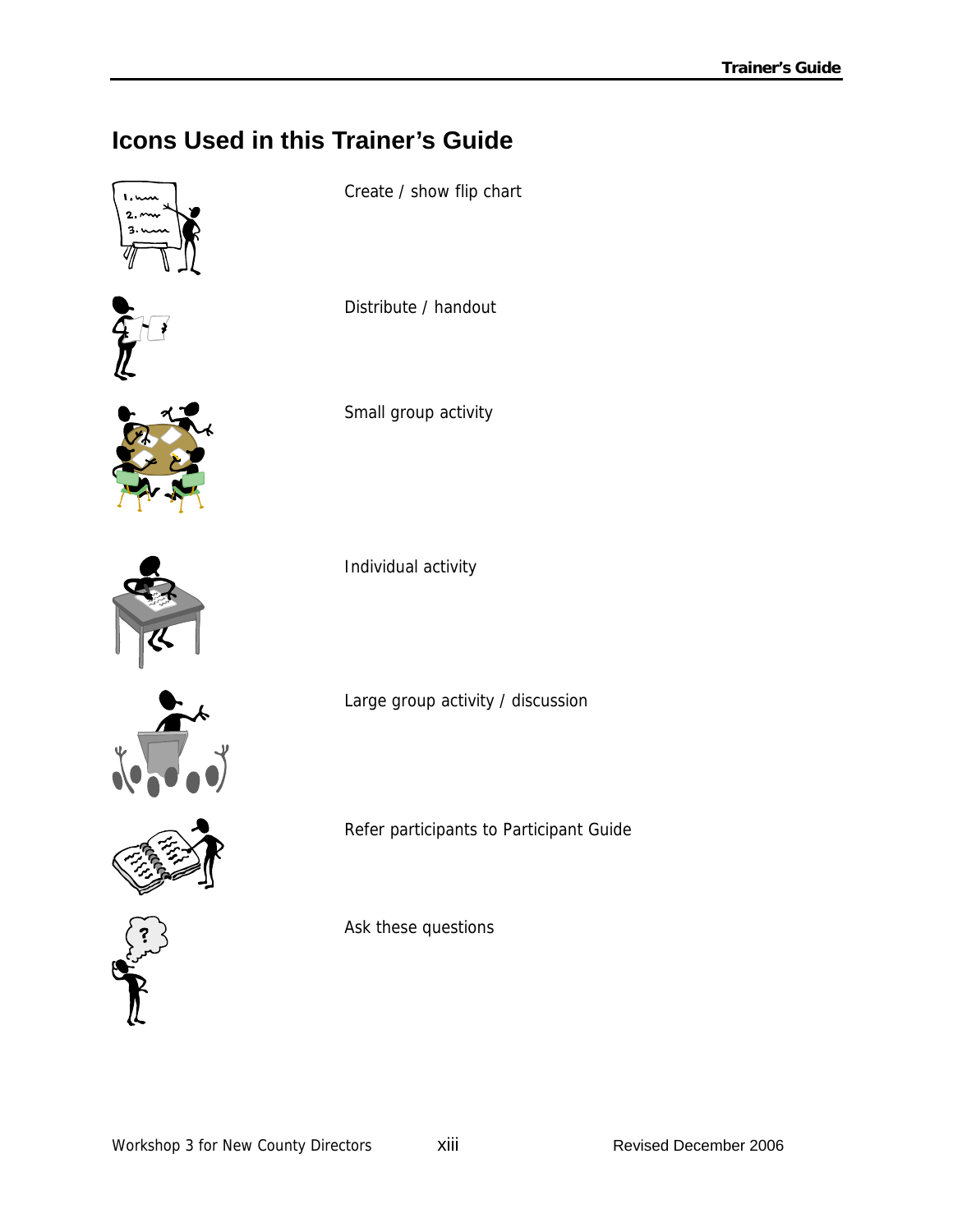#### <span id="page-14-0"></span>**IMPORTANT Trainer Information: Making Training Active**

Dear Trainer:

The workshop you are about to present is the result of an identified need for a New County Director curriculum and many hours of collaborative effort. The content is relevant and solid, and every effort has been made to convey it in an interesting manner. Care has been taken to include activities and events throughout that will contribute to participants' learning and retention.

That being said, however, it is important to realize that you, the trainer, are an integral, critical factor in the success of this curriculum. Your enthusiasm and effort to involve participants in the learning event are what makes the difference between an average course and an outstanding one that will impact and improve performance and results.

If training is not your "everyday" job, please review and remember these important points / suggestions and try to incorporate them throughout your delivery.

- ▶ There is more to training than *telling*. People don't automatically learn by pouring out everything you know at them. The learner needs to become mentally and physically involved in the learning event.
- Examing activities are *important!* Please avoid skipping the activities provided in the materials in favor of further lecture. The activities are designed to reinforce key points and / or to produce specific learning results.
- $\triangleright$  People learning by *doing.* This includes discussing, figuring out, rehearsing, answering questions, thinking aloud and coming up with examples.
- $\triangleright$  Involve participants by *asking open-ended questions* and encouraging participants to share their thoughts and ideas.
- $\triangleright$  Keep training *lively.* Get people (including yourself!) up and moving around on a regular basis. Don't be afraid to throw in a silly activity from time to time, such as: "Everyone stand up. Now line up by height (shortest to tallest). OK, turn to the person next to you and tell him / her the best advice you ever got about how to succeed in your job." Even short bursts of activity can keep participants more engaged and receptive to all of the new information you are sending their way.
- Exection Relax and *have fun.* Training does not have to be serious 100% of the time in order to get results. In fact, a little well-placed levity can promote a positive training atmosphere and a sense of teamwork that can help you get through "dryer" or more challenging content.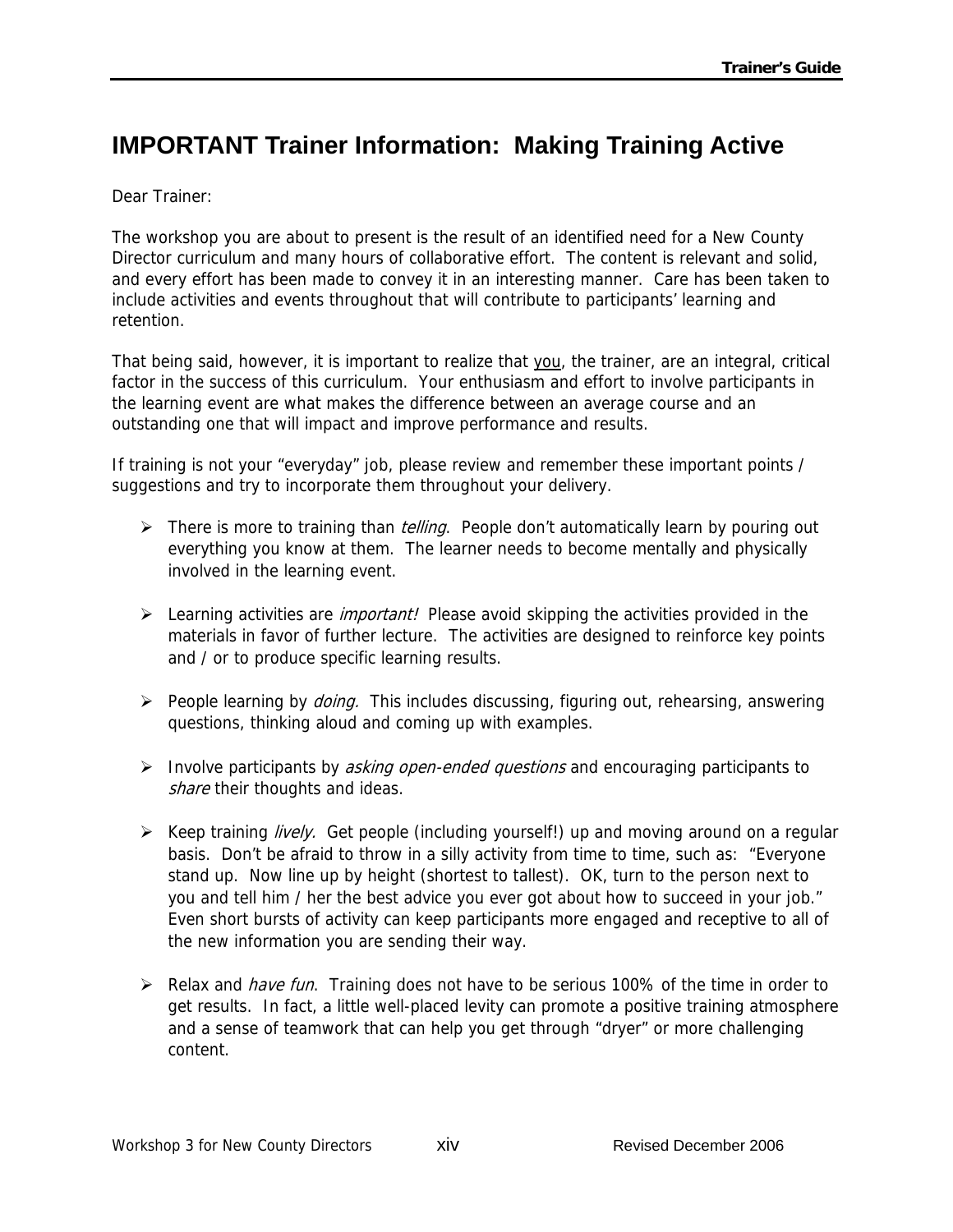## <span id="page-15-0"></span>**The County Director's Role as Personnel Manager**

| <b>Total Time</b> | 1 hour                                                                                                                                                                                                                                                                                                                                                                                                                          |
|-------------------|---------------------------------------------------------------------------------------------------------------------------------------------------------------------------------------------------------------------------------------------------------------------------------------------------------------------------------------------------------------------------------------------------------------------------------|
| <b>Overview</b>   | In this section, participants learn DFCS "vision" of personnel<br>management, which provides a picture of the attitudes and<br>behaviors new County Directors need to model. They also get<br>an overview of the course objectives, training agenda,<br>housekeeping issues, etc.                                                                                                                                               |
| <b>Objectives</b> | $\triangleright$ Describe the role of the County Director in managing<br>employee performance.<br>List key principles of DFCS vision of personnel<br>➤<br>management.<br>Describe best practices for managing employee<br>➤<br>performance (this objective is applicable from this point<br>through the conclusion of the workshop).                                                                                            |
| <b>Activities</b> | $\triangleright$ Welcome & Introductions (0:50)<br>Trainer Introduction(s)<br>Participant Introductions/Icebreaker Activity: "One<br>True Thing"<br>Pair Activity: Identify the Key Issues in Scenarios<br>Workshop Goal & Expectations<br>$\overline{\phantom{a}}$<br>Workshop Agenda<br>$\overline{\phantom{a}}$<br>Housekeeping<br>$\sim$<br>What is the Vision of Personnel Management for County<br>➤<br>Directors? (0:10) |
| <b>Materials</b>  | Participant Guides (one per participant)<br>➤<br>Flip chart paper, markers and tape<br>➤                                                                                                                                                                                                                                                                                                                                        |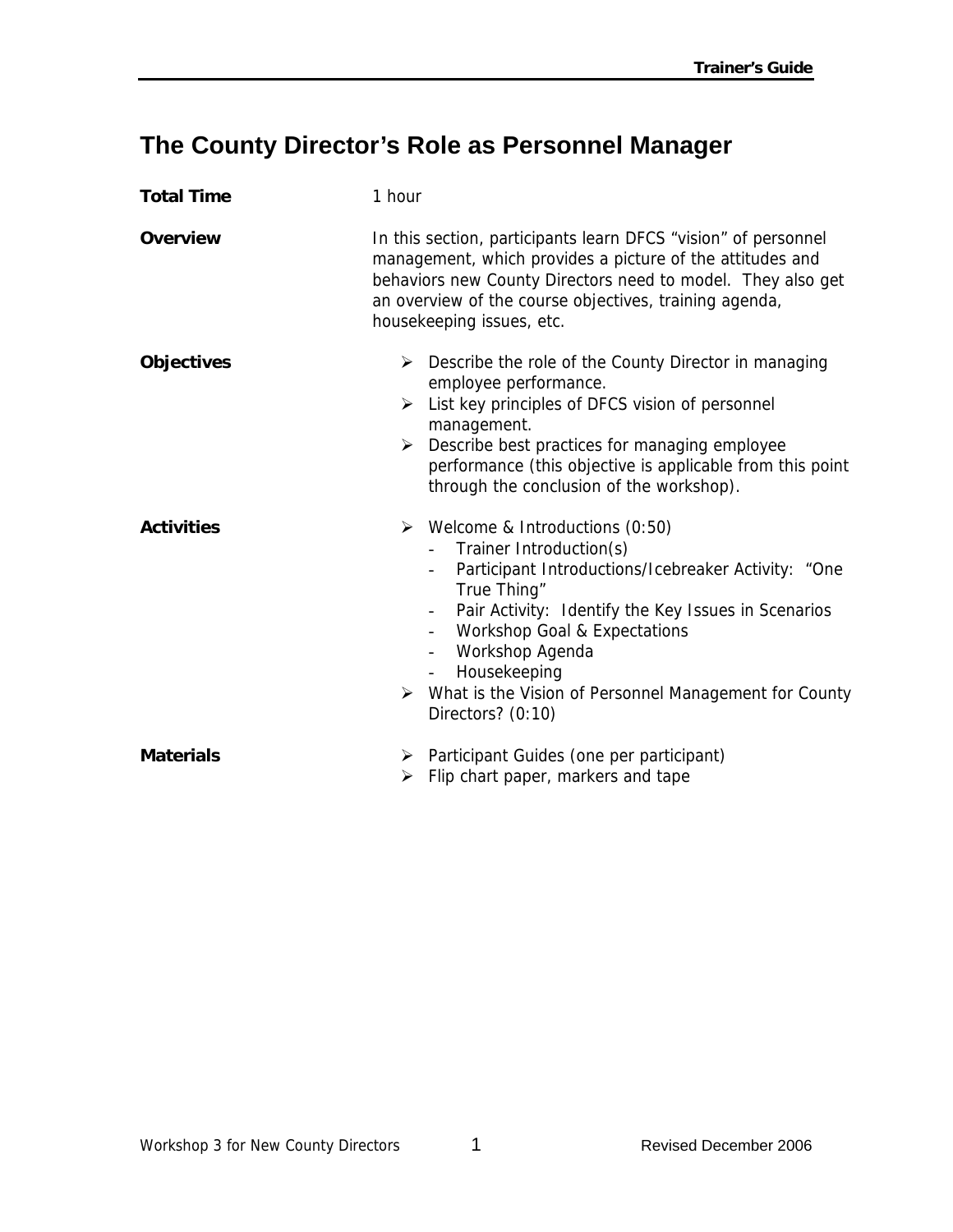#### <span id="page-16-0"></span>**Introduction**



**Show** OH 1 (Workshop title slide) as participants enter the training room.

**Introduce** yourself and briefly describe your background.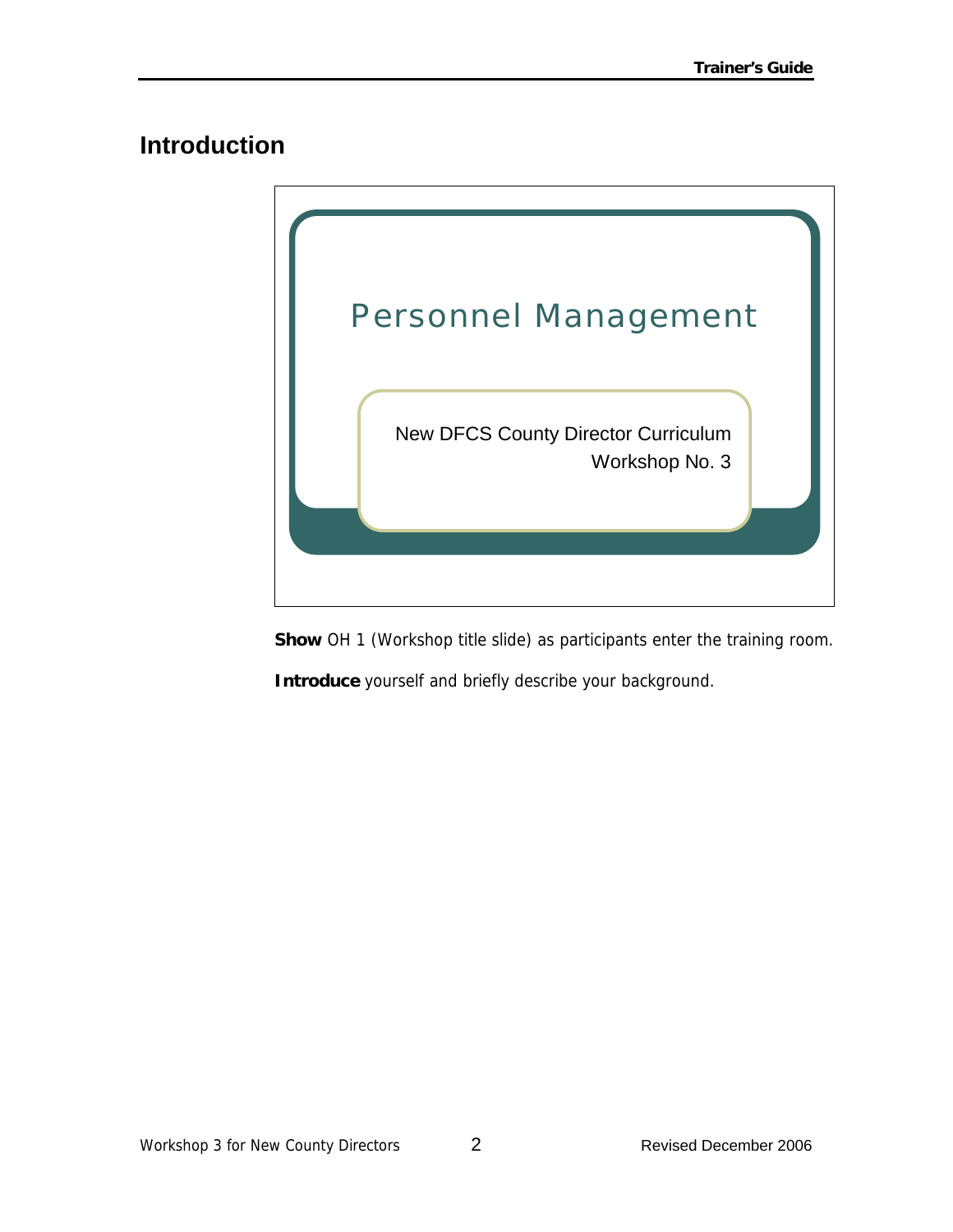#### <span id="page-17-0"></span>**Welcome**

| Welcome                                |
|----------------------------------------|
| Leadership                             |
| <b>Program and Workload Management</b> |
| <b>Personnel Management</b>            |
| <b>Budgeting and Fiscal Management</b> |

**Show** OH 2 (Welcome).

**Provide** some welcoming comments and state that this is the third in a series of four workshops that comprise the DFCS New County Director Training Curriculum.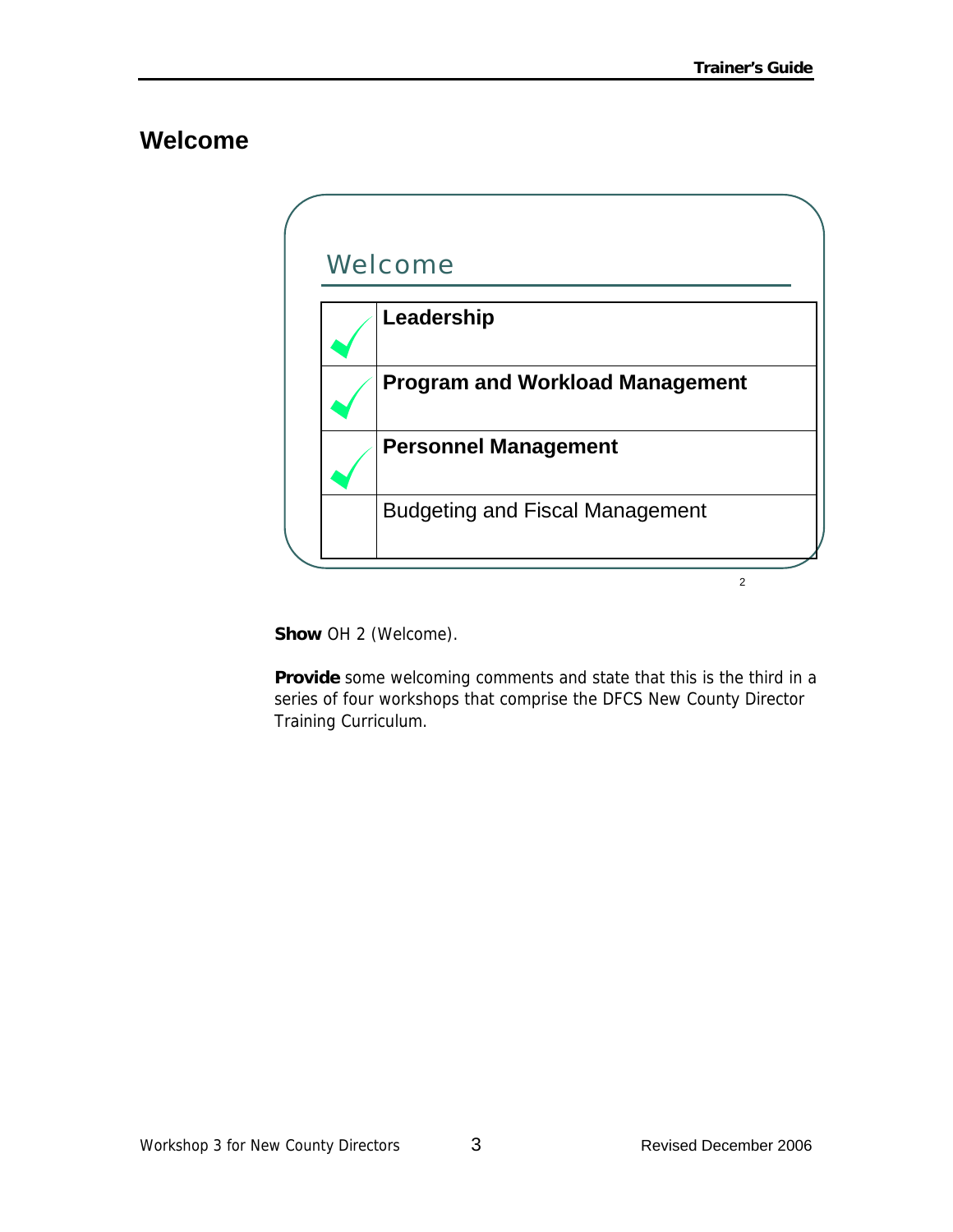#### <span id="page-18-0"></span>**Icebreaker Activity: "One True Thing" I Know About Personnel Management**



**Show** OH 3 (Icebreaker Activity: "One True Thing"…).

**Distribute** flip chart paper and marker to each participant.

**Facilitate** activity according to instructions on the slide.

#### **Debrief:**

- Go around the room, asking each participant to introduce him / herself and present "One True Thing," then tape it to the classroom wall.
- Ask participants to comment on something posted by another participant that caught their attention.

**Transition:** There are many aspects to personnel management, many skill and knowledge requirements that we will be learning or reinforcing over the next two days. Let's begin with an activity that will identify some of them.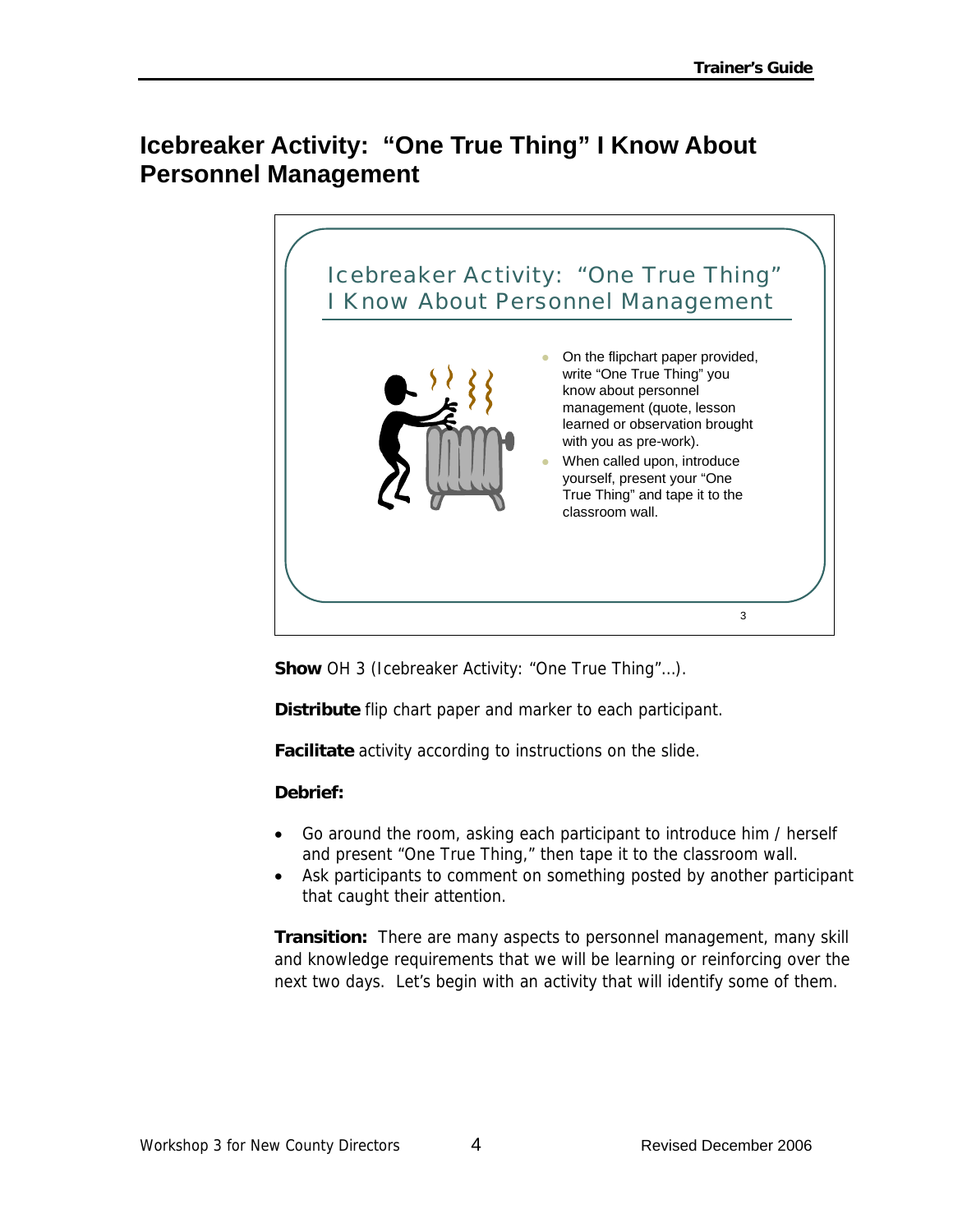#### <span id="page-19-0"></span>**Activity: Identifying Personnel Management Skills and Knowledge**





**Show** OH 4 (Activity: Identifying Personnel Management Skills and Knowledge).

**Refer** participants to the activity worksheet entitled "Identifying Personnel Management Skills and Knowledge" on Page 7 of the Participant Guide.



**Facilitate** activity according to instructions on the slide.

#### **Debrief:**

"Personnel **Management** Skills & Knowledge"

Ask participants to share their responses while you create a flip chart list.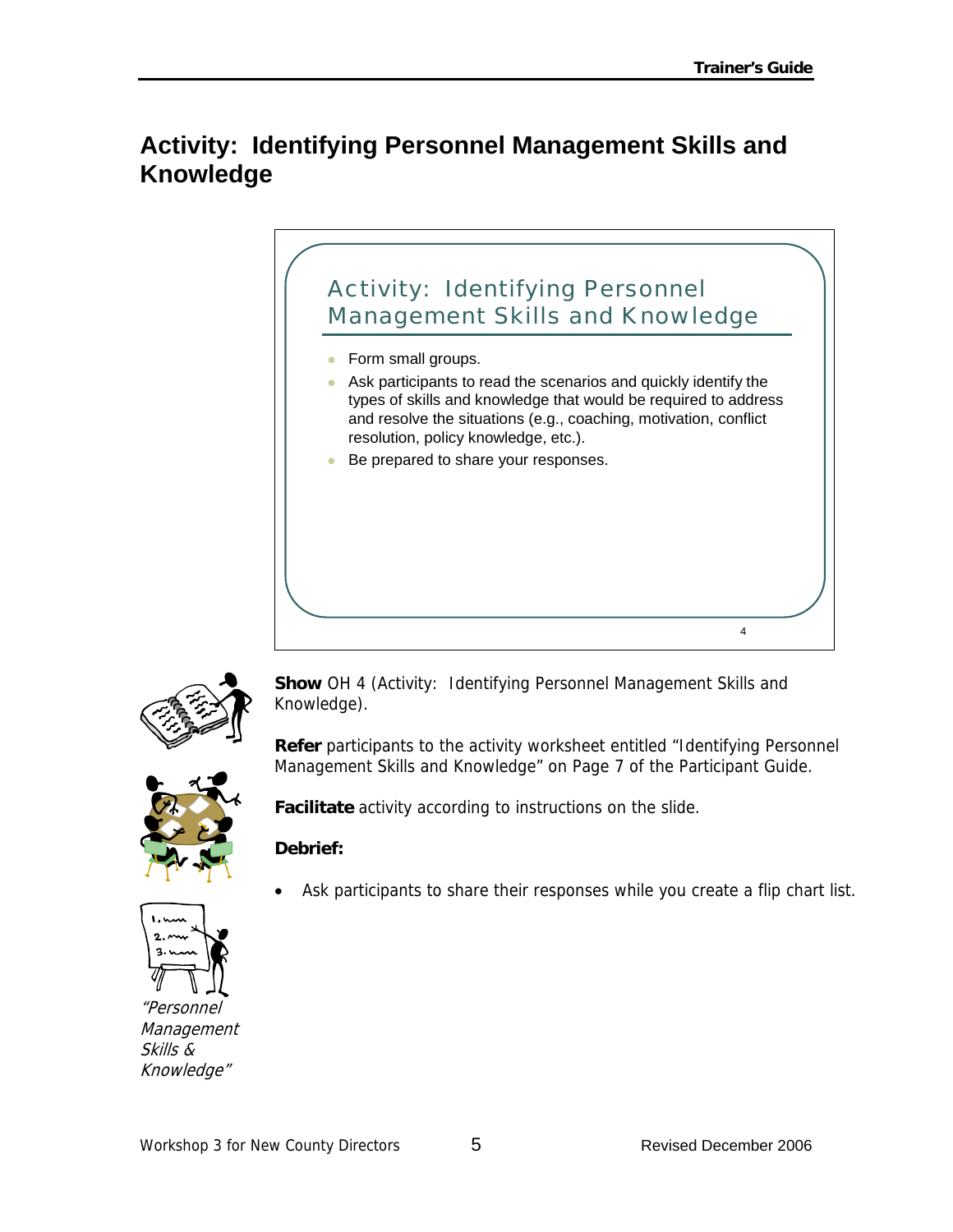#### <span id="page-20-0"></span>**Workshop Goal & Expectations**



**Show** OH 5 (Workshop Goal).

**Return** to the flip chart list created in the previous activity and **point out** how these skills and knowledge support accomplishment of the workshop goal.

**Ask** participants what they expect to learn from this workshop, and clarify what will and will not be covered.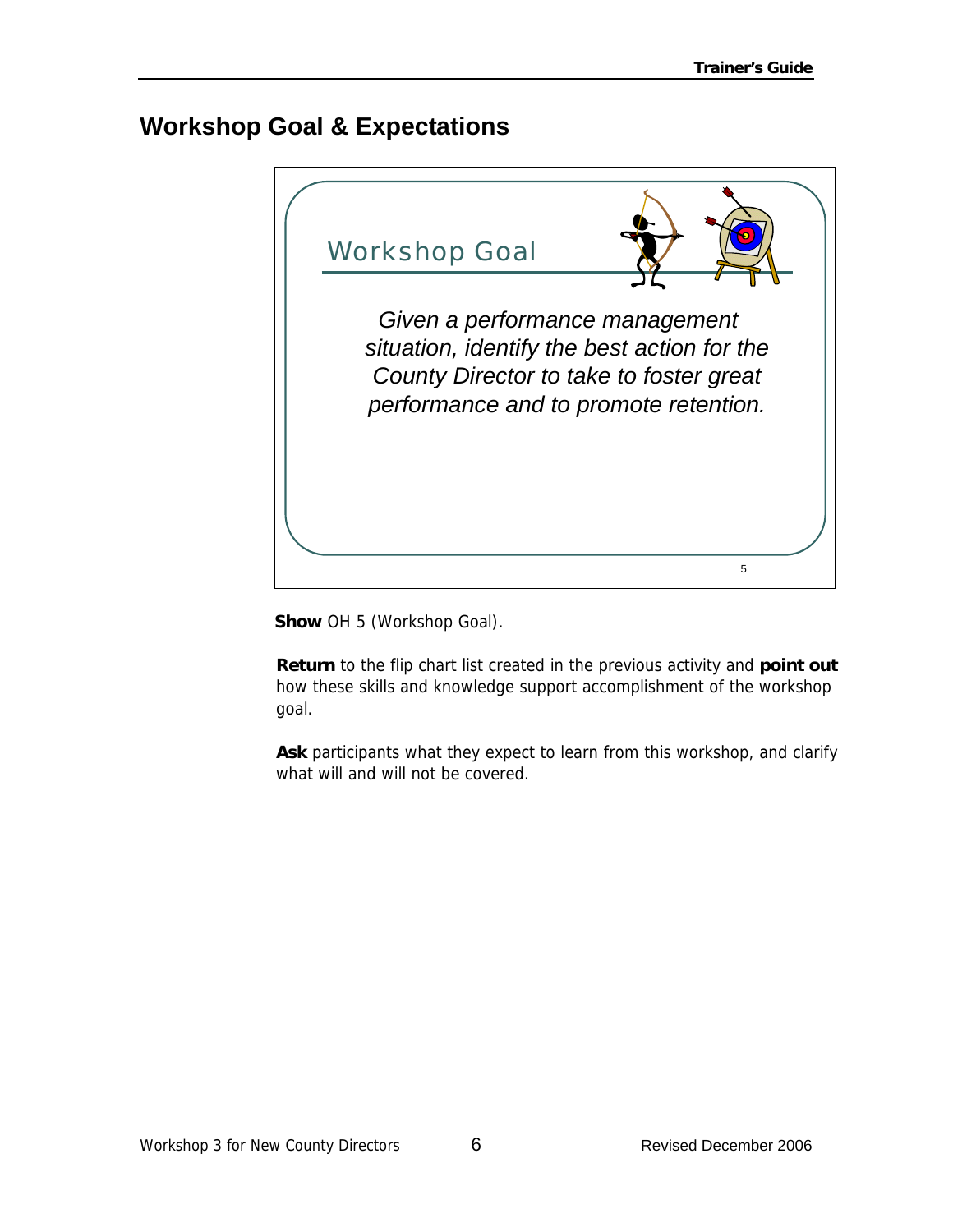#### <span id="page-21-0"></span>**Workshop Agenda**

|              | <b>Agenda</b>                                                               |  |
|--------------|-----------------------------------------------------------------------------|--|
| Day<br>One   | • Your Role as Personnel Manager                                            |  |
|              | Where Do I Begin?<br>$\bullet$<br>Hiring the Right Person for the Right Job |  |
|              | Developing Employees                                                        |  |
| Day<br>Two   | Developing Employees, contd.<br>٥                                           |  |
|              | <b>Retaining Employees</b>                                                  |  |
|              | Case Study Exercise - Preparations                                          |  |
| Day<br>Three | Case Study Exercise - Presentations<br>$\bullet$                            |  |
|              | Making it Personal-Strategies for Your                                      |  |
|              | County's Personnel Issues                                                   |  |

**Show** OH 6 (Workshop Agenda).

**Describe** the type of content that is in each major section.

**Explain** that they will progress from analyzing and critiquing the actions of fictional County Directors to developing their own strategies by the end of the workshop.

**Point out** that they will receive feedback from a panel of experienced County Directors during the "Making it Personal" strategies section at the conclusion of the course.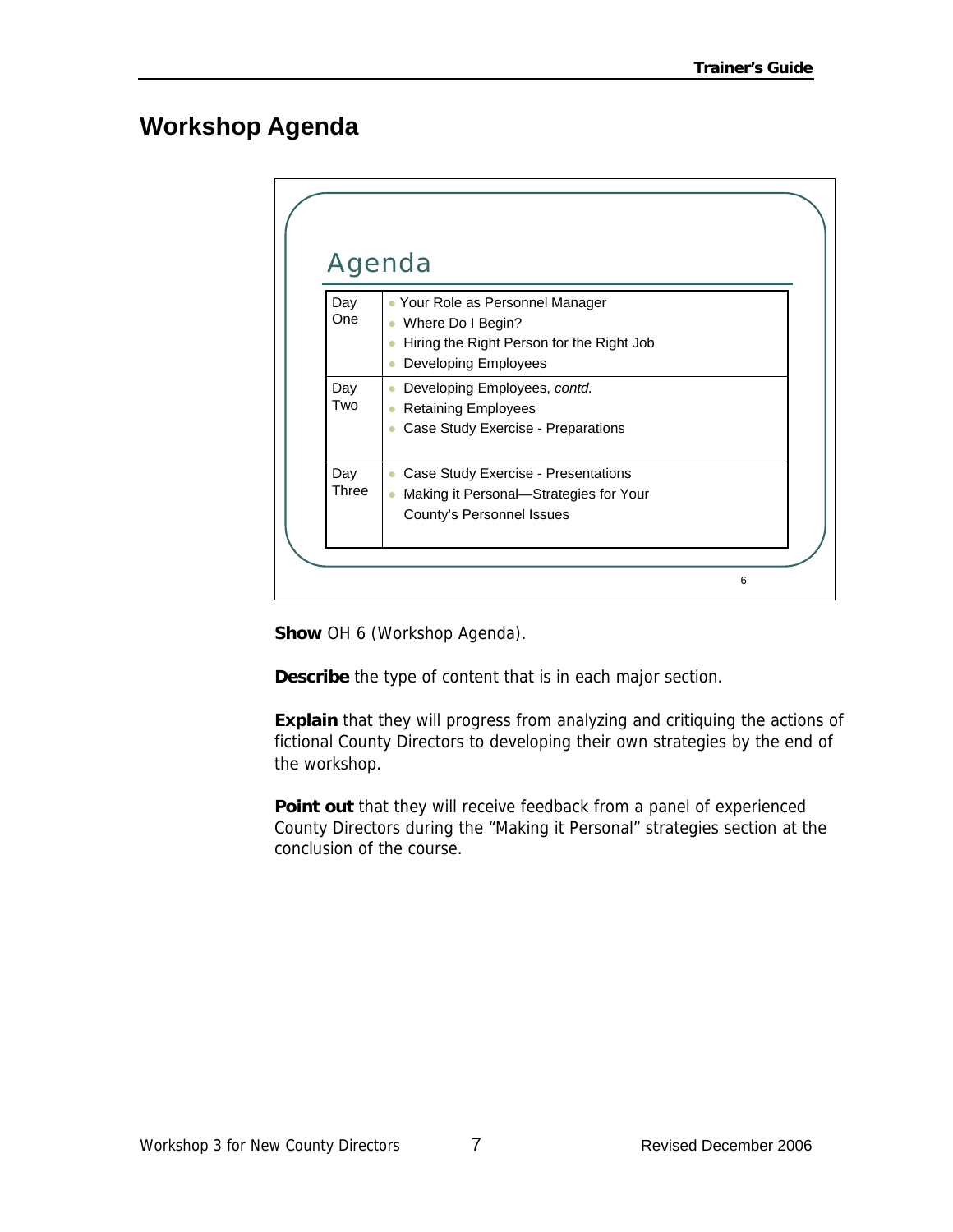## <span id="page-22-0"></span>**Ground Rules/Housekeeping**

Prepared "Ground Rules" flip chart

**Refer** participants to the prepared "Ground Rules" flip chart.

**Present** ground rules / housekeeping items, such as:

- $\triangleright$  Class start and end times
- $\triangleright$  Breaks, meals
- $\triangleright$  Policies (smoking, cell phone and pagers to silent or vibrate)
- $\triangleright$  Contact phone numbers for participants during training
- $\triangleright$  Evacuation procedures, location of restrooms, etc.

Ask participants to suggest additional "ground rules" for the training (e.g., maintain confidentiality, provide constructive feedback, etc.) and add their responses to the flip chart. Post it prominently.

**Refer** to the prepared "parking lot" flip chart (title only at this point). Invite participants to note any relevant concerns during class that are outside the scope of the training on Post It Notes and put them in the parking lot. We'll discuss them at the end of the course.

**Remind / inform** participants that they will have an opportunity to create a "Personal Development Plan," a tool to take out of the workshop on which they can identify future areas of work / focus. The development of a plan is an activity that runs throughout all four of the workshops in this curriculum. The Personal Development Plan form for Personnel Management can be found on Pages 52-54 of the Participant Guide.

**Transition**: County Directors are responsible for implementing the "vision" of the organization. In order for you to be successful in the role, you must know what the key principles that comprise DFCS vision of personnel management. Let's look at those now.



Prepared "Parking Lot" flip chart



Personal Development Plan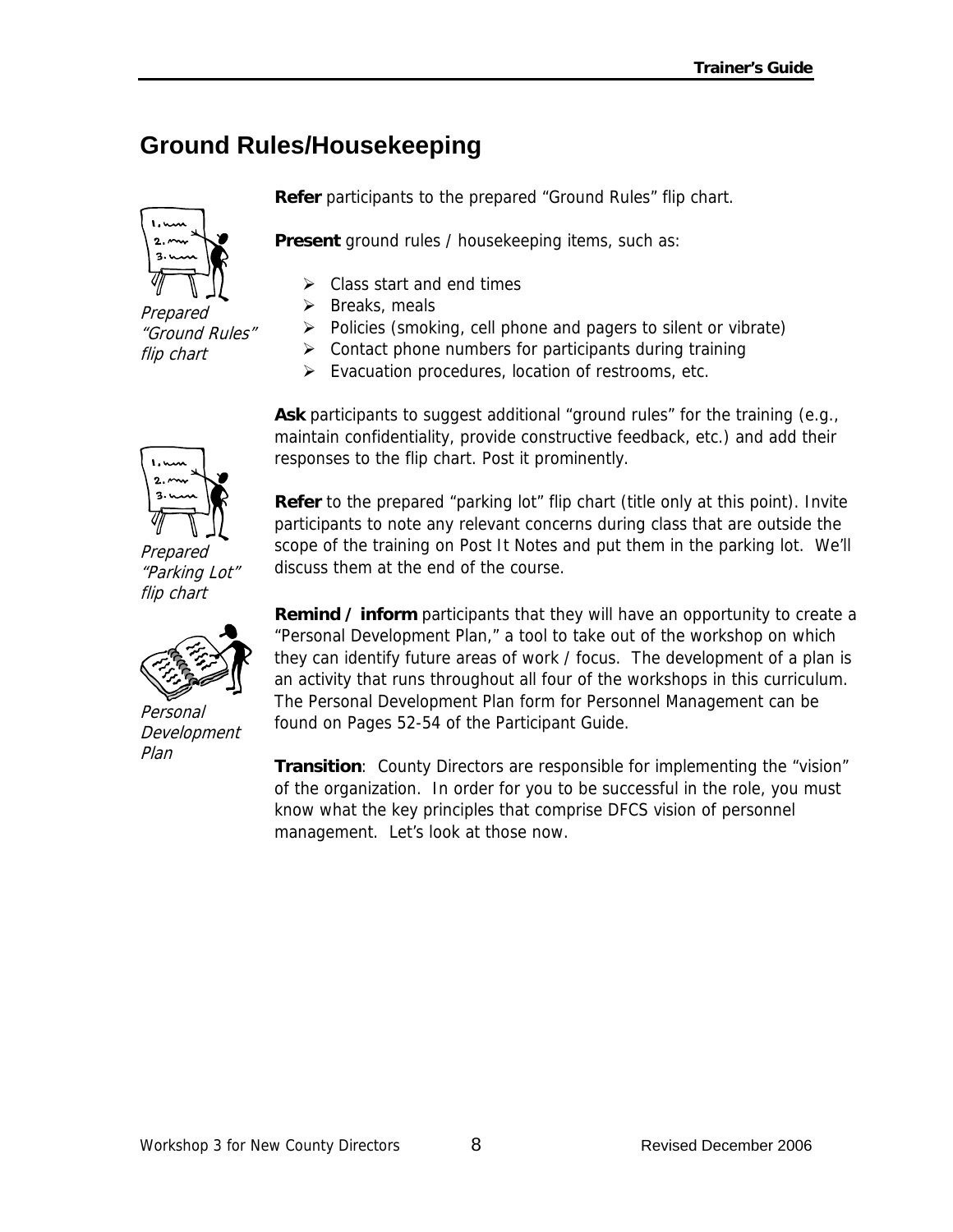#### <span id="page-23-0"></span>**What is the "Vision" of Personnel Management for County Directors?**



**Show** OH 7 (DFCS "Vision" of Personnel Management).

**Ask** for questions/comments.

**Transition**: Although there will be differences in personnel challenges from county to county, there will be some similarities, too. This workshop is evidence that your counties are facing the common challenge of a change in the County Director position. Next, let's take a look at where you begin and how you respond to your staff's reaction to you.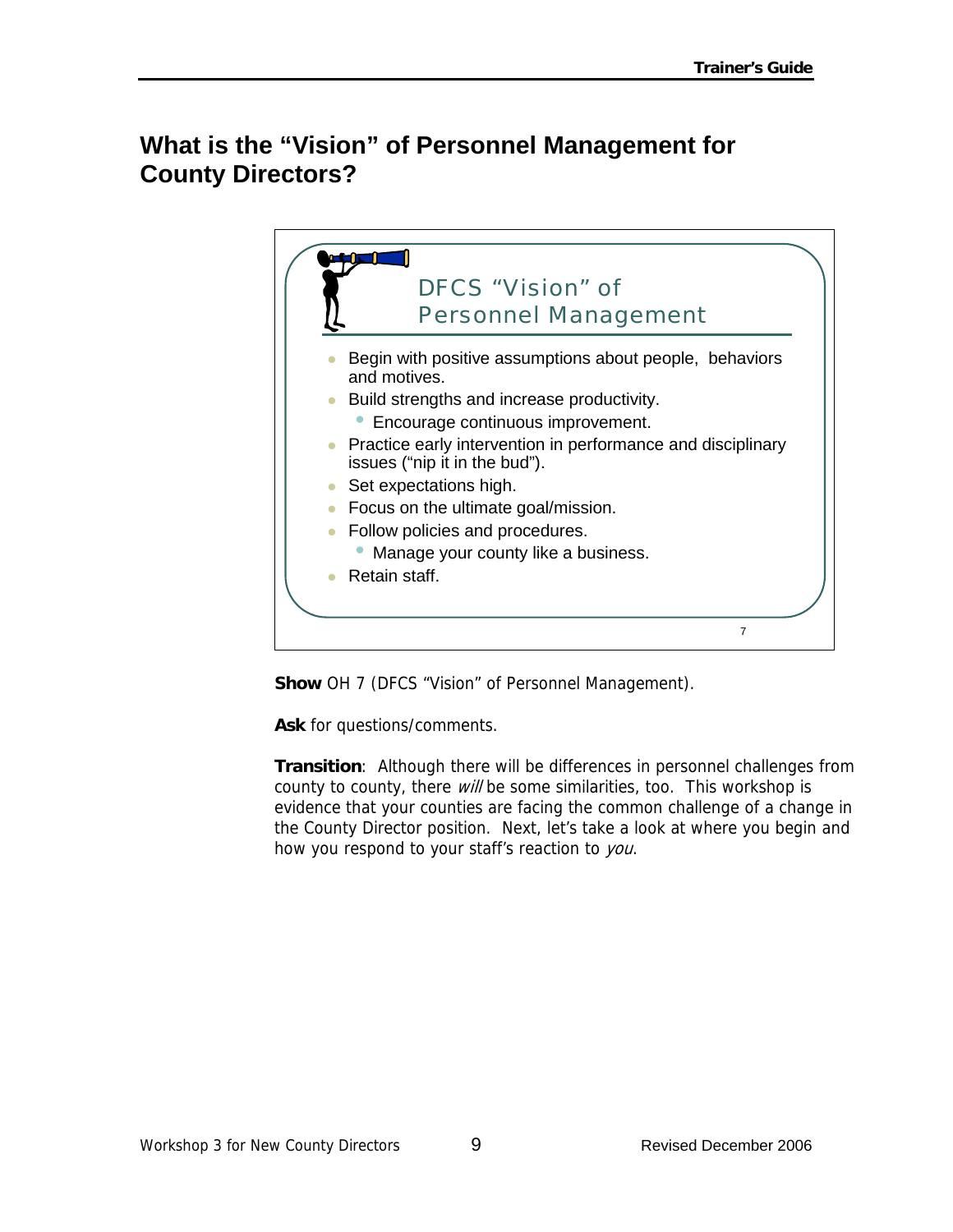#### <span id="page-24-0"></span>**Where Do I Begin?**

| <b>Total Time</b> | 1 hour |
|-------------------|--------|
|-------------------|--------|

**Overview** In this section, participants discuss potential stresses on staff resulting from the change in the County Director's position. Participants will formulate strategies to help employees cope with change and foster a culture of creativity, flexibility, cooperation and trust. They will also learn everyday resources for managing employee performance.

| <b>Objectives</b> | $\triangleright$ Identify the effects of a change in County Director on staff.<br>Identify strategies for helping employees cope with change in a<br>positive manner.<br>Identify resources for managing employee performance.<br>➤                                                                                                                                  |
|-------------------|----------------------------------------------------------------------------------------------------------------------------------------------------------------------------------------------------------------------------------------------------------------------------------------------------------------------------------------------------------------------|
| <b>Activities</b> | $\triangleright$ The Common Challenge of Change (0:50)<br>Large Group Activity: Brainstorming Reactions to and Impact of<br>Change<br>Small Group Activity: Strategies to Help Employees Cope With<br>Change<br>$\triangleright$ Everyday Resources for Managing Employee Performance (0:10)<br>Presentation and Individual Activity: Who are Your Helping<br>Hands? |
| <b>Materials</b>  | Flip chart paper and markers                                                                                                                                                                                                                                                                                                                                         |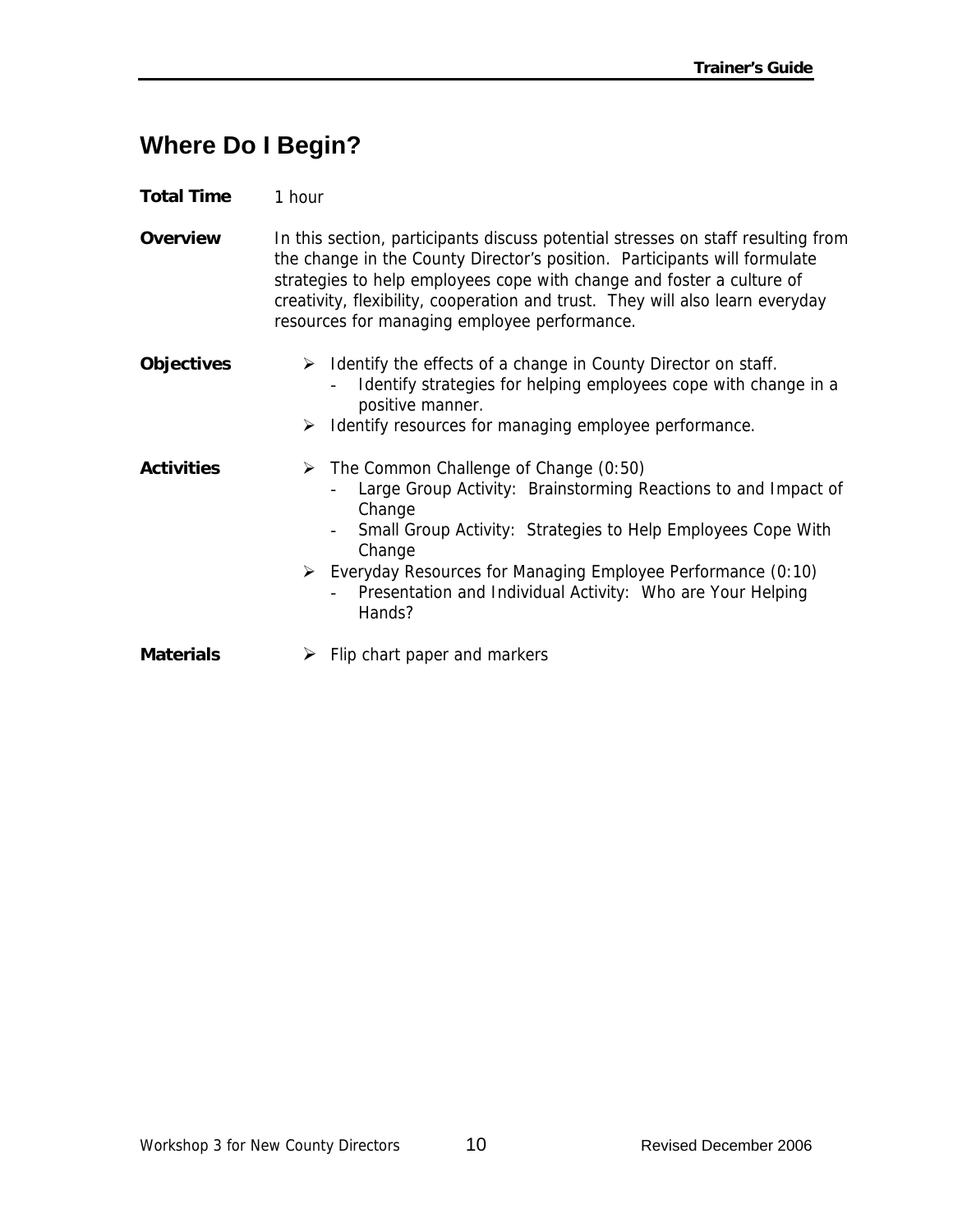#### <span id="page-25-0"></span>**The Common Challenge of Change**



**Show** OH 8 (Reactions to Change).

**Facilitate** large group discussion:

- $\triangleright$  State that our reaction to change is based on several things, including perception of the change (positive or negative) and resources available to us, such as coping skills, problem solving abilities, etc. We need to understand how people react to change in order to put processes in place to help the organization transition successfully.
- $\triangleright$  Write the word "change" on the flip chart.
- $\triangleright$  Ask participants to brainstorm words they associate with the word "change," and create a list on the flip chart. Possible responses are listed on the next page and may be used to prompt participants, if necessary.
	- If responses are predominantly negative, ask them for some positive responses.



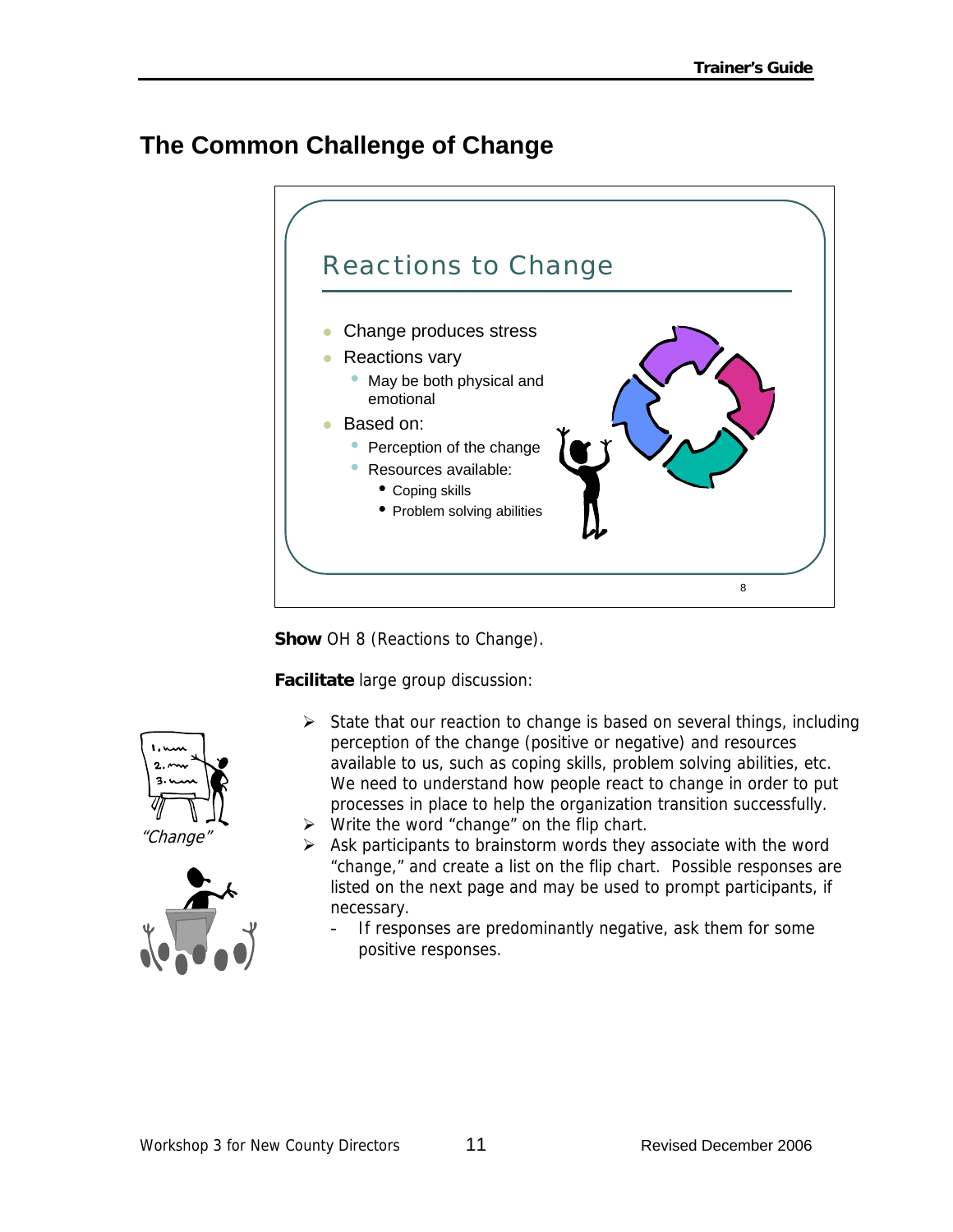| Anger           | Grief          | Resentment      |
|-----------------|----------------|-----------------|
| Aggression      | Happiness      | Resistance      |
| Anticipation    | Hope           | Sadness         |
| Apprehension    | Hostility      | Skepticism      |
| Confident       | Insecurity     | <b>Thrilled</b> |
| Critical        | Jealousy       | Trepidation     |
| <b>Distrust</b> | Loss           | Uncertain       |
| Evasive         | Negative       | Uneasy          |
| Excited         | <b>Nervous</b> | Unsure          |
| Fear            | Opportunity    | Unhappy         |
| Frustration     | Physically ill | Worried         |

- ¾ Ask: Which of these reactions have you experienced in your county?
- $\triangleright$  Now ask participants how these reactions, which can be both emotional and even physical, may impact work performance and productivity.
	- Write these responses on the next page of the flip chart.

**Transition**: It is very important to acknowledge employee reactions and to avoid letting them "get stuck" in negativity or concern over what having a new County Director may mean.



"How Reactions Affect Work"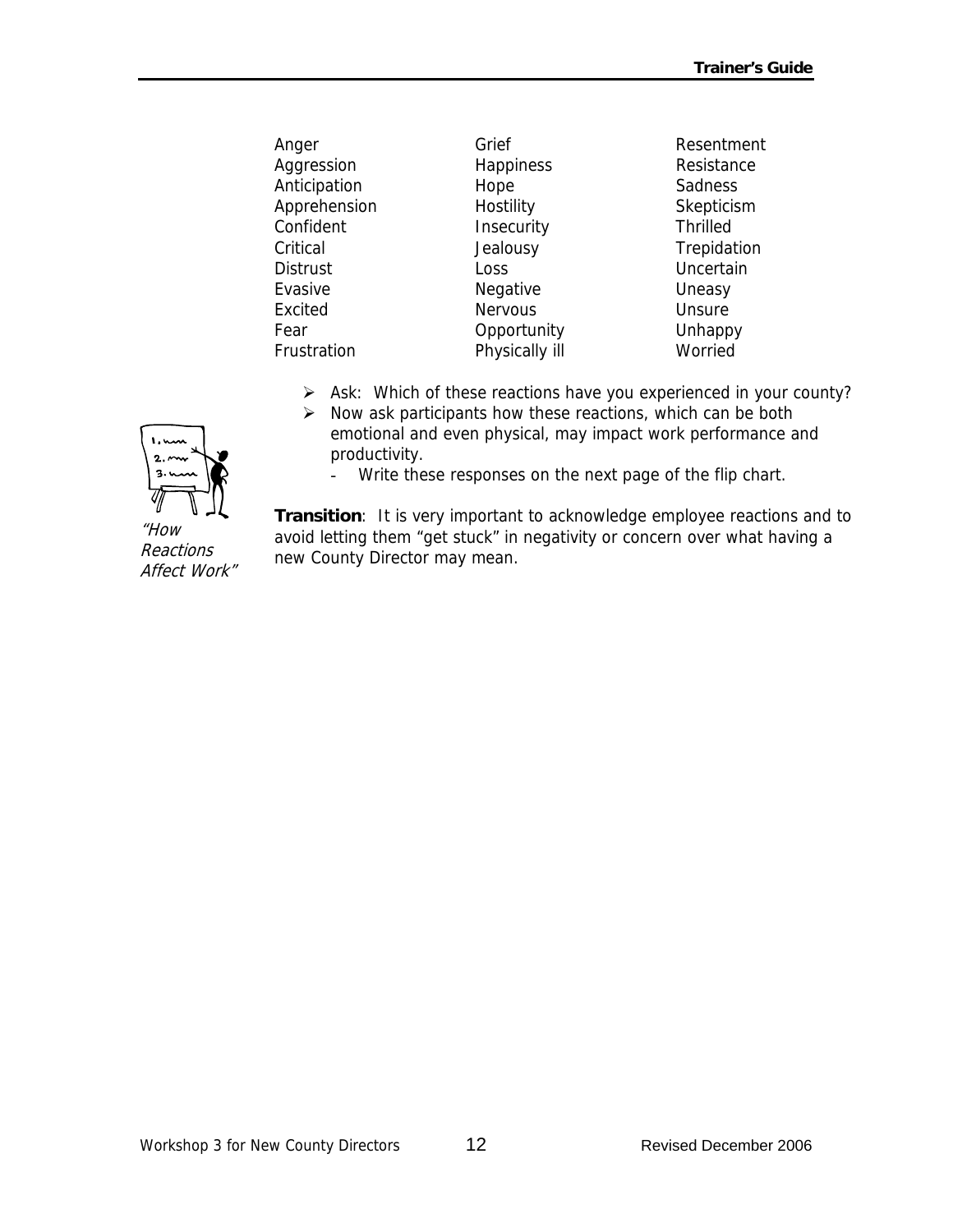#### <span id="page-27-0"></span>**Where Are We Going?**



**Present** OH 9 (Where are we going? How do we get there?).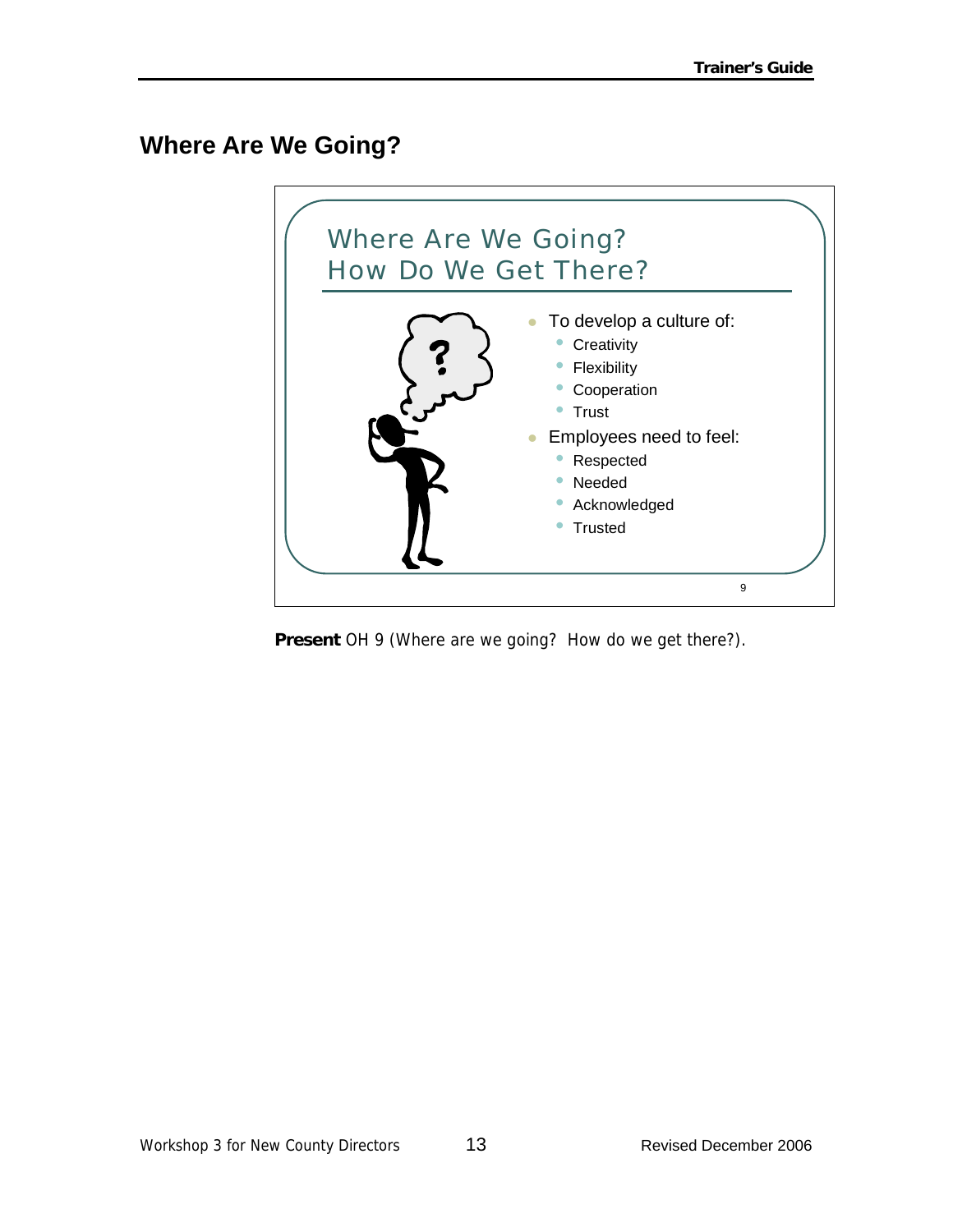#### <span id="page-28-0"></span>**High-Level Strategies to Promote Productivity**



**Present** OH 10 (High-Level Strategies to Promote Productivity).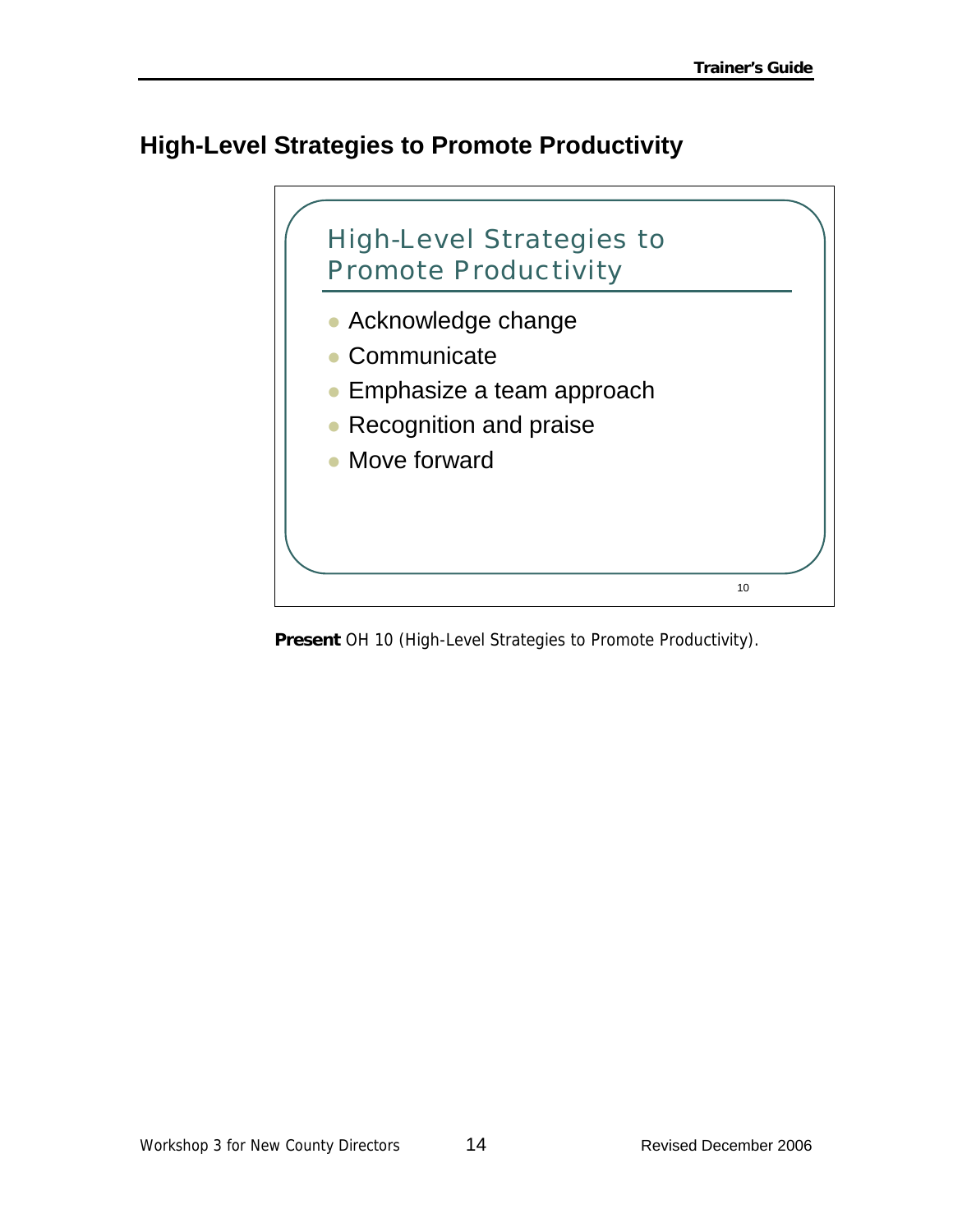## <span id="page-29-0"></span>**Activity: Strategies for Coping with Change**



**Show** OH 11 (Activity: Strategies for Coping With Change).



**Refer** participants to the worksheet for this activity on Page 9 of the Participant Guide.

**Distribute** flip chart paper and markers to each group.

**Facilitate** activity according to instructions on the slide.

**Trainer Note:** You may want to re-show OH 10 (High-Level Strategies

#### **Debrief:**

- Ask each group to present the list of strategies they developed and tape the list to the classroom wall.
- Wrap up by summarizing what the groups presented.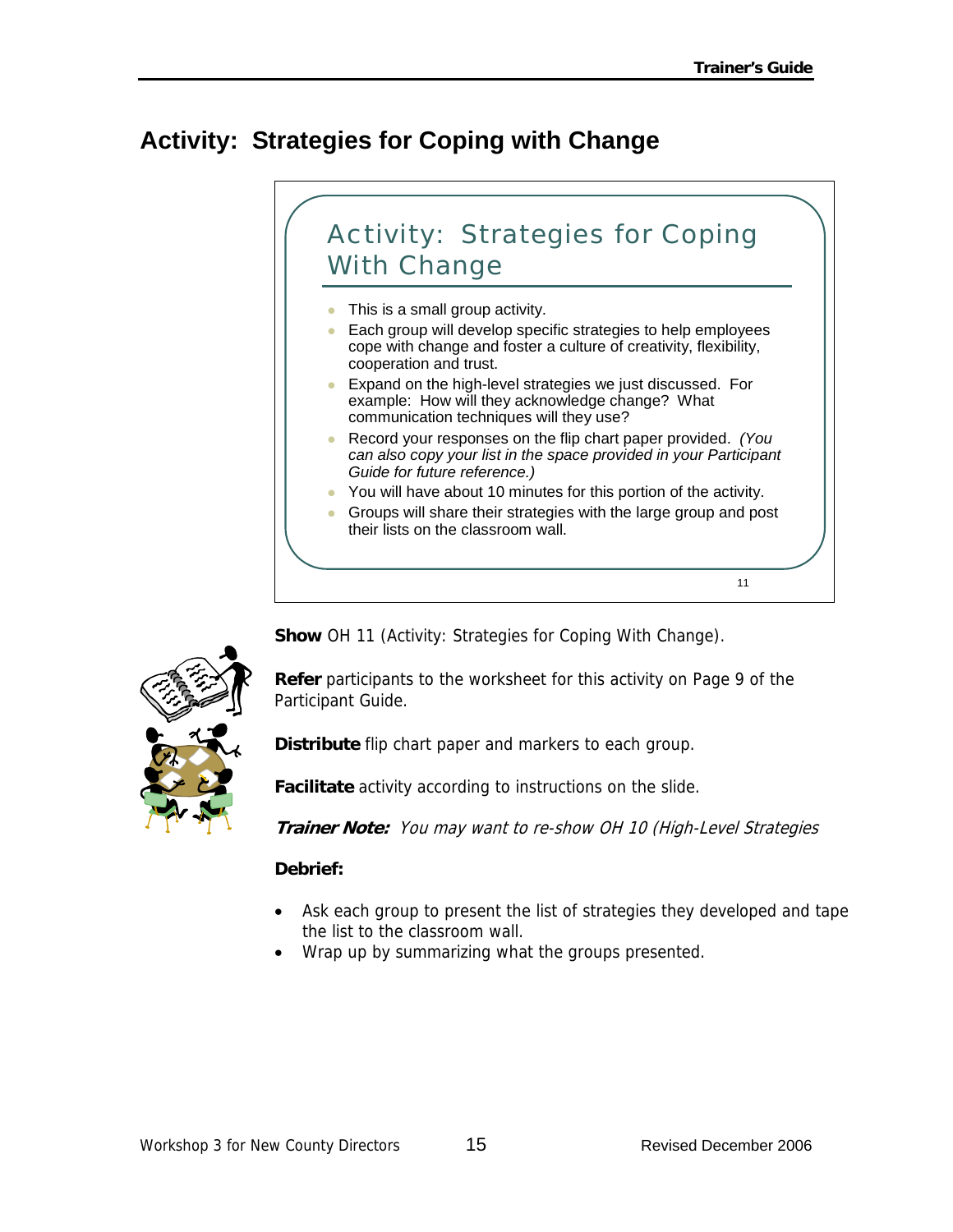#### <span id="page-30-0"></span>**Everyday Resources for Managing Employee Performance**



**Show** OH 12 (Everyday Resources for Managing Employee Performance).



**Refer** participants to their copy of this information on Page 10 in the Participant Guide.

**Ask** participants to fill in specific names and contact numbers on this page.

 $\triangleright$  This would be a good time to exchange contact numbers with classmates.

**Transition**: In this section, we discussed how to interact with existing employees as we assume the role of their County Director. Next, we'll shift gears to talk about another important responsibility—hiring the right people for the right job.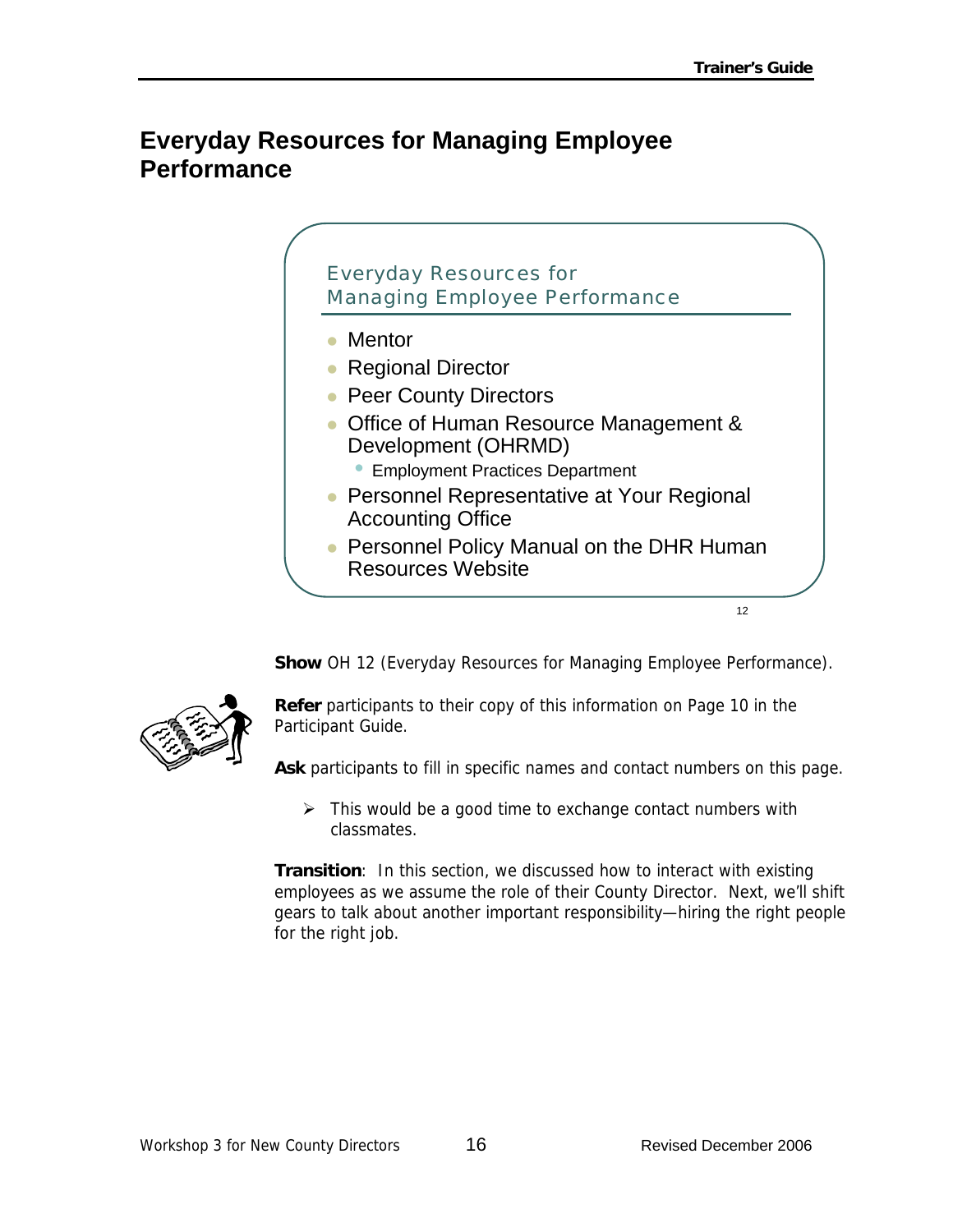#### <span id="page-31-0"></span>**Hiring the Right Person for the Right Job**

#### **Total Time** 1 hour, 45 minutes

**Overview** New County Directors should already have some background in the area of effective employee selection. This module reinforces and builds on that knowledge. Because hiring the right person for the right job is a critical element of personnel management, this subject warrants emphasis and further development. It is also imperative that new County Directors understand their responsibility to develop this skill in employees who have hiring responsibilities.

| <b>Objectives</b> |   | Identify best practices in hiring.<br>$\triangleright$ Given a description of a hiring situation, identify the appropriate<br>course of action.<br>$\triangleright$ Describe strategies to use to determine whether staff is using best<br>practices in hiring.                                                                                                                                                                                                                                     |
|-------------------|---|-----------------------------------------------------------------------------------------------------------------------------------------------------------------------------------------------------------------------------------------------------------------------------------------------------------------------------------------------------------------------------------------------------------------------------------------------------------------------------------------------------|
| <b>Activities</b> |   | $\triangleright$ Personnel—The Key Component in Personnel Management (1:30)<br>Individual Activity: Did You Know? Interesting Facts About Hiring<br>Individual Activity: Quick Quiz to Check Your Policy Preparedness<br>Individual Exercise: Learning From Experience<br>Small Group Activity: Determine the Best Course of Action<br>> How Does the County Director Know if Best Hiring Practices are Being<br>Followed? $(0:15)$<br>Large Group Activity: Brainstorming Indicators and Responses |
| <b>Materials</b>  | ➤ | Flip chart paper and markers                                                                                                                                                                                                                                                                                                                                                                                                                                                                        |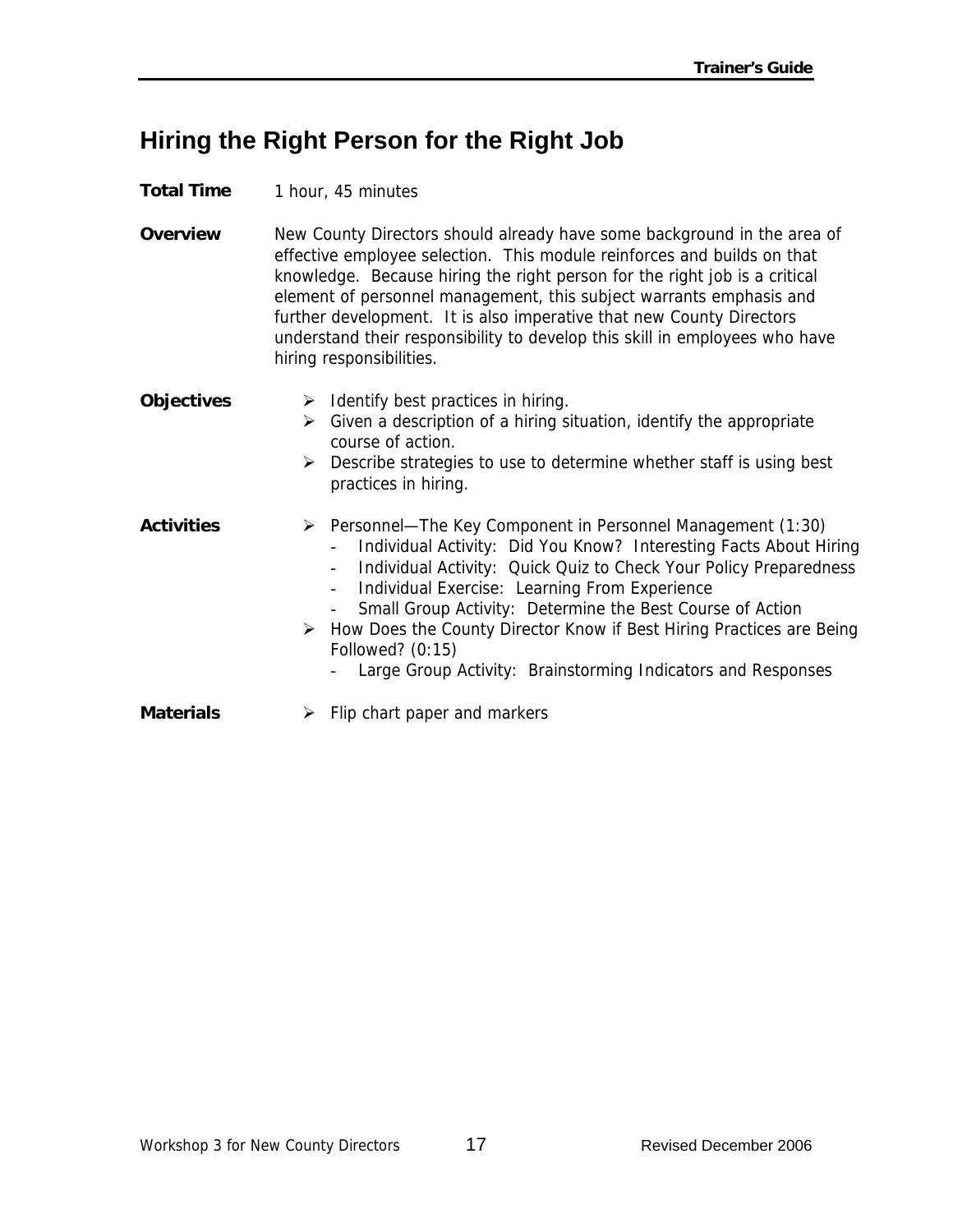### <span id="page-32-0"></span>**Building on Your Hiring Skills**



**Show** OH 13 ("Select in haste . . . repent in leisure.").

**Acknowledge** that participants already possess some background and experience in the area of effective employee selection.

**State** that this module will reinforce and build on that knowledge.

**Point out** that, unfortunately, there are still managers who view the activities involved with the hiring process as a distraction in their busy days something to be checked off their "to do lists" in order to get back to "real" work.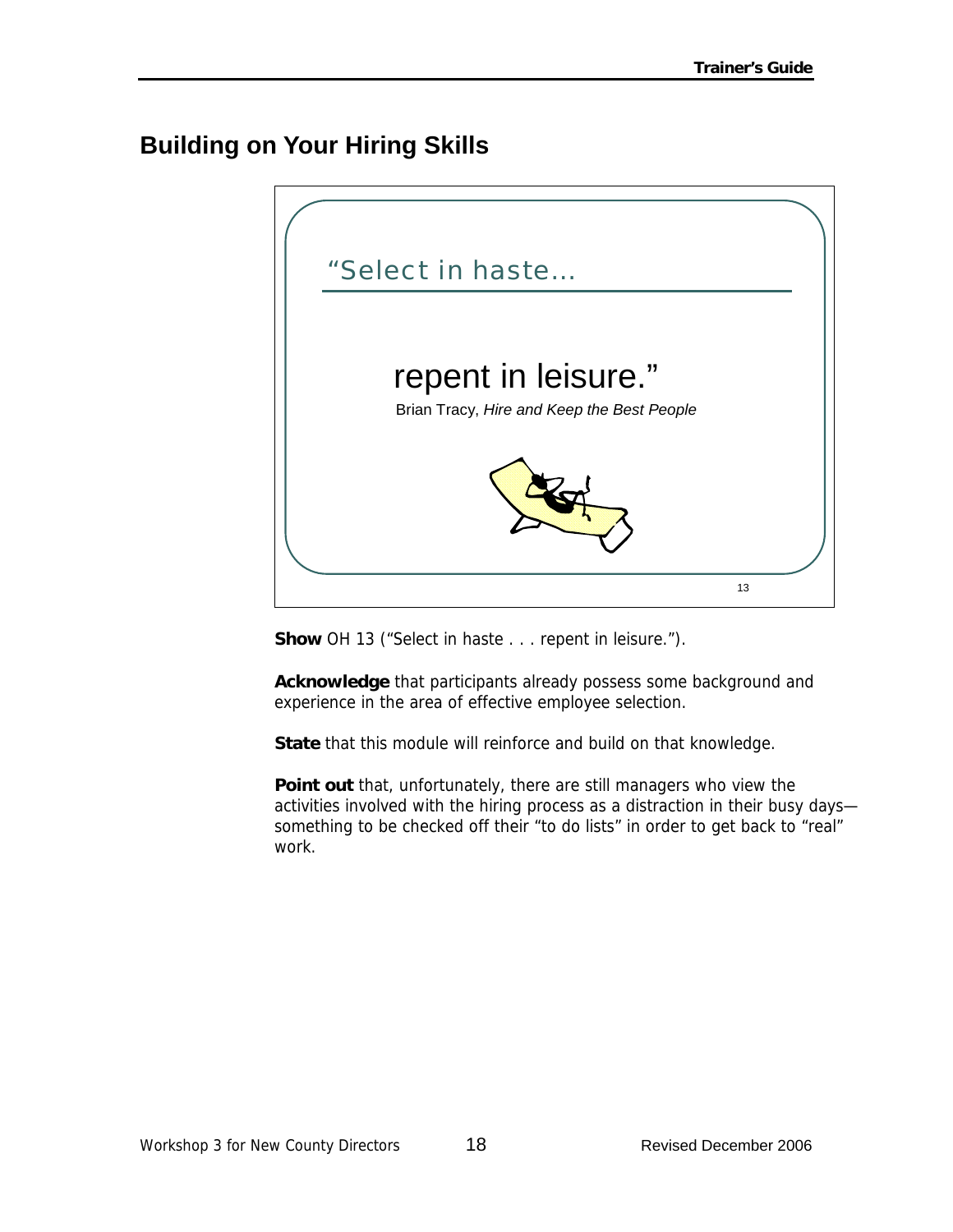#### <span id="page-33-0"></span>**Hiring the Best People**



**Show** OH 14 (Hiring).

- $\triangleright$  Because hiring the right person for the right job is a critical element of personnel management, this subject warrants emphasis and further development.
- $\triangleright$  It is also imperative that new County Directors understand their responsibility to develop this skill in employees who have hiring responsibilities.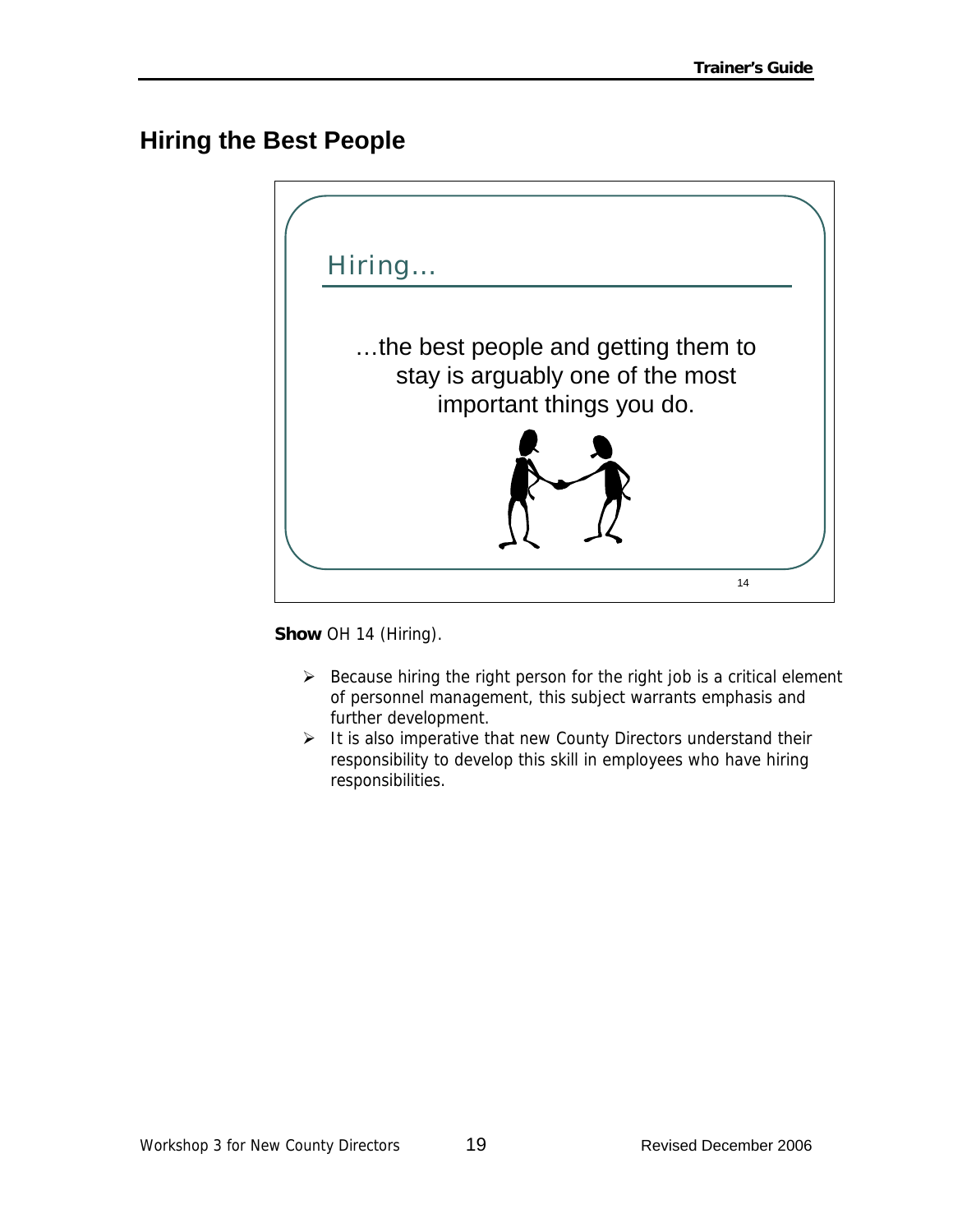#### <span id="page-34-0"></span>**Activity: Did You Know? Interesting Facts About Hiring**



**Show** OH 15 (Did You Know? Interesting Facts About Hiring).



**Refer** participants to the activity entitled "Did You Know? Interesting Facts About Hiring" on Page 11 in the Participant Guide.

**Ask** them to take a moment to read each statement and fill in the blank.

**Debrief** the activity with the large group. Correct responses:

- ¾ **54%** of resumes and job applications are falsified in some way.
- ¾ Experts estimate that a bad hire costs **3** to **6** times a person's annual salary.
- ¾ Some companies report that personnel who are involved in **regular sports activities** contribute to a cooperative workplace environment.
- $\triangleright$  Experts found that the #1 predictor of long-term job success is the applicant's **desire for this particular job** (also known as "selfselection").

**Transition**: Following DFCS policy is one of the principles of DFCS vision of personnel management, and it is also a key ingredient in the recipe for hiring success.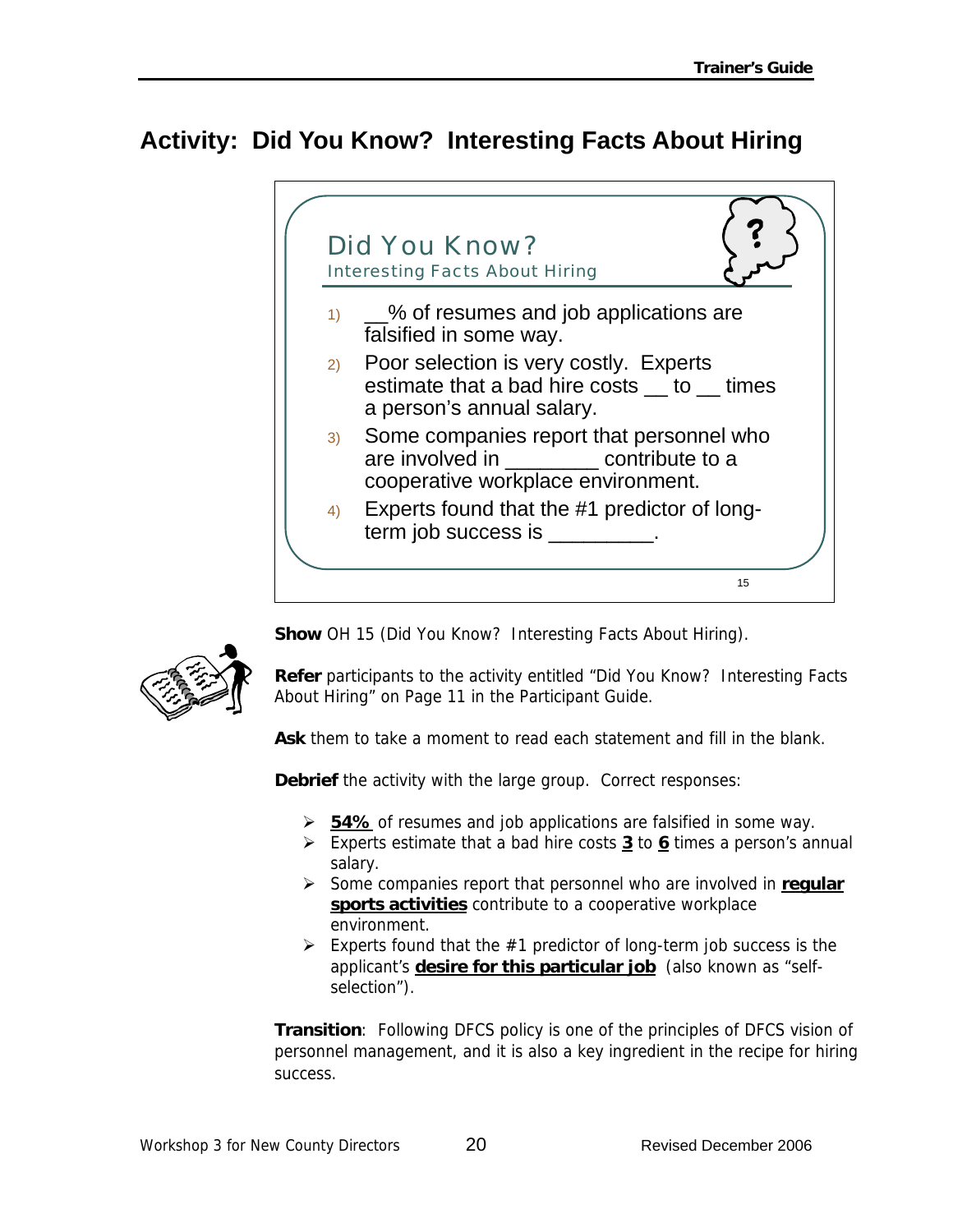#### <span id="page-35-0"></span>**Policy: The Key Component in Personnel Management**



**Show** OH 16 (Recipe for Hiring Success).

**Transition** to activity: The activity we are about to do will check your policy preparedness.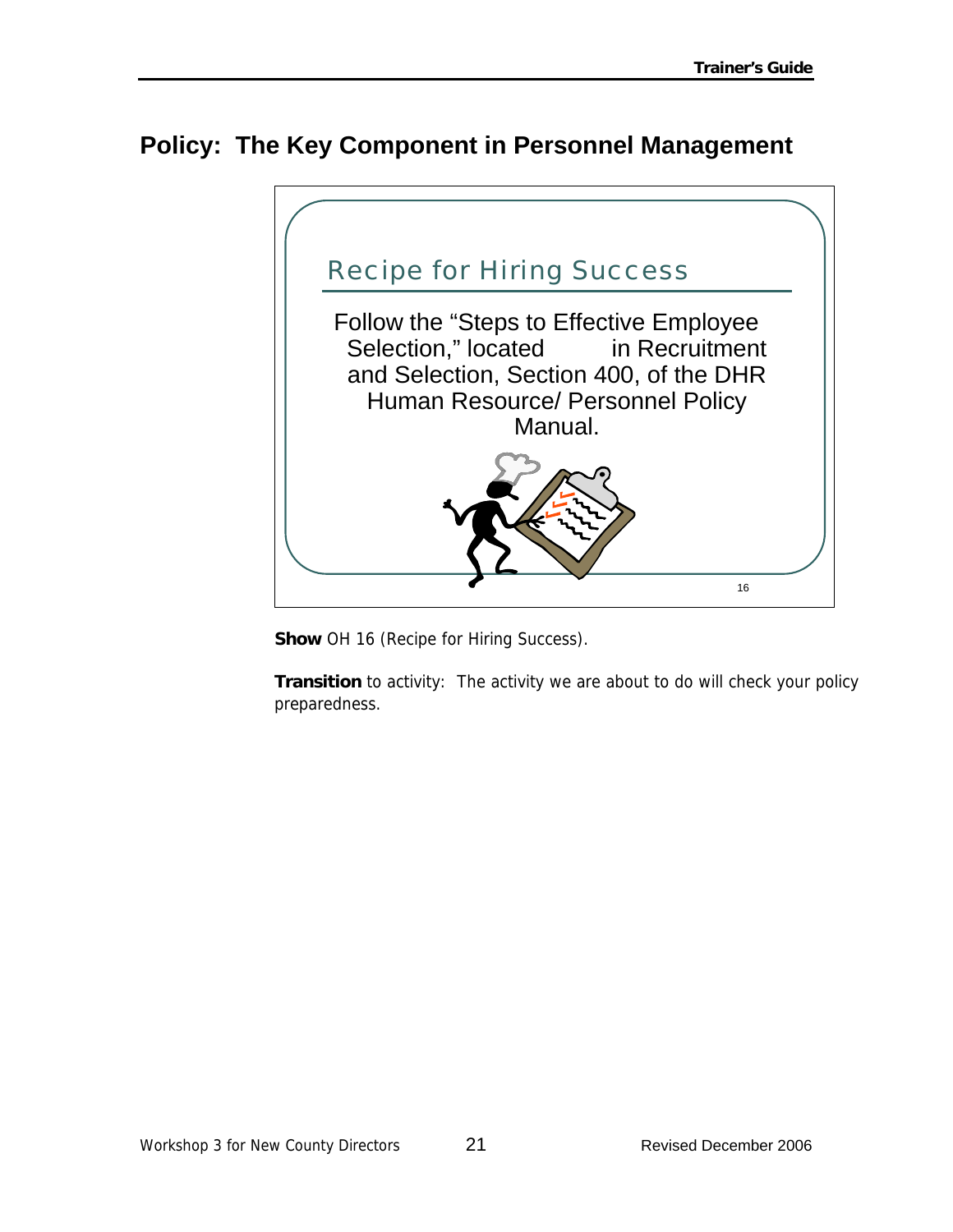# **Activity: Quick Quiz—Check Your Policy Preparedness**



**Show OH 17 (Activity: Quick Quiz).** 



**Refer** participants to the activity on Pages 12-13 of the Participant Guide.

**Facilitate** activity according to instructions on the slide.

- 1) False. "Make your choice promptly" is incorrect. It should be "Be able to defend your decision."
- 2) True
- 3) False. No, based on competencies needed to perform at the time of selection.
- 4) False
- 5) True
- 6) False. No, devote approximately the same amount of time to each applicant.
- 7) False. Questions asked of the applicant should be vital to making an informed decision.
- 8) False. The local organization has the discretion to determine what the reference check practice will be prior to beginning the selection process, but must implement whatever they decide uniformly.
- 9) True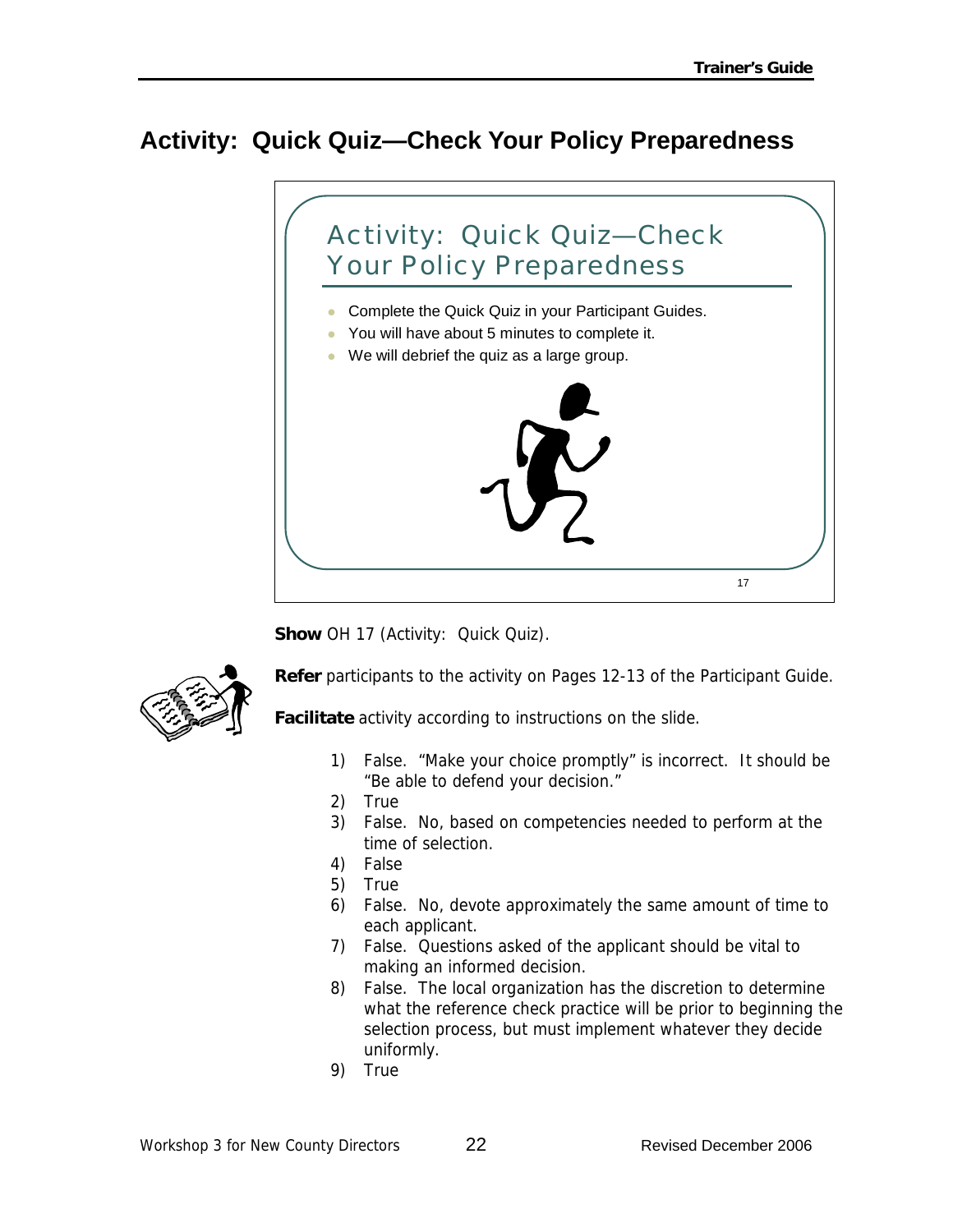- 10) False. It may be asked as long as it is asked of all applicants.
- 11) False. No, you must remind the reference that you are seeking only job-related responses to your specific questions.
- 12) True
- 13) False. No, a non-numerical scale is recommended and outlined in policy: Excellent, satisfactory and not acceptable.
- 14) True
- 15) True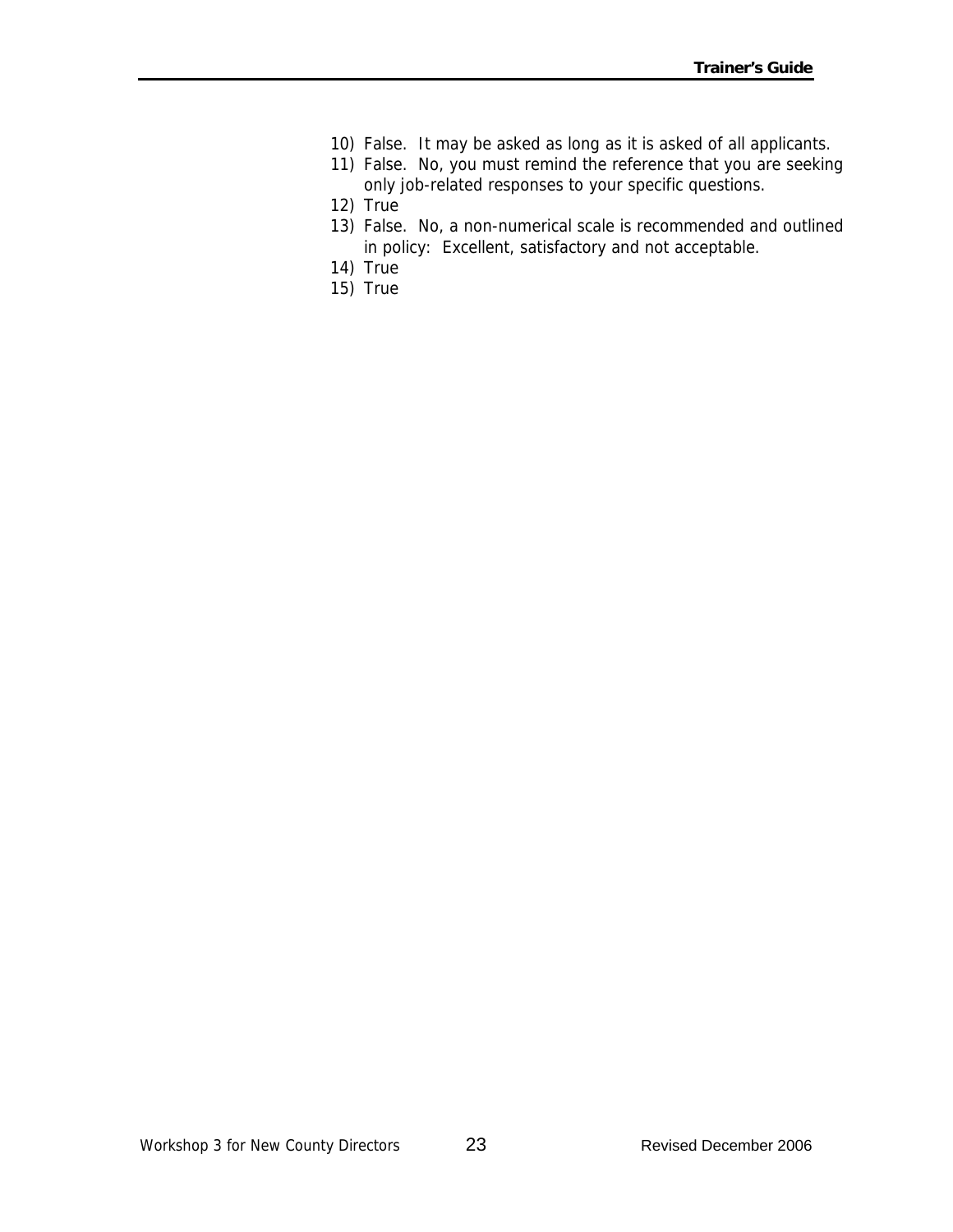### **Learning from Experience: Hiring Best Practices**



**Show** OH 18 (Best Practices – Hiring).

**State** that hiring is a skill that is honed through education, experience and, sometimes, as a result of mistakes we make ourselves or hear about from others.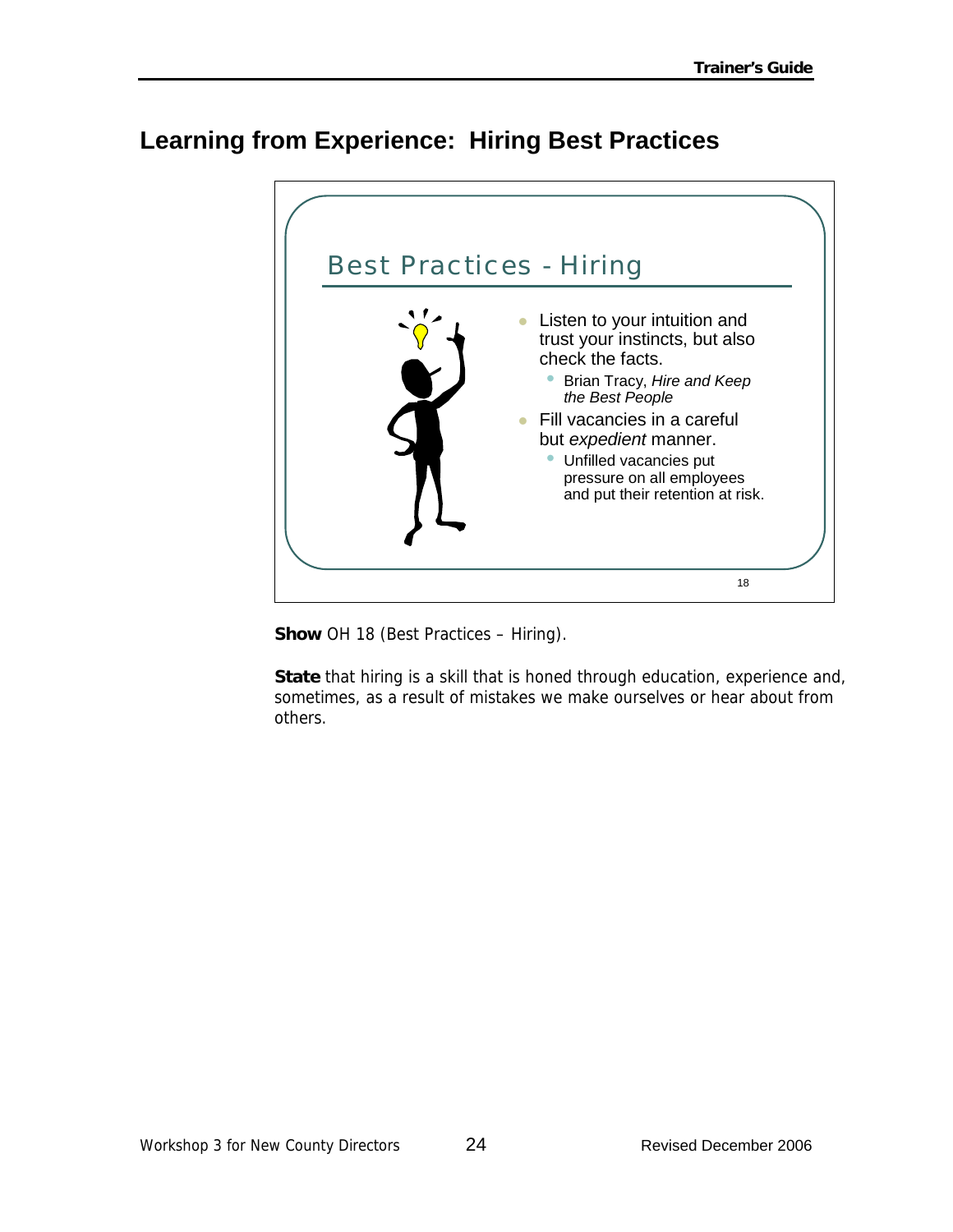#### **Best Practices – Hiring,** *contd.*



**Show** OH 19 (Best Practices – Hiring, continued).

 $\triangleright$  The list contains good "rules of thumb" as well as advice from experienced County Directors.

**Transition**: Now that we've talked about best practices contributed by others, let's do an activity to learn from the experience in this room and add to the list.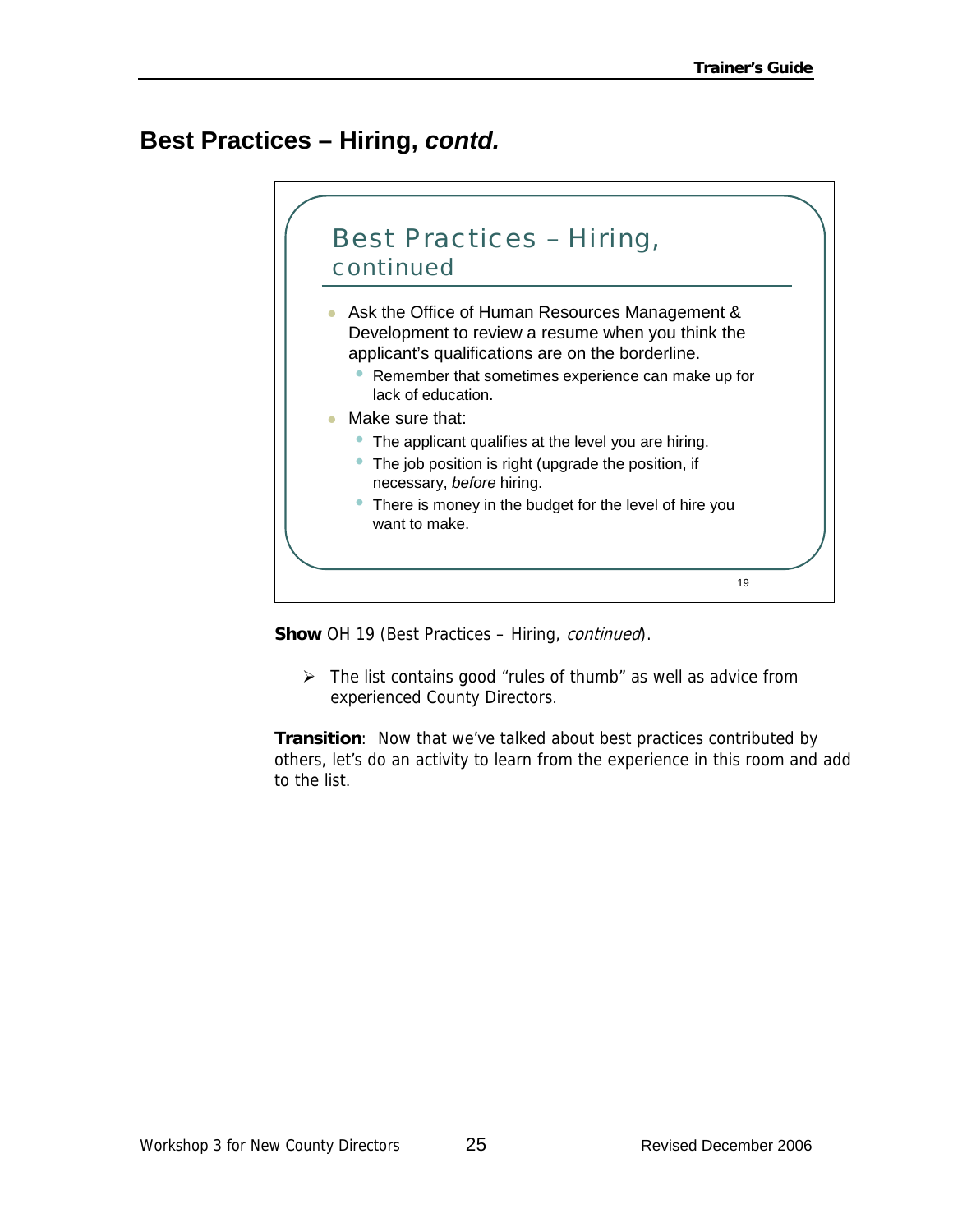### **Activity: What Experience Tells Us**





**Show** OH 20 (Activity: What Experience Tells Us).

**Refer** participants to the worksheet for this activity on Page 15 of the Participant Guide.

**Facilitate** activity according to instructions on the slide.

#### **Debrief:**

- $\triangleright$  Ask participants to share their responses with the class.
- $\triangleright$  Record responses on a flip chart.



**Transition**: OK, now let's apply what we've learned and discussed to a real-life example of a new County Director's personnel management challenge.

"Best Practices: Hiring"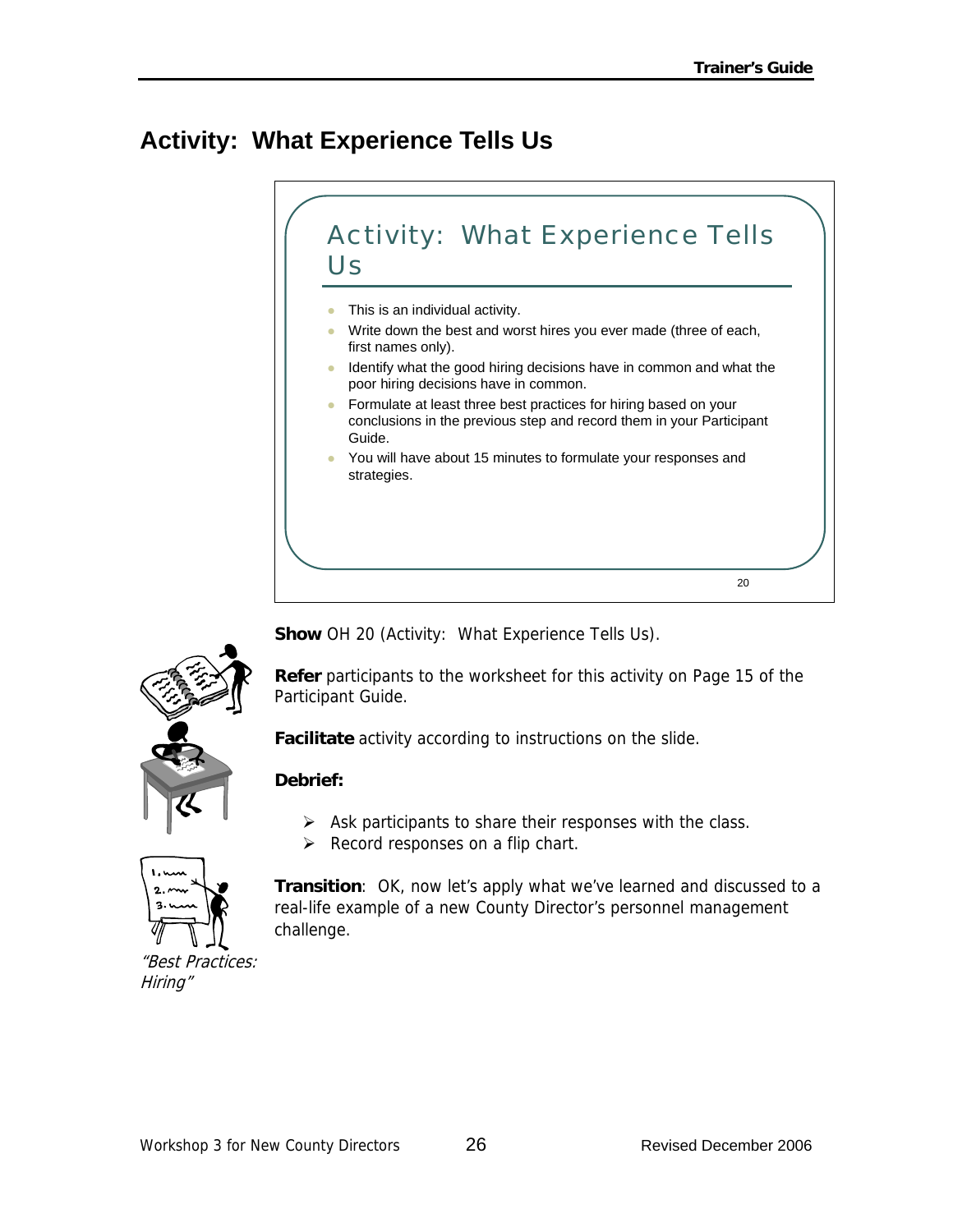# **Activity: Consider and Critique**



**Show** OH 21 (Activity: Consider and Critique).



**Refer** participants to this activity on Page 16 of the Participant Guide.

**Facilitate** activity according to instructions on the slide.



**Debrief** by asking each group to report their reactions and suggestions.

**Say:** Before we move on, take a moment to review the "Words from the Wise" on Page 17 in your Participant Guide. These quotes provide inspiration, direction and reassurance.

**Transition**: You put a lot of work into hiring the right people. Once you've brought them on board, what can you do to start them off right? Here are a few tips that will promote retention of your excellent new hire choices.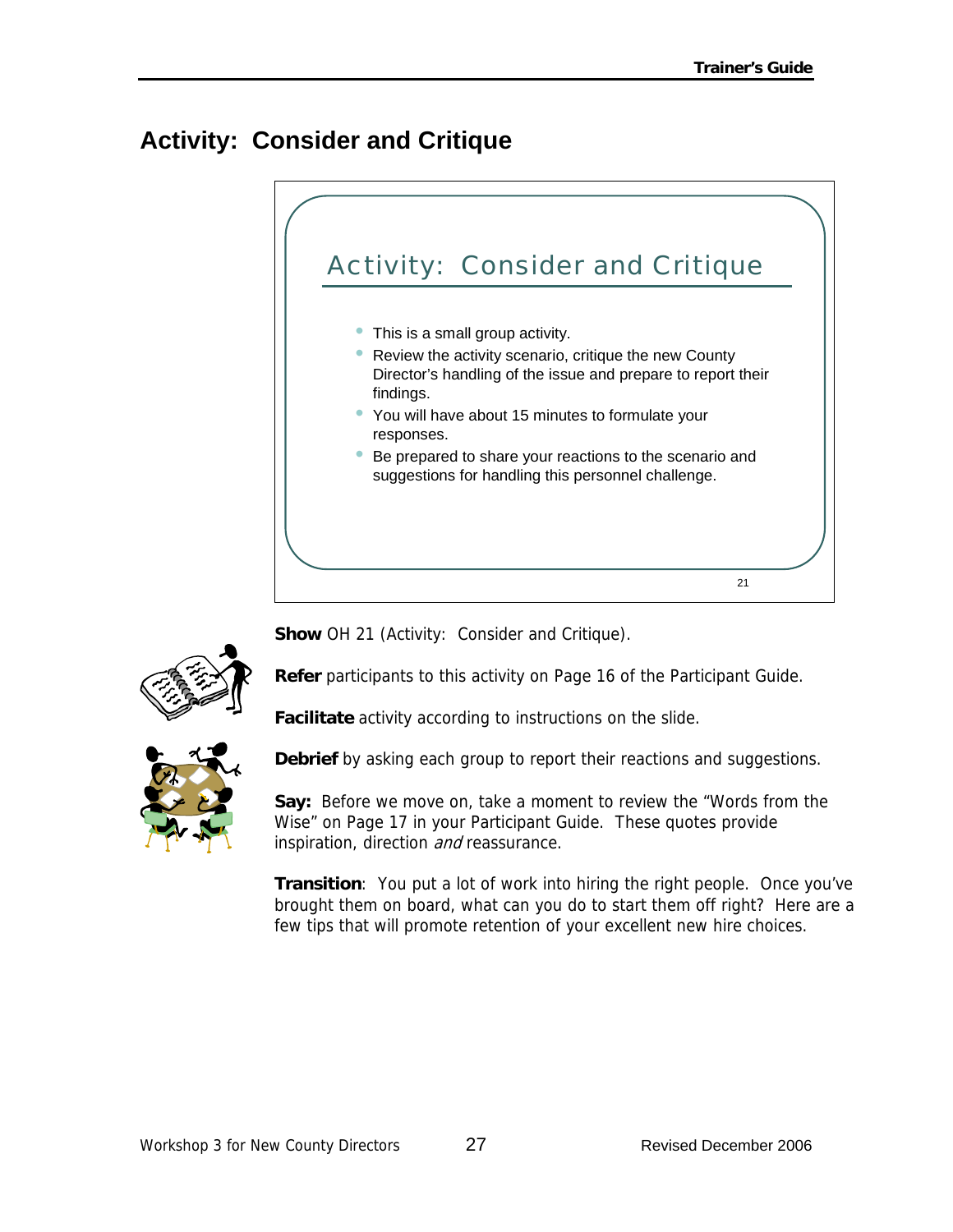#### **Strategies to Start New Employees Off Right**



**Show** OH 22 (Strategies to Start New Employees Off Right).

**Transition**: We said earlier that it is important for new County Directors to understand their responsibility to develop best practice hiring skills in employees who have hiring responsibilities. But how do you know if they are following them? Let's brainstorm possible indicators.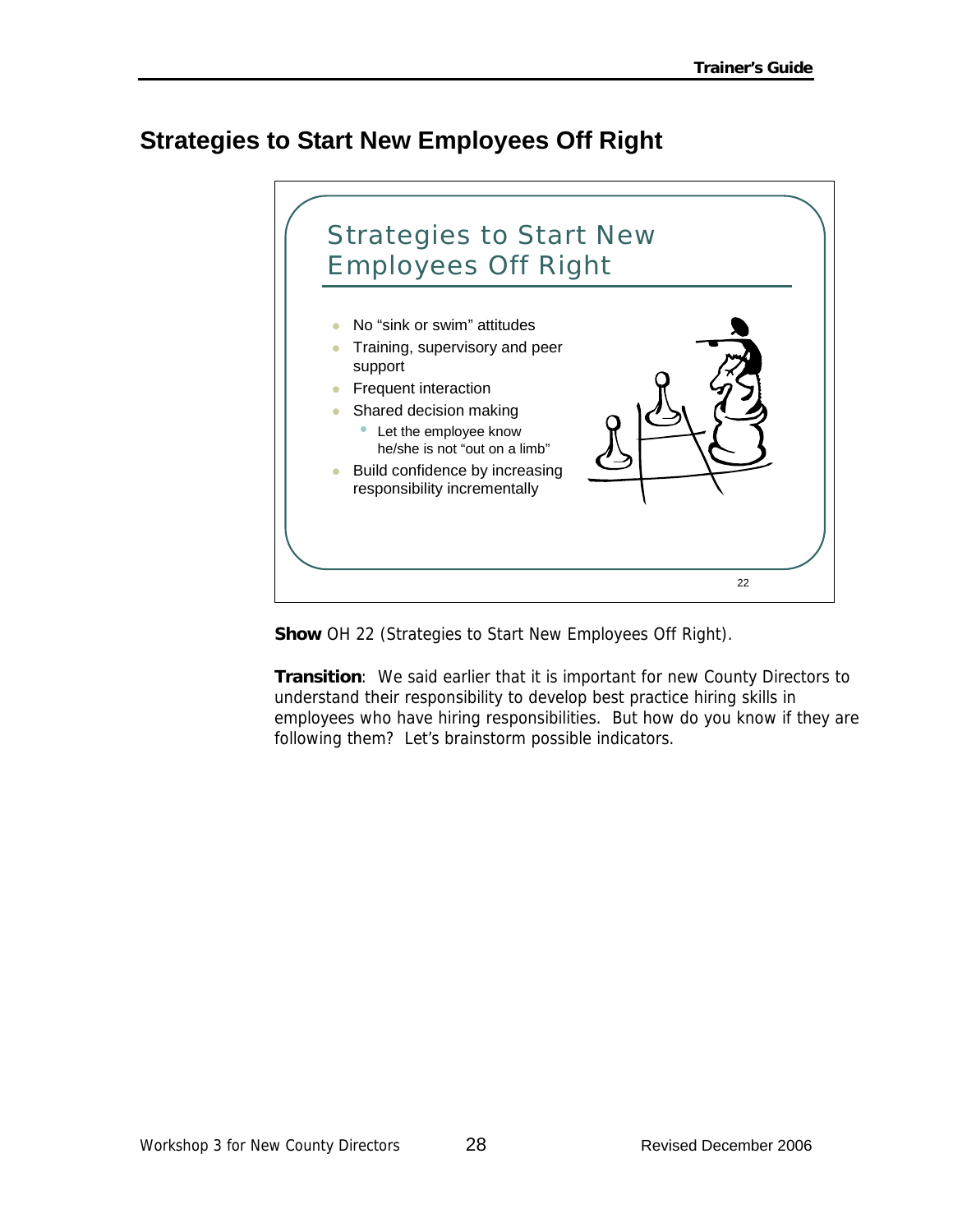#### **Activity: How Do You Know if Best Hiring Practices Are Being Followed?**





"How to Determine if Best Hiring Practices are Being Followed"

**Facilitate** large group brainstorm activity.

**Ask** participants to brainstorm methods / indicators to determine whether staff is using best practices in hiring.

**Record** their responses on the flip chart. Possible / goal responses include:

- $\triangleright$  County Director reviews interview questions the supervisor compiles prior to applicant interviews.
- $\triangleright$  County Director thoroughly reviews the rationale for the supervisor's recommendation of a candidate.
- $\triangleright$  Review employee retention rate figures and trends.
- $\triangleright$  Information gleaned from exit interviews.

**Ask:** What steps would you take if you see indications that appropriate hiring techniques are not being used?

**Transition:** Next, let's turn our attention to creating a Personal Development Plan to strengthen our skill and knowledge in all of the topics we discuss during this workshop.

**Refer** participants to the on Page 52 of their Participant Guides and **remind** them that we will be creating their Personal Development Plans throughout this workshop.

Personal Development Plan

**Ask** participants to take a few moments to reflect on the information we have covered so far and make any notations they would like to on their Personal Development Plan forms.

**Explain** that, although we will have a few moments designated to the Personal Development Plan throughout the workshop, participants are free to make notations on this form at any time they like throughout the workshop if they need to jot something down before they forget it.

**Transition:** Our next topic will be developing employees.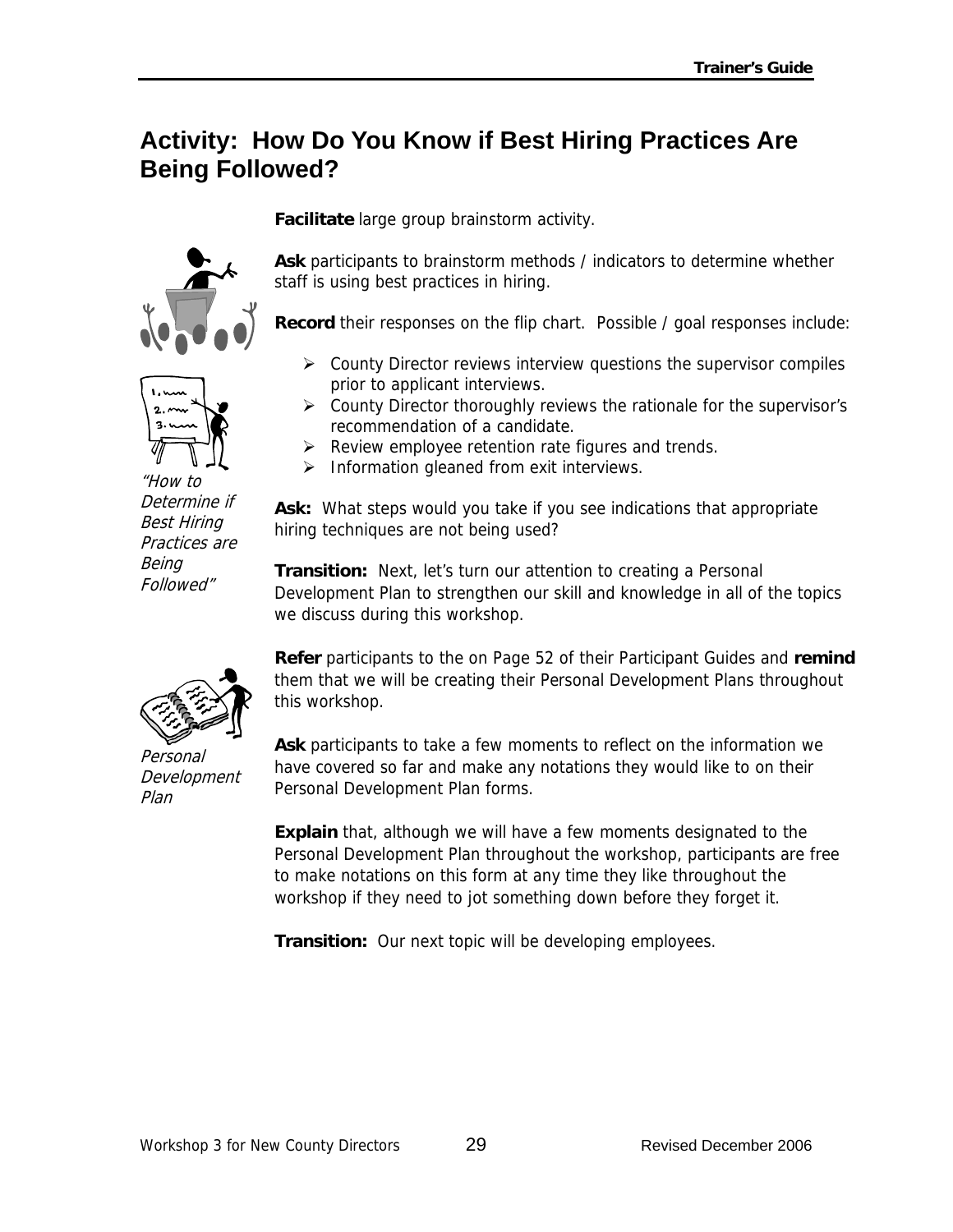#### **Developing Employees**

**Total Time** 2 hours, 40 minutes

**Overview** In this topic, New County Directors will explore some of the key skills required to successfully develop employees. These skills include coaching, motivation, conflict resolution and discipline (referred to in this training as the "four pillars of performance").

> "Developing Employees" begins in the afternoon of Day One and concludes on the morning of Day Two.

**Objectives** ¾ List the benefits of the Performance Management Process (PMP).

- $\triangleright$  Describe coaching, its goal and accomplishments.
	- Explain what is required for successful coaching.
- $\triangleright$  Describe motivation and its goal.
	- List characteristics of motivated and de-motivated employees.
	- Describe the types of individual influences that may affect what motivates an employee.
	- List best practices for motivating employees.
- **Activities** ¾ The Performance Management Process (:10)
	- ¾ Pillars of Performance Management (0:30)
		- Individual Activity: What's Your Style
		- Individual Activity: How Do Others See You?
	- $\triangleright$  Coaching (1:00)
		- Large Group Activity: Thumbs Up or Thumbs Down?
		- Small Group Activity: Coaching Styles Scenario
		- Individual Activity: Back on the Job: Push or Pull?
		- Individual Activity: Evaluate Your Coaching Skills
	- $\triangleright$  Motivation (1:00)
		- Individual Activity: How Do You Demonstrate Your Commitment?
		- Small Group Activity: Assessing Individuals and Recognizing Needs
- **Materials** → Flip chart paper and markers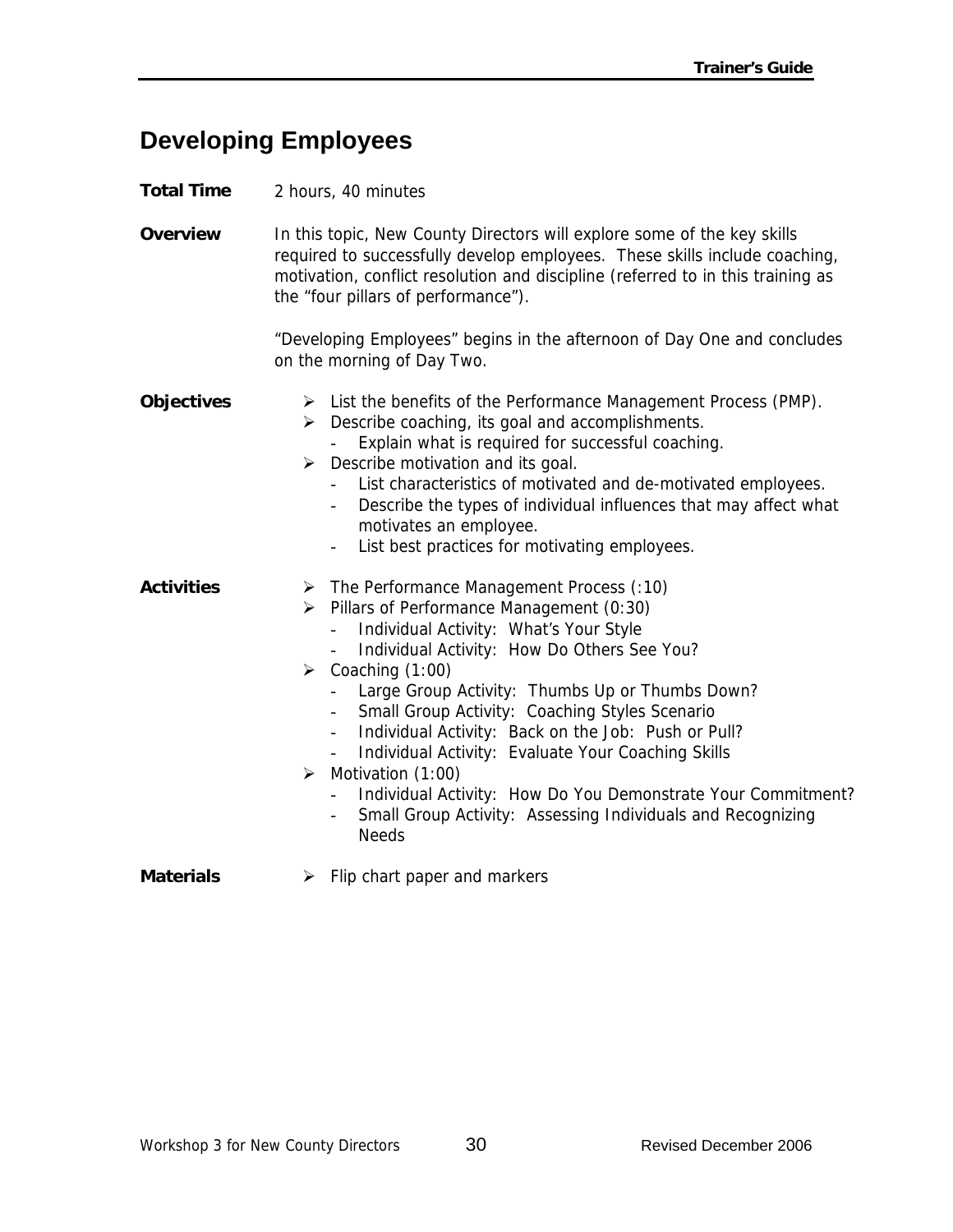#### **The Performance Management Process**



**Show** OH 23 (Developing Employees).

**State** that the topic of employee development must begin with the Performance Management Process (PMP), our primary development tool. The PMP is supported by policy, Section 701, which you are encouraged to consult to ensure compliance at all times.

**Acknowledge** participants' experience with the PMP and ask them to recall the principles behind (benefits of) the PMP.

**Create** a flip chart list of participants' responses. Goal responses include:

- ¾ Promotes clear communication between employee and manager
- $\triangleright$  Shows respect and an attitude of fair treatment toward employees
- $\triangleright$  Provides recognition of strengths and accomplishments
- $\triangleright$  Offers an opportunity for coaching and motivating employees
- $\triangleright$  Provides a forum to discuss areas that may need improvement
- ¾ Compliments and supports DFCS vision of personnel management



"Benefits of the PMP"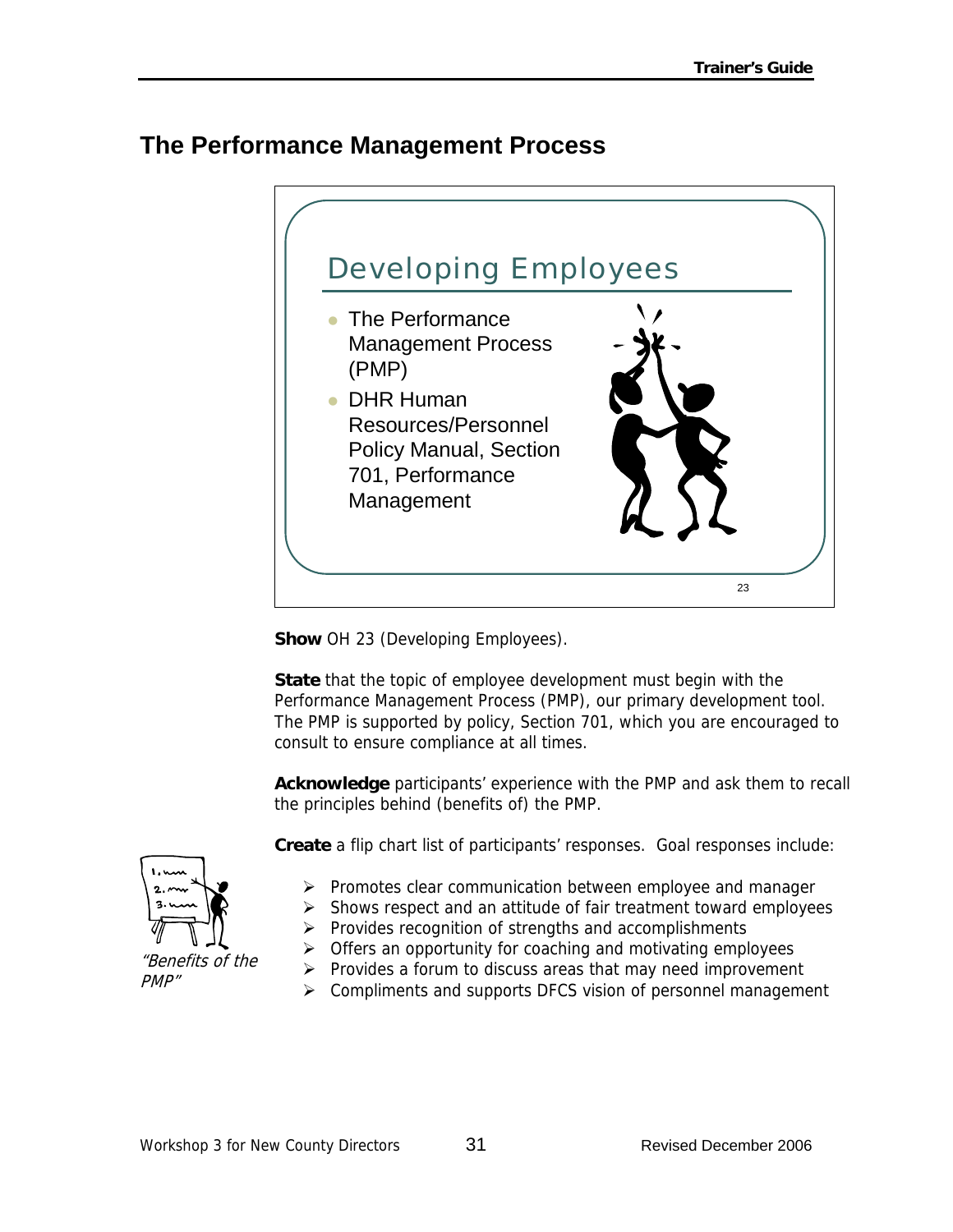**Transition**: In addition to the PMP, you need several skill sets to accomplish effective employee development. These skill sets include what we are going to call the four "pillars of performance." Let's look at them now.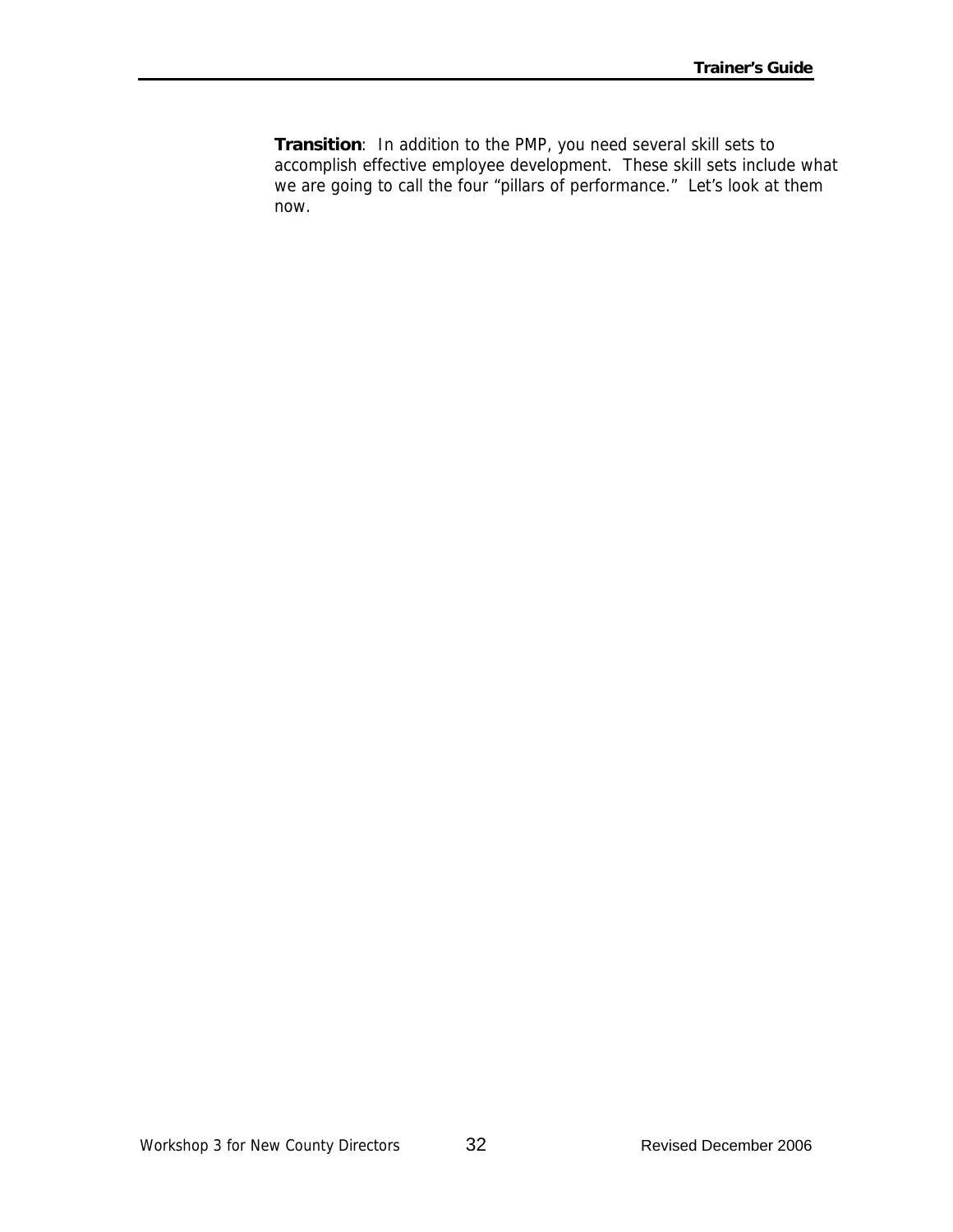#### **Pillars of Performance Management**



**Show** OH 24 (Pillars of Performance).

**State** that these four managerial skills (coaching, motivation, conflict resolution and discipline), along with the PMP, are powerful employee development tools to help you accomplish DFCS vision of personnel management.

- $\triangleright$  We said that it was important to practice early intervention in performance and disciplinary issues and to "nip it in the bud."
- $\triangleright$  In addition to responding swiftly to employee issues, it is important to seek out and address the *source* of the issues. "Stop the mop" is an expression that may help you remember this important point. Some of you may remember the source of the expression. It is from The Sorcerer's Apprentice.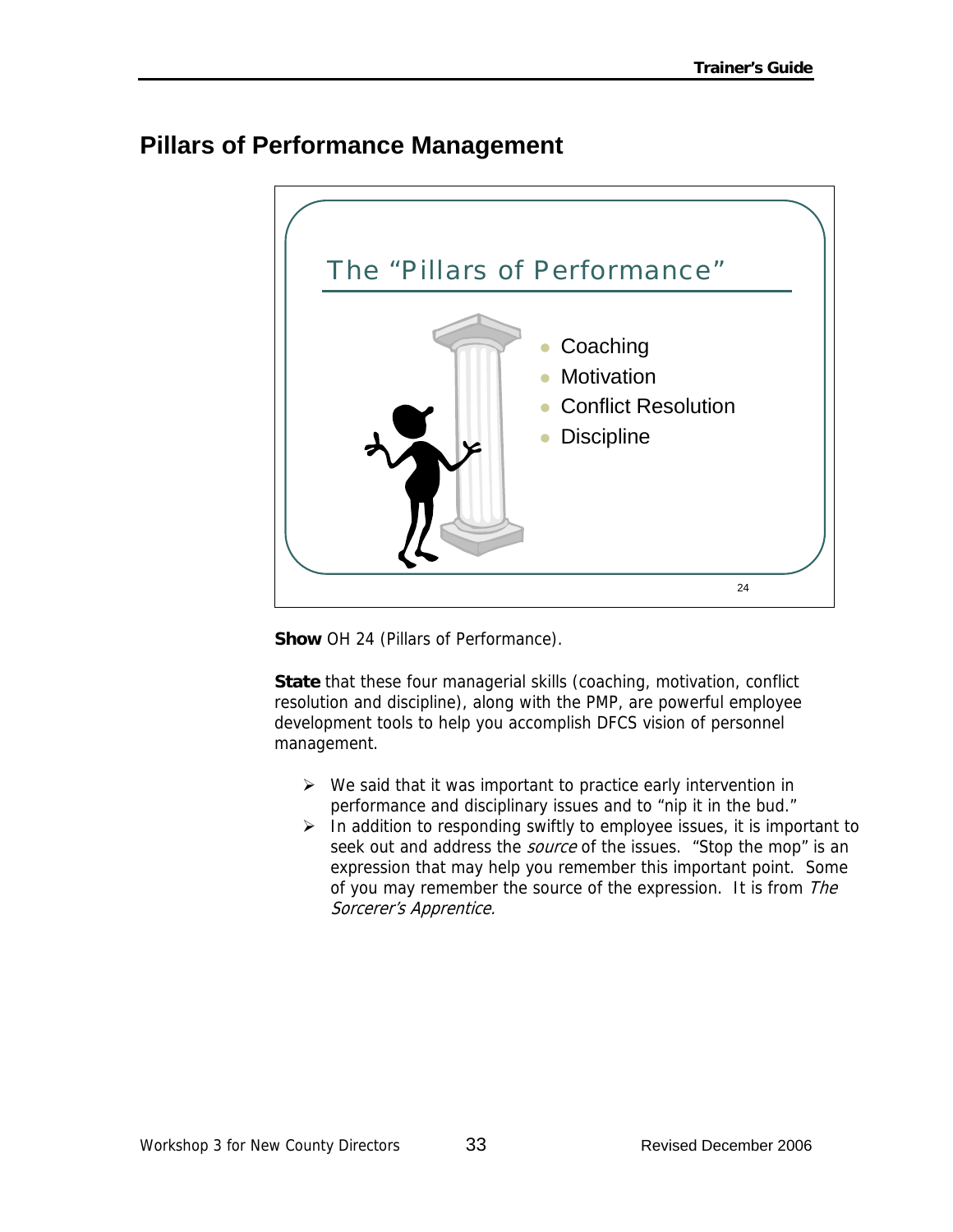#### **Stop the Mop**



**Show** OH 25 (Stop the Mop).

**Relay** story from *The Sorcerer's Apprentice.*" An apprentice uses a spell to make a mop clean up water that is coming into his shop. The mop works fine for a while, but it does not stop the water from pouring in. Now the apprentice has a serious problem (a flooded workshop), because he did not address the source of the problem in the first place. He only responded to the symptoms.

**Transition**: You can use the four "pillars" we are about to discuss in the order or combination that you think is most appropriate to address the issue(s) at hand.

- $\triangleright$  There is no "decision tree" to consult that will tell you exactly how to respond to the numerous personnel issues you will encounter. Except in specific situations detailed in policy, your good judgment will guide your actions.
- $\triangleright$  What you decide and how you respond may also be impacted by your personal management style. Understanding yourself—your personality, assumptions, priorities and tendencies—can go a long way toward developing an effective, successful management style.
- $\triangleright$  Let's do an exercise to determine what your style is.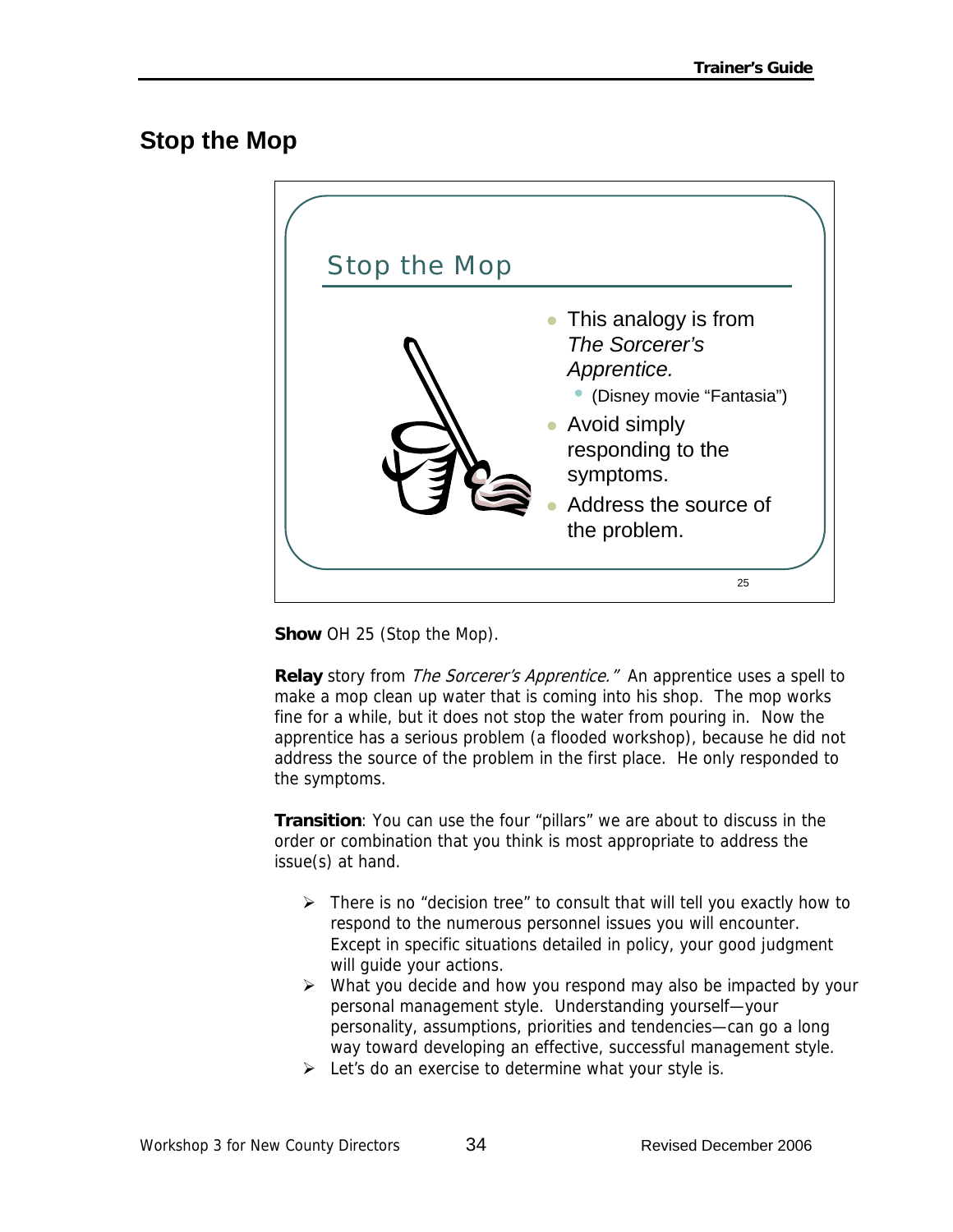#### **Self-Assessment Activity: What's Your Management Style?**



**Show** OH 26 (Activity: What's Your Management Style?").

**Refer** participants to the activity called "What's Your Management Style" on Pages 19-20 of the Participant Guide.

**Facilitate** activity according to instructions on the slide.

#### **Debrief** activity:

- $\triangleright$  Explain that A = Authoritative Style and C = Collaborative Style.
- $\triangleright$  Most people are not entirely authoritative or collaborative, but are somewhere in between.
- $\triangleright$  Ask: Are you surprised by your results? Why?

**Transition**: Introspection and self-assessment are key development tools. They provide a baseline for you to measure development against. Another key development tool is consideration of how *others* see you. Consideration of how your employees see you "completes the circle" and ensures that you do not have a fantasy image of yourself.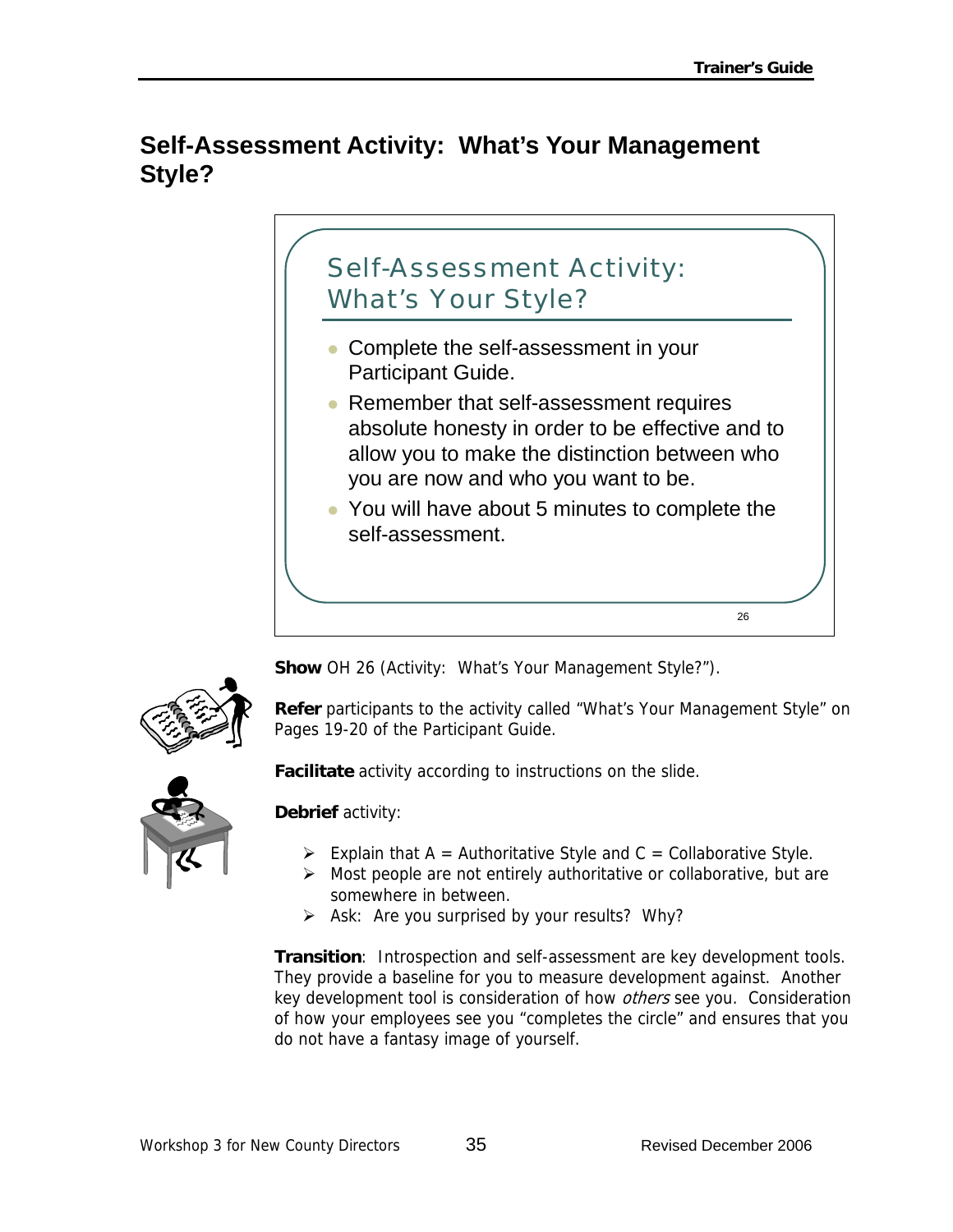#### **Self-Assessment Activity: How Do Others See You?**





**Show** OH 27 (Activity: How Do Others See You?).

**Refer** participants to the worksheet for this activity on Pages 21-22 of the Participant Guide.



**Facilitate** activity according to instructions on the slide.

**Transition:** Before we take a look at each "pillar" individually, let's return our attention to the Personal Development Plan you began earlier.



Personal Development Plan

**Refer** participants to the Personal Development Plan on Page 52 of their Participant Guides.

**Ask** participants to take a few moments to reflect on the information we have covered so far and make any notations they would like to on their Personal Development Plan forms.

**Transition**: OK, we're ready to look at each "pillar" individually. We'll start with coaching.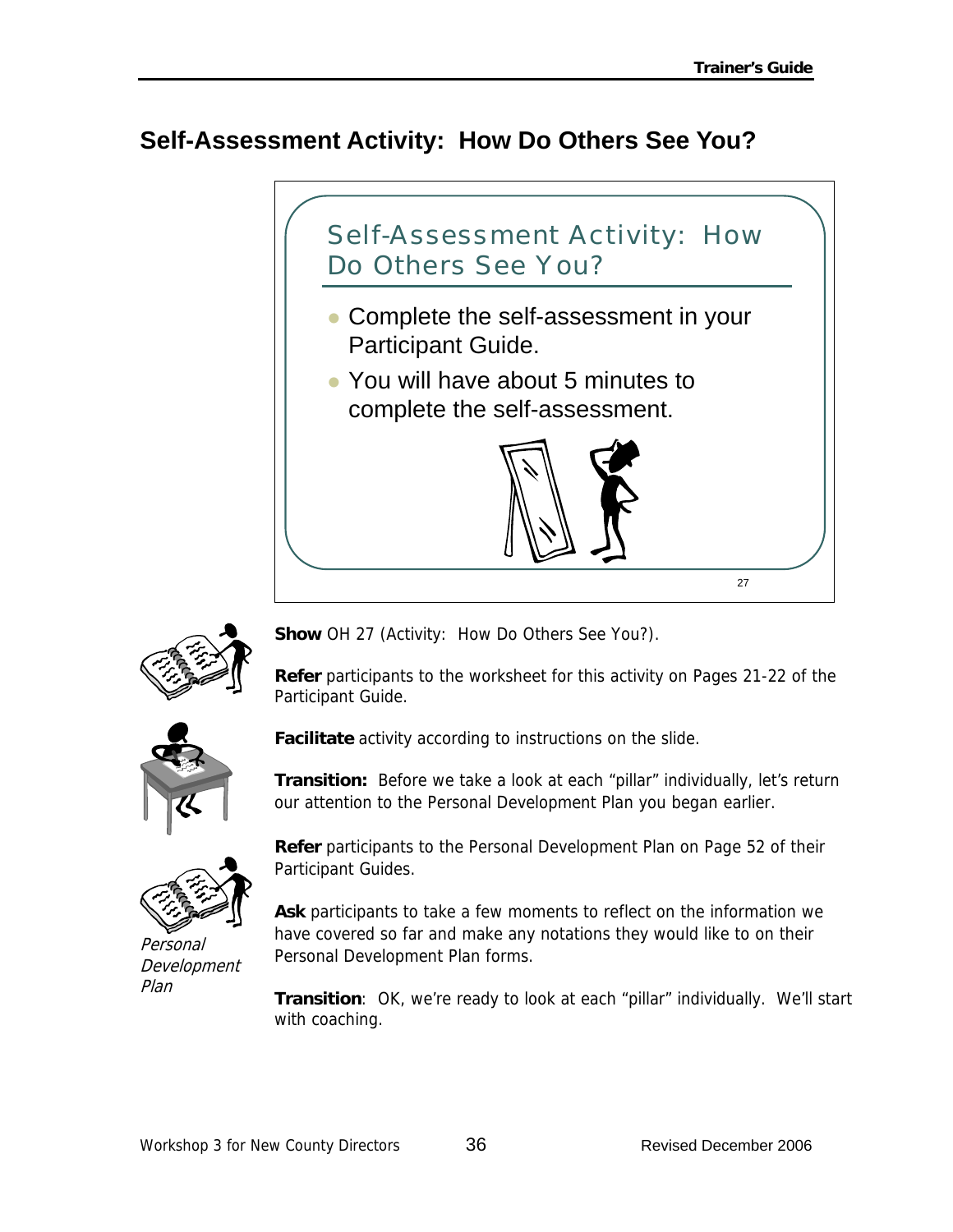#### **What is Coaching?**



**Show** OH 28 (What is Coaching?).

¾ Coaching is referred to as an "art," because it relies more on interpersonal influence than formal authority to accomplish performance improvement.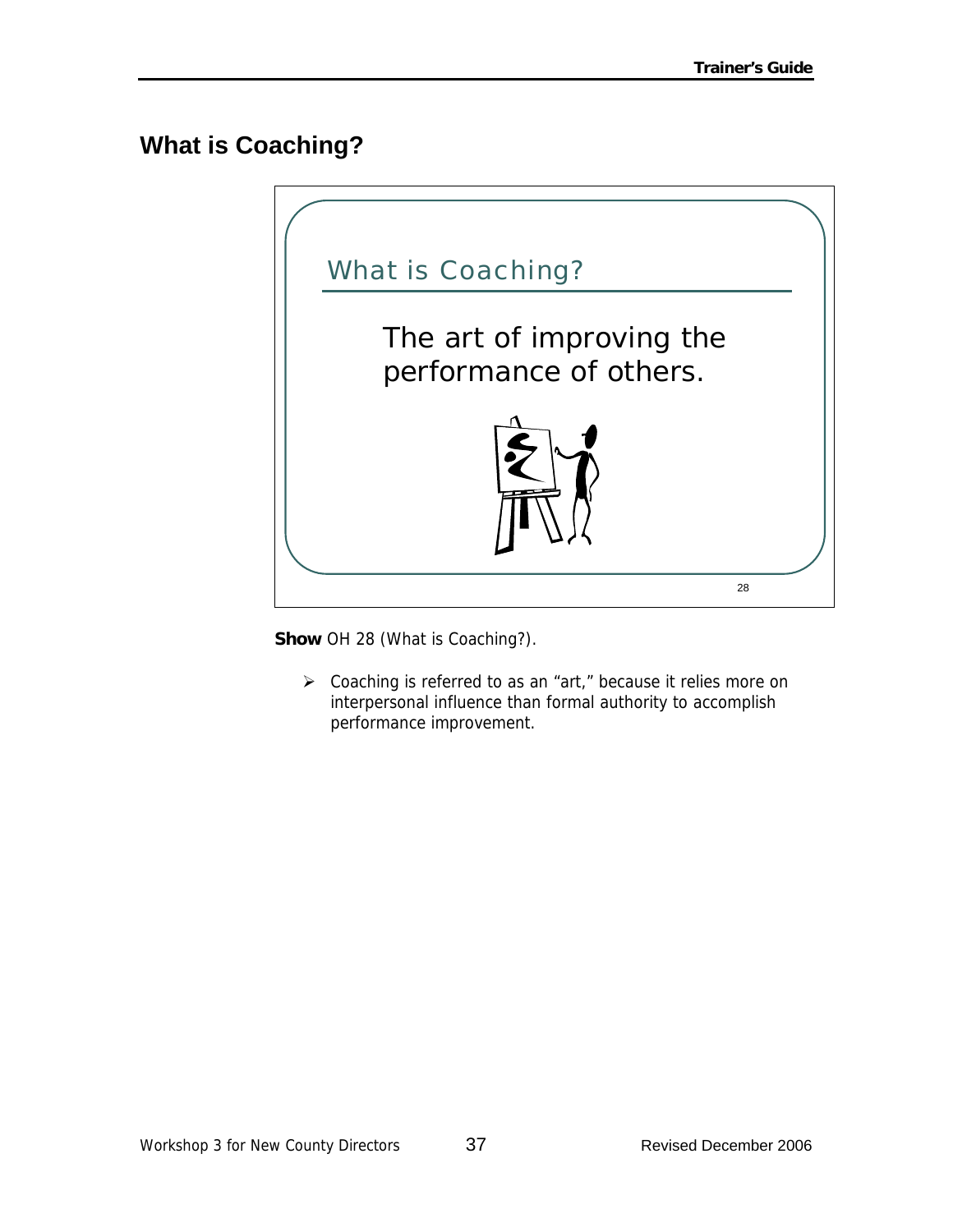# **Coaching Closes Gaps**



**Show** OH 29 (Coaching Closes Gaps).

**Point out** that the traditional view of coaching is that it is used to address performance *problems*, such as tardiness, low productivity or absenteeism. The current, broader view is that coaching also helps satisfactory employees attain new levels of achievement.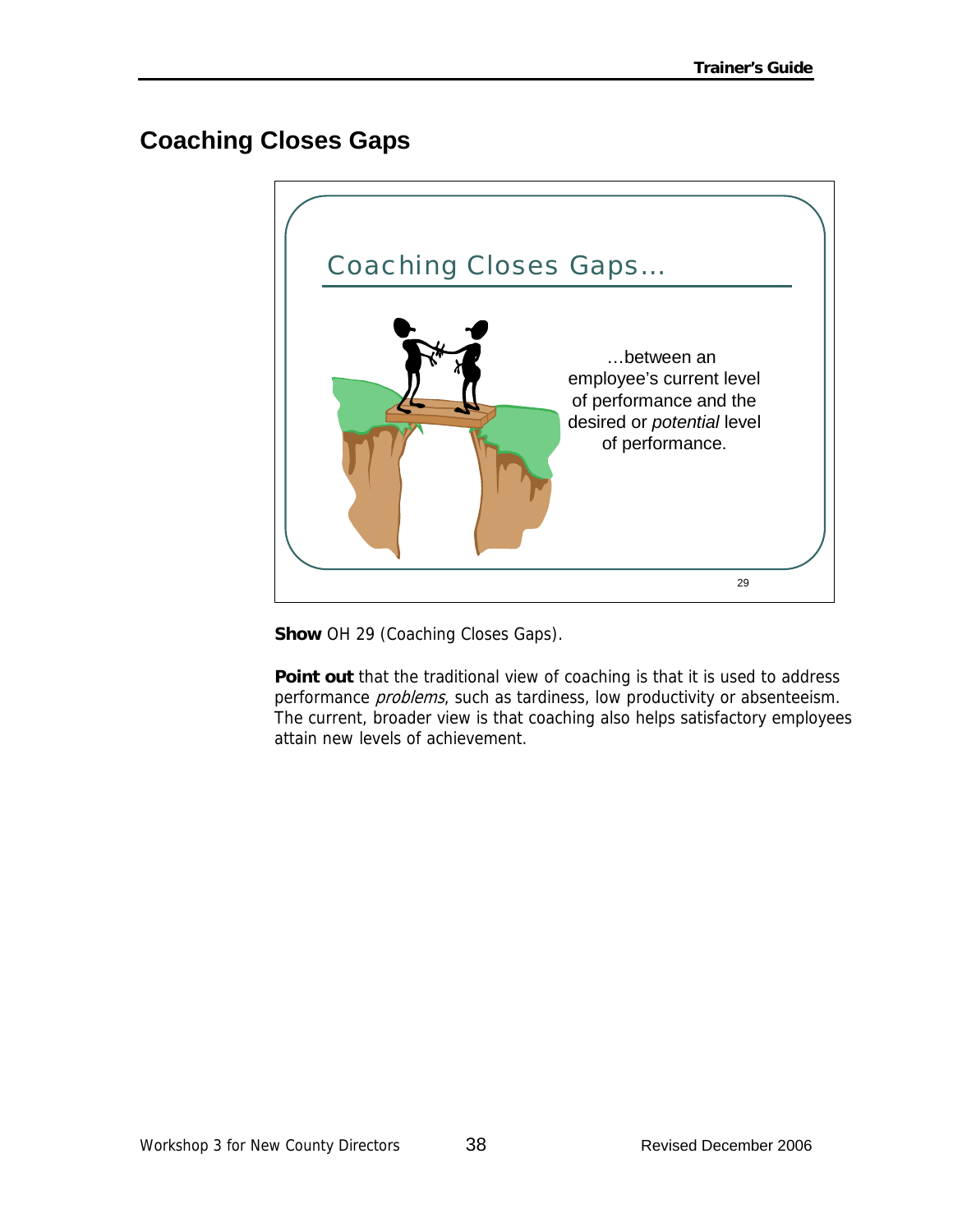### **Coaching Accomplishments**



**Show** OH 30 (Coaching Accomplishments).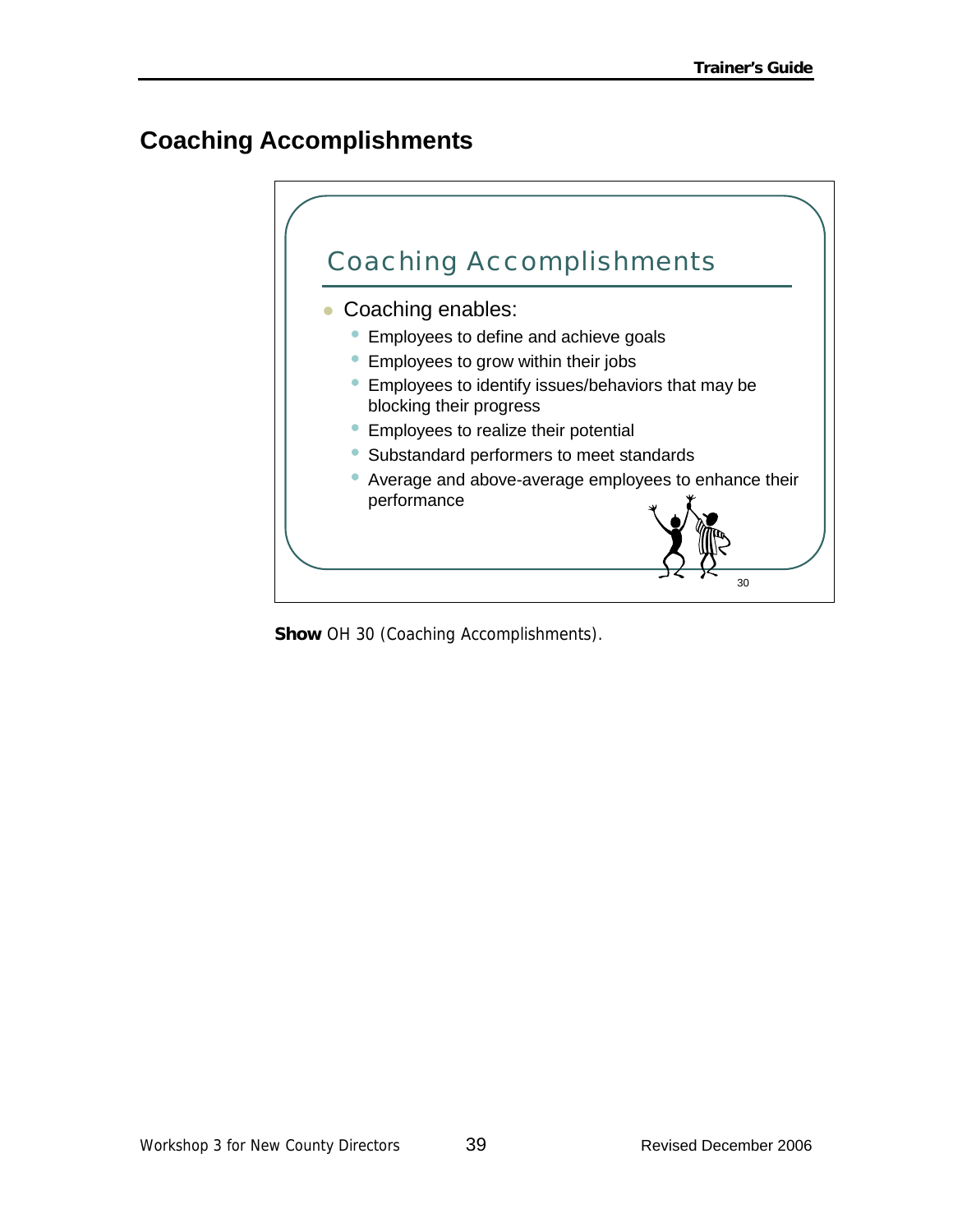### **What is Required for Successful Coaching?**



**Show** OH 31 (What is Required for Successful Coaching?).

**Tie** Bullet #2 ("the employee must trust you and see you as a good role model") to participants' results in the "How Do Others See You?" activity.

**Expand** on Bullet #6: Barriers

- $\triangleright$  Ask: What kinds of barriers (factors beyond the employee's control) may exist that the coach can help remove?
- $\triangleright$  Create a flip chart of responses.
- $\triangleright$  Possible responses include: Insufficient support staff to manage workload, insufficient or outdated equipment, hostile or uncooperative coworkers, lack of cooperation from other departments, unwieldy processes, excessive documentation requirements, lack of funds.

**Point out** that accusatory or inflammatory statements (Bullet #7) may cause the employee to become defensive and, perhaps, retaliatory.

**Transition** to large group activity: Let's see how good you are at recognizing coaching statements that could be construed as inflammatory, accusatory or ineffective.



Improvement"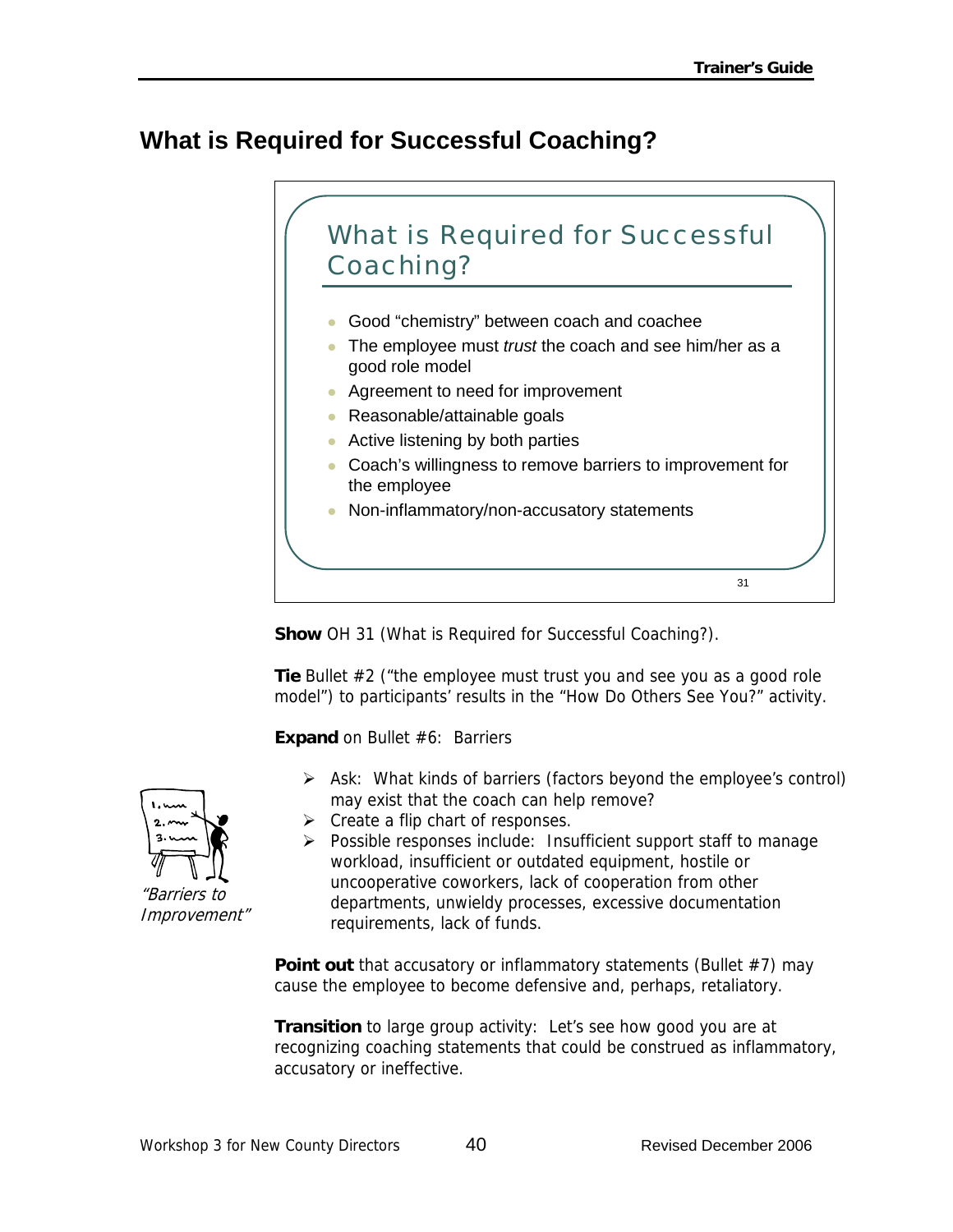### **Large Group Activity: Thumbs Up or Thumbs Down?**



**Show** OH 32 (Activity: Thumbs Up or Thumbs Down?).



**Facilitate** large group activity:

- $\triangleright$  State that you are going to read a few statements out loud. AT the conclusion of each statement, ask participants to indicate whether they think it was an appropriate statement with a "thumbs up," or an inappropriate (inflammatory/accusatory/ineffective) statement with a "thumbs down."
- $\triangleright$  Read each statement below, pausing at the conclusion of each to determine participants' response.
	- I notice what appears to be a pattern of behavior that is causing problems for me. The last few times you agreed to provide me with additional information or assistance, you have not followed through. I count on you to do what you say. What is happening? (Thumbs up. Tactful, but direct and unambiguous.)
	- Your poor work attitude is infecting the rest of the office, and I am very worried about it. What is going on with you lately? (Thumbs down. Accusatory/inflammatory.)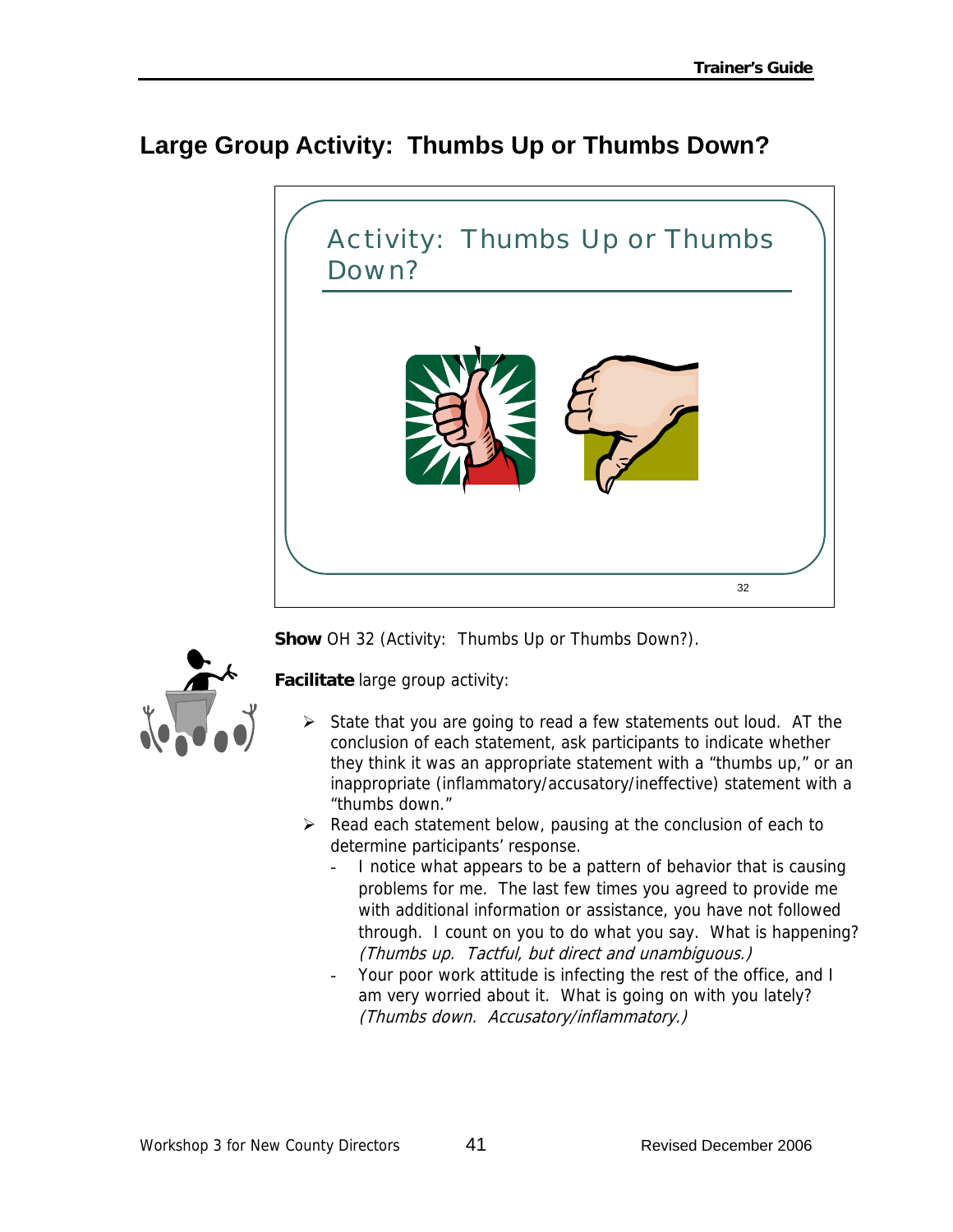I consider you to be one of my best employees. Your reports are among the most thorough and complete I've ever seen. Lately, however, you have been missing a lot of work. Can we discuss this? (Thumbs down. Beginning with a compliment is not recommended. The employee may use the compliment to minimize the importance of the issue you are trying to bring to his/her attention.)

**Trainer's Note:** The statement above is here to present and teach a new point. What at first sounds like a positive statement (nonaccusatory, non-inflammatory) is still not an effective way to coach.

I am concerned about the number of days you have been tardy within the last month. Tardiness causes a workload and a morale problem for the rest of the staff. Let's discuss this problem to see how it can be resolved. (Thumbs up. Use of a concrete example of the consequences of the employee's behavior is a good supporting strategy.)

**Transition**: While avoiding accusatory or inflammatory statements is a good "rule of thumb" for all coaching situations, it is important to remember that you need to personalize your coaching style to fit the employee and the specific objective. There is a wide range of coaching styles, from "push" to "pull."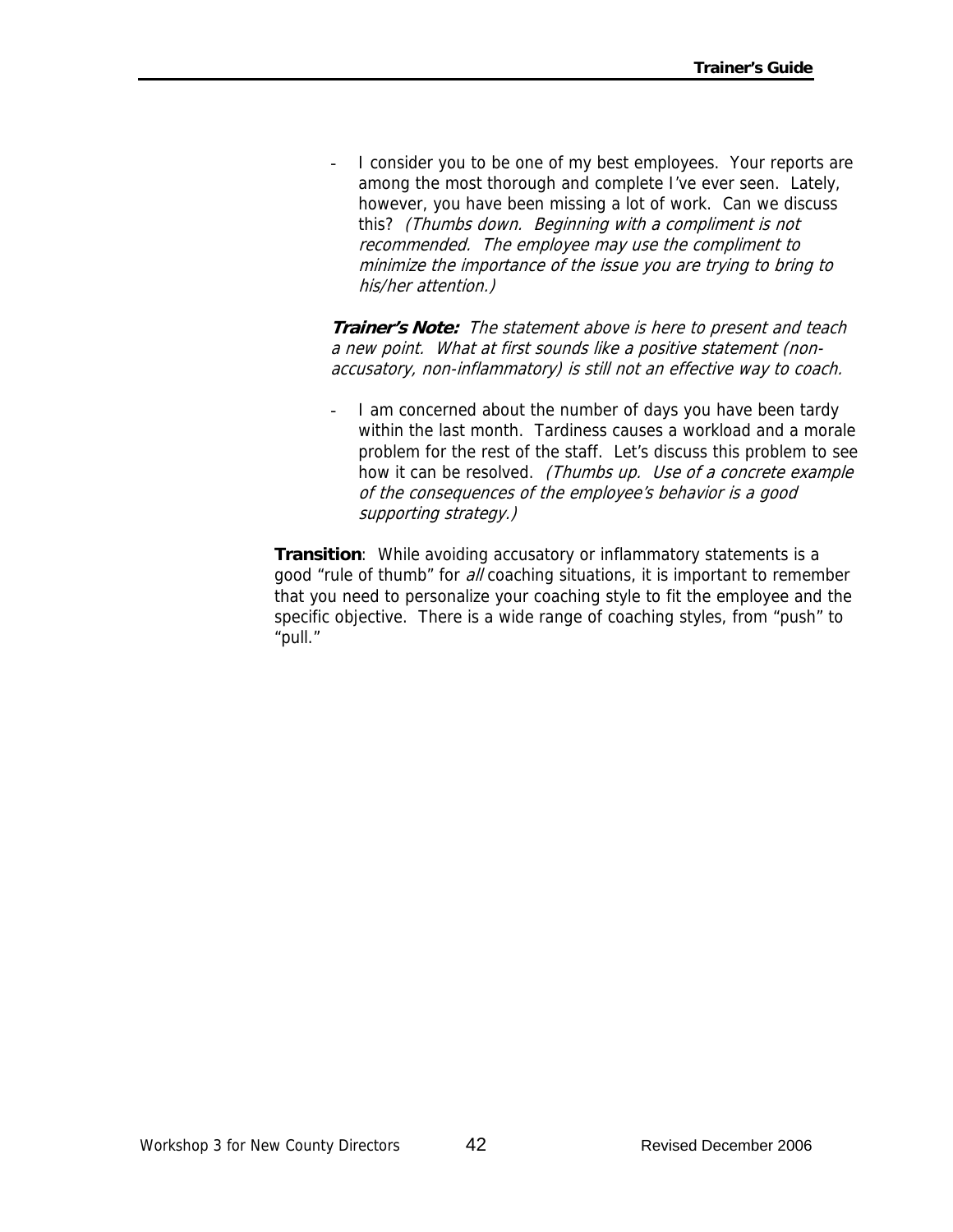### **Push vs. Pull, Focus on Push**



**Present** OH 33 (Push vs. Pull, Focus on Push).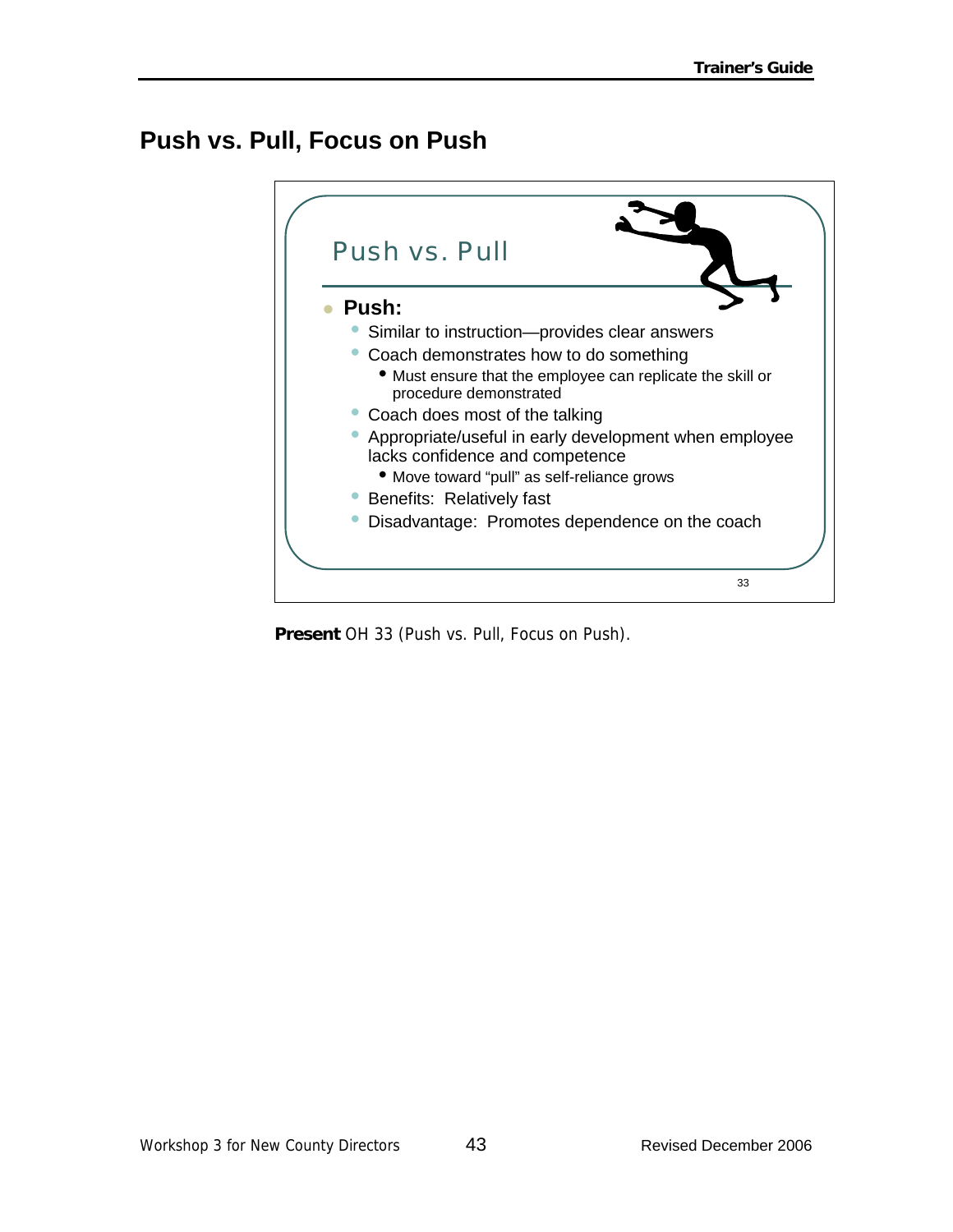### **Push vs. Pull, Focus on Pull**



**Present** OH 34 (Push vs. Pull, Focus on Pull).

**Point out** that you may have to switch between push and pull during the same coaching session.

 $\triangleright$  You need to consider the employee's level of will and skill.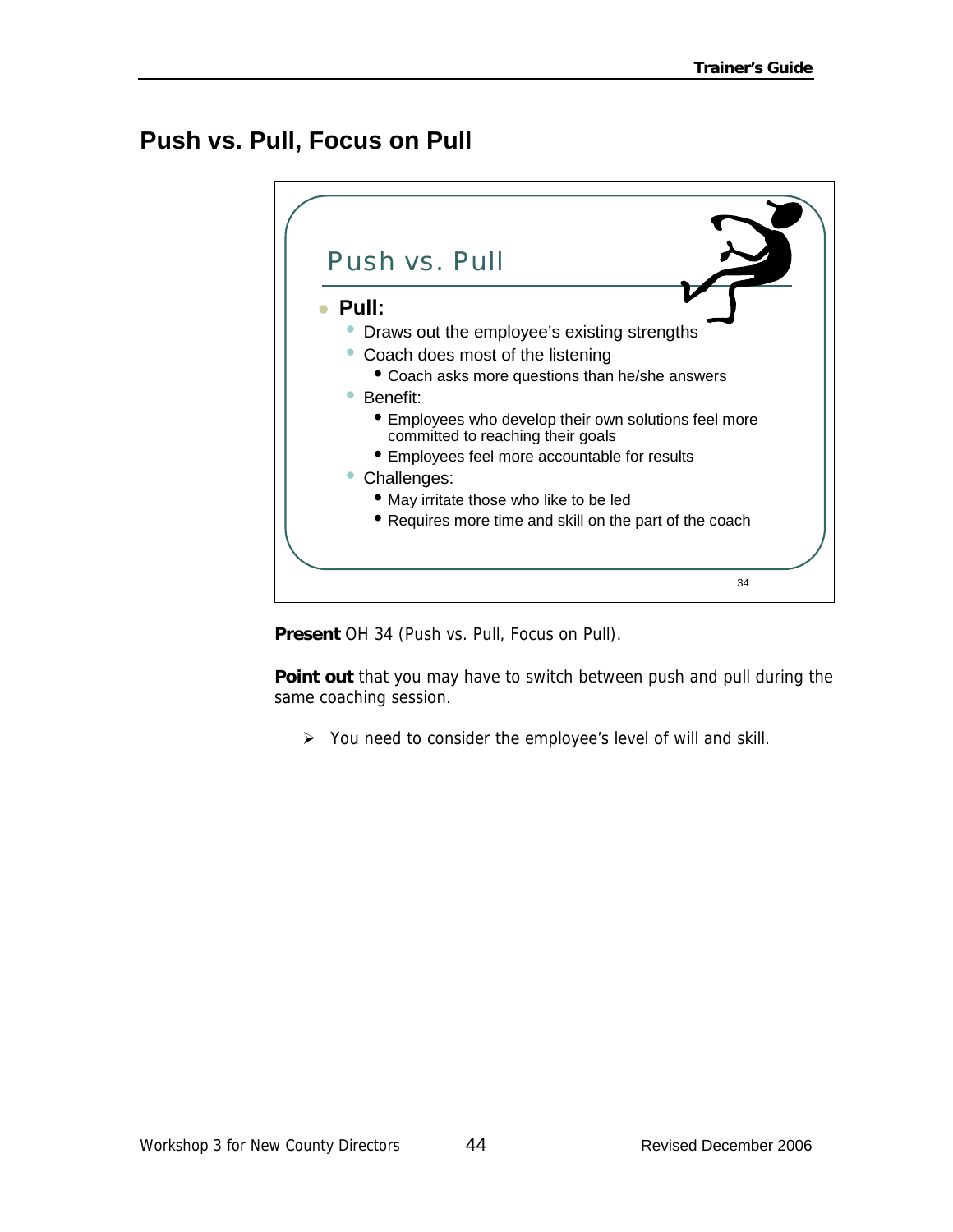# **Activity: Coaching Styles Scenario**





**Show** OH 35 (Activity: Coaching Styles Scenario).

**Refer** participants to the activity entitled "Coaching Styles Scenario" on Page 27 of the Participant Guide.



**Facilitate** activity according to instructions on the slide.

#### **Debrief**:

- $\triangleright$  Ask participants:
	- What is the employee's level of will and skill?
	- What coaching style(s) would you use in this case?
	- Why?

**Trainer's Note:** The first goal response is low will/high skill. One possible approach would be pull/pull. First, pull to determine the employee's reasons. Second, pull to determine the employee's needs: Is he being stretched? Are there barriers that need to be removed, etc.? Consider all responses and allow participants to explain their rationale. The goal is to get participants thinking about the specifics of each employee challenge and consider the best possible approach for that case.

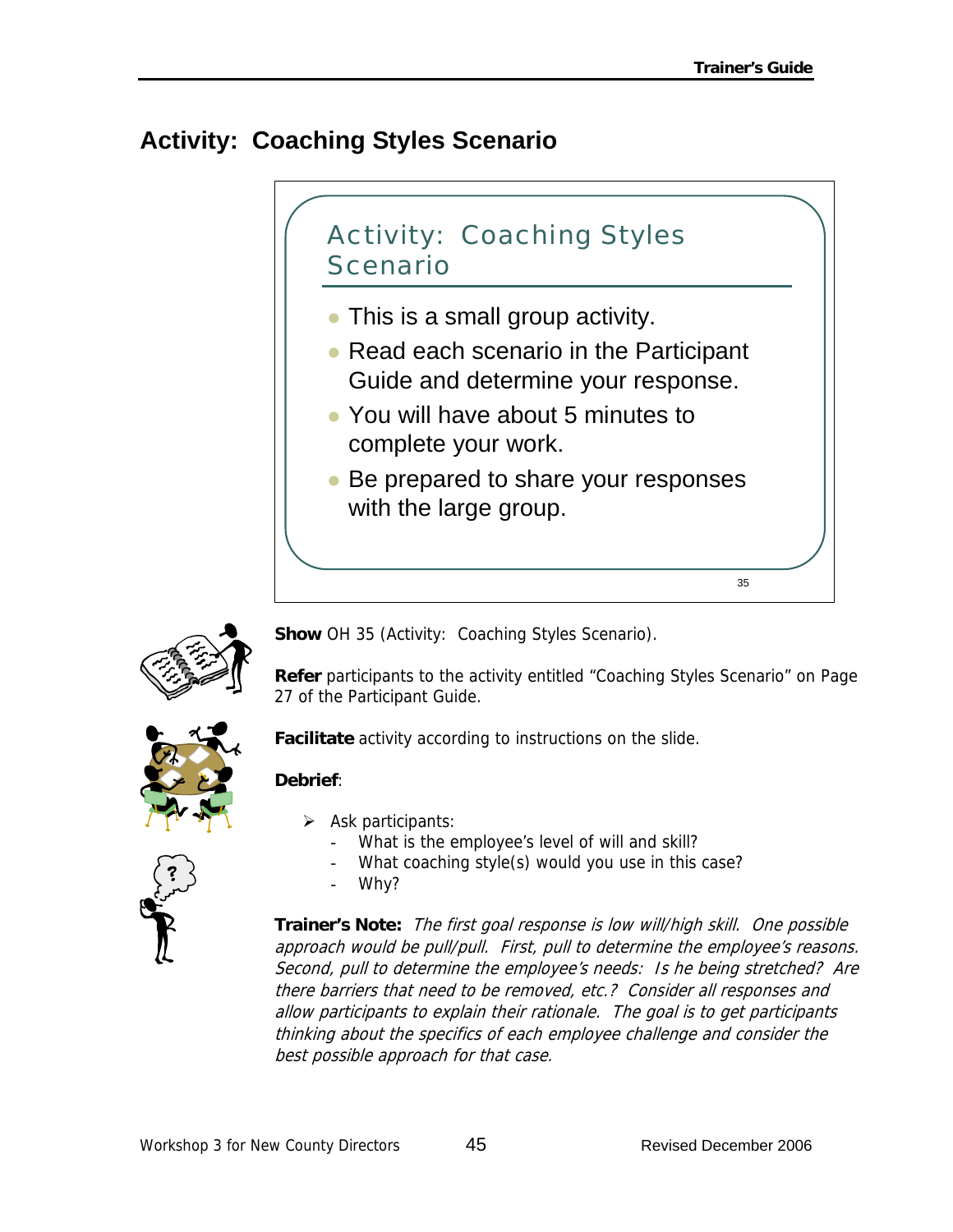# **Activity: Back on the Job—Push or Pull?**





**Show** OH 36 (Activity: Back on the Job: Push or Pull?).

**Refer** participants to the activity entitled "Back on the Job—Push or Pull?" on Page 28 of the Participant Guide.



**Facilitate** activity according to instructions on the slide.

**Allow** five minutes for participants to complete the assignment.

#### **Debrief:**

 $\triangleright$  Ask for a few volunteers to share a little bit about the issue(s) involved and their plan of action with the employees.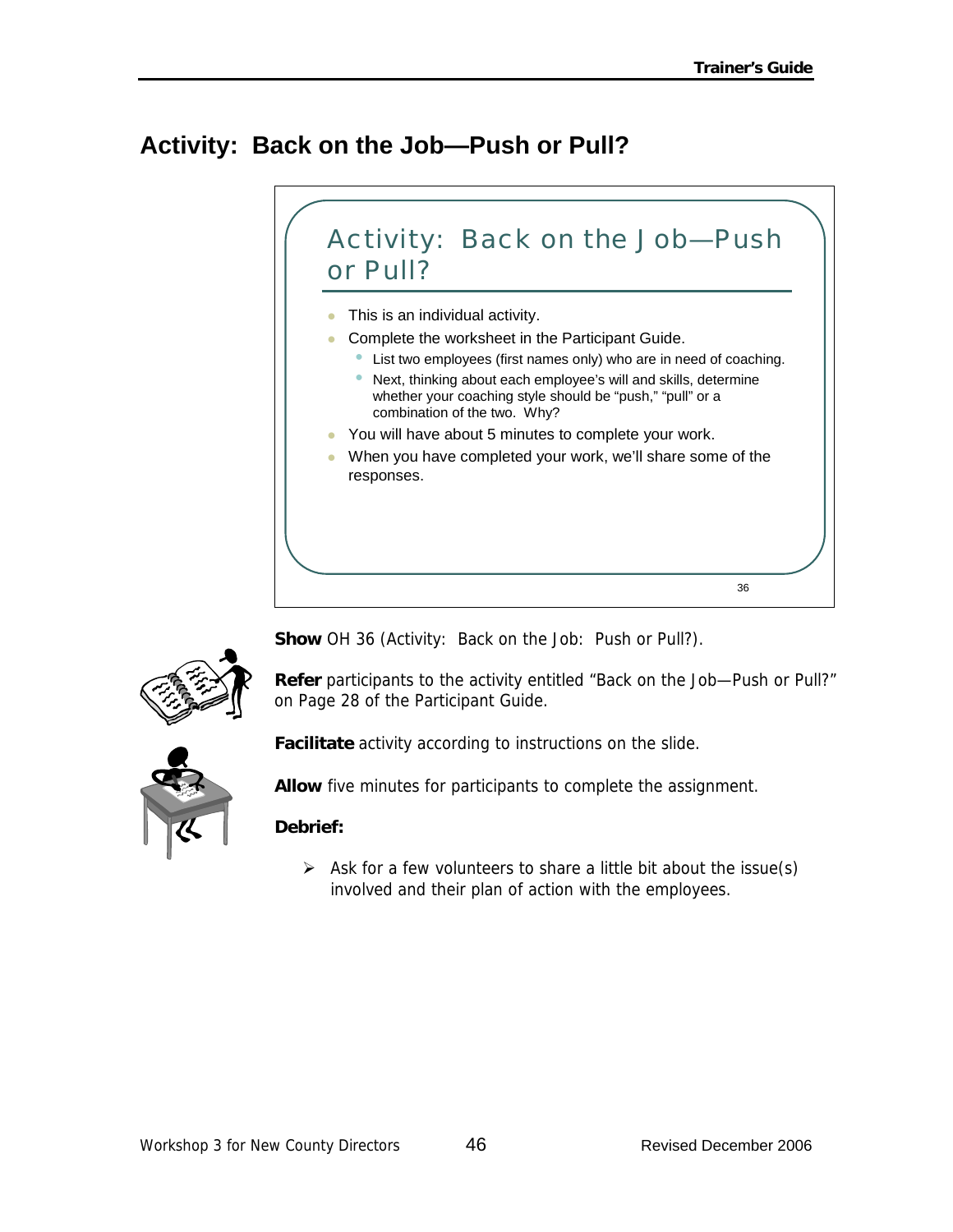#### **Self-Assessment Activity: Evaluate Your Coaching Effectiveness**





**Show** OH 37 (Self-Assessment).

**Refer** participants to the activity entitled "Evaluate Your Coaching 'Effectiveness" on Pages 29-30 of the Participant Guide.

**Facilitate** activity according to instructions on the slide.

#### **Debrief**:

- $\triangleright$  Ask: How did you do on this assessment?
- $\triangleright$  Were you surprised by the outcome?
- $\triangleright$  Why?



**Transition**: OK, we've examined the first pillar of performance. It's time to move on to the next one—motivation.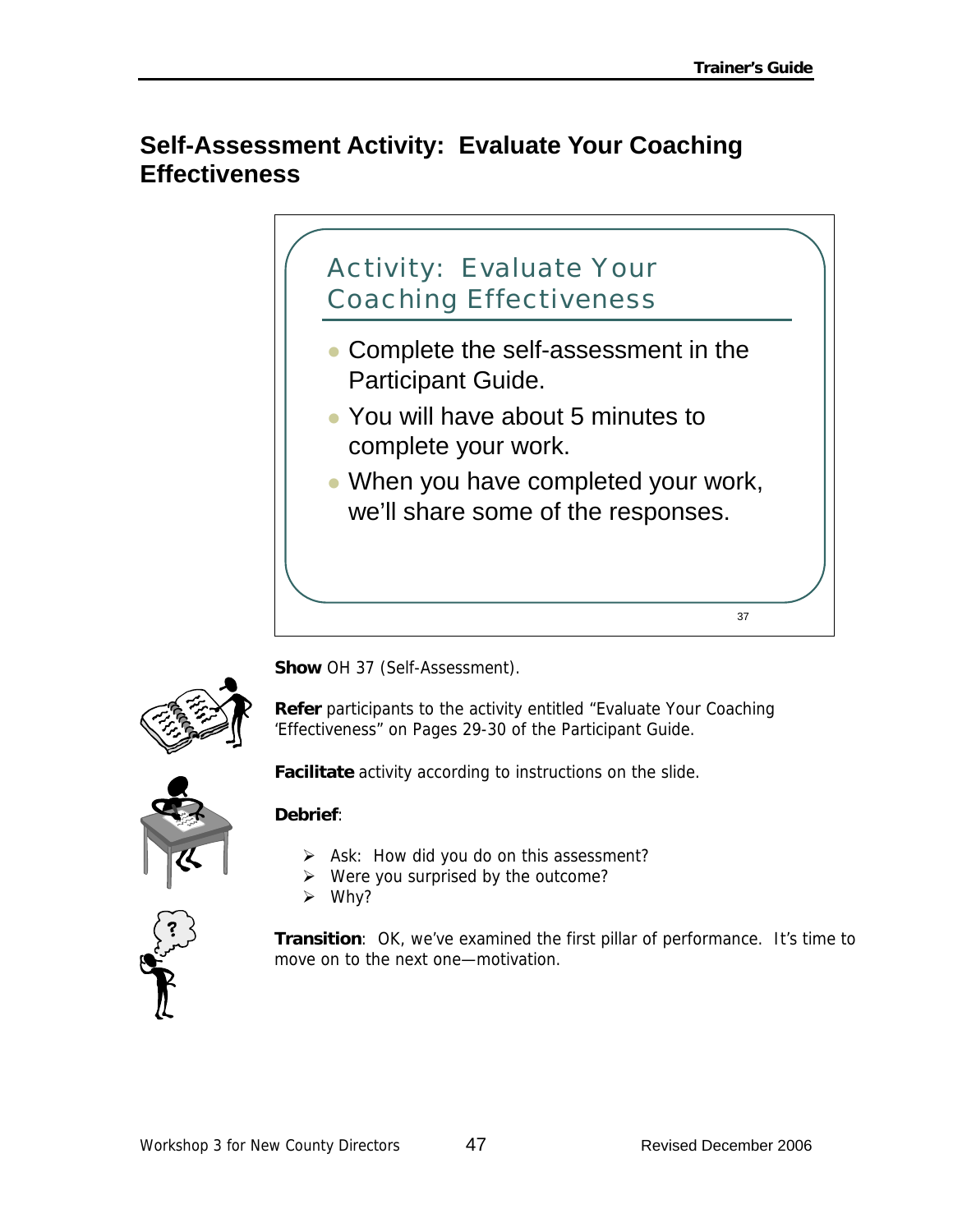#### **What is Motivation?**



**Present** OH 38 (What is Motivation?).

**State** that the old school of thought was that motivation had to be produced by external pressure.

 $\triangleright$  Now we know that different things, both internal and external, motivate people.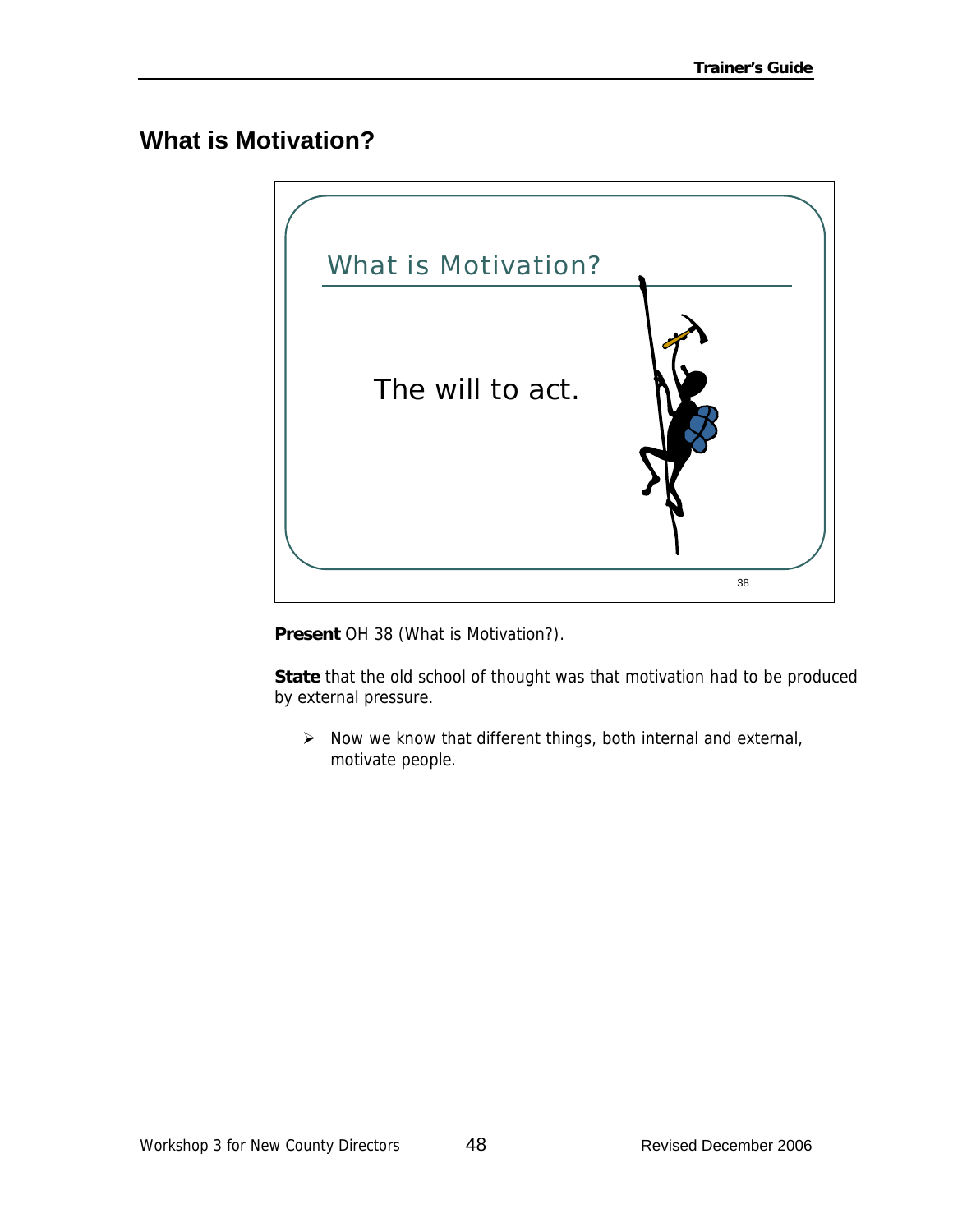#### **The Goal of Motivation**



**Show** OH 39 (The Goal of Motivation).

**State** that it is common for employees to perform well below their potential levels. This can be good news if you look at it from the perspective of the vast untapped potential in your workforce.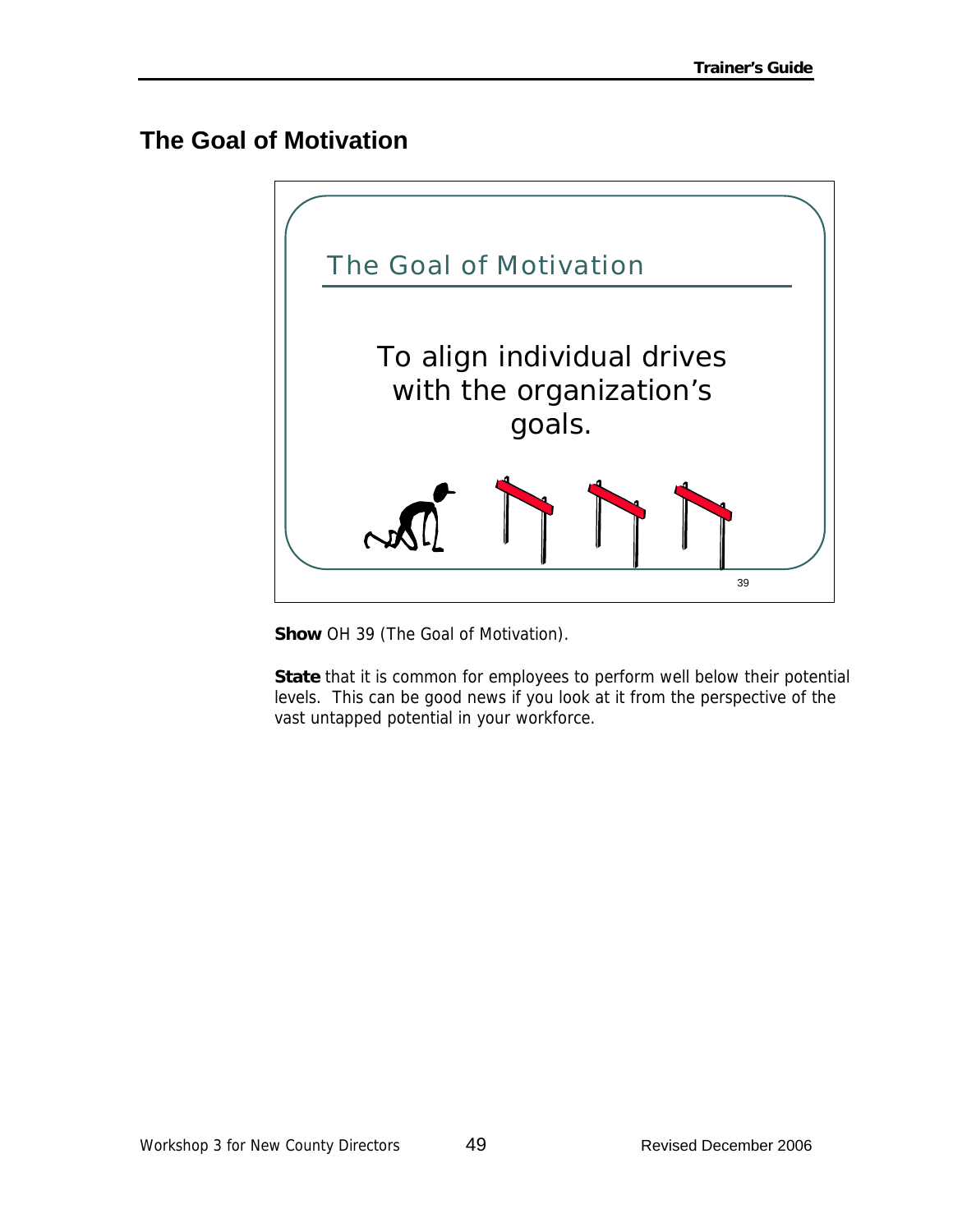#### **Out With the Old, In With the New**



**Present** OH 40 (Out With the Old, In With the New).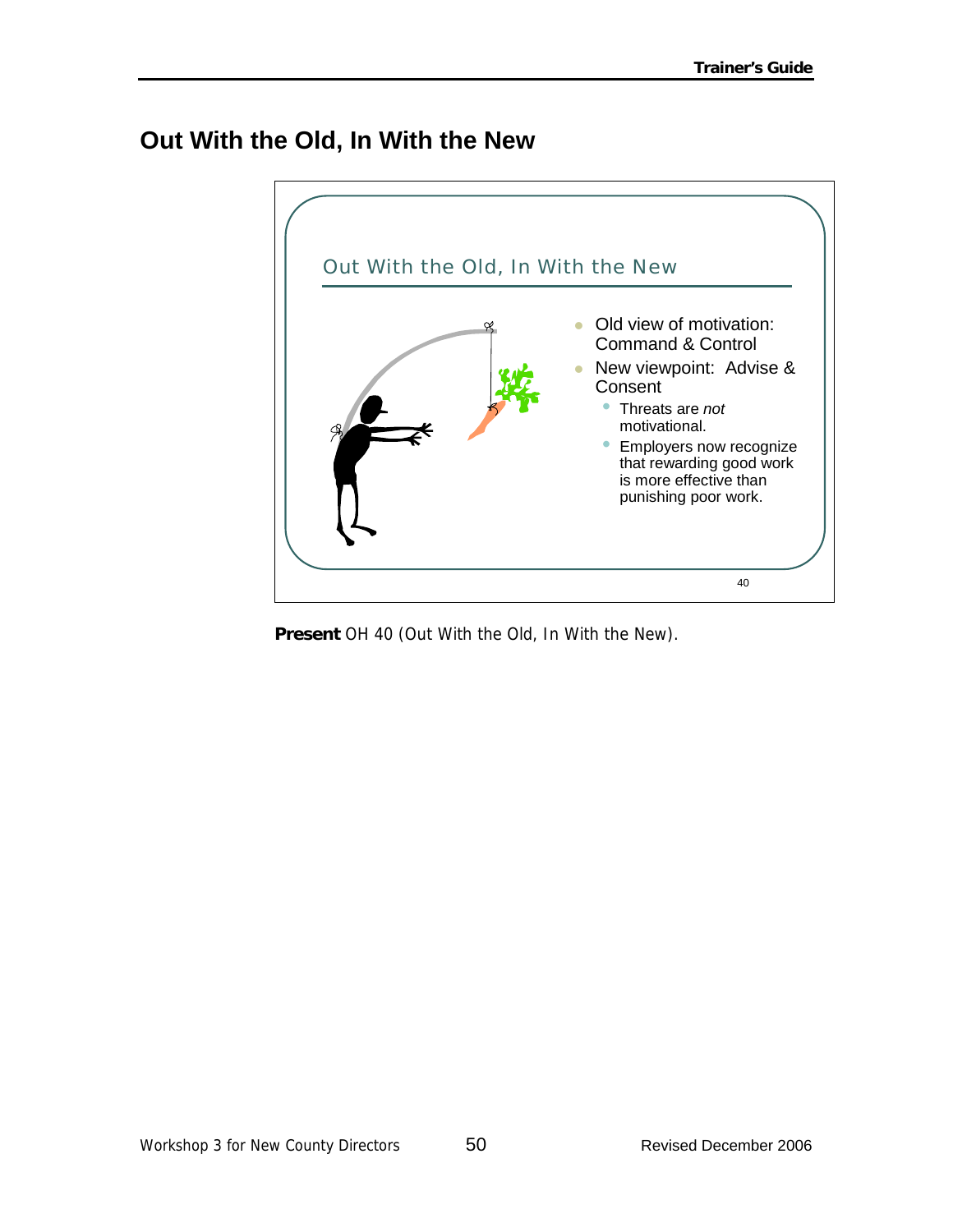### **Motivation Begins with You - Best Practices**



**Present** OH 41 (Motivation Begins with You, Best Practices).

**Transition** from last bullet point to individual activity: Staff will not commit to an uncommitted manager—a sure motivation buster. How do you demonstrate your commitment?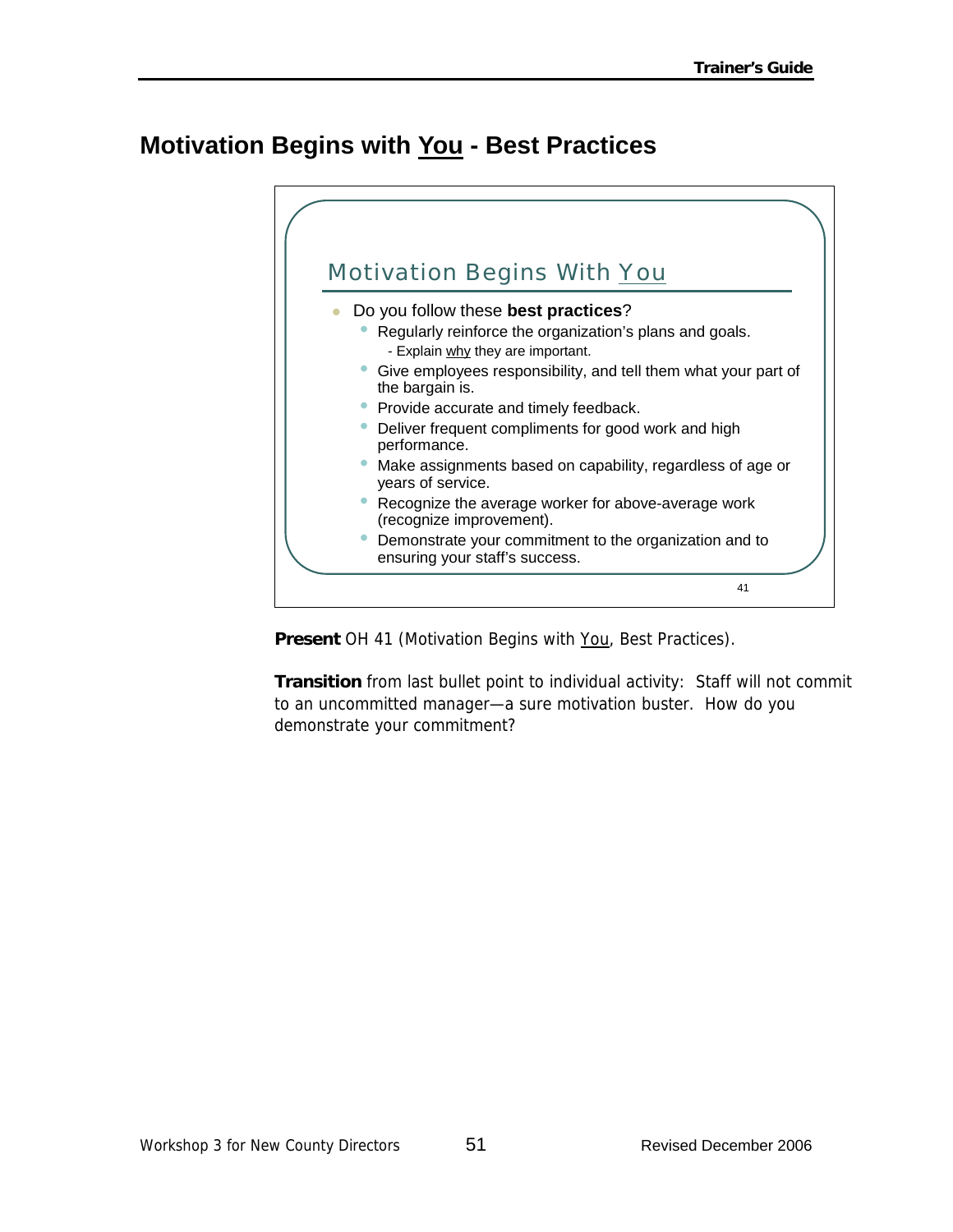$42$ 

### **Activity: How Do You Demonstrate Your Commitment?**

# Activity: How Do You Demonstrate Your Commitment?

- $\bullet$  This is an individual activity.
- List the outward indicators of your commitment to the organization and to your staff's development and success in the space provided in the Participant Guide.
- You will have about 10 minutes to complete your list.
- When you have finished, we'll discuss them with the large group.

**Show** OH 42 (Activity: How Do You Demonstrate Your Commitment).



**Refer** participants to the activity entitled "How Do You Demonstrate Your Commitment" on Page 32 of the Participant Guide.

**Facilitate** activity according to instructions on the slide.

#### **Debrief**:

- $\triangleright$  Ask volunteers to share some of their responses.
- $\triangleright$  Point out that, when fostering the career development of your employees, it sometimes means letting good people move on.
- $\triangleright$  Ask the large group: Are you satisfied with the lists you created? Do you think there is room for improvement? Has anyone mentioned a demonstration of commitment that you think you should adopt?

**Transition**: We know the importance of demonstrating our commitment in order for our employees to be motivated. But how do we know when there is a motivation problem? What does it "look like?"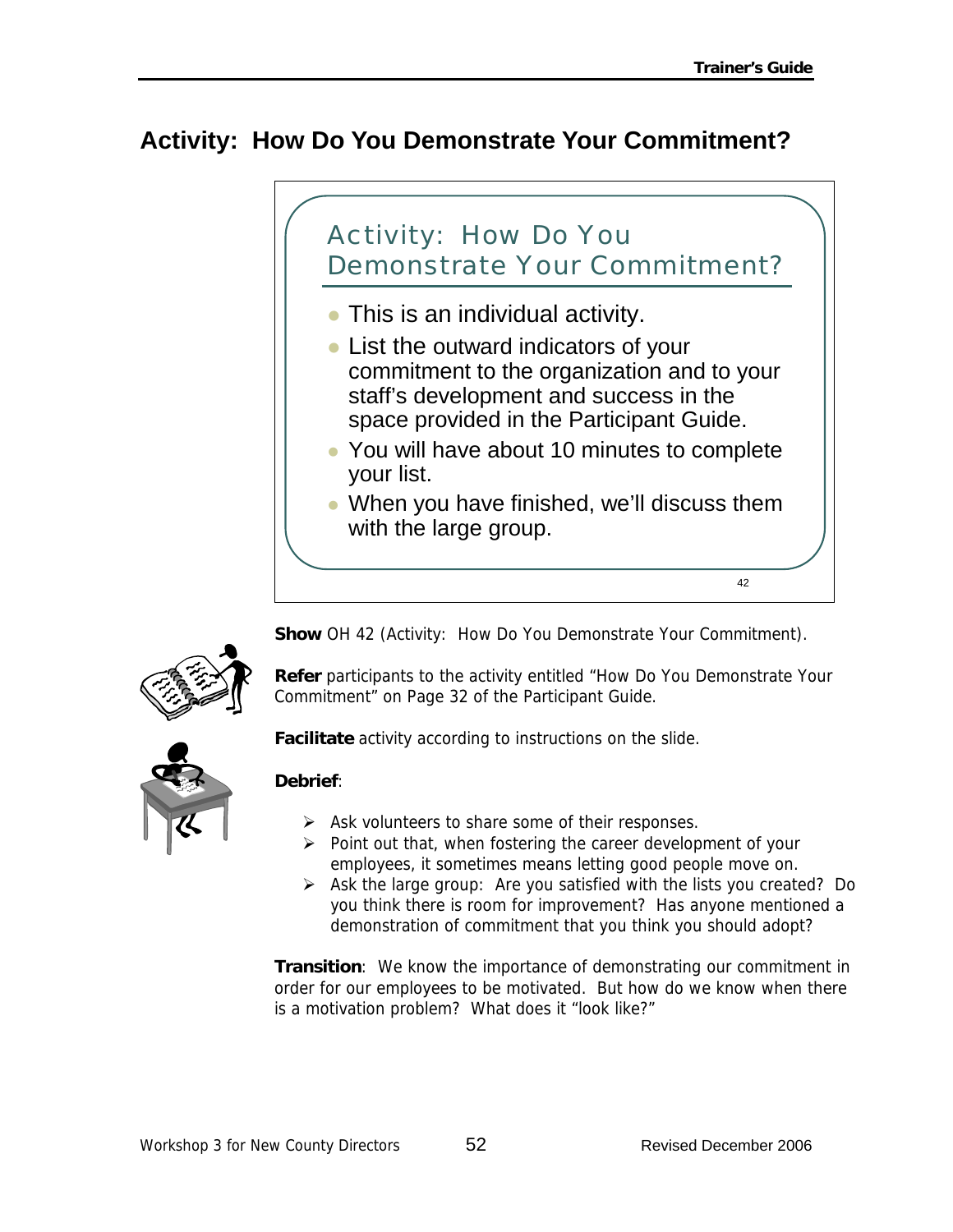#### **What Does Motivation "Look Like?"**



**Present** OH 43 (What Does Motivation "Look Like?").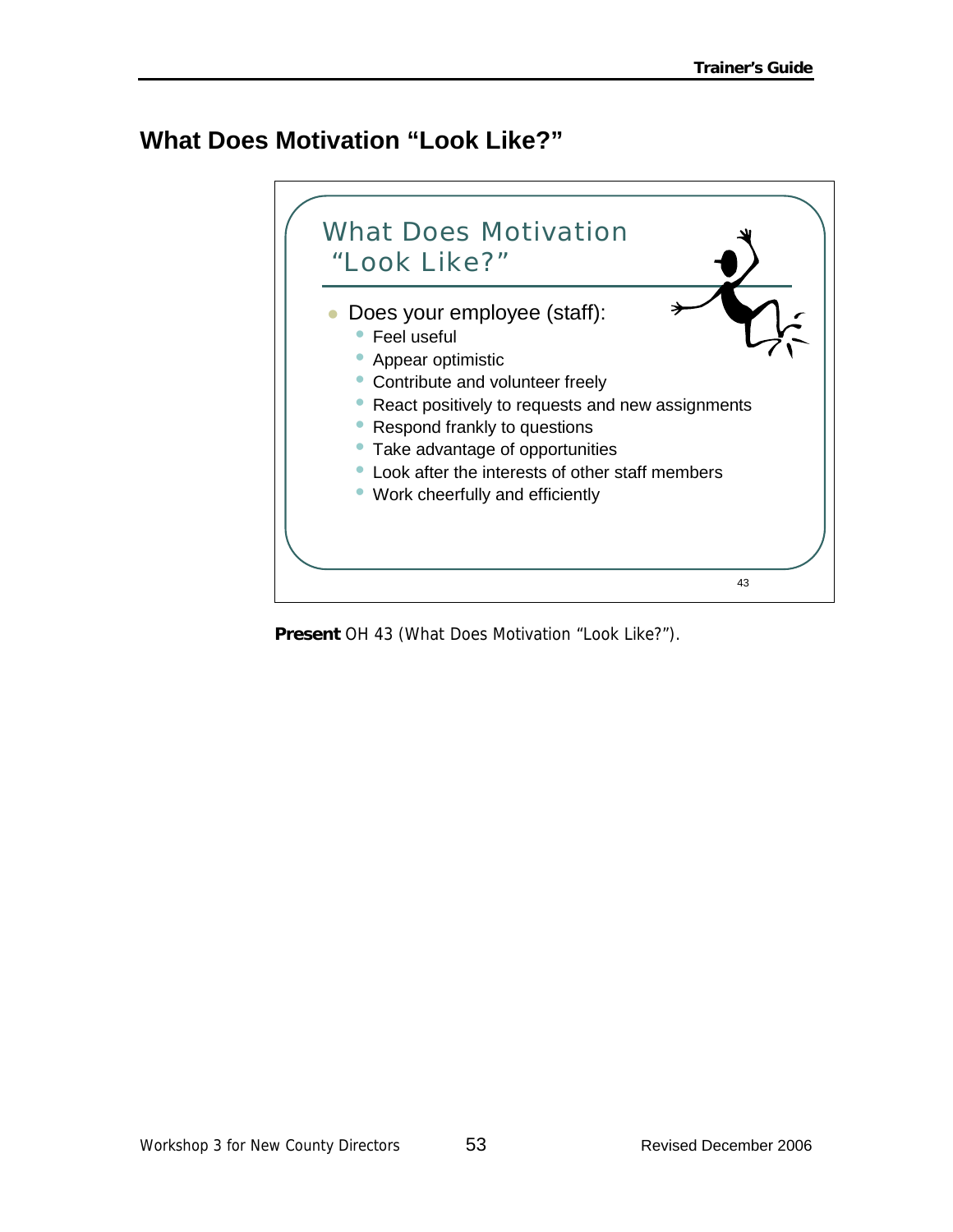#### **What Does De-Motivation "Look Like?"**



**Present** OH 44 (What Does De-Motivation "Look Like?").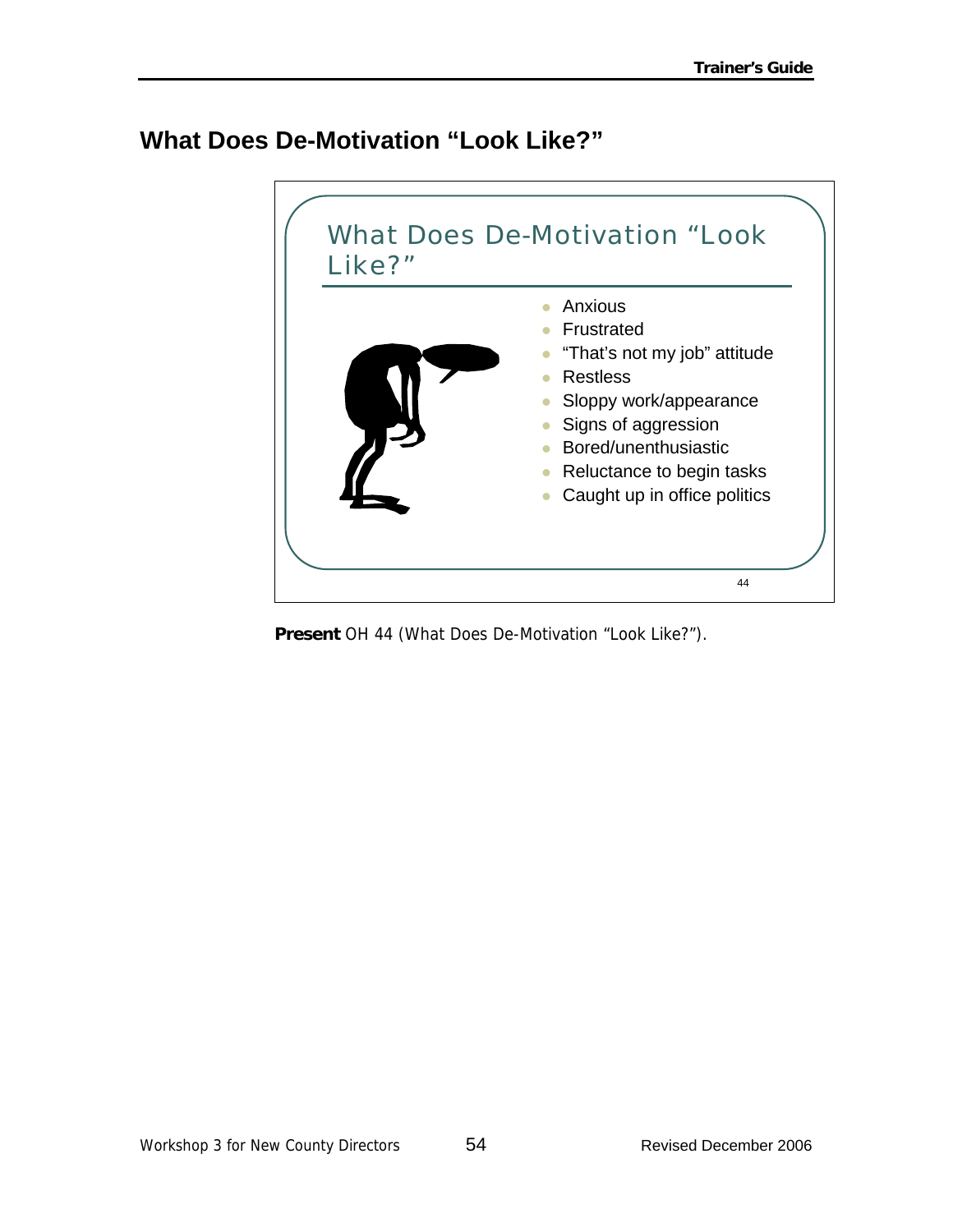#### **How to Get the Best from People**



**Present** OH 45 (How to Get the Best From People).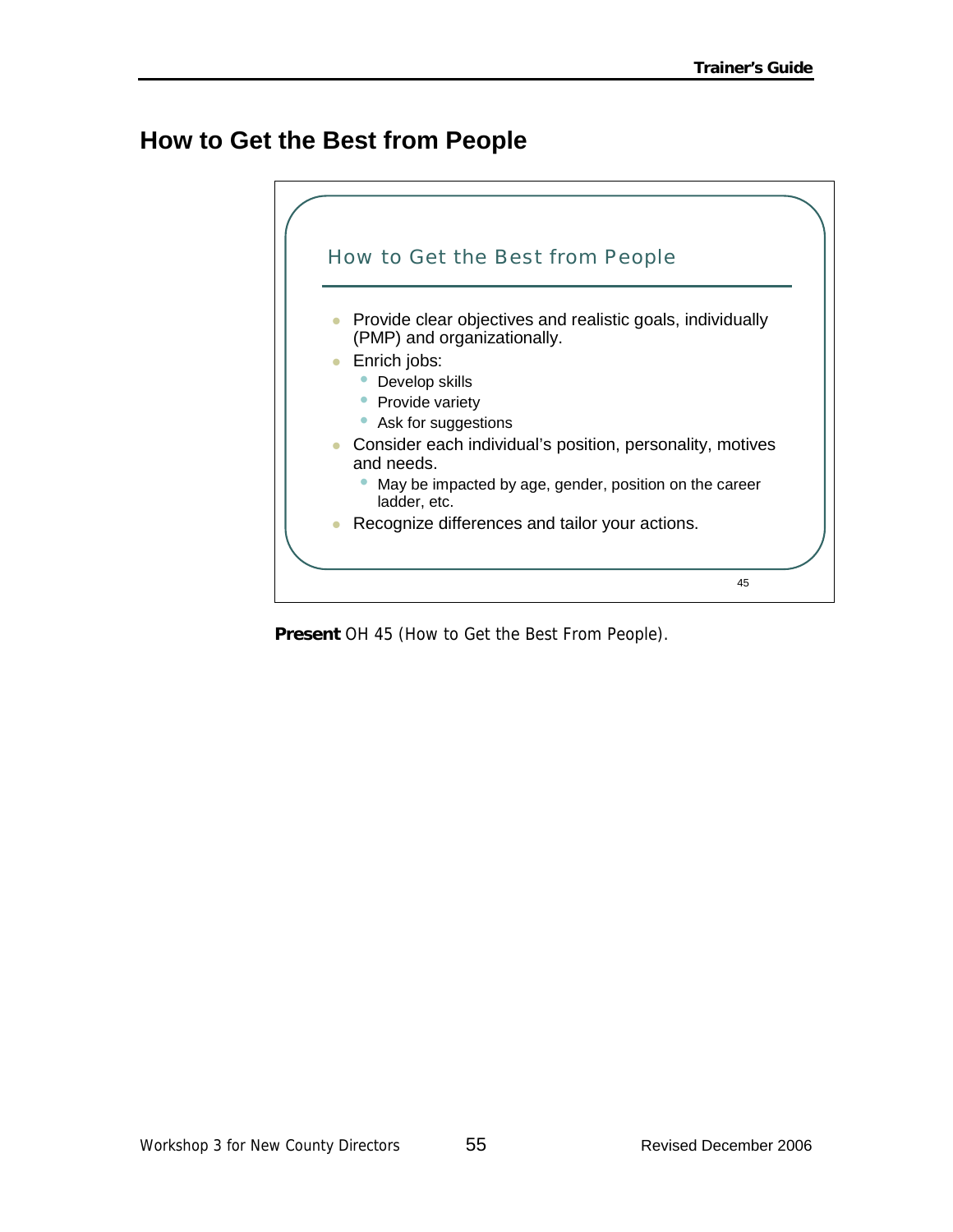#### **Consider These Influences**

| "Veteran" Employees                       | <b>Baby Boomers</b>                     |
|-------------------------------------------|-----------------------------------------|
| Value discipline, hard work,              | Team players, driven to prove their     |
| conservation of money and resources.      | worth at work. Desire treatment as      |
| Appreciate a hand-written note,           | equals, public recognition and          |
| certificates and plaques.                 | inclusion in plans and decisions.       |
| <b>Generation "X"</b>                     | <b>Generation Next</b>                  |
| Independent, computer savvy, fast-        | Favor the "employees as customers"      |
| paced, "work to live" mentality. Hate     | approach. Need clear, complete          |
| "old boy" politics. Desire responsibility | orientation. Strongly desire continuing |
| and control over their work.              | education and development.              |

**Show** OH 46 (Consider These Influences).

**Explain** that this overhead will give participants a "snapshot" of some of the types of influences that are present in every office. In addition to age and generation, there are many more to consider, such as: ethnicity, gender, physical abilities, race, education and religion.

- $\triangleright$  This illustrates why a "cookie cutter" approach to motivation will not be successful.
- $\triangleright$  Motivating individuals is very challenging because of individual variations and they way they interact with your own personality.
- ¾ Different employees many want or need their managers to fulfill different roles. Some may be looking for a parental figure, while others want to prove themselves and still others simply seek your reassurance.
	- Do what makes sense for the situation. Tailor your actions to the individual.
- $\triangleright$  As you consider various methods and approaches, always remember to keep your eye on the ultimate goal: to achieve the desired outcome for the employee and the organization.

**Transition**: Let's do an activity to practice assessing individual needs.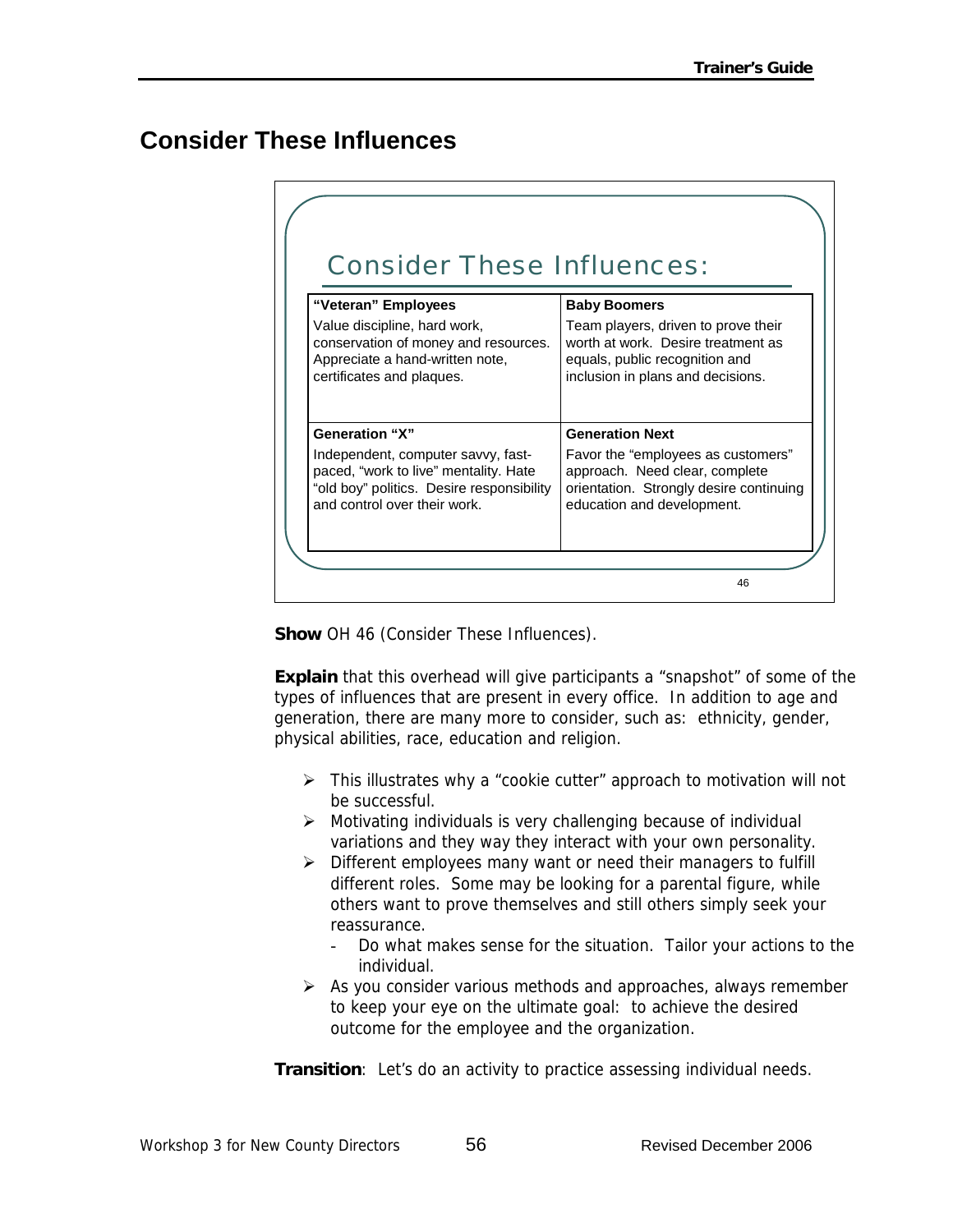# **Activity: Assessing Individuals and Recognizing Needs**



**Show** OH 47 (Activity: Assessing Individuals and Recognizing Needs).

**Refer** participants to the activity entitled "Assessing Individuals and Recognizing Needs" on Pages 36-37 of the Participant Guide.

**Facilitate** activity according to instructions on the slide.

**Ask** each group to report their findings.

**Transition**: This concludes our topics for Day One of the workshop. Let's review what we've covered and find out what we'll be covering tomorrow.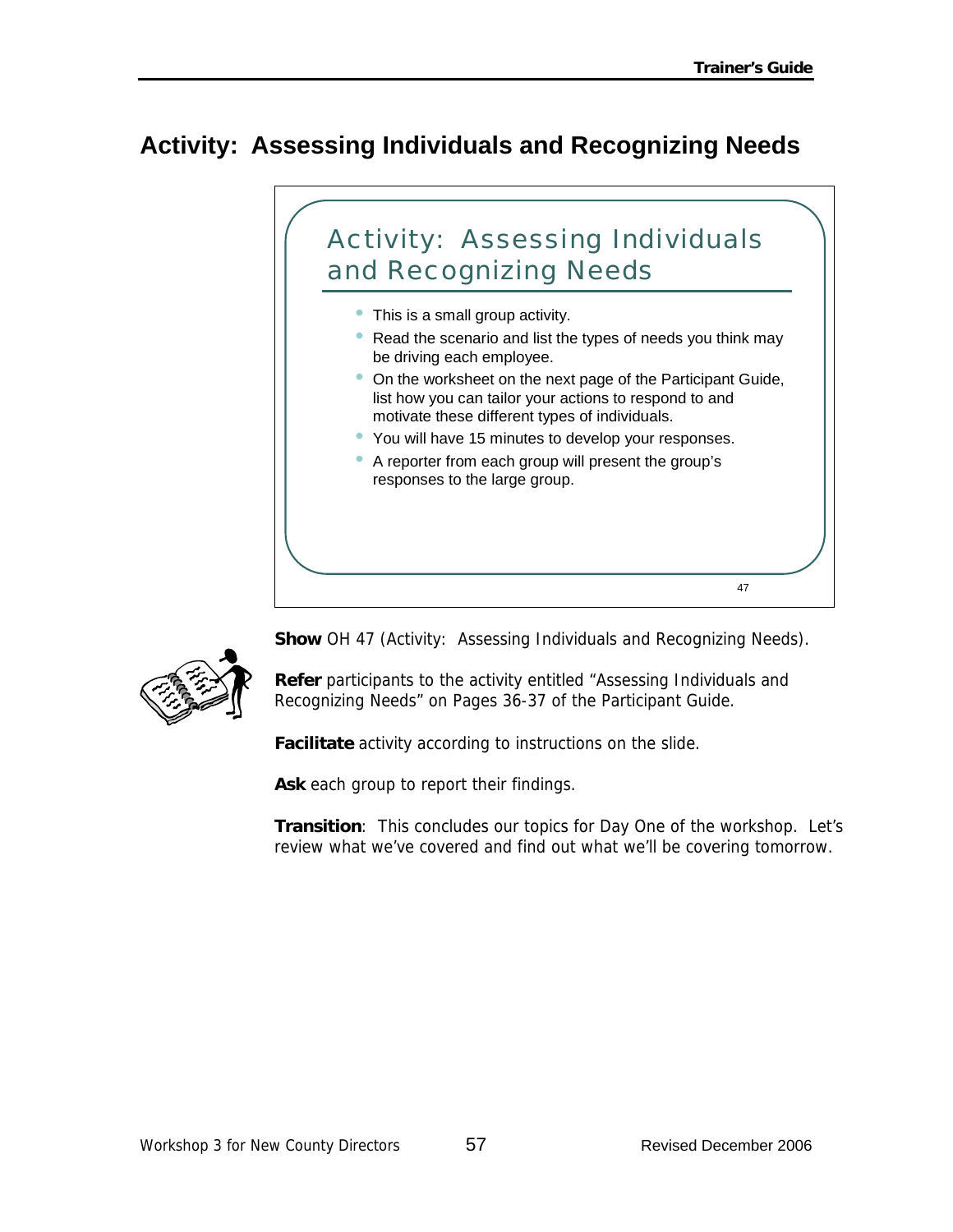# **"Hit List" - Day One (1 to 4)**



**Show** OH 48 ("Hit List" - Day One (1-4)).

**Trainer Note:** There are ten items in total (this slide + the next). These items will fly in from the bottom, one at a time, on your mouse click. Make this an interactive review by stopping after each one to ask participants to provide one additional piece of information about each one. If you like (and time permits), you might want to make this a game where you keep score, and the person who gets the most correct responses below gets a "valuable prize."

- ¾ For No. 1, **ask:** Describe one aspect of DFCS "vision" of Personnel Management.
- ¾ For No. 2, **ask:** Name one resource County Directors can consult.
- ¾ For No. 3, **ask:** Name one way in which change impacts employees.
- ¾ For No. 4, **ask:** Name a best practice in hiring.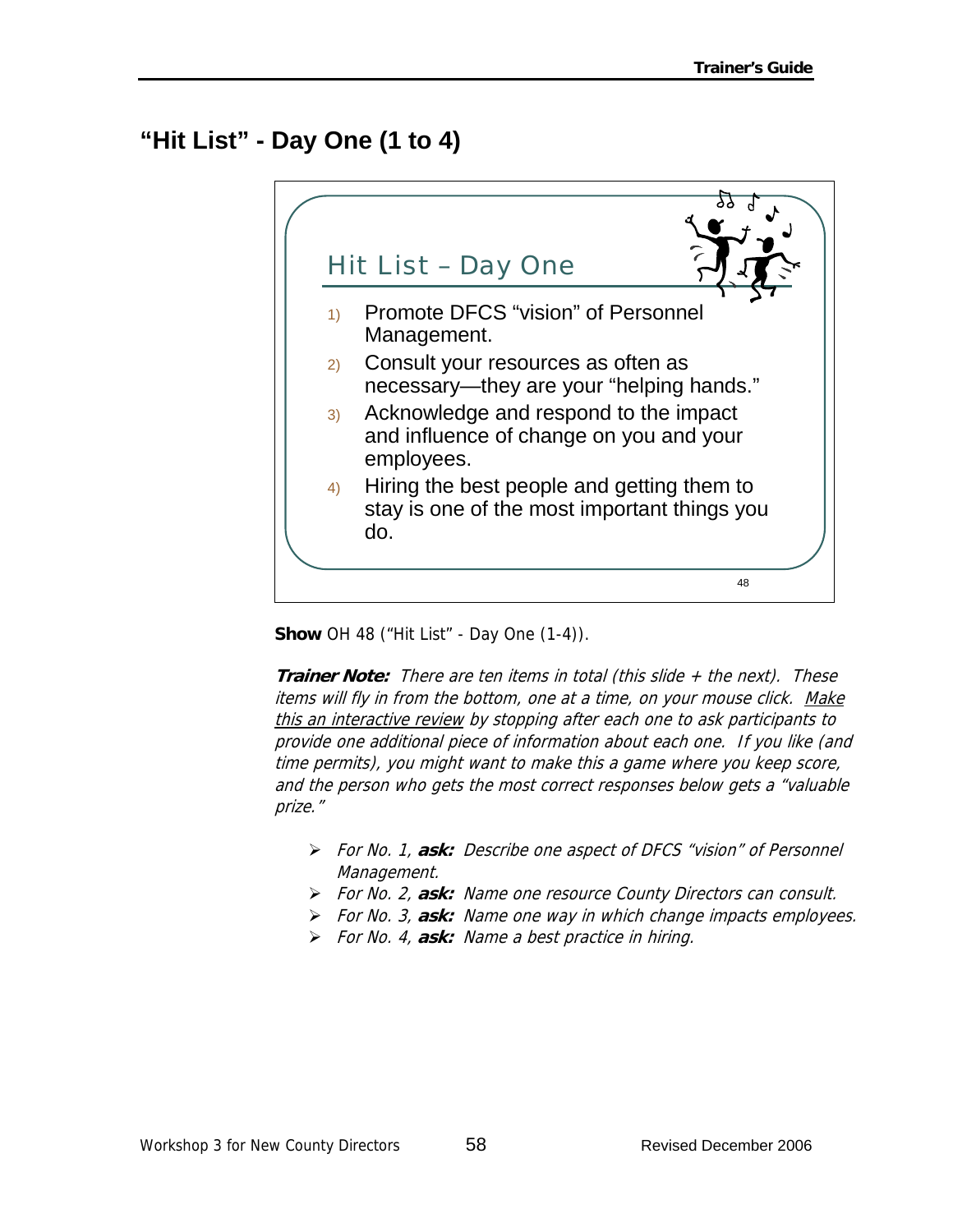# **"Hit List" - Day One (5 to 10)**



**Show** OH 49 (Hit List - Day One (5-10)).

**Continue** interactive review:

- ¾ For No. 5, **ask:** Why is this important?
- ¾ For No. 6, **ask:** What are we talking about here? What do we want to "nip in the bud?"
- ¾ For No. 7, **ask:** What is one way to cultivate trust between you and your employees?
- ¾ For No. 8, **ask:** Name a best practice in hiring.
- ¾ For No. 9, **ask:** What does this type of action promote?
- ¾ For No. 10, **ask:** Give an example of tailoring your actions to the individual.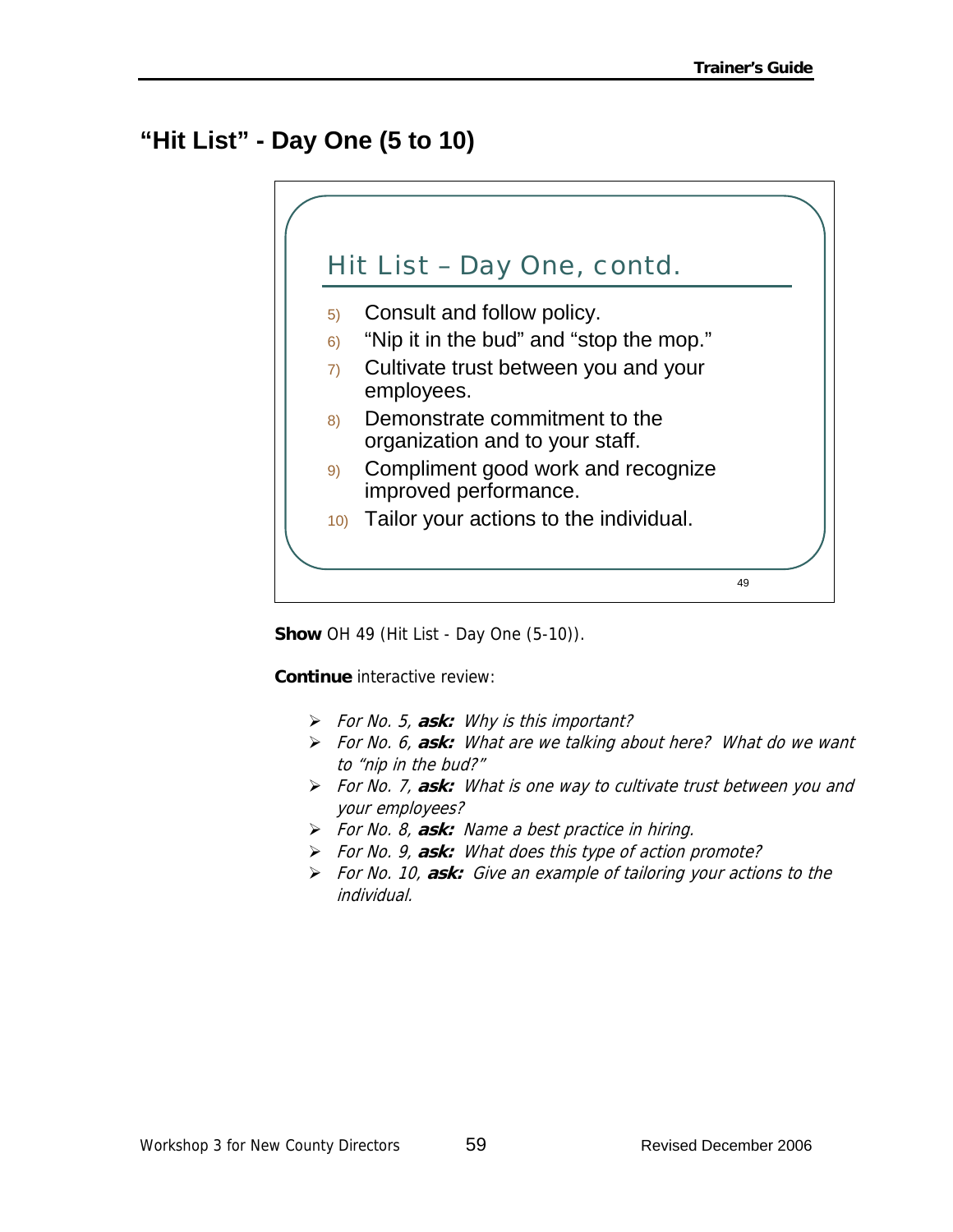### **Preview – Day Two**



**Present** OH 50 (Preview – Day Two).

**Ask:** What questions or comments do you have regarding what has been covered so far?

**Transition:** Before we stop for the day, let's return our attention to the Personal Development Plan you began earlier.



Personal Development Plan

**Refer** participants to the Personal Development Plan on Page 52 of their Participant Guides.

**Ask** participants to take a few moments to reflect on the information we have covered so far and make any notations they would like to on their Personal Development Plan forms.

**Wish** everyone a good evening!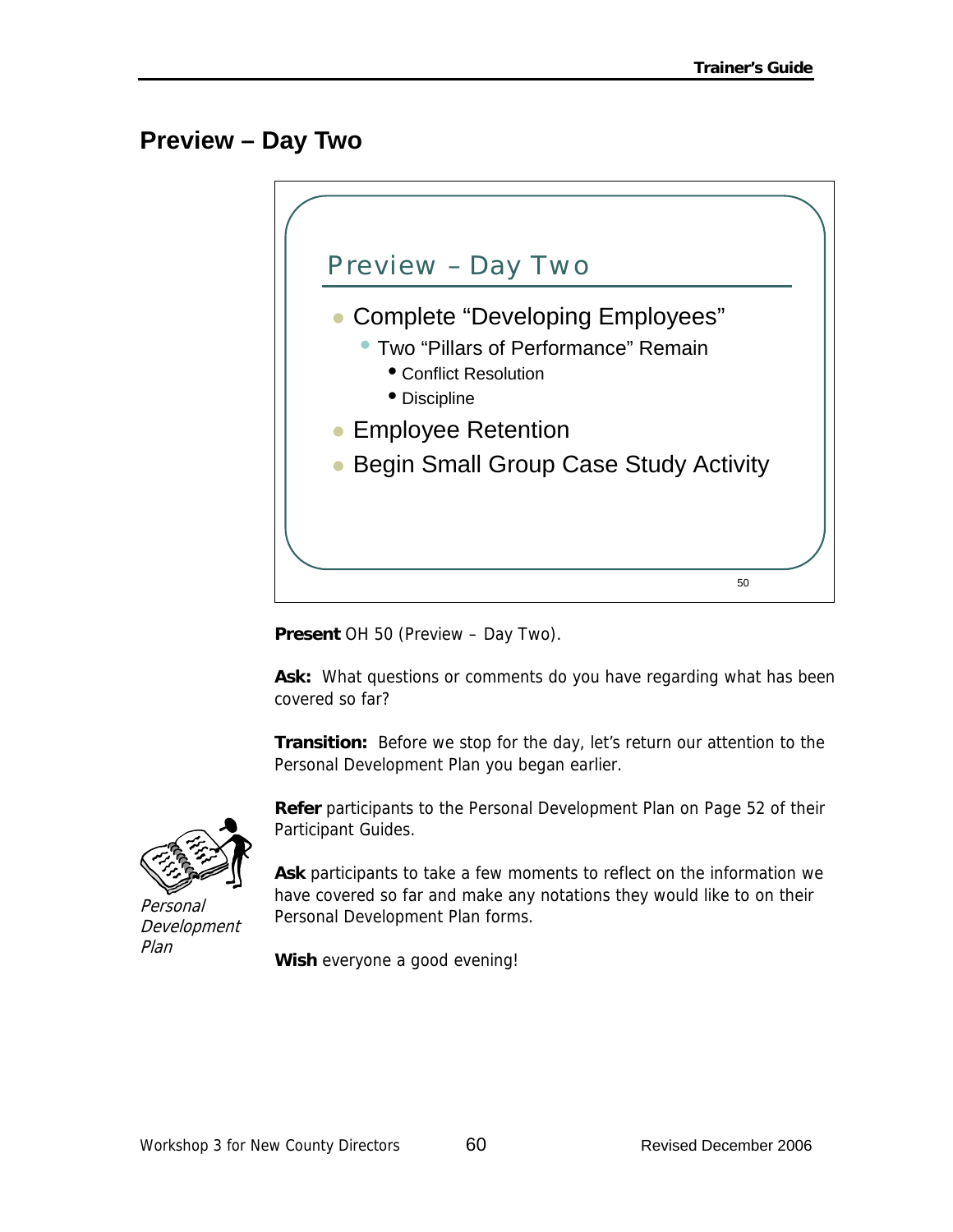## **Developing Employees,** *continued from Day 1*

#### **Total Time** 2 hours, 40 minutes

**Overview** This section continues the topic of developing employees, which started in Day One. Participants have already learned about the first two "pillars of performance," coaching and motivation. In this section, they will learn about conflict resolution and discipline.

#### **Objectives** > Describe conflict resolution strategies that build productive workplace relationships.

- Given a description of a conflict situation, identify appropriate course of action to build productive office relationships.
- Identify inherent sources of interpersonal conflict within the system.
- $\triangleright$  Discuss discipline options according to policy.
- **Activities** ¾ Welcome Back (0:10)  $\triangleright$  Conflict Resolution (0:50) Small Group Activity: Achieving a Win-Win Outcome  $\triangleright$  Discipline (0:50) - Individual Activity: Quick Quiz to Check Your Policy Preparedness ¾ Small Group Activity: Analyze This! (0:50) **Materials** ¾ Flip chart paper and markers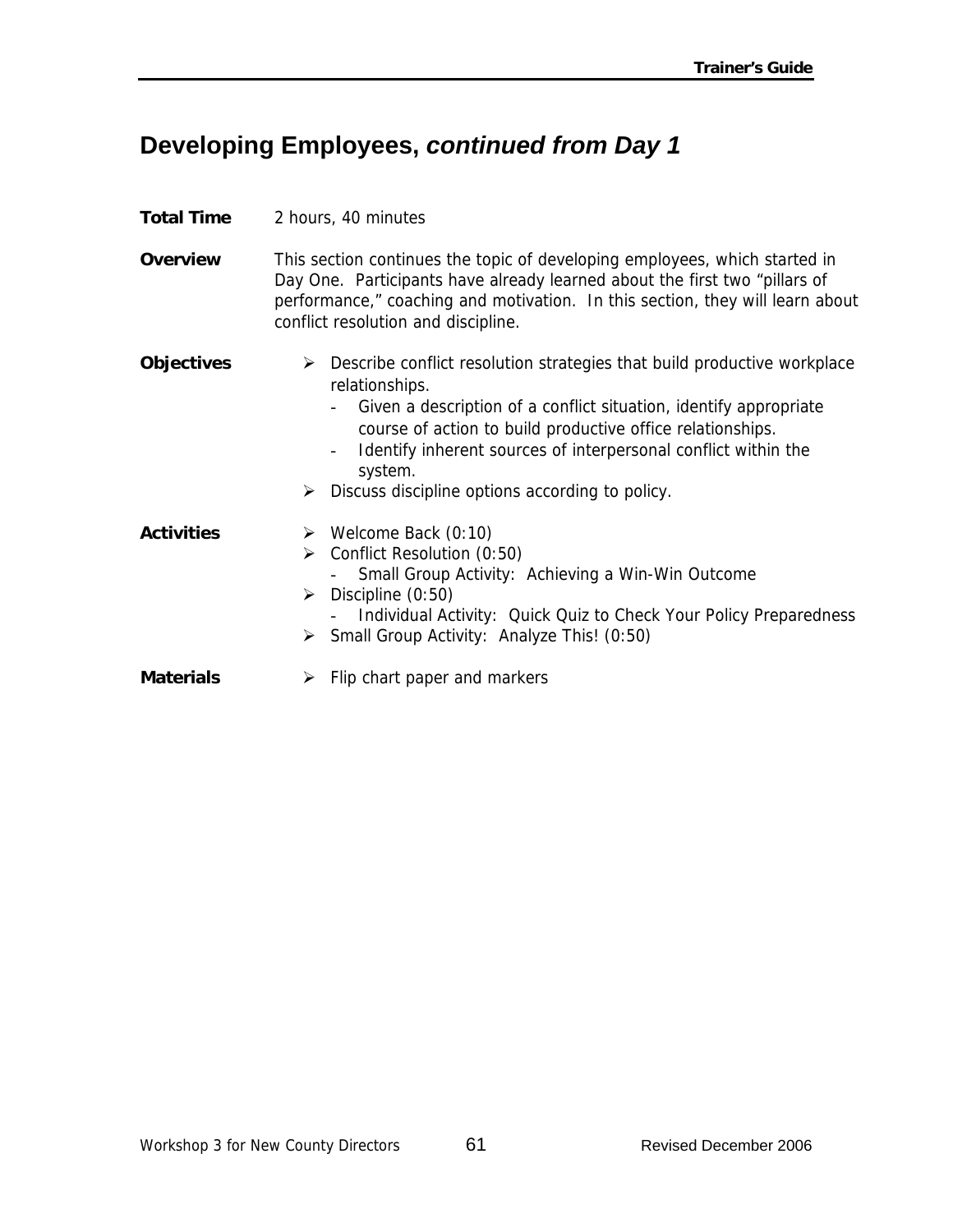## **Welcome Back – Day Two**



**Show** OH 51 (Welcome Back – Day Two).

**Remind** participants of the agenda for Day Two:

- $\triangleright$  First we'll address the remaining two "pillars of performance," conflict resolution and discipline.
- $\triangleright$  Next, we'll take a long hard look at the very important subject of employee retention.
- $\triangleright$  Finally, we'll begin a small group case study activity, which will give you the opportunity to apply the principles, concepts and policies that we've been discussing. The case study activity will conclude tomorrow morning with presentations by each group.

**Facilitate** a quick icebreaker activity to introduce this morning's first topic:

- $\triangleright$  Ask participants to turn to each other and complete the following sentence: "I was so angry that \_\_\_\_\_\_\_\_\_\_\_." Say the first thing that comes to your mind.
- $\triangleright$  Allow a few moments for the exchange to occur, then transition.

**Transition:** It probably wasn't hard to fill in the blank, was it? Conflict and anger are, unfortunately, an everyday part of life. Let's take a closer look.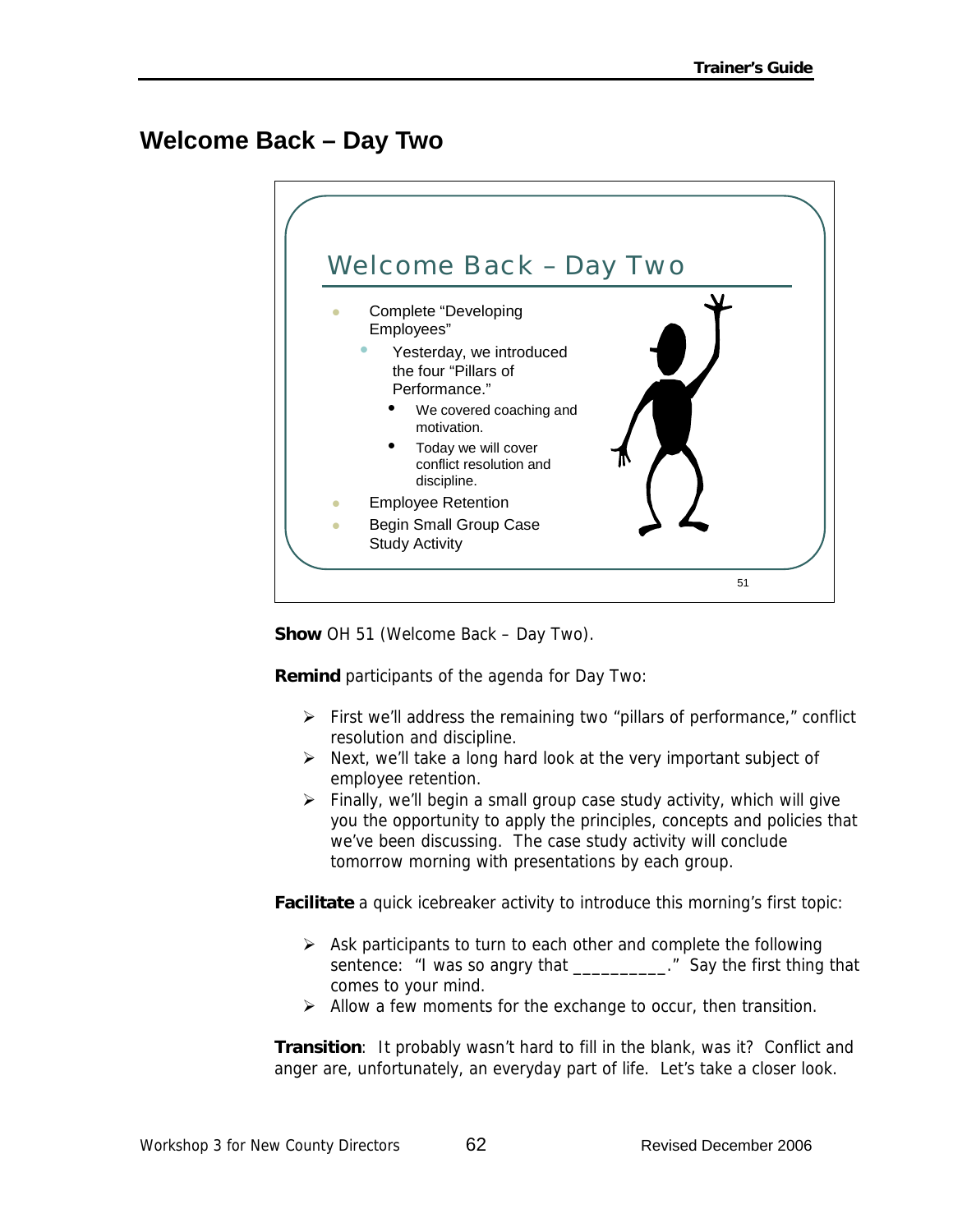## **Conflict Resolution**



**Present** OH 52 (What is Conflict?).

**Point out** that conflict is inherent in what we do. We deal with conflict every day, in our casework and in the office.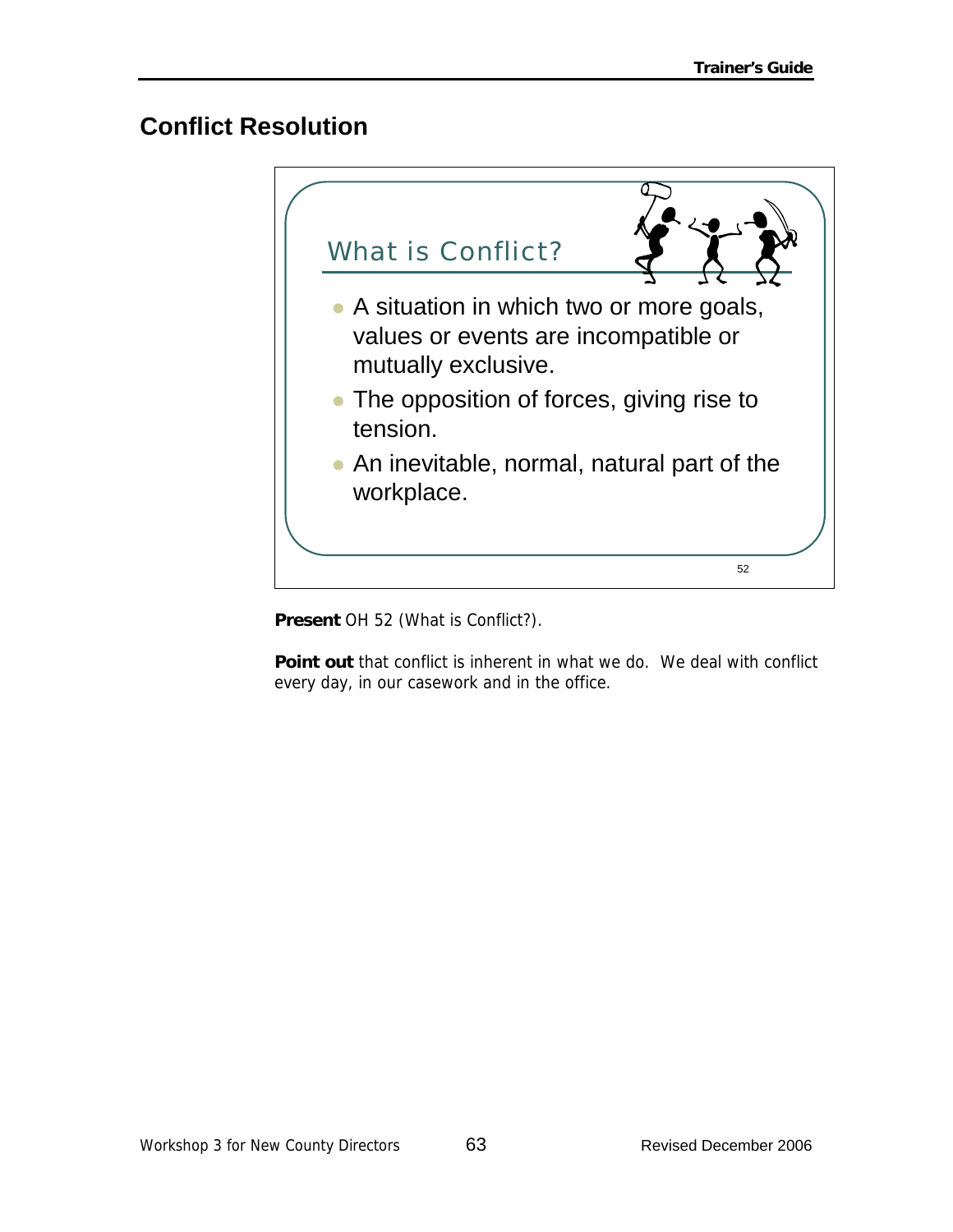# **Conflict is Inevitable**



**Present** OH 53 (Conflict is Inevitable).

**Transition:** Let's look at some common conflict creators.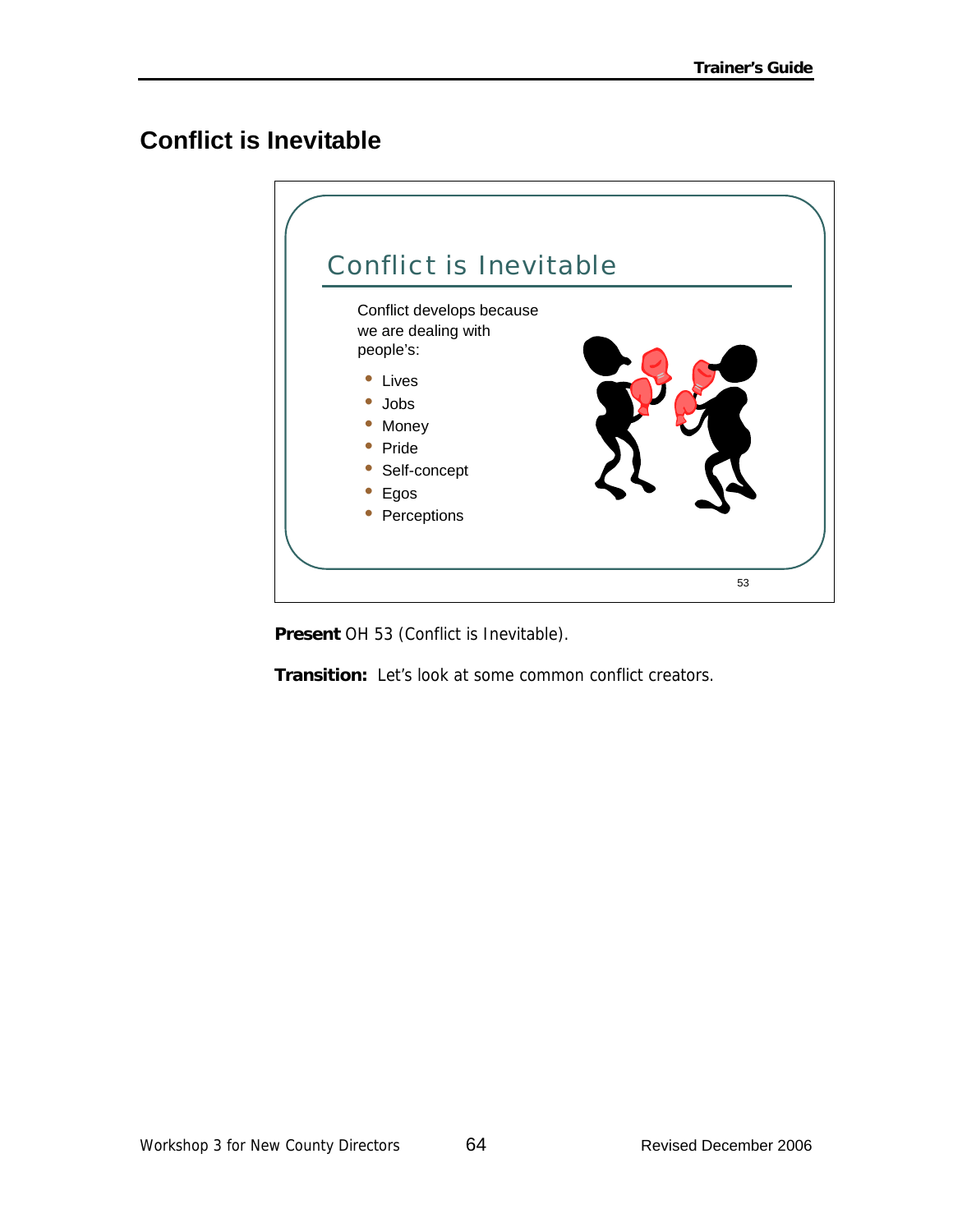# **Common Conflict Creators**



**Present** OH 54 (Common Conflict Creators).

**Refer** participants to additional "Behaviors That Lead to Miscommunication and Conflict" on Page 38 of the Participant Guide.



**Create** a list of responses on a flip chart.

**Transition:** Let's look at what the outward signs of conflict are.

**Ask**: What other sources of conflict have you encountered?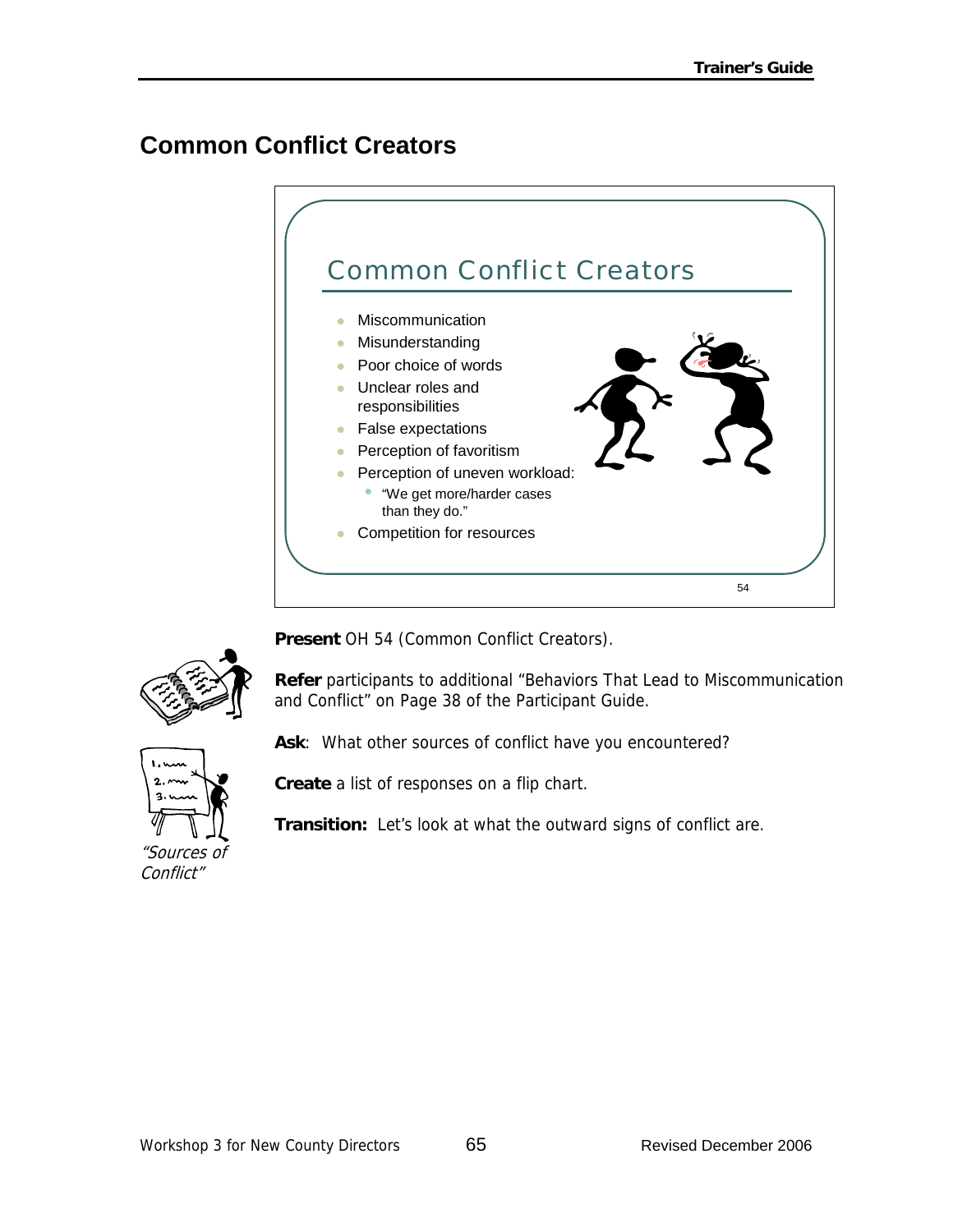### **Indicators of Conflict**



**Present** OH 55 (Indicators of Conflict).

**Transition:** There are many "costs" of conflict, and most do not include money. Let's take a look.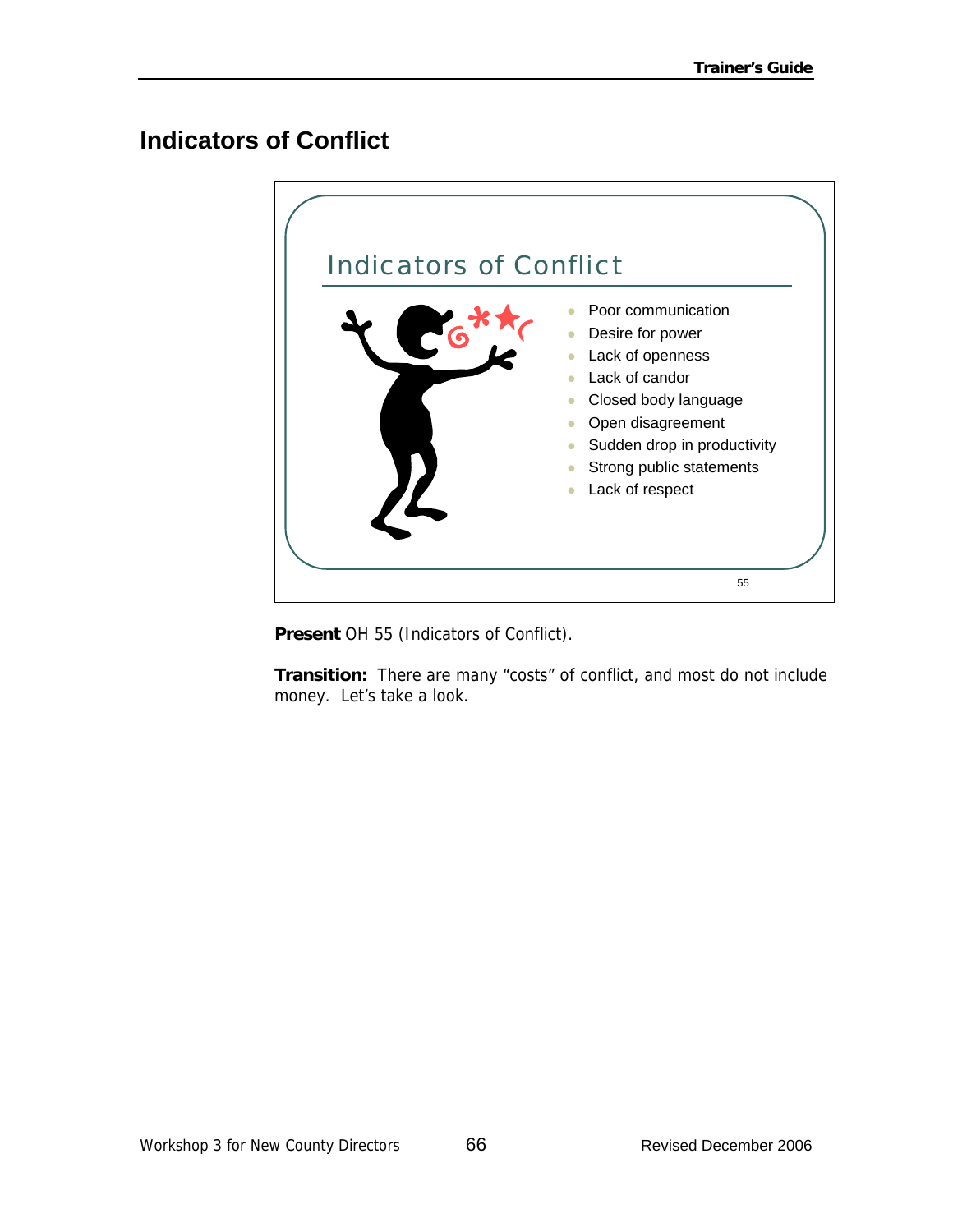## **The Costs of Conflict**



**Present** OH 56 (The Cost of Conflict).

**Say**: Your goal should be to resolve conflicts, not simply "settle" them. Let's look at the difference.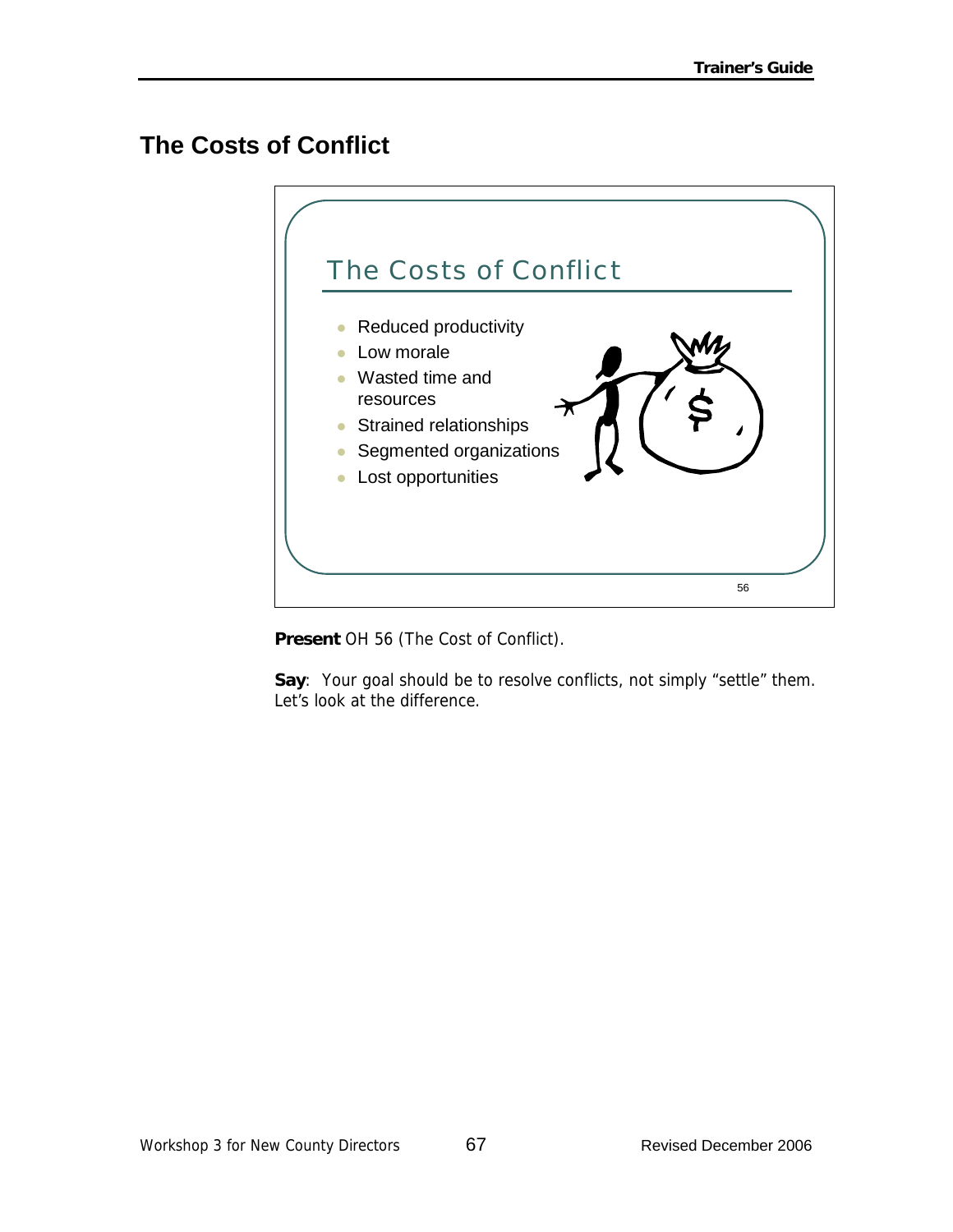## **Settling vs. Resolving Conflicts**

|                                                                                                                                                                                                                                                                                                       | <b>Settling vs. Resolving Conflicts</b>                                                                                                                                                                              |
|-------------------------------------------------------------------------------------------------------------------------------------------------------------------------------------------------------------------------------------------------------------------------------------------------------|----------------------------------------------------------------------------------------------------------------------------------------------------------------------------------------------------------------------|
| <b>SETTLE:</b><br>Superficial<br>Driven by discomfort and<br>avoidance<br>Occurrence of conflict<br>viewed as stressful,<br>uncontrollable, frightening<br>Afraid to hurt feelings<br>Often leads to anger or<br>sullen acceptance<br>Lost opportunity for<br>resolution/growth<br>Peace at all costs | <b>RESOLVE</b><br>Deep communication<br>Conflicts viewed as essential<br>to change, growth and<br>effectiveness<br>Results in strengthened,<br>more productive<br>relationships<br>Lasting change and<br>improvement |

**Present** OH 57 (Settling vs. Resolving Conflicts).

**Transition**: So, we know what conflict is, what types of things cause it, the toll it can take on the organization and why we should resolve rather than settle conflicts. But how?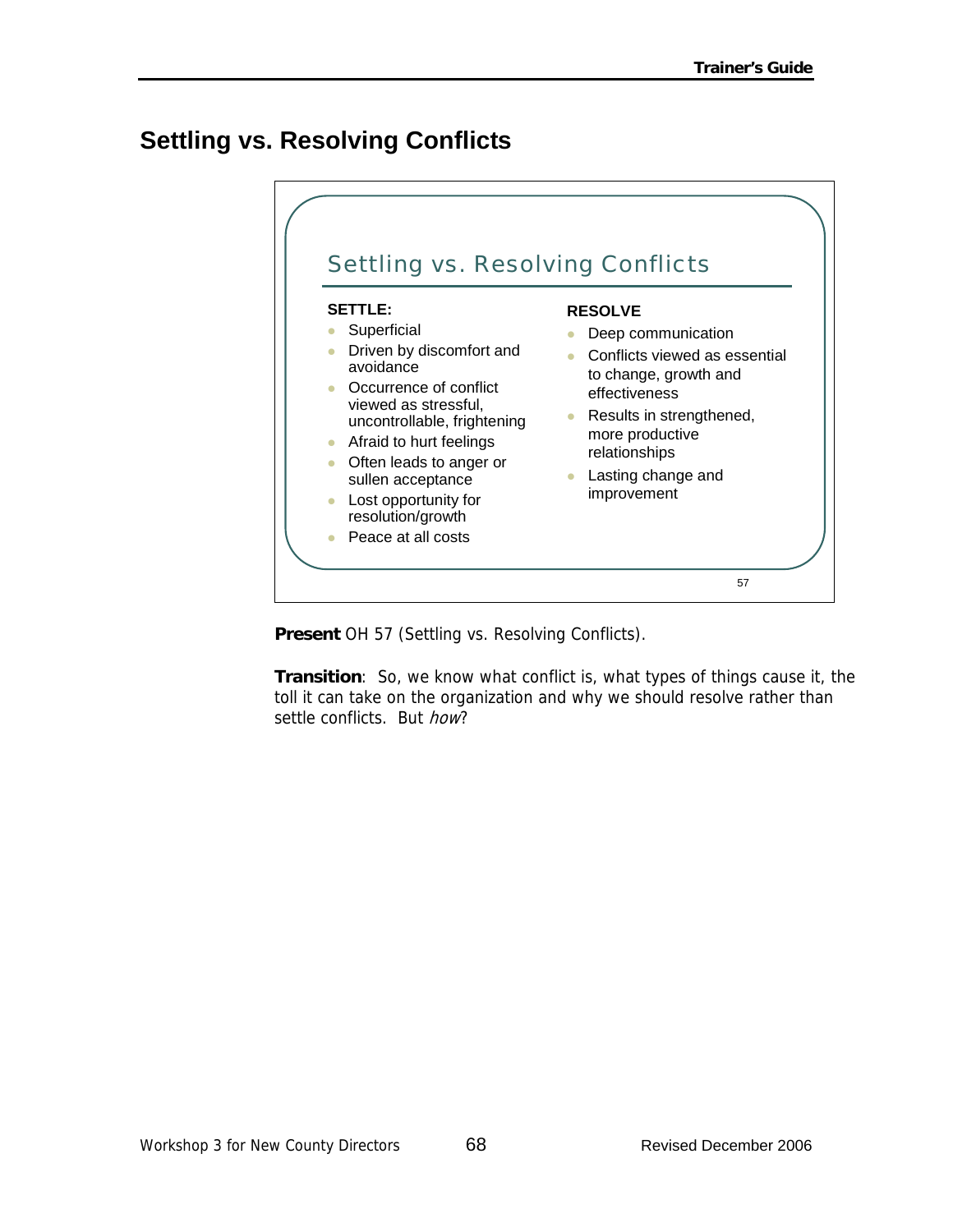### **Steps to Conflict Resolution**



**Present** OH 58 (Steps to Conflict Resolution).

**Tie** Bullet #1 (start with a positive assumption) to DFCS vision of personnel management.

**Point out** that finding the "win-win" maintains the foundation for good longterm relationships.

- $\triangleright$  When you determine that an employee is at fault in some way, discuss, define and agree upon specifically how his/her performance needs to change.
- $\triangleright$  Make sure that your monitoring and follow-up includes constructive feedback and support.
- $\triangleright$  Documenting conflict situations accurately is a safeguard for you in the event that there are further conflicts down the road. Note any discussions, when and why they occurred and the solution that was agreed upon.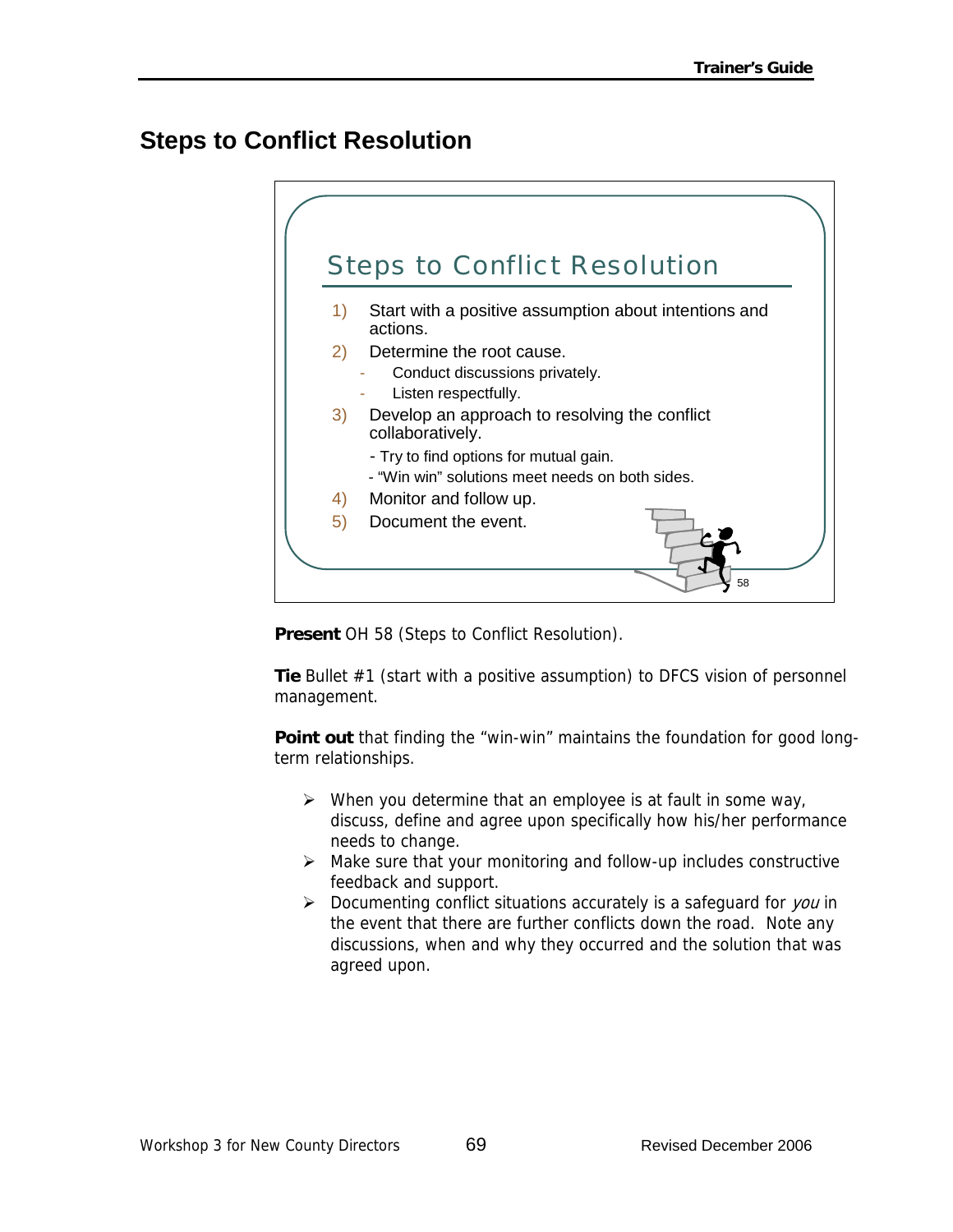### **The "Law of the Situation"**



**Present** OH 59 (The "Law of the Situation").

**Say**: The steps we just reviewed provide a good general guideline; but, just as we've said about coaching and motivation, you must consider the individual(s) involved in each conflict you encounter. The "law of the situation" points out that different situations call for creative, personalized approaches.

Before we move on to an activity, there is one more important note about conflict resolution.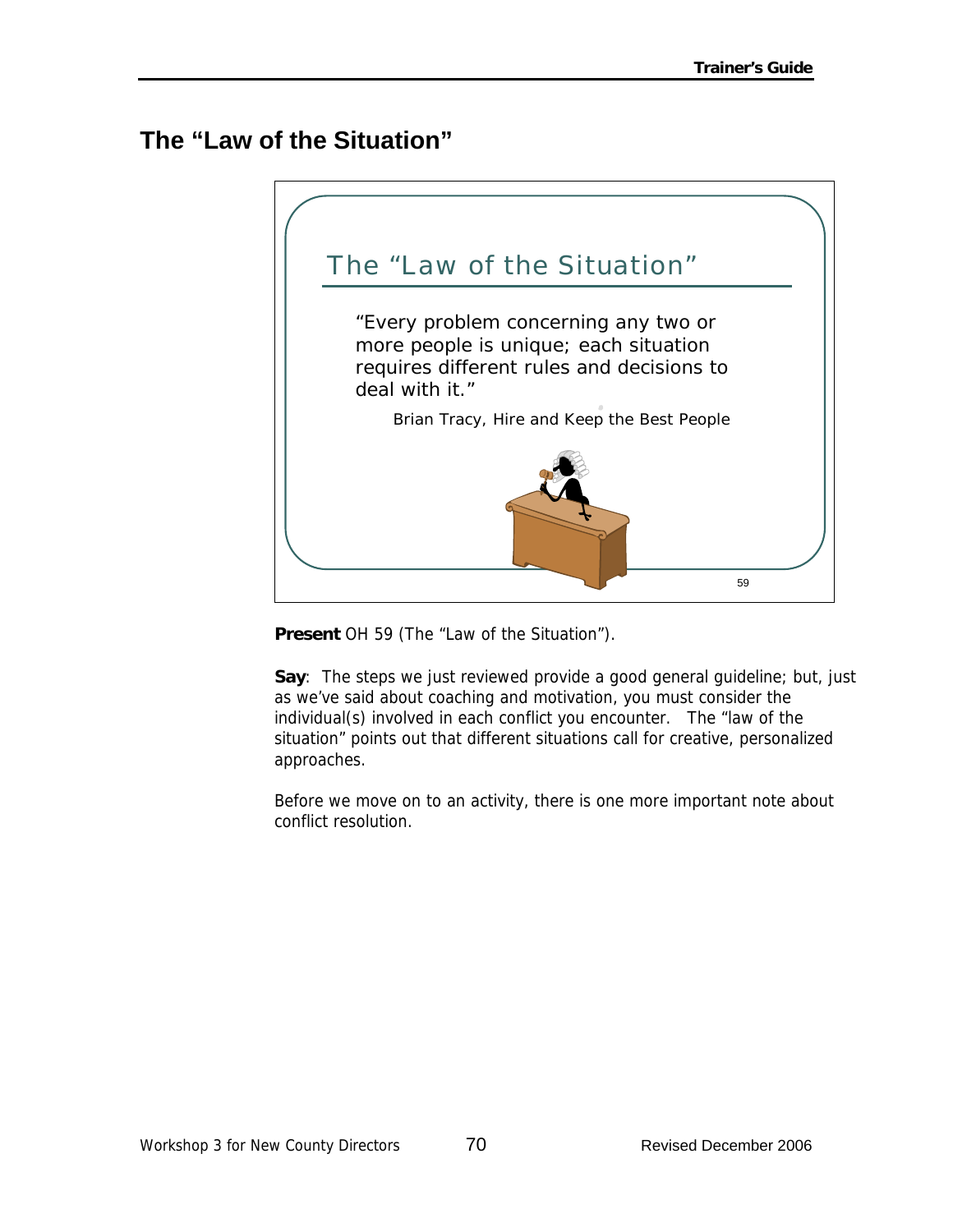# **A Final Note on Conflict**



**Present** OH 60 (A Final Note on Conflict).

**Emphasize** that it is important not to rob employees of the satisfaction that comes from solving problems/conflicts themselves.

 $\triangleright$  The sense of achievement they gain builds self-esteem and enables them to do better in future situations.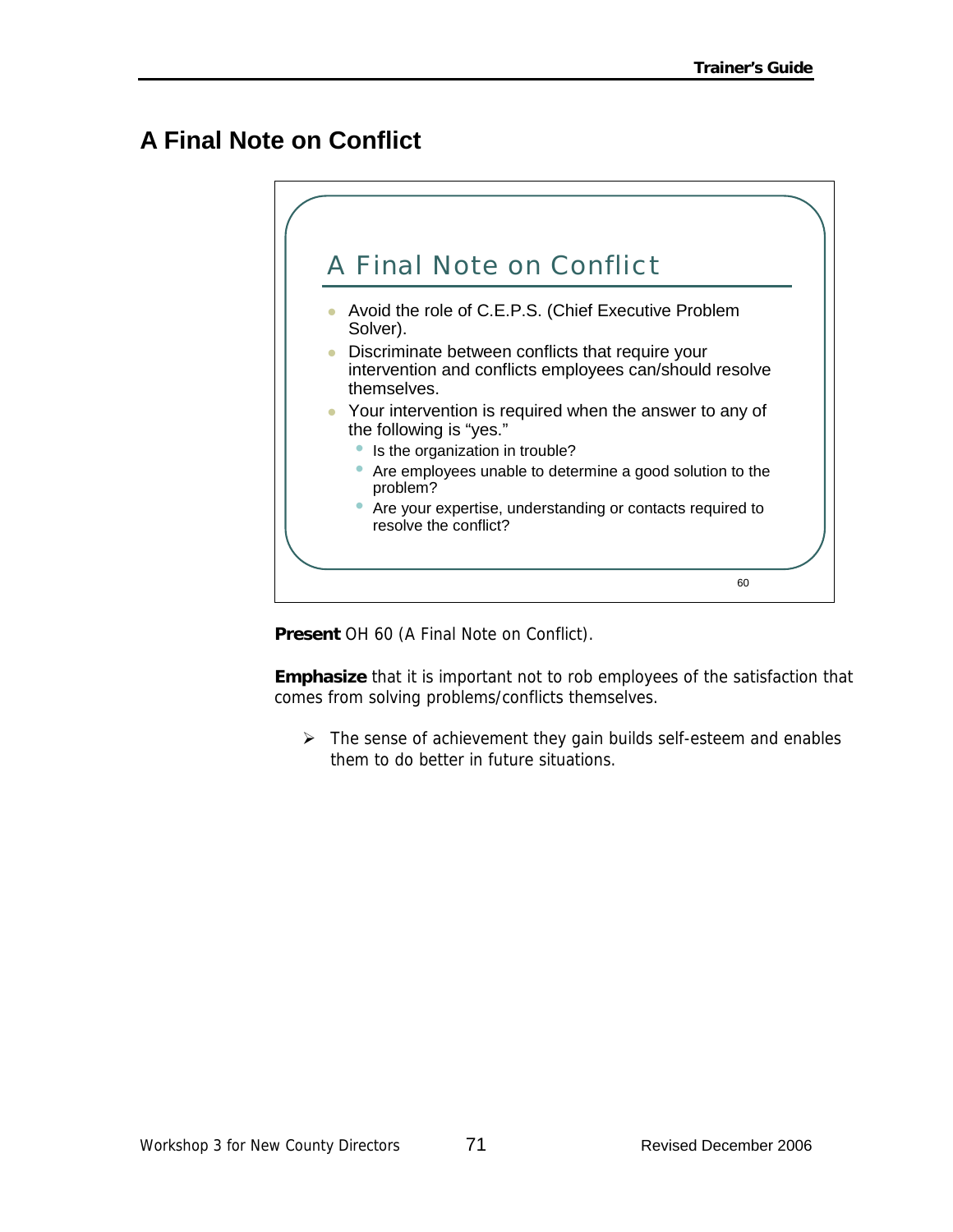# **Activity: Achieving a Win-Win Outcome**



**Show** OH 61 (Activity: Achieving a Win-Win Outcome).



**Refer** participants to the activity entitled "Achieving a Win-Win Outcome" in on Page 41 of the Participant Guide.



**Facilitate** activity according to instructions on the slide.

**Ask** one representative of each group to present findings.

**Transition**: We're ready to complete the fourth pillar of performance discipline.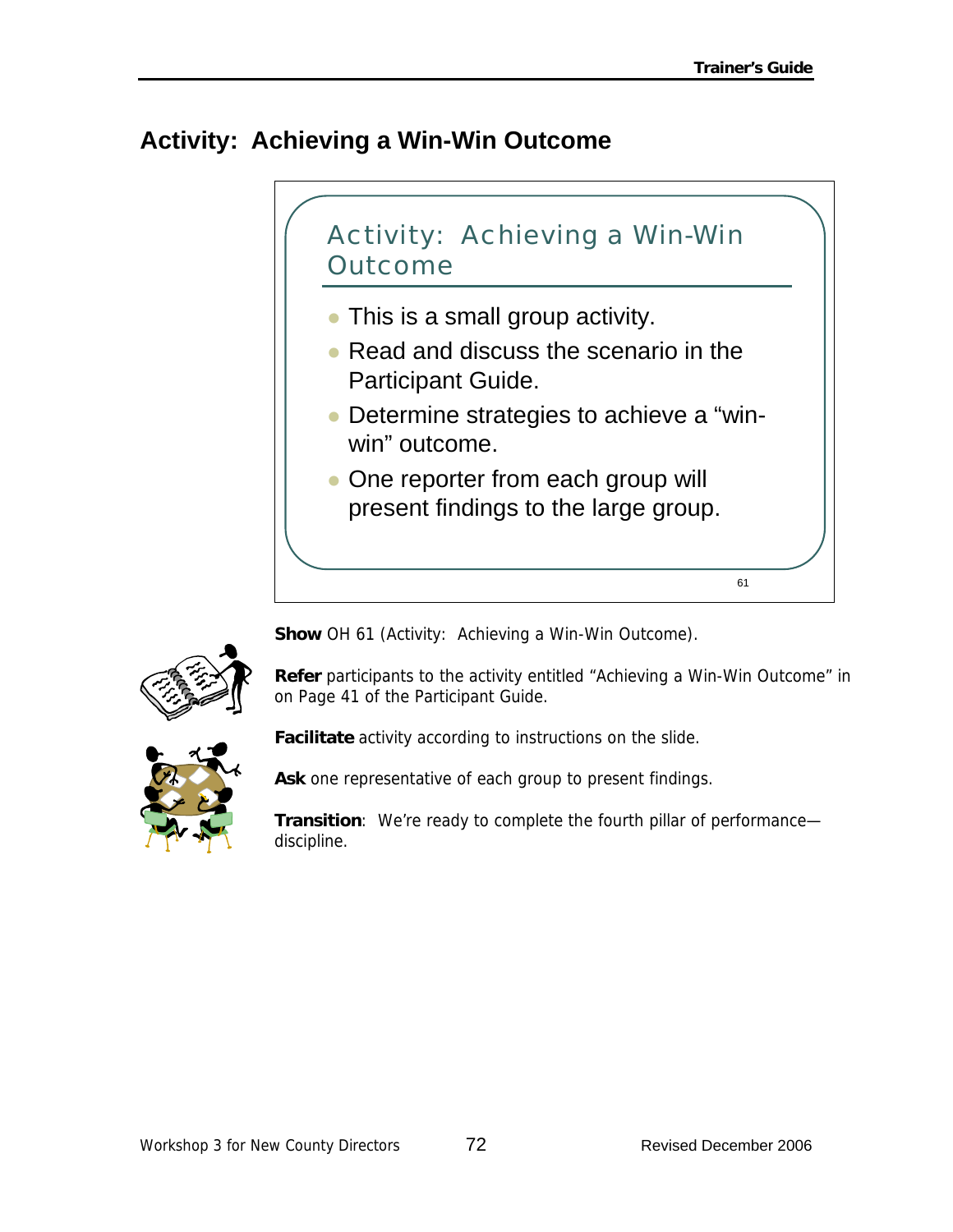## **Discipline**



**Present** OH 62 (Discipline).

**Say**: We have policy to guide us on the subject of discipline; however, policy also provides for a certain degree of latitude and discretion. This means that in all but the most serious, specified situations, your judgment will play a big role.

**Transition** to activity: This quick quiz will check your policy preparedness in the area of discipline.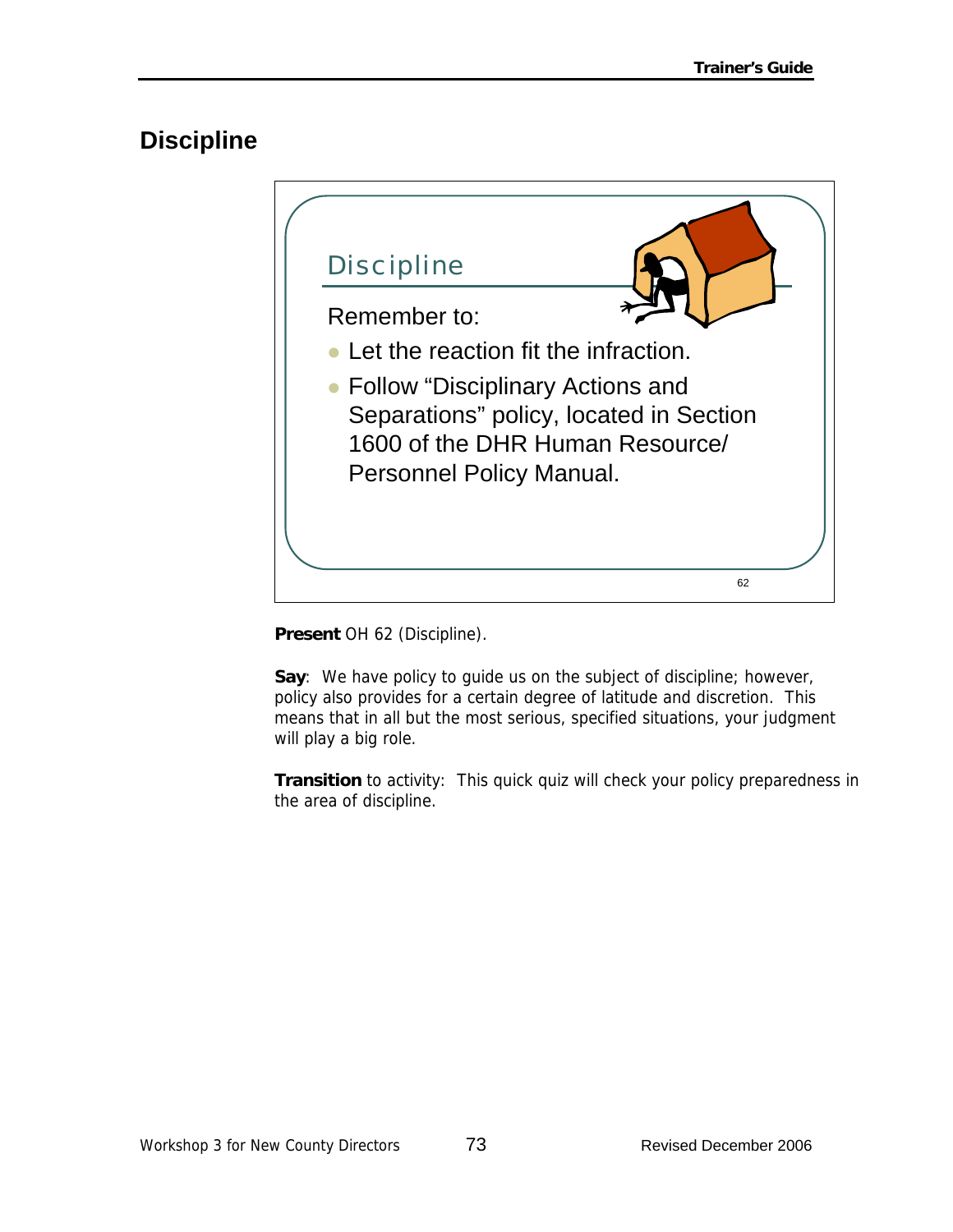# **Activity: Quick Quiz—Check Your Policy Preparedness**



**Show** OH 63 (Quick Quiz—Check Your Policy Preparedness).

**Refer** participants to the activity entitled "Achieving a Win-Win Outcome" on Page 41 of the Participant Guide.

**Facilitate** activity according to instructions on the slide.

**Debrief:** Ask participants for their responses to each question. Reinforce correct responses and clarify incorrect responses (see correct below).

- 1) True
- 2) False. This factor may be considered, among others, when determining appropriate disciplinary actions.
- 3) False. The purpose is to correct the inappropriate behavior or performance deficiency.
- 4) True
- 5) True
- 6) False. The words "written reprimand" are not required for the document to be considered as such.
- 7) True
- 8) False
- 9) False. It cannot exceed 30 days.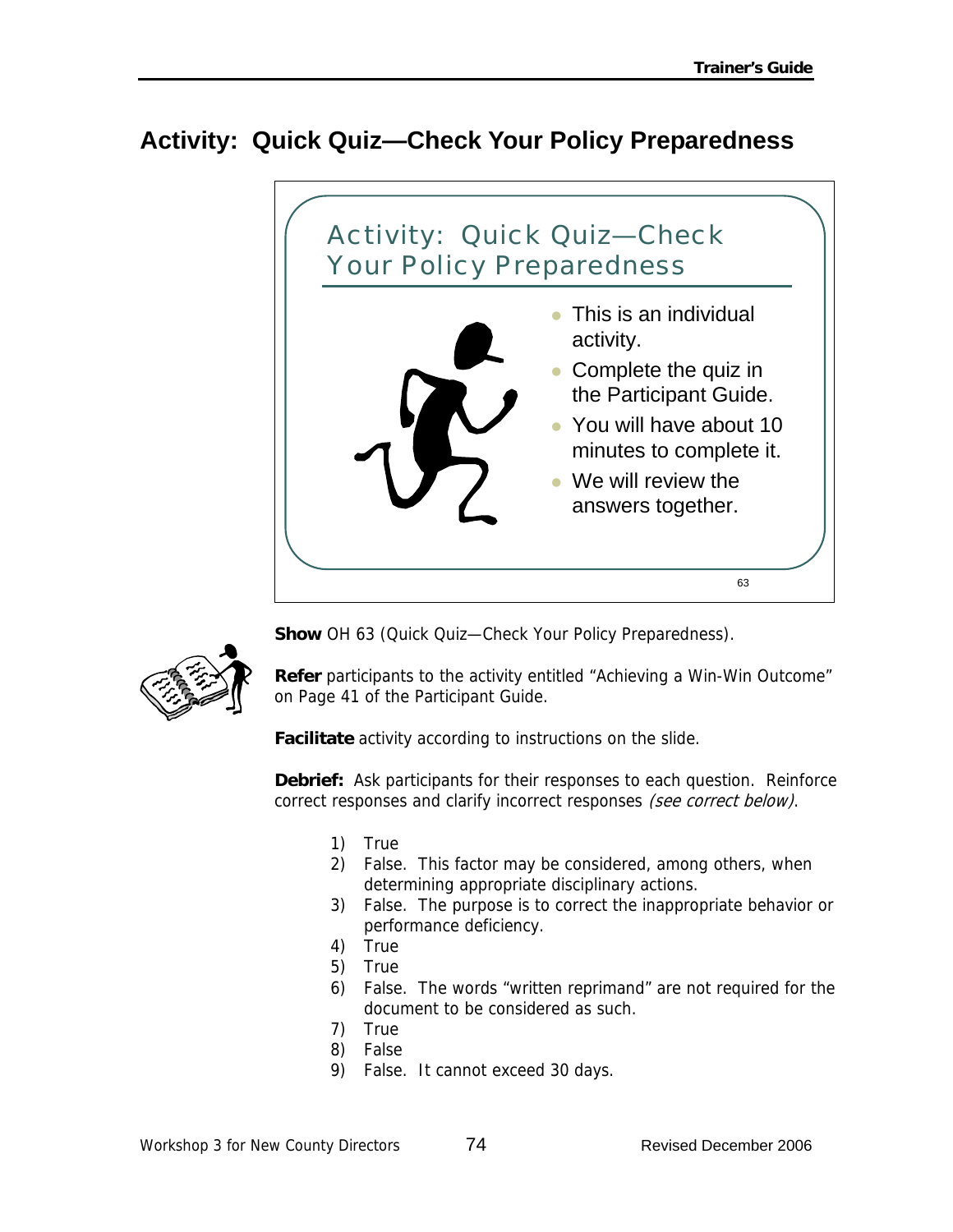- 10) False. It may be permanent, indefinite or for a specified time conditional upon the employee's achievements or behaviors.
- 11) True
- 12) False. Circumstances surrounding the dismissal should be reviewed to determine whether this is appropriate or not.
- 13) False
- 14) True
- 15) True
- 16) True
- 17) False
- 18) False

**Transition:** We know that adhering to policy, when it addresses specific situations, is a must. We also know, however, that sometimes we are faced with difficult, real-life situations involving discipline that may fall into "gray" areas in which we must exercise our own discretion and judgment.



**Facilitate** a large group discussion:

#### **Ask:**

- ¾ What challenging discipline situations have you experienced and / or witnessed in your tenure with DFCS?
- $\triangleright$  What can you share with the group about how the situations were resolved (whether this example is something to emulate or avoid).
- $\triangleright$  What situations are you are dealing with right now regarding discipline that you would like to share?

**Transition**: OK, we've looked at all four pillars of performance: coaching, motivation, conflict management and discipline. Next, we'll apply what we've learned in a small group activity.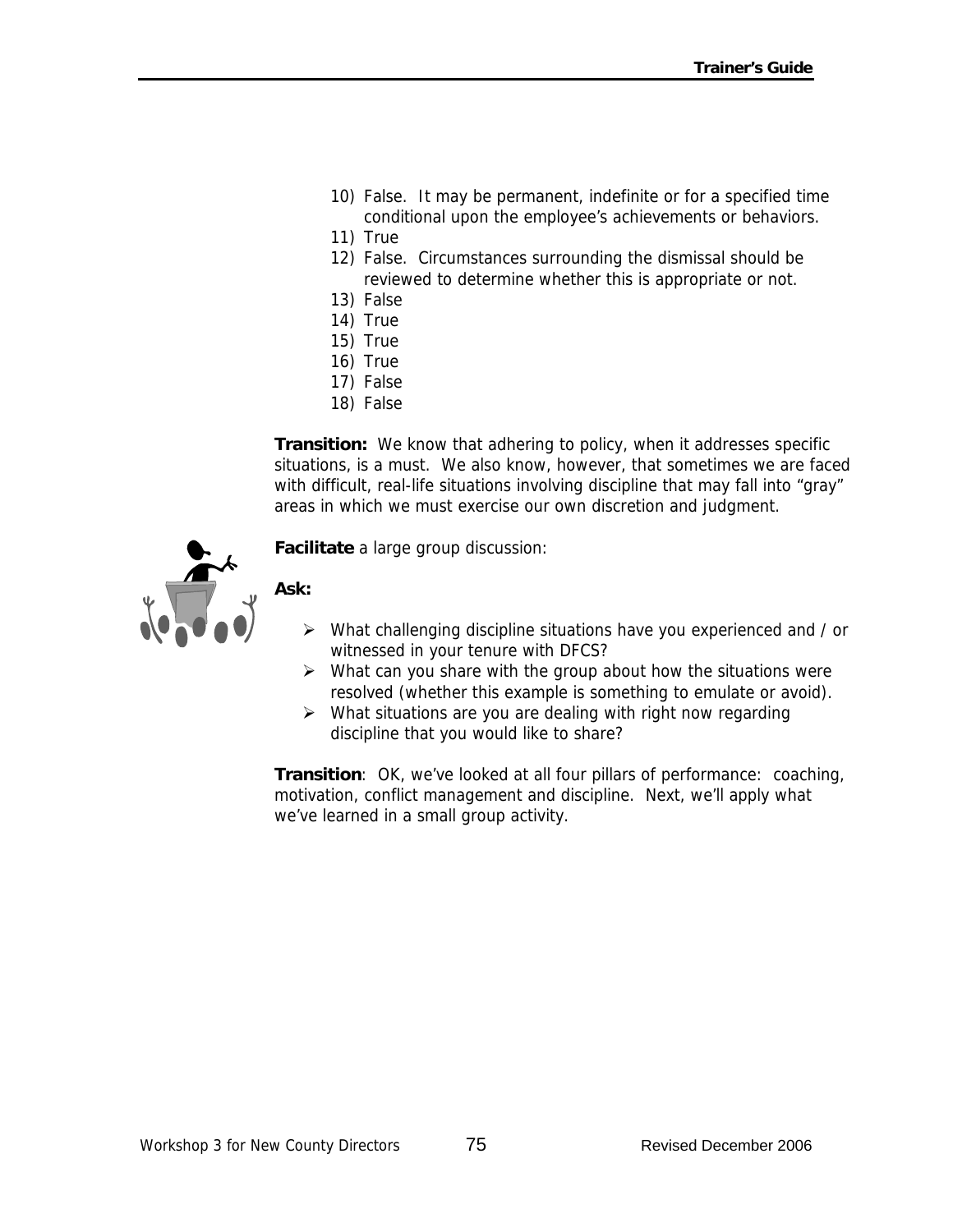# **Activity: Analyze This!**





**Show** OH 64 (Summary Activity: Analyze This!).

**Refer** participants to the activity entitled "Analyze This!" on Page 45 in the Participant Guide.

**Allow** 15 minutes for groups to complete their findings.

**Debrief** activity by facilitating a large group discussion of participants' findings. **Ask:** 

- $\triangleright$  What skill(s) does this require on the part of the County Director (motivation, conflict resolution, discipline, coaching)?
- $\triangleright$  What are your recommendations for how to handle this situation?

**Transition**: Now that you have hired the best people and continued to develop them into more productive, valuable employees, how do you ensure that they stay? We'll address this critical component of DFCS vision of personnel management in our next topic, employee retention.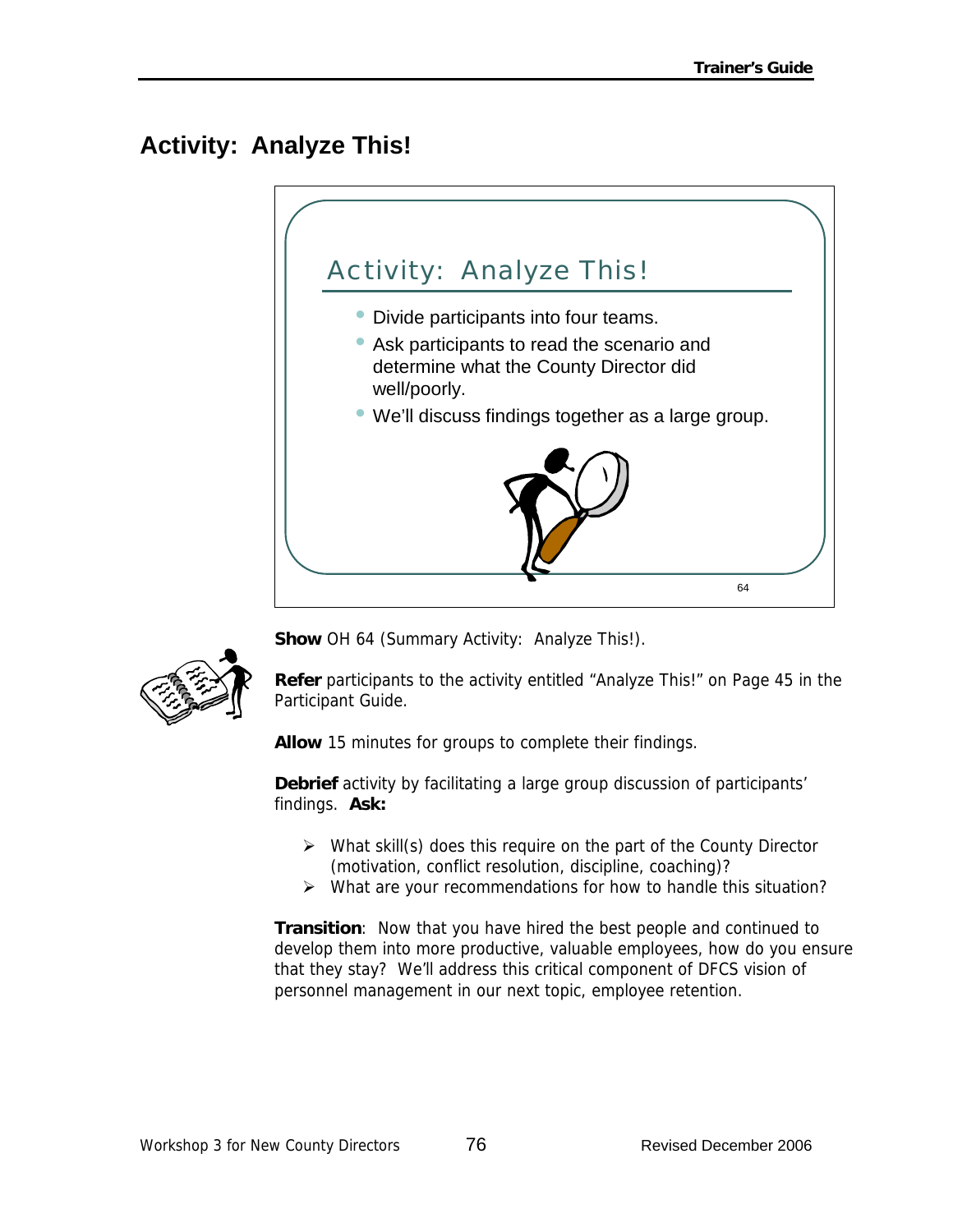## **Retaining Employees**

#### **Total Time** 2 hours

**Overview** This topic focuses exclusively on one of the most critical principles of DFCS "vision" of personnel management: employee retention. Participants will learn the many costs of turnover, the reasons people stay and best practices to promote retention in their counties. An emphasis is placed on recognizing the many retention factors that are within the influence of the County Director and the County Director's responsibility for creating an atmosphere in which employees want to stay.

**Objectives** ¾ List some of the "costs" of turnover.  $\triangleright$  Describe best practices and strategies for improving retention.

- Activities > Large group activity: Factors That Make People Stay on the Job (0:15)
	- ¾ Small group activity: Fifty Ways to Keep Your Employees (:30)
	- $\triangleright$  Small group activity: Retaining Gwen (:30)
	- $\triangleright$  Individual Activity: Retention Action Plan (:20)
- **Materials**  $\rightarrow$  Flip chart paper and markers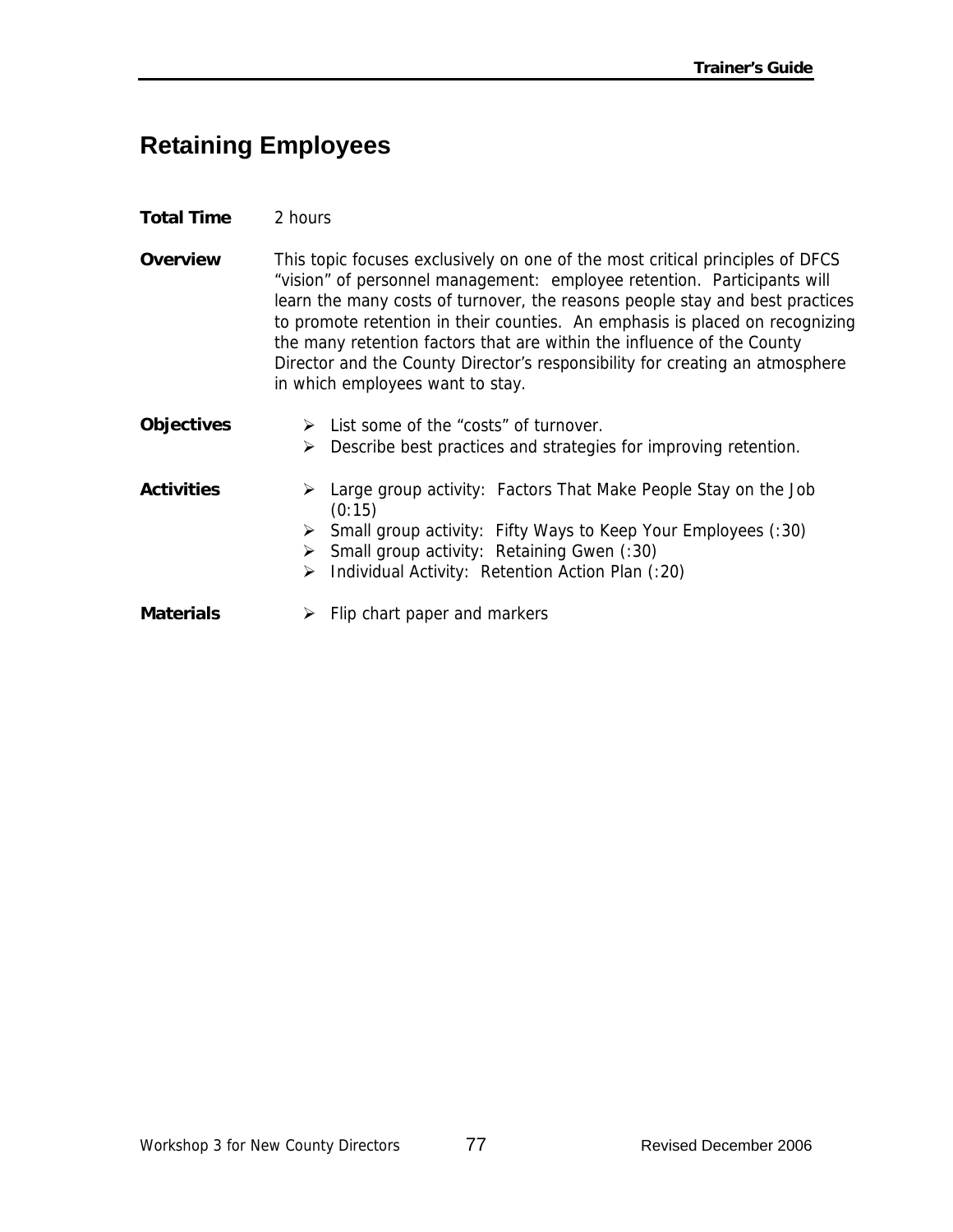## **Employee Retention**



**Present** OH 65 (The Many Costs of Turnover).

**Say**: Given the many costs of turnover, the human and financial toll, it simply makes good sense to focus on retention.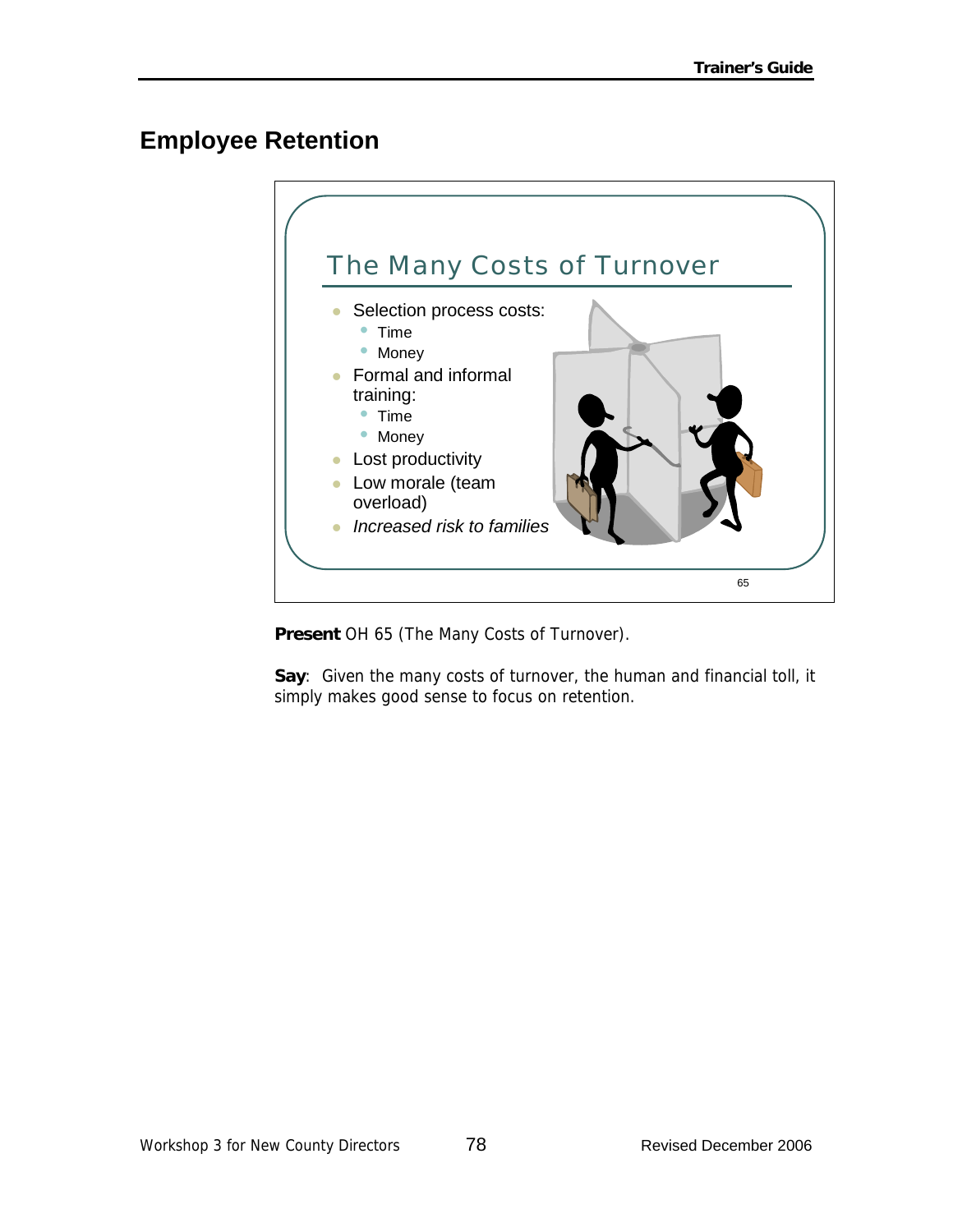## **Think About It**



**Present** OH 66 (Think About It).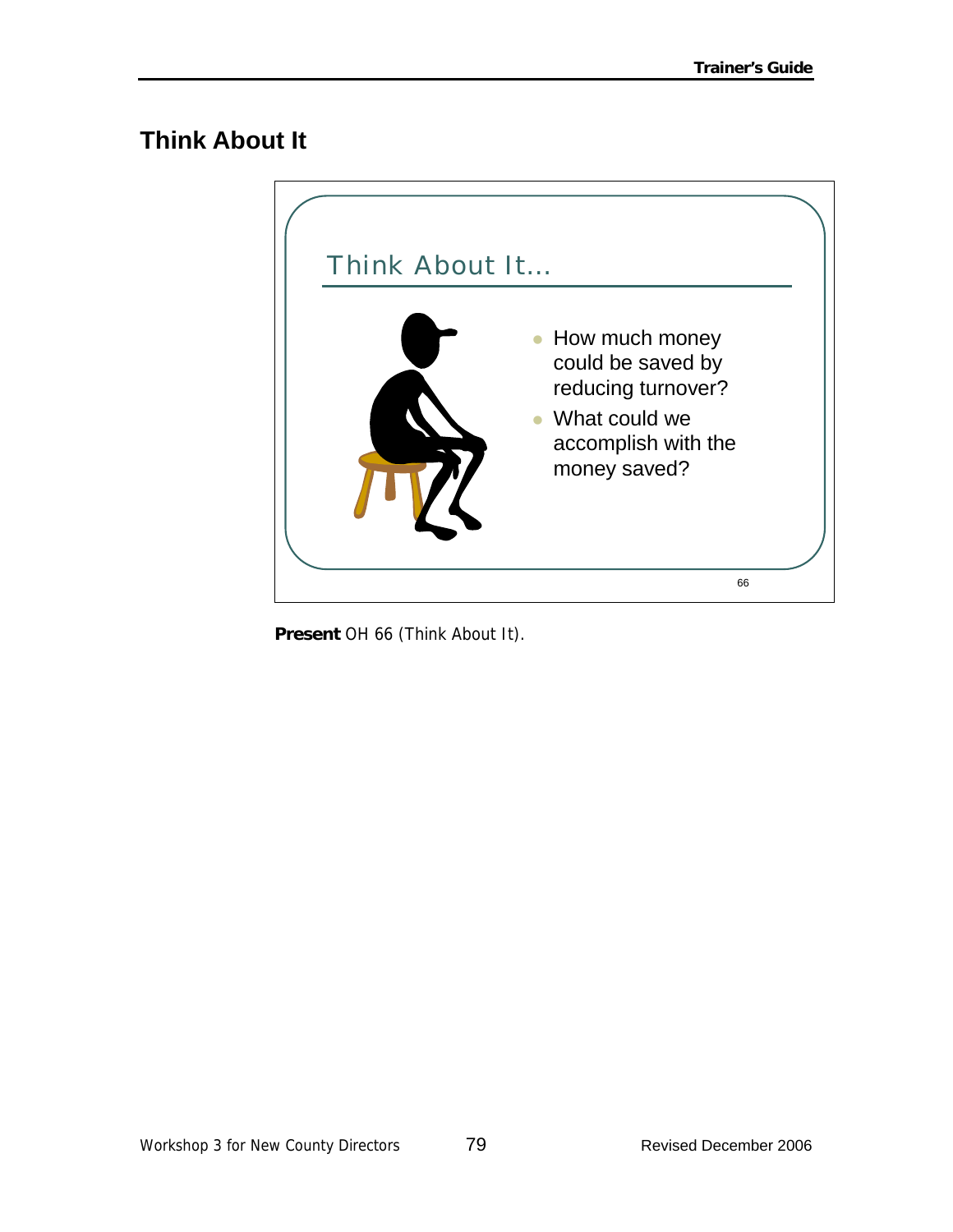## **The Myth of Money**



**Present** OH 67 (The Myth of Money)

**State** that money, the frequently cited and suspected reason for leaving is not the culprit you may think it is.

**Point out** that the entire state is governed by the same pay guidelines, but turnover is not the same in every county.

 $\triangleright$  There are many important retention factors, and many of them are within your control.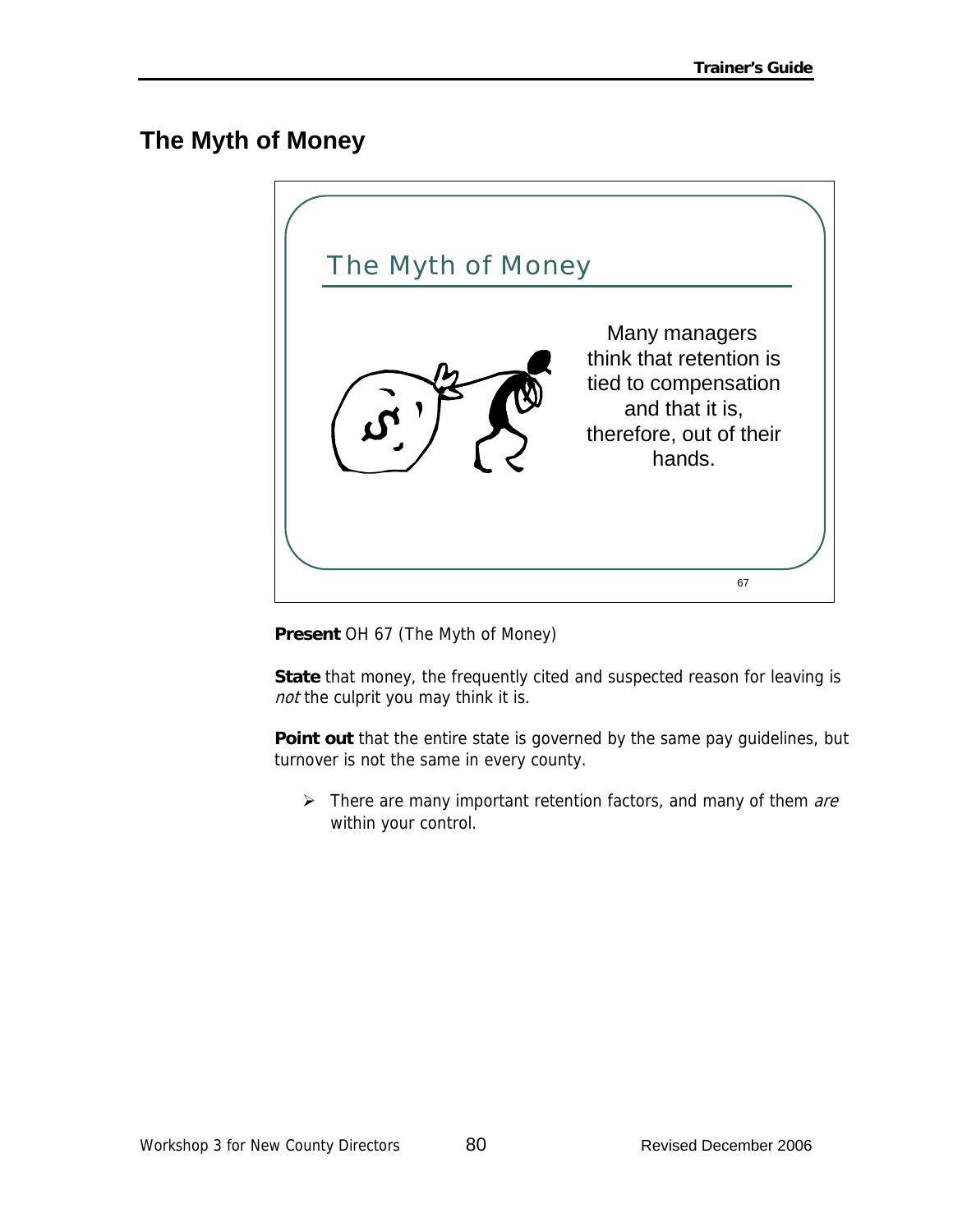## **Factors that Make People Stay on the Job**

**Facilitate** large group discussion:



"What Makes People Want to Stay?

- $\triangleright$  Ask participants to brainstorm the factors that make employees want to stay in a job.
- $\triangleright$  Create a list of their responses on the flip chart. Possible responses are listed below and may be used to prompt participants, if necessary.
- $\triangleright$  When the list is complete, ask participants to indicate which factors are within the County Director's control. Place a check mark next to these items on the flip chart.
- $\triangleright$  Reinforce the key point that many factors *are* within their influence. Creating an environment in which employees want to stay is one of their most critical responsibilities



Meaningful work Being part of a team Family friendly Organization's vision Sense of control Good co-workers Fair boss **Recognition** Recognition Good environment Fair pay/benefits Inspiring leadership Location

Career growth Personal growth Challenging work

Development Job security Flexibility (hours/dress)

**Point out** that the reasons people stay differ for different employees as different points in their lives and careers.

 $\triangleright$  If you aren't sure in your County, ask your long-term employees. They'll be glad to share with you.

**Transition**: So how do you go about creating an atmosphere in which people will thrive and stay? Let's look at some good advice.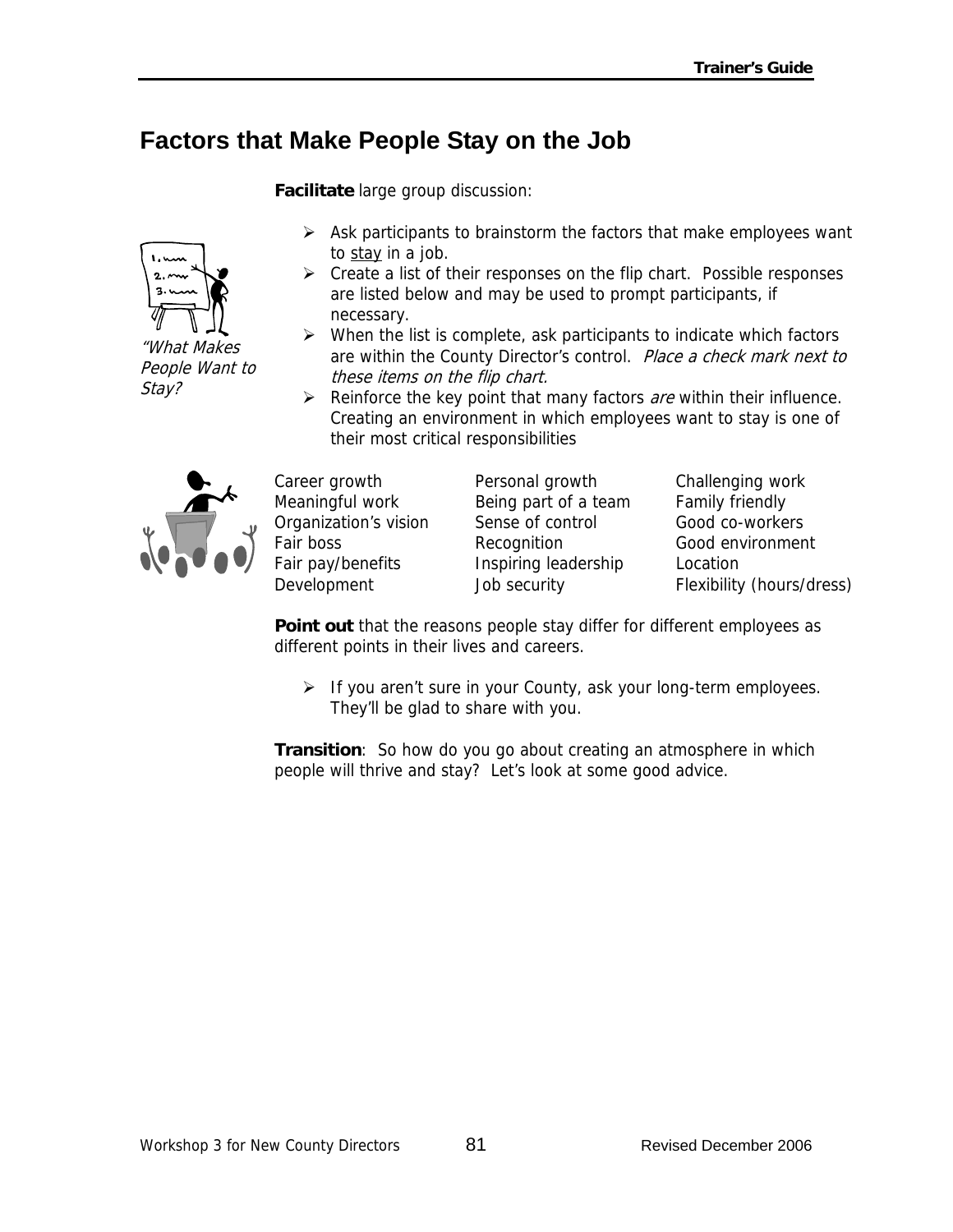## **Remember This: "Employees are Volunteers…"**



**Show** OH 68 (Remember This: "Employees are Volunteers…").

 $\triangleright$  How people are treated is KEY. Staff will not remain in an atmosphere that feels uncomfortable or hostile.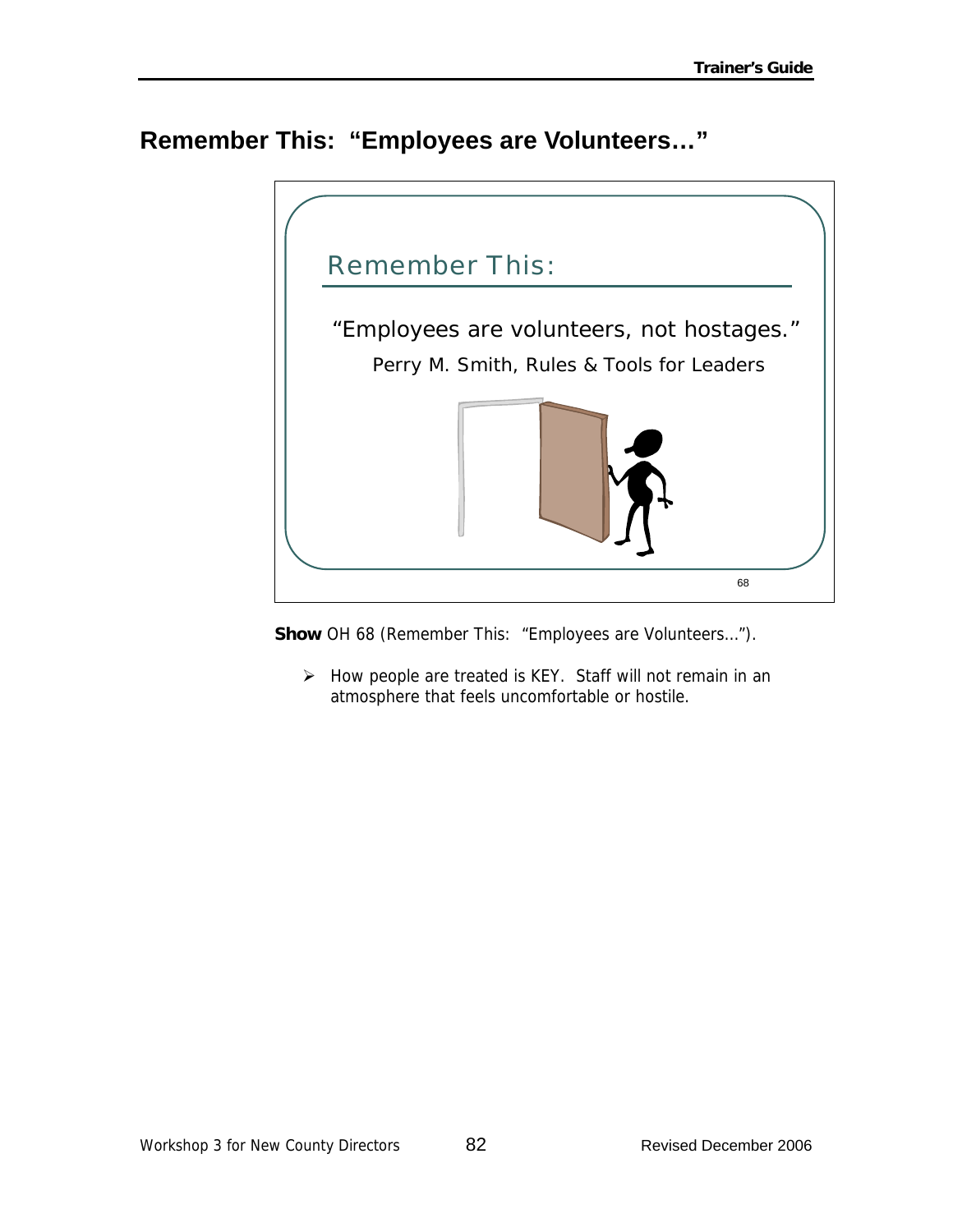### **Best Practices - Retention**



**Present** OH 69 (Best Practices – Retention).

**Elaborate** on the sub-bullet, "Little things mean a lot."

 $\triangleright$  One County Director tells the story of an office where employees were not permitted to have a new pen without turning in an empty pen to clerical support! The office supply cabinet was locked. This "rule" was put in effect by the clerical employee, but who was really responsible for allowing this to occur?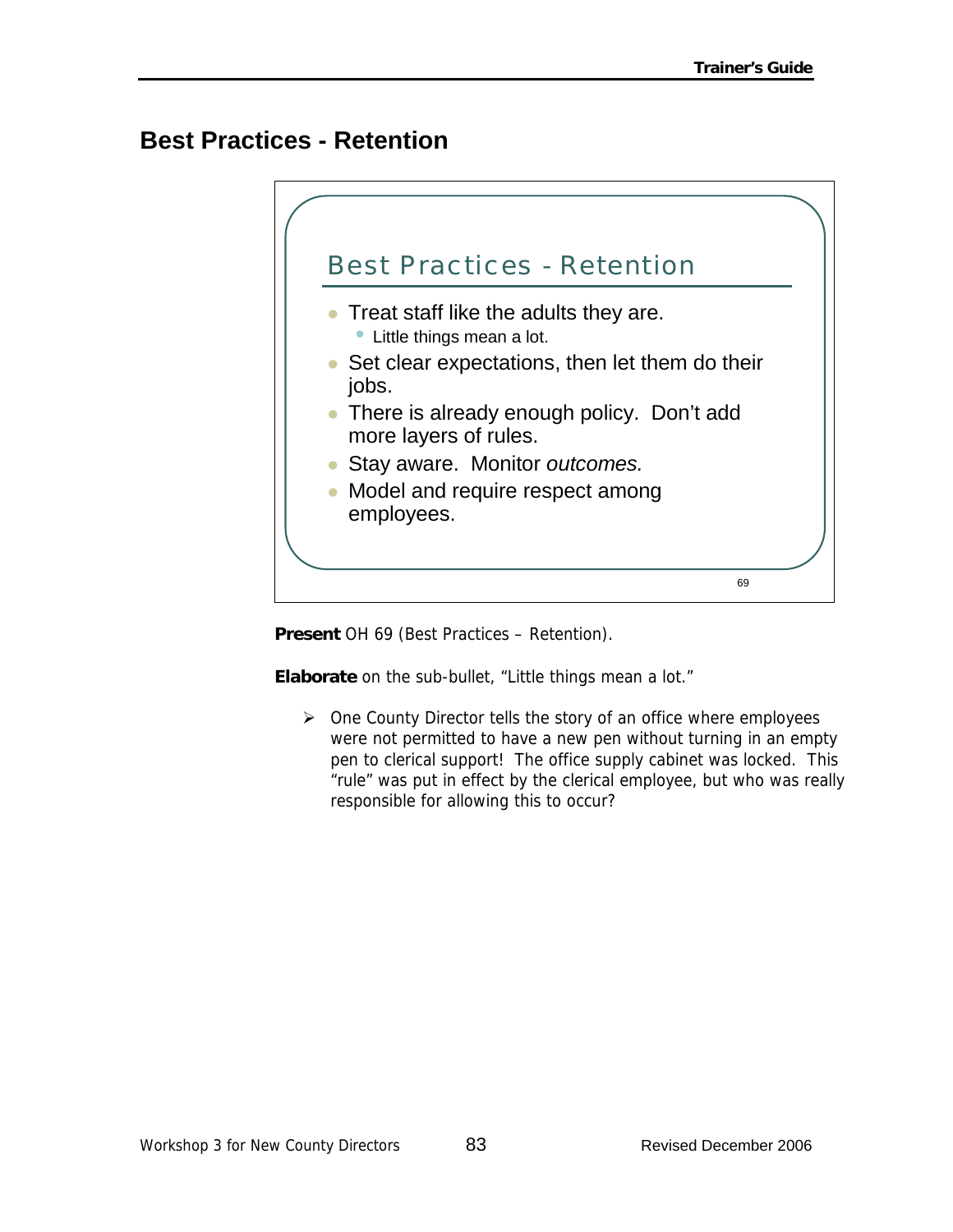## **Best Practices - Retention,** *continued*



**Present** OH 70 (Best Practices – Retention, continued).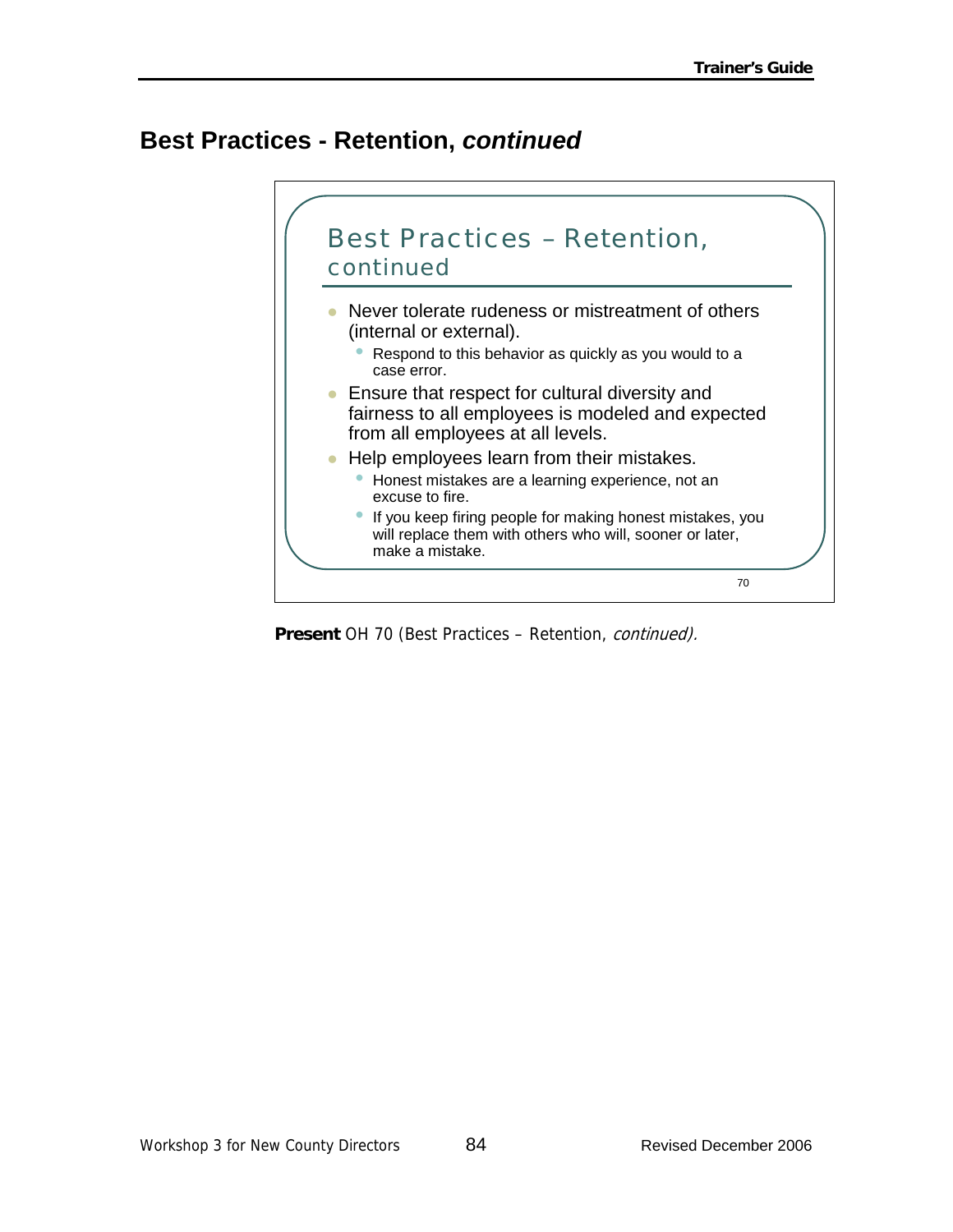### **Think Out of the Box**



**Present** OH 71 (Think Out of the Box).

**Transition:** Now it's your turn to formulate retention strategies.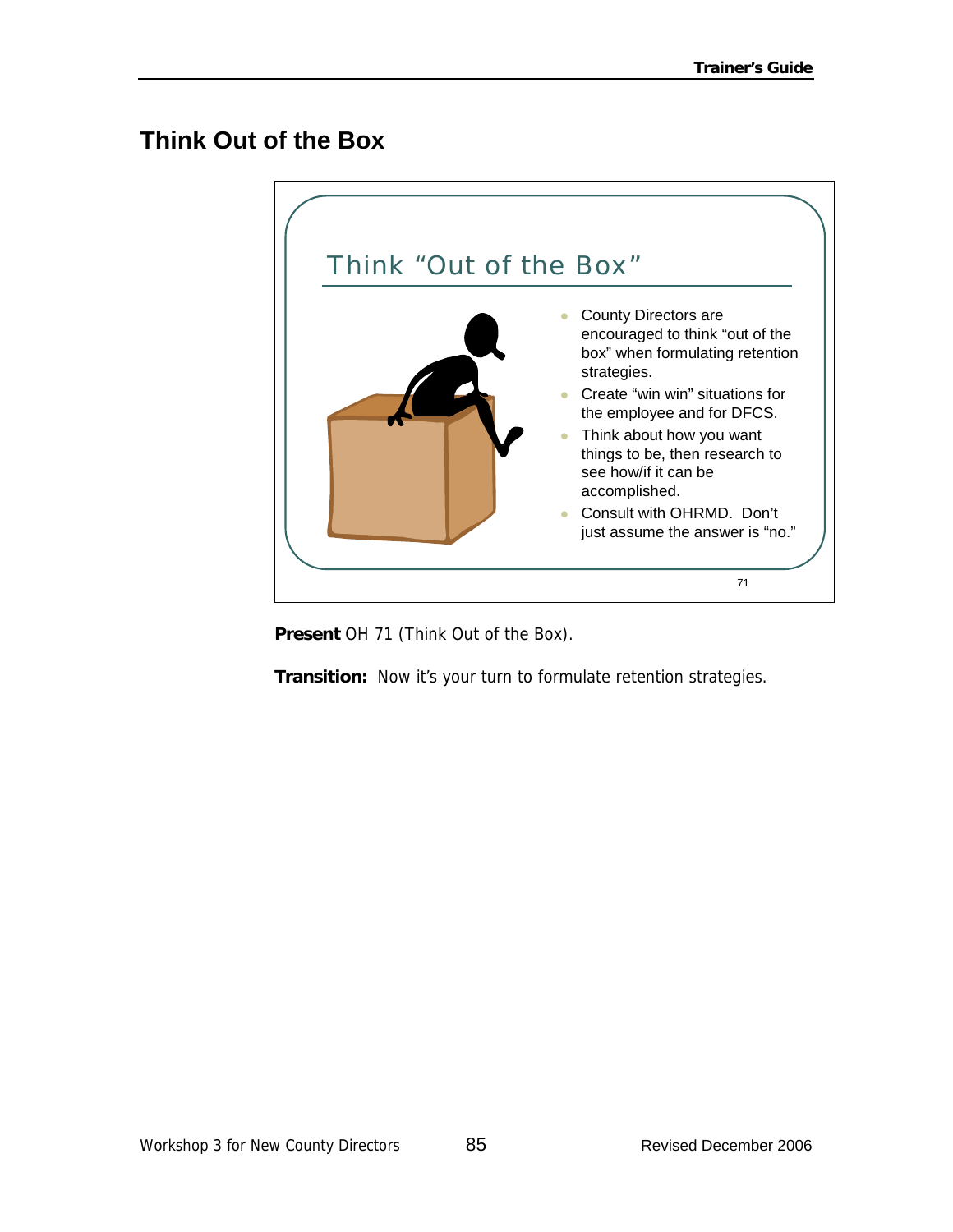# **Activity: 50 Ways to Keep Your Employees**





**Show** OH 72 (Activity: 50 Ways to Keep Your Employees).

**Refer** participants to the activity entitled "50 Ways to Keep Your Employees" on Page 47 of the Participant Guide.



**Facilitate** activity according to instructions on the slide.

**Allow** fifteen minutes for groups to brainstorm their strategies.

**Ask** a reporter from each group to share their top ten strategies.



**Develop** a list of strategies on the flip chart.

**Transition**: We have come up with general retention strategies. Next, we'll do an activity that asks you to determine the most appropriate retention strategies for an individual employee.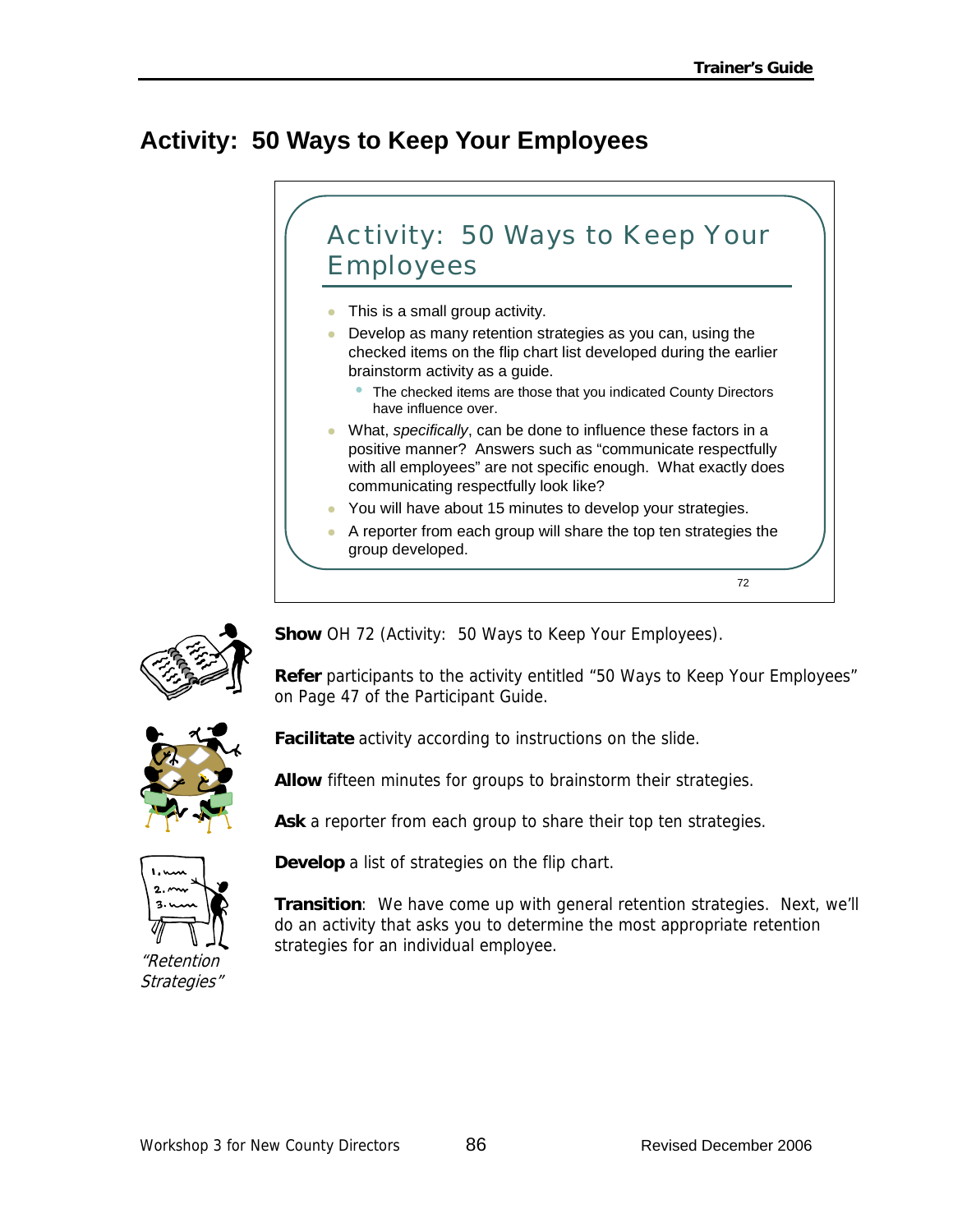# **Activity: Retaining Gwen**





**Show** OH 73 (Activity: Retaining Gwen).

**Refer** participants to the activity entitled "Retaining Gwen" on Page 48 of the Participant Guide.



**Facilitate** activity according to instructions on the slide.

**Allow** 15 minutes for groups to formulate their strategies.

**Ask** a reporter from each group to describe their findings.

**Transition**: Hopefully, our discussions and activities have gotten you thinking about how to improve retention in your counties. Let's return to your Personal Development Plans now to record any thoughts you need to capture about what you will do.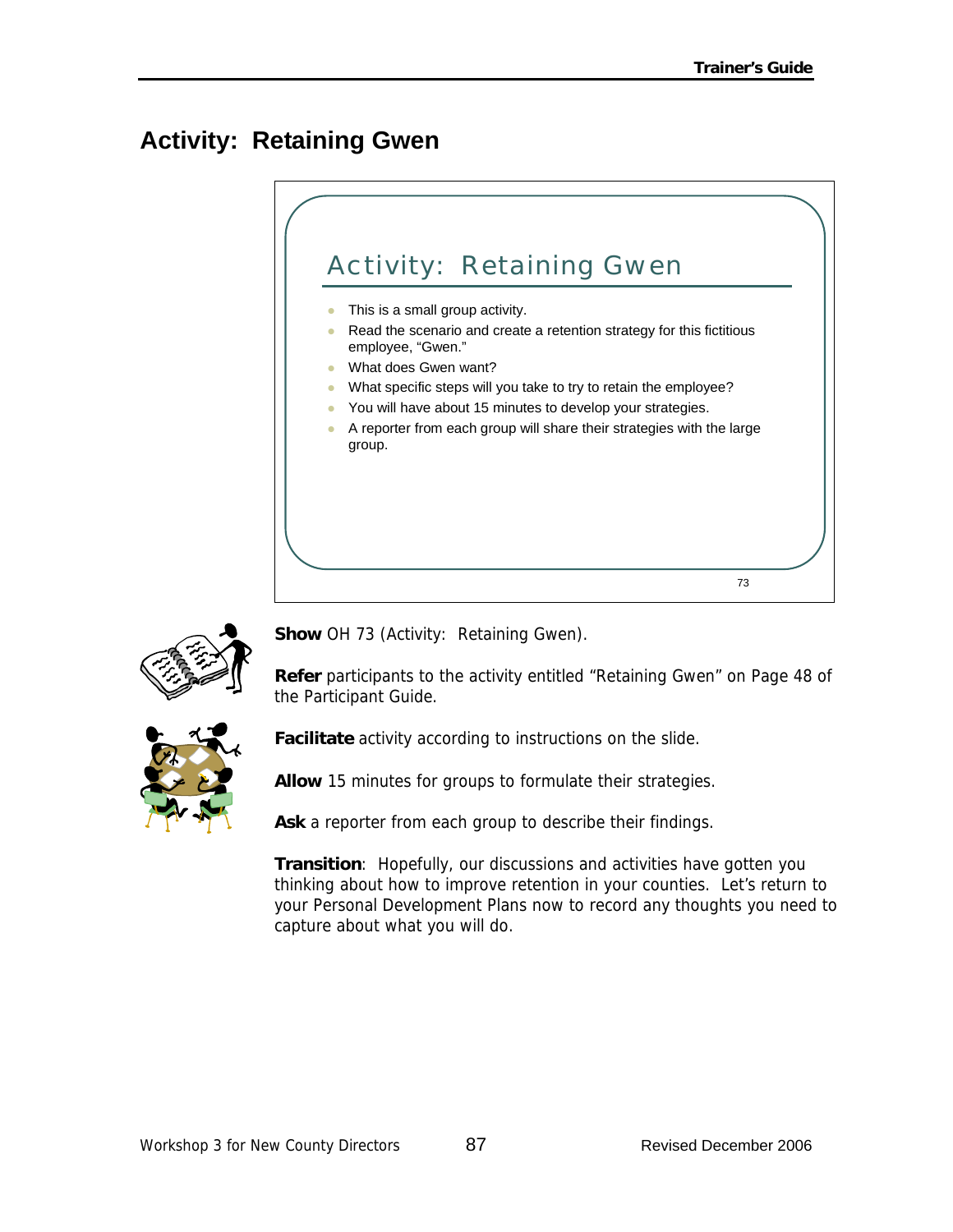

Personal Development Plan

**Refer** participants to their Personal Development Plans on Page 52 of the Participant Guide.

**Allow** a few minutes for participants to record their thoughts.

**Transition**: We have discussed a lot of strategies in the last two days, and we have analyzed and critiqued fictitious County Directors in various scenarios. Now it's your turn to determine what you would do with some real life personnel management challenges.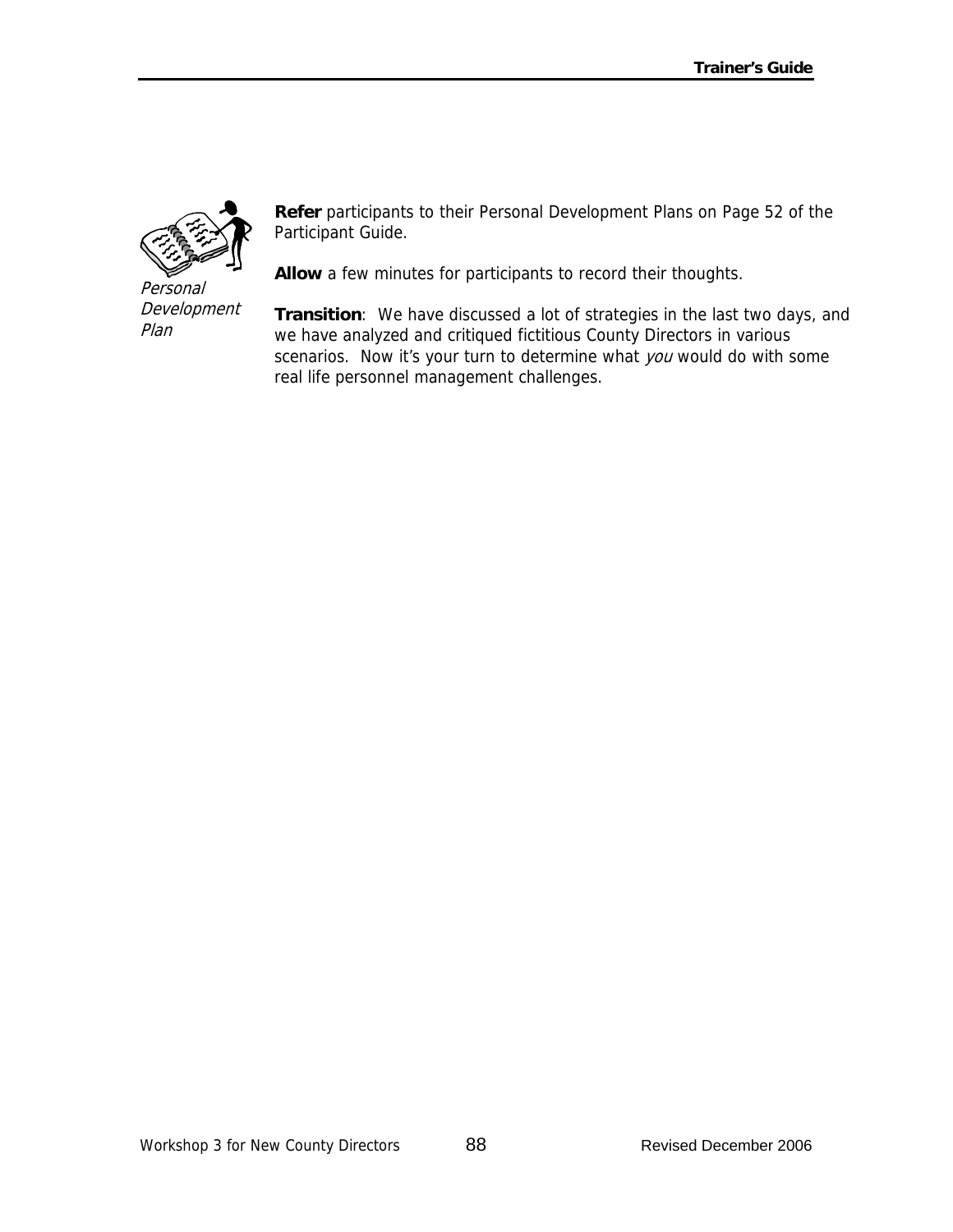### **Case Study Exercise**

- **Total Time** 1 hour, 30 minutes
- **Overview** The case study exercise offers participants an opportunity to apply what they have learned in this workshop. Small groups will review a case study in which there are many different personnel and performance issues, drawn from real life. They will sort out the issues, brainstorm strategies to address them and put together a presentation about their findings and recommendations. The presentations provide the chance for participants to learn from each other and to receive feedback from their peers.
- **Objectives** ¾ Given a description of employee performance, identify the appropriate action to take to foster great performance and retention.
- Activities > Case Study Review and Preparation (1:15) ¾ Summary: "Hit List" (0:15)
- **Materials**  $\rightarrow$  Flip chart and markers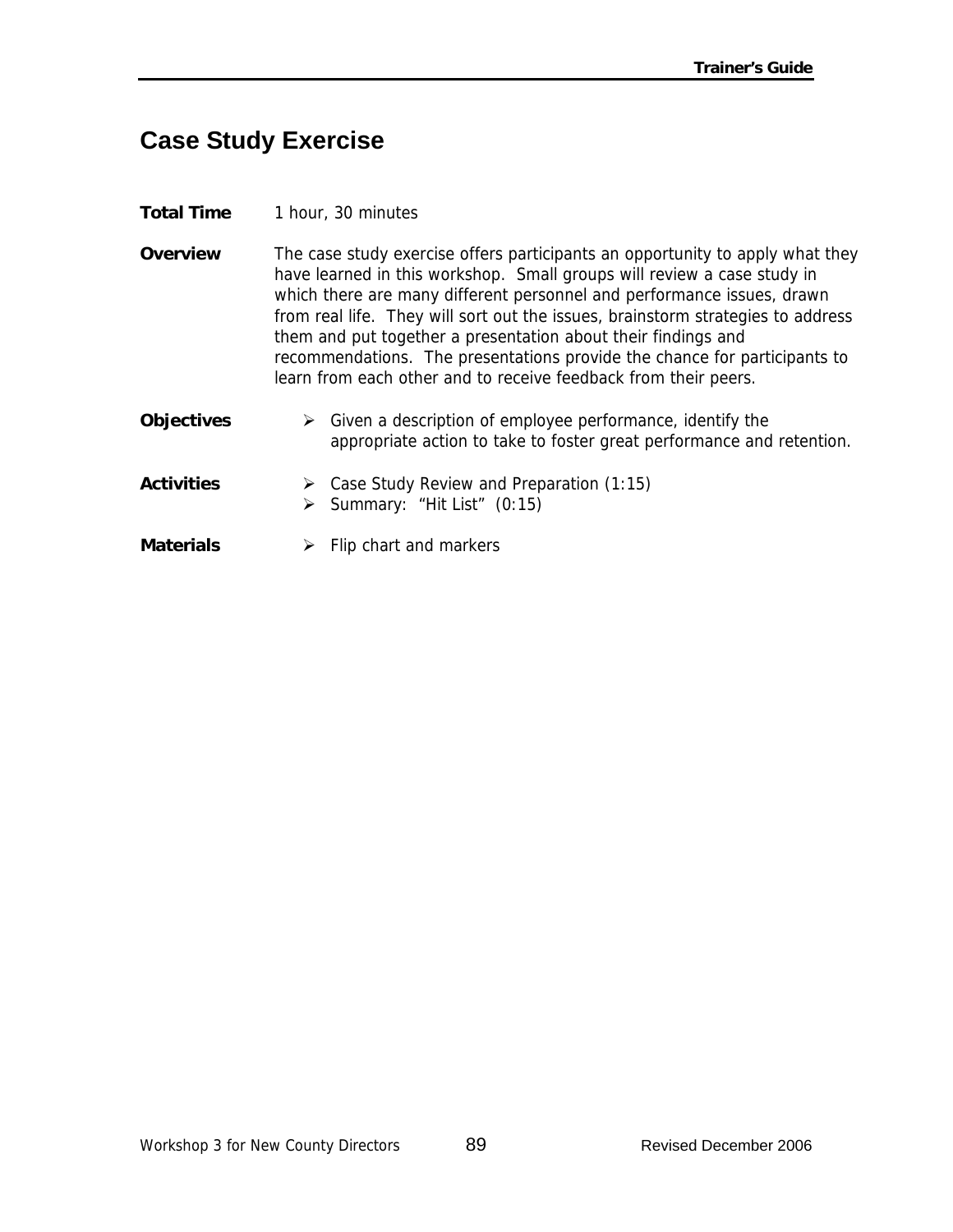# **Activity: Case Study Exercise, Part 1**



**Show** OH 74 (Activity: Case Study Exercise, Part 1).



**Refer** participants to this activity on Page 49 of the Participant Guide.

**Say**: This case study exercise will be done in small groups. It will begin today and conclude tomorrow morning with presentations by each group.



**Present** instructions as indicated on the slide.

**Ask**: What questions do you have regarding this exercise?

**Trainer's Note:** Allow participants an hour or so to begin work on the activity. When time is up, transition to the Review and Preview section and wrap up Day Two.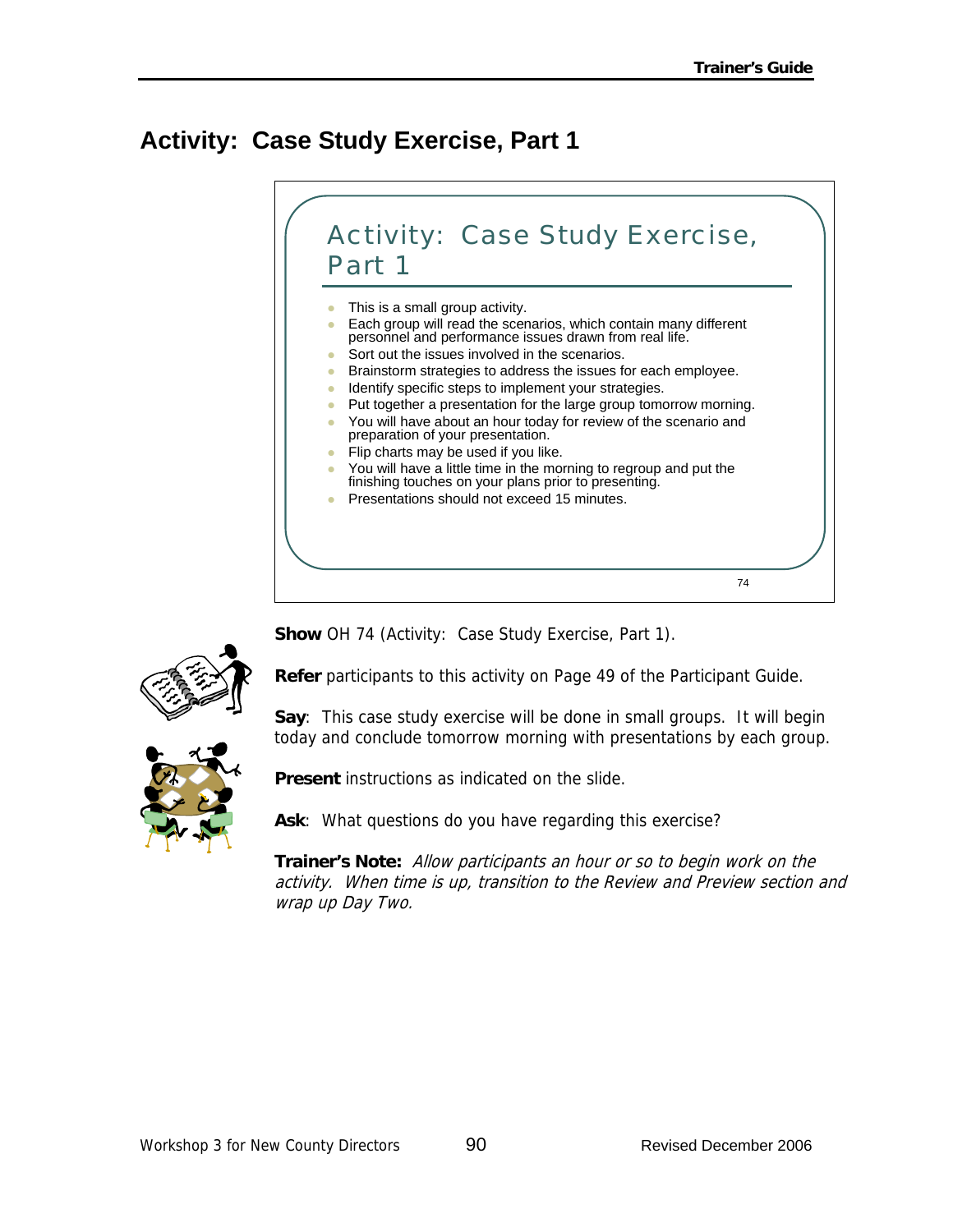## **Day Two Key Points – 1 to 4**



**Show** OH 75 ("Hit List" - Day Two (1-4)).

**Trainer Note:** There are seven items in total (this slide + the next). These items will fly in from the bottom, one at a time, on your mouse click. Make this an interactive review by stopping after each one to ask participants to provide one additional piece of information about each one. If you like (and time permits), you might want to make this a game where you keep score, and the person who gets the most correct responses gets a "valuable prize."

- ¾ For No. 1, **ask:** Name a common cause of conflict.
- ¾ For No. 2, **ask:** Provide one difference between settling and resolving conflicts.
- ¾ For No. 3, **ask:** Name one factor that would cause it to be appropriate for you to intervene in a conflict.
- ¾ For No. 4, **ask:** Name one type of disciplinary action according to policy.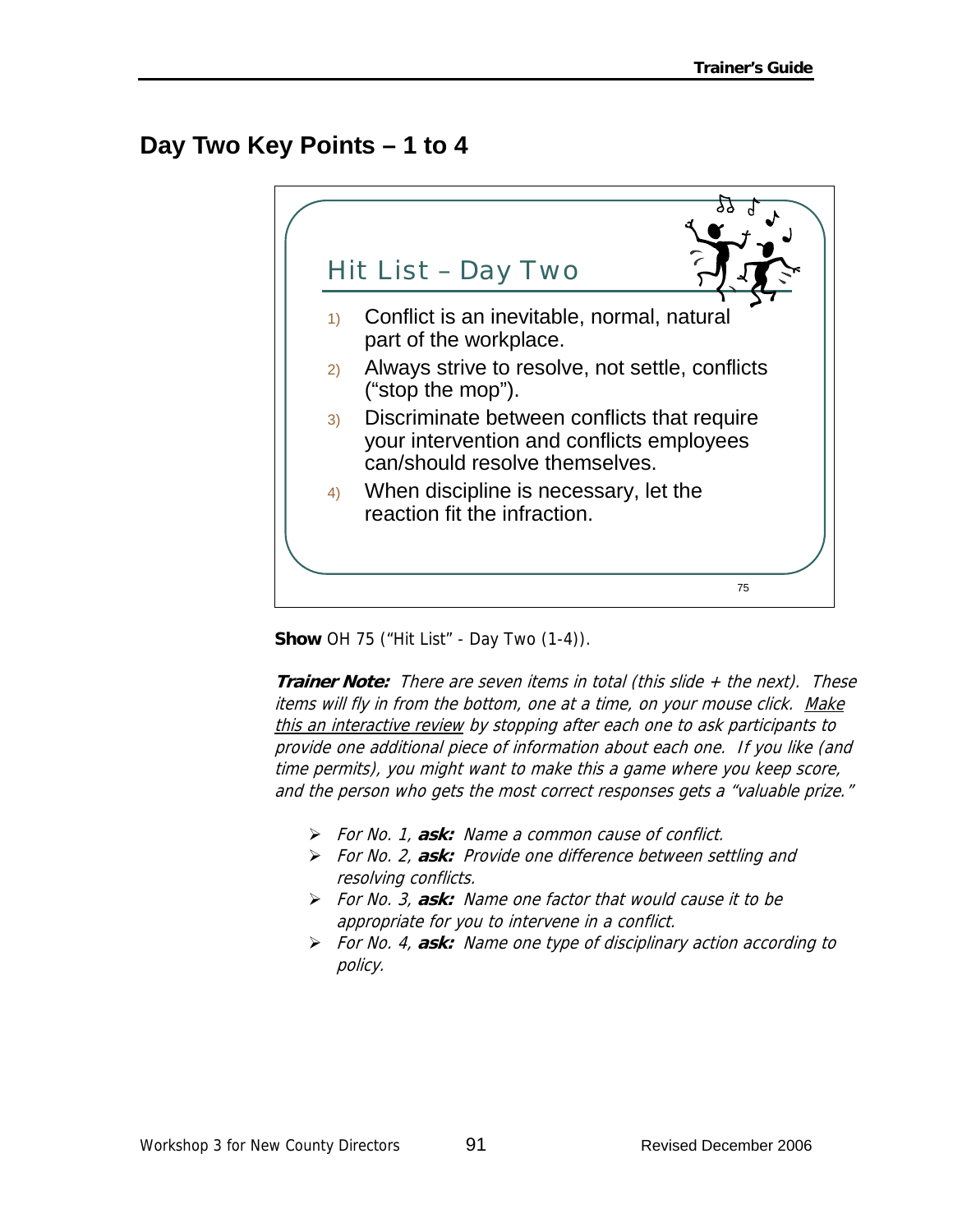## **Day Two Key Points – 5 to 7**



**Show** OH 76 ("Hit List" - Day Two (5-7)).

**Continue** interactive review:

- ¾ For No. 5, **ask:** Name a "cost" of conflict.
- ¾ For No. 6, **ask:** Name a reason that employees stay in a job.
- ¾ For No. 7, **ask:** Name one retention strategy.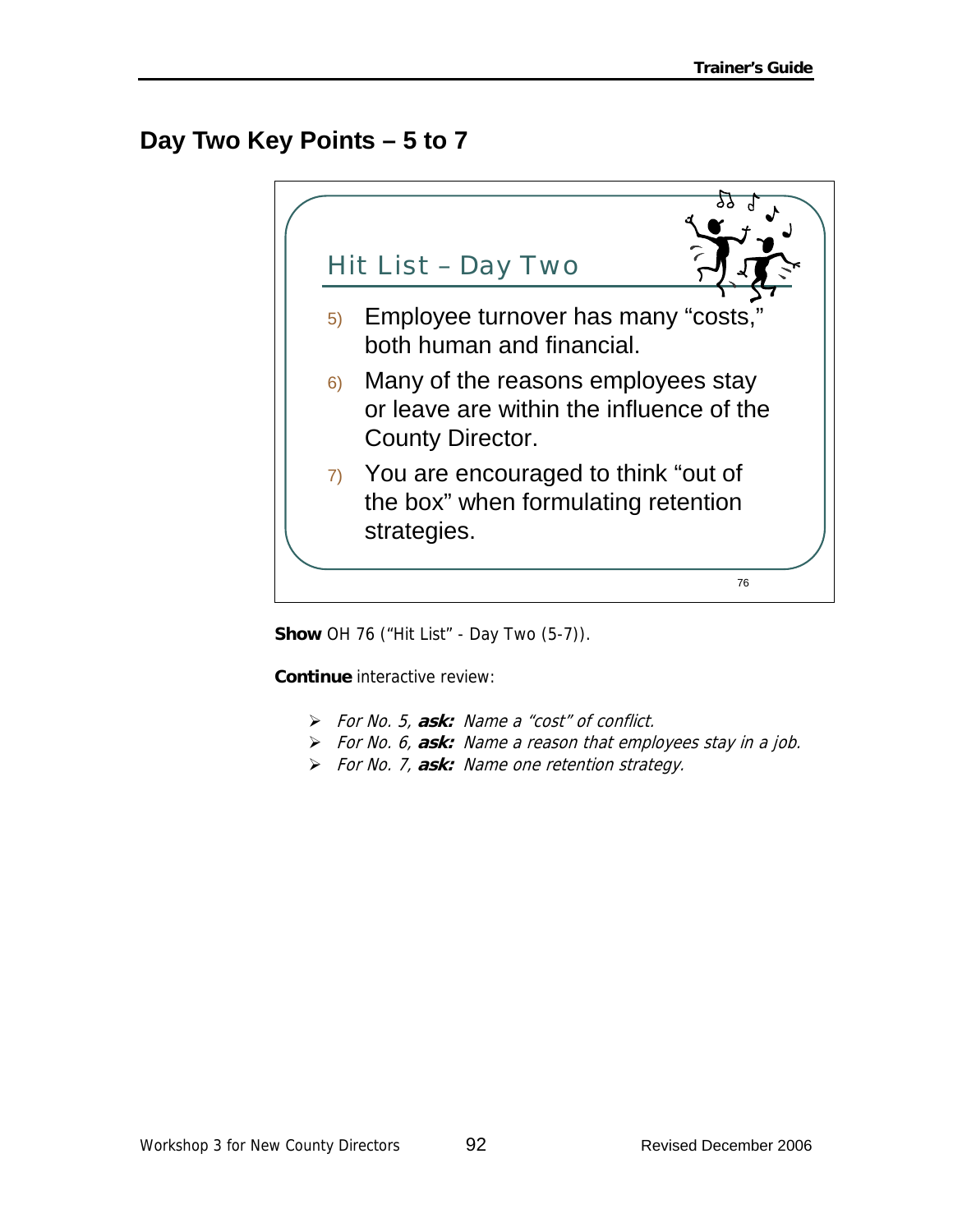### **Day Three Preview**



**Show** OH 77 (Day Three Preview).

**Point out** that tomorrow's activities will take approximately a half-day.

**Ask**: What questions or comments do you have regarding what has been covered so far?

**Wish** everyone a good evening!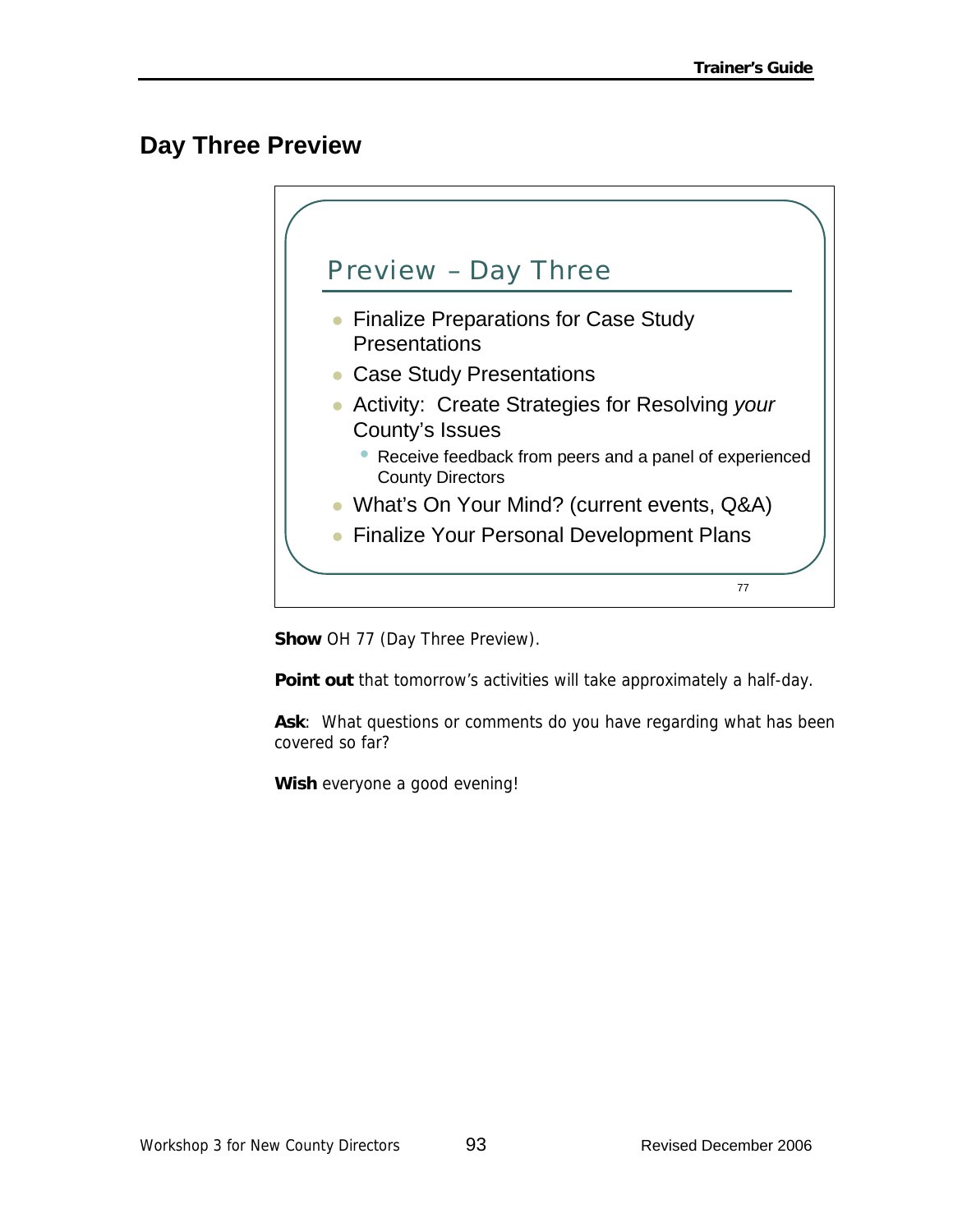# **Case Study Presentations**

| <b>Total Time</b> | 1 hour, 30 minutes                                                                                                                                                                                                                                                                                                                       |
|-------------------|------------------------------------------------------------------------------------------------------------------------------------------------------------------------------------------------------------------------------------------------------------------------------------------------------------------------------------------|
| <b>Overview</b>   | Participants present their case study findings and recommendations. The<br>presentations provide the chance for participants to learn from each other<br>and to receive feedback from their peers. Presentations are "wrapped up"<br>with the presentation of "10 Tried and True Rules to Live By" from<br>experienced County Directors. |
| Objective         | $\triangleright$ Given a description of employee performance, identify the<br>appropriate action to take to foster great performance and retention.                                                                                                                                                                                      |
| <b>Activities</b> | $\triangleright$ Case Study Presentations (1:15)<br>$\geq$ 10 Tried and True Rules to Live By (0:15)                                                                                                                                                                                                                                     |
| Materials         | Flip chart paper and markers                                                                                                                                                                                                                                                                                                             |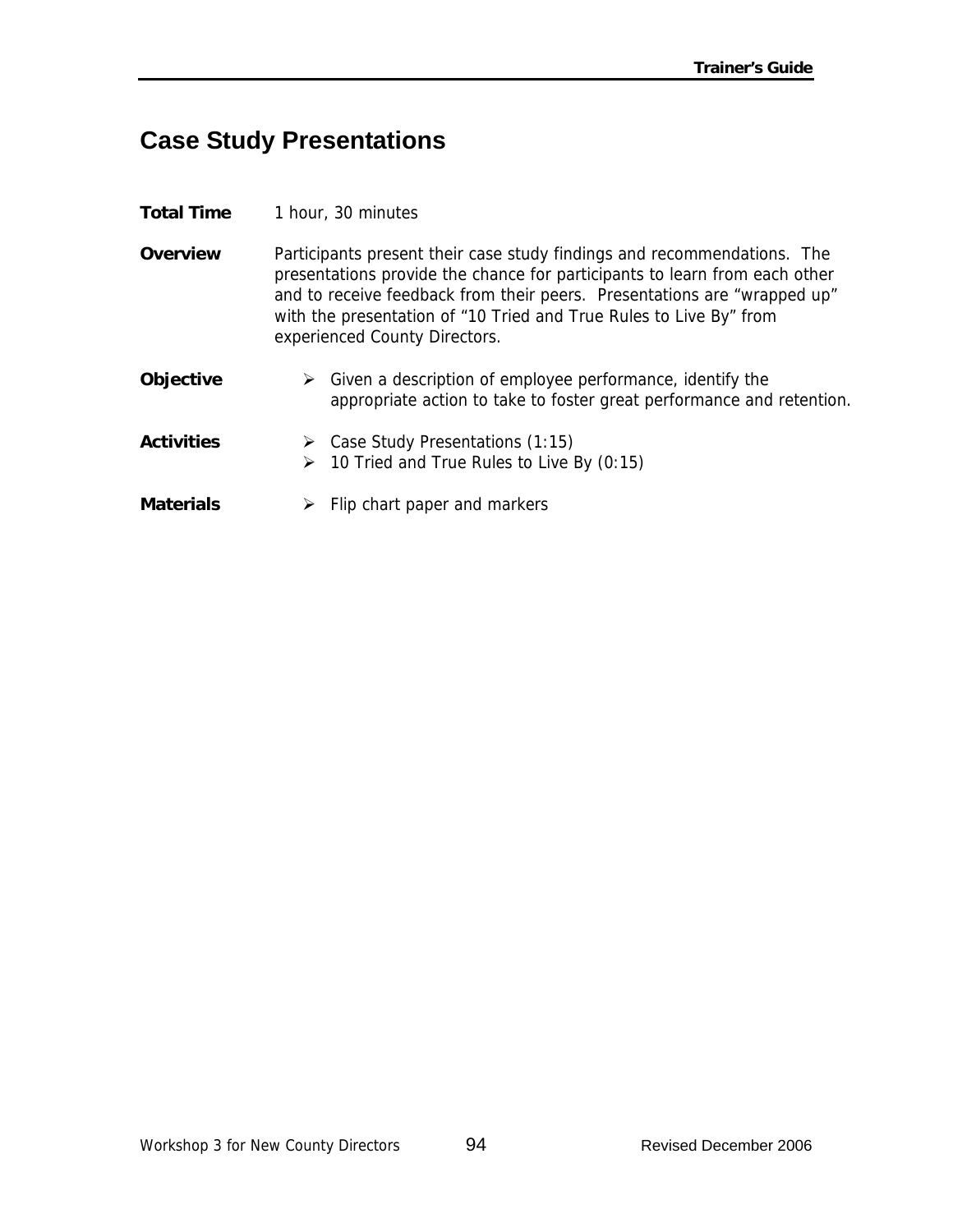## **Welcome Back – Day Three**



**Show** OH 78 (Welcome Back – Day Three).

**Remind** participants of the agenda for Day Three.

**Transition**: Take 10 minutes to get ready to make your presentations, and then we'll begin.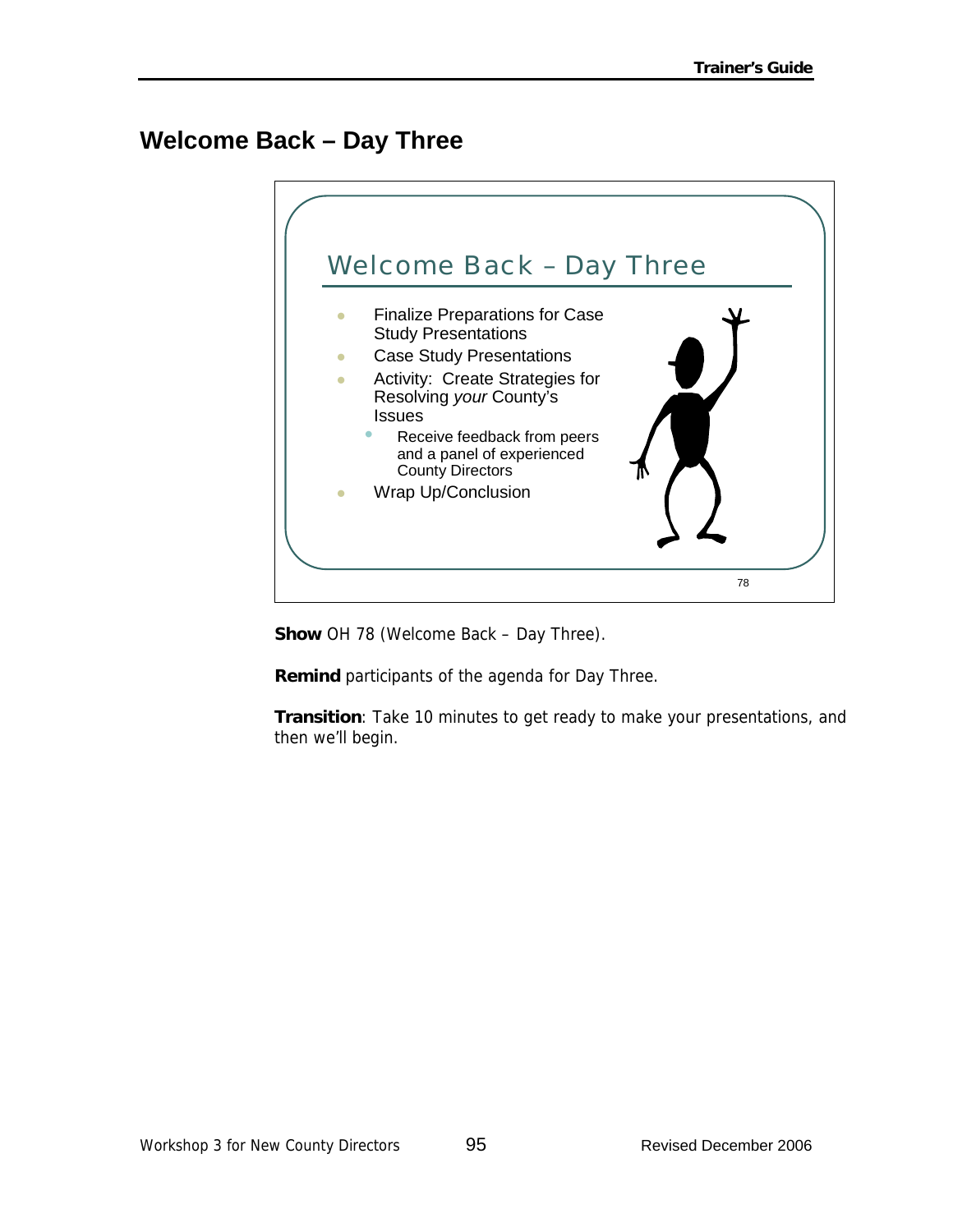#### **Activity: Case Study Exercise, Part 2—Presentations**

**Facilitate** small group presentations to the large group:

- $\triangleright$  Ask each group to present their findings and recommendations regarding the issues in the scenario.
- $\triangleright$  Allow up to 15 minutes for groups to make their presentations.
- $\triangleright$  At the completion of each presentation, encourage applause.
- $\triangleright$  Ask the large group for questions or comments concerning each presentation.
- $\triangleright$  Thank everyone for the good work and effort.

**Transition**: Our next activity involves the pre-work assignment you had prior to this workshop: to identify and bring with you a list of your county's current personnel challenges. With all the knowledge you've gained over the last few days, you must have some great ideas for how to address these issues now!

Before we begin, though, let's **take a look** at some "Ten Tried and True Rules to Live By for New County Directors." These words of wisdom were provided by existing County Directors. Think about them as you create your strategies.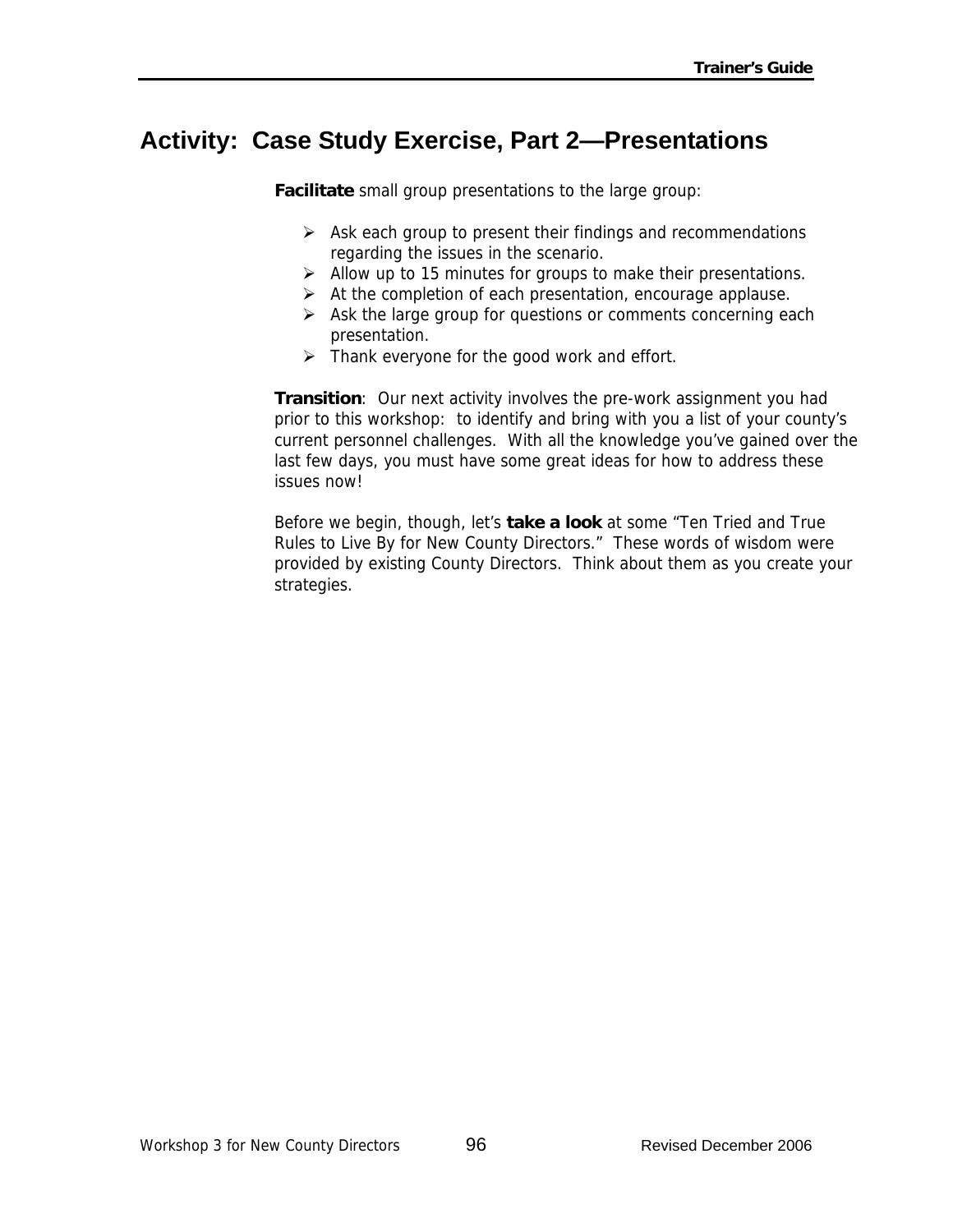## **Ten Tried and True Rules to Live By (1 to 5)**



**Show** OH 79 (Ten Tried and True Rules to Live By (1-5)).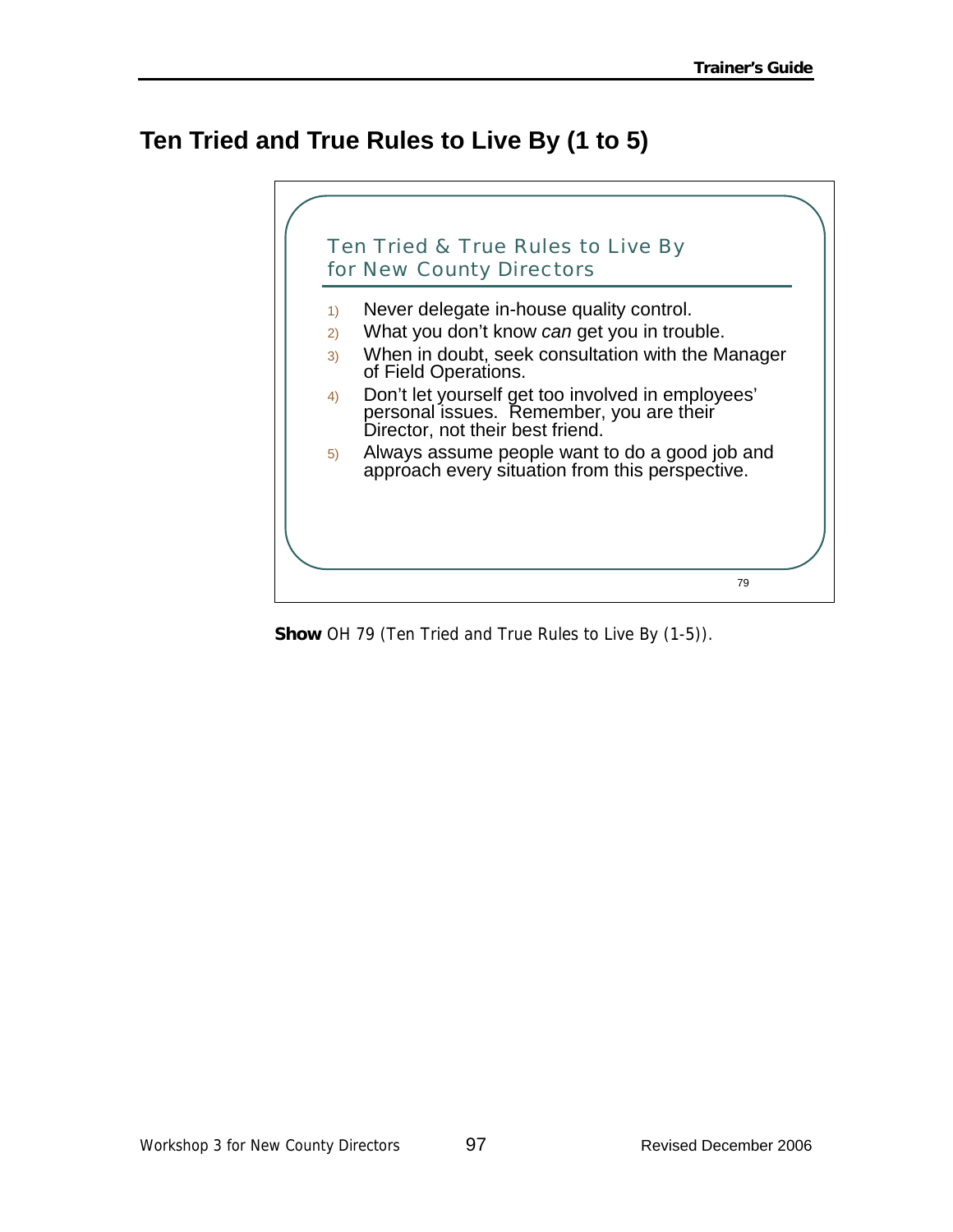# **Rules to Live By (6 to 10)**



**Show** OH 80 (Rules to Live By (6-10)).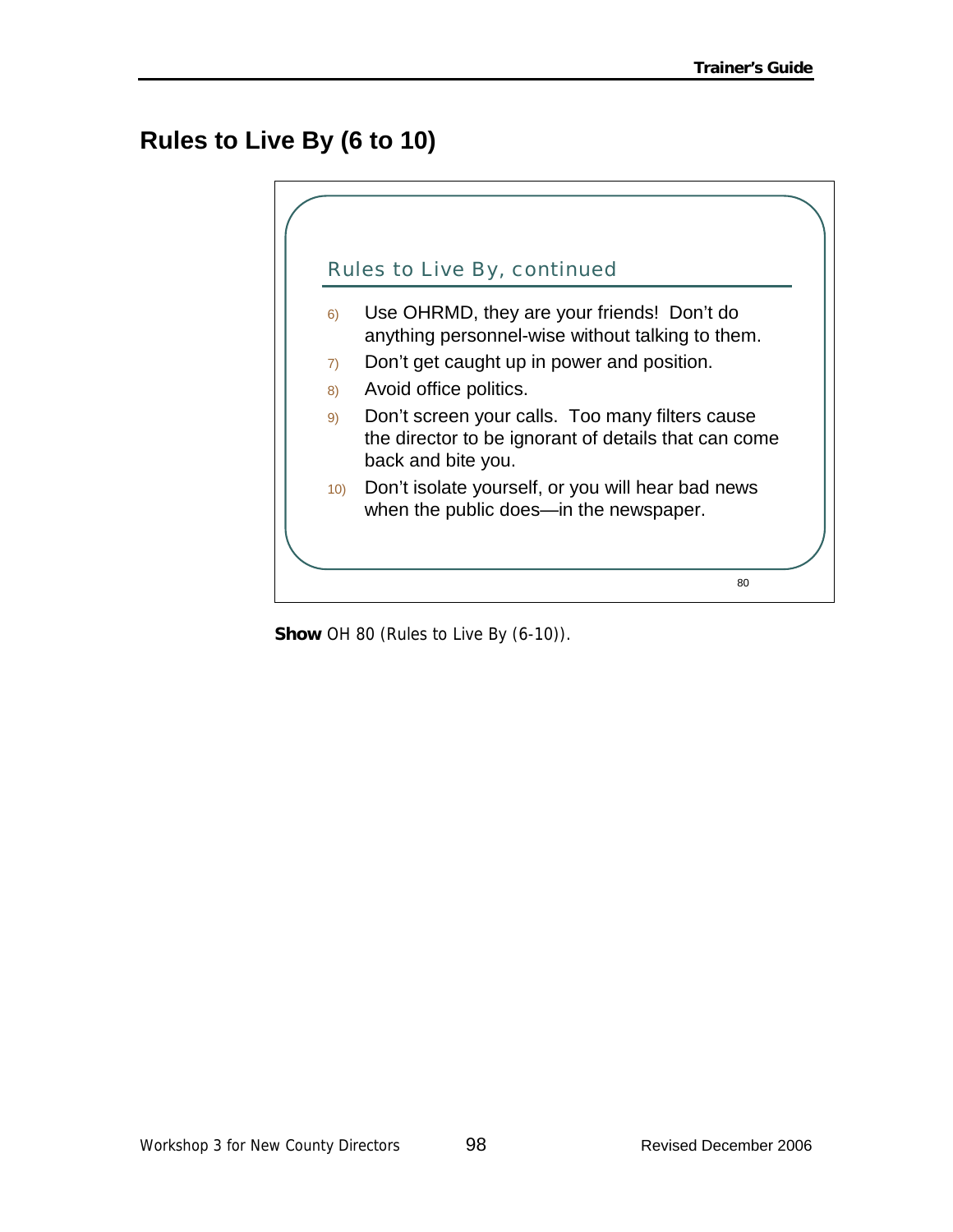## **Making It Personal – Strategies for Your County's Issues**

**Total Time** 3 hours, 45 minutes

- **Overview** This section "wraps up" the Personnel Management Workshop. In it, participants will develop strategies to resolve the specific personnel issues they identified as pre-work for this workshop. There will be an opportunity for them to present their ideas and to receive input and feedback from their peers and experienced County Directions. "What's On Your Mind?" is an hour-long time devoted to current issues and events and a Q&A session. At the conclusion of the workshop, participants will finalize their Personal Development Plans.
- **Objective** > Develop strategies to resolve specific personnel issues in your county.
- Activities > Activity: Making It Personal (Identifying Issues and Solutions) (:45)  $\triangleright$  Feedback from Experienced County Directors (1:15)  $\triangleright$  What's On Your Mind? (1:00)
	- $\triangleright$  Finalize Your Personal Development Plan (0:15)
	- $\triangleright$  Wrap Up / Conclusion (0:30)
- **Materials**  $\rightarrow$  Flip chart paper and markers  $\triangleright$  Pre-work for Workshop 4 (one per participant)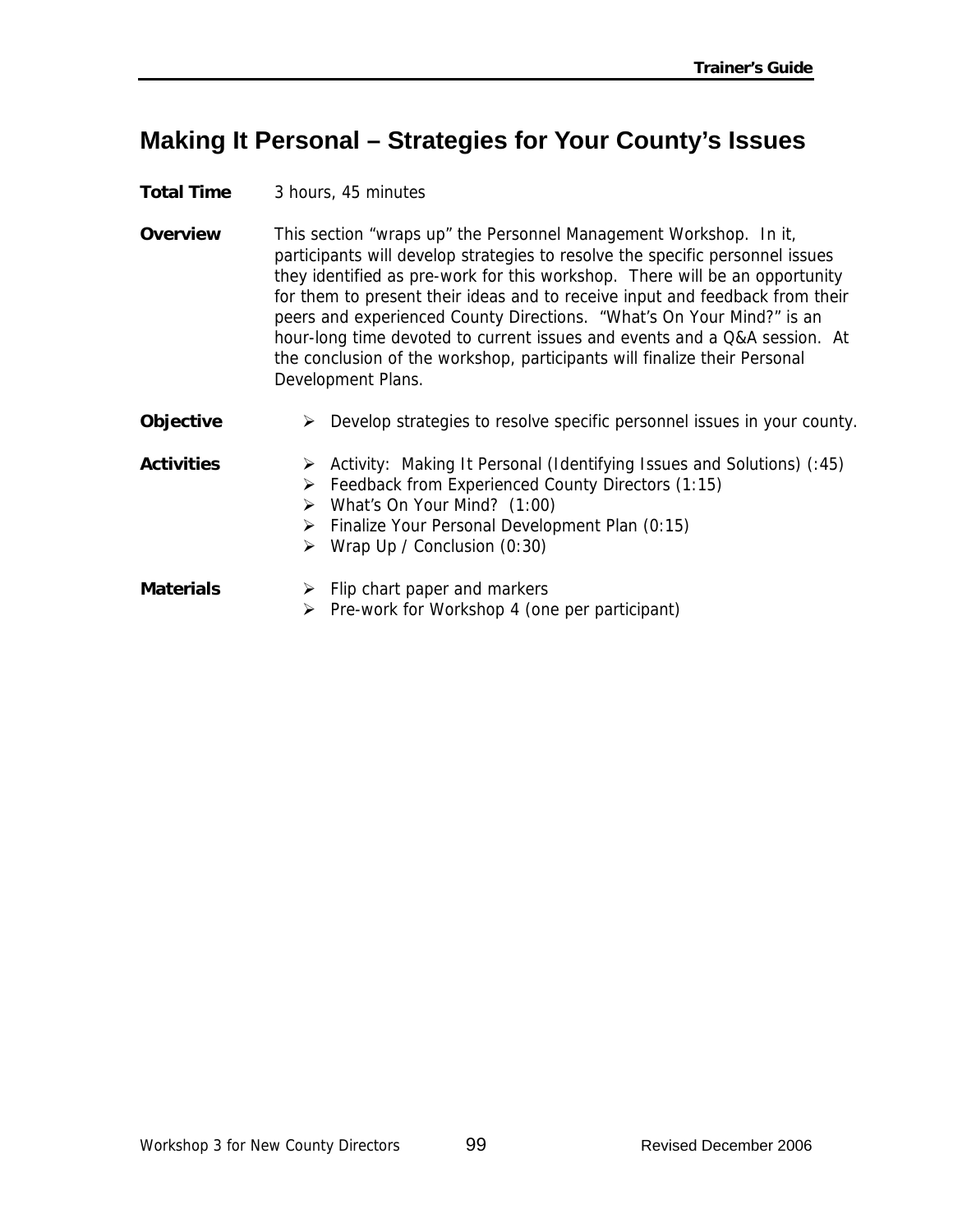# **Activity: Making It Personal**



**Show** OH 81 (Activity: Making it Personal).



**Refer** participants to the activity worksheet for this activity on Page 51 in the Participant Guide.

**Facilitate** activity according to instructions on the slide.

**Allow** 30-45 minutes for participants to create their strategies.

**Debrief**: Participants select their most important issues and share them, along with their proposed strategies, with the large group and the panel of experienced County Directors for feedback, advice and support.

 $\triangleright$  Allow 1 hour and 15 minutes for debrief and questions and answers of the experienced County Directors.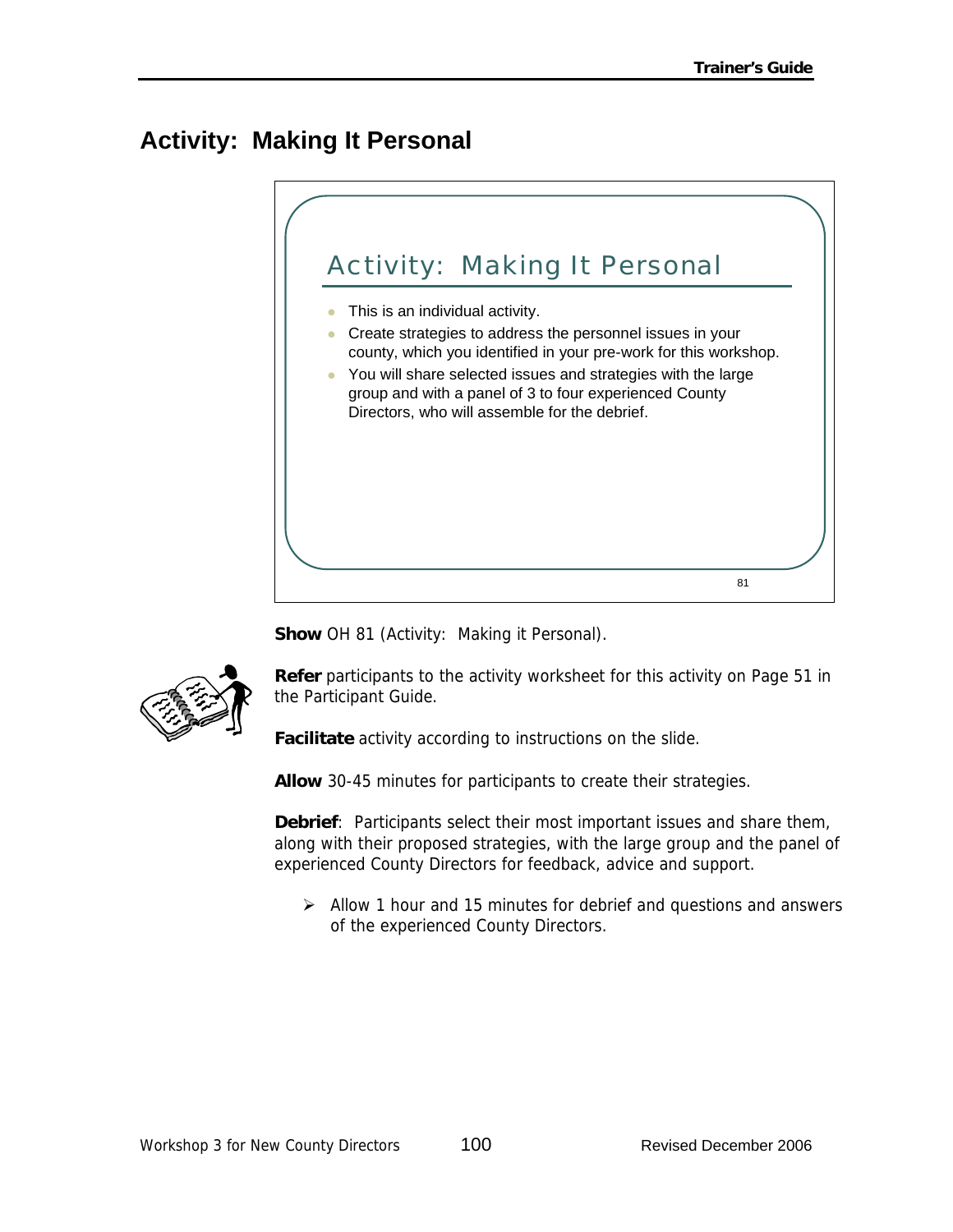## **What's On Your Mind?**



**Show** OH 82 (What's On Your Mind?).

**Facilitate** a large group discussion of any current issues surrounding personnel management that you would like to cover here (e.g., career banding, FLSA, etc.).

**Conduct** a question and answer session to allow participants the opportunity to address and resolve any open issues or concerns.

**Transition:** You've learned a lot about Personnel Management over the past few days. Let's return now to your Personal Development Plans and put the finishing touches on them.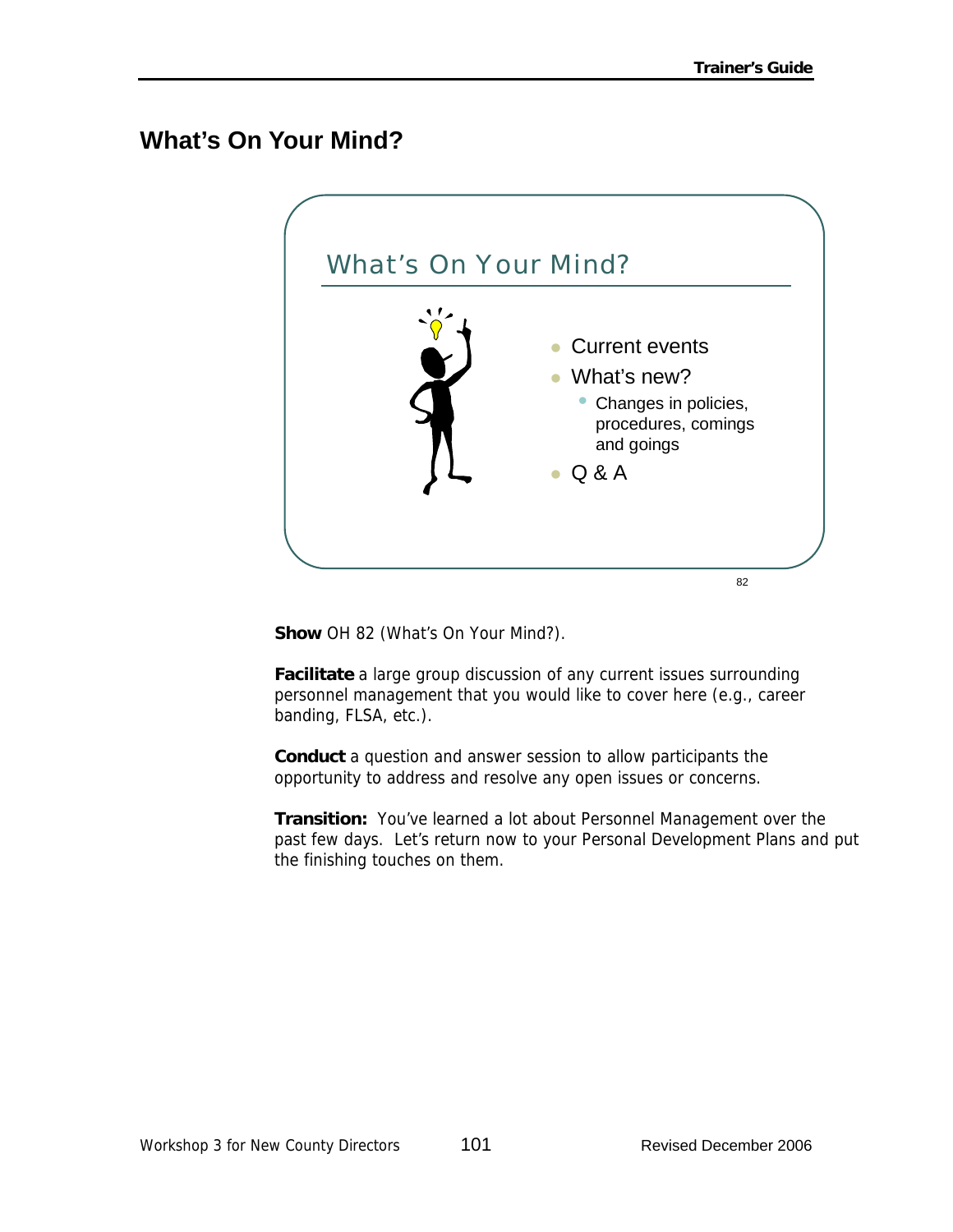#### **Activity: Finalize Your Personal Development Plan**





Personal Development Plan

**Show** OH 83 (Activity: Personal Development Plan).

**Ask** participants to **refer** to the Personnel Management Personal Development Plan (PG, Pg. 52) they have been working on throughout this workshop.

**Ask** participants to finalize the plan in their Participant Guides to help improve their knowledge and performance as a Personnel Manager.

**Facilitate** activity according to slide instructions.

**Allow** 5 minutes to complete the activity.

**Ask** a few volunteers to share their plans with the class, time permitting.

**Instruct** participants to review and discuss their Personal Development Plans with their Mentor and Manager of Field Operations. They can help them modify and enhance their plan and locate resources to help them complete specific actions on the plan.

**Transition**: Next, we wrap up Workshop 3.